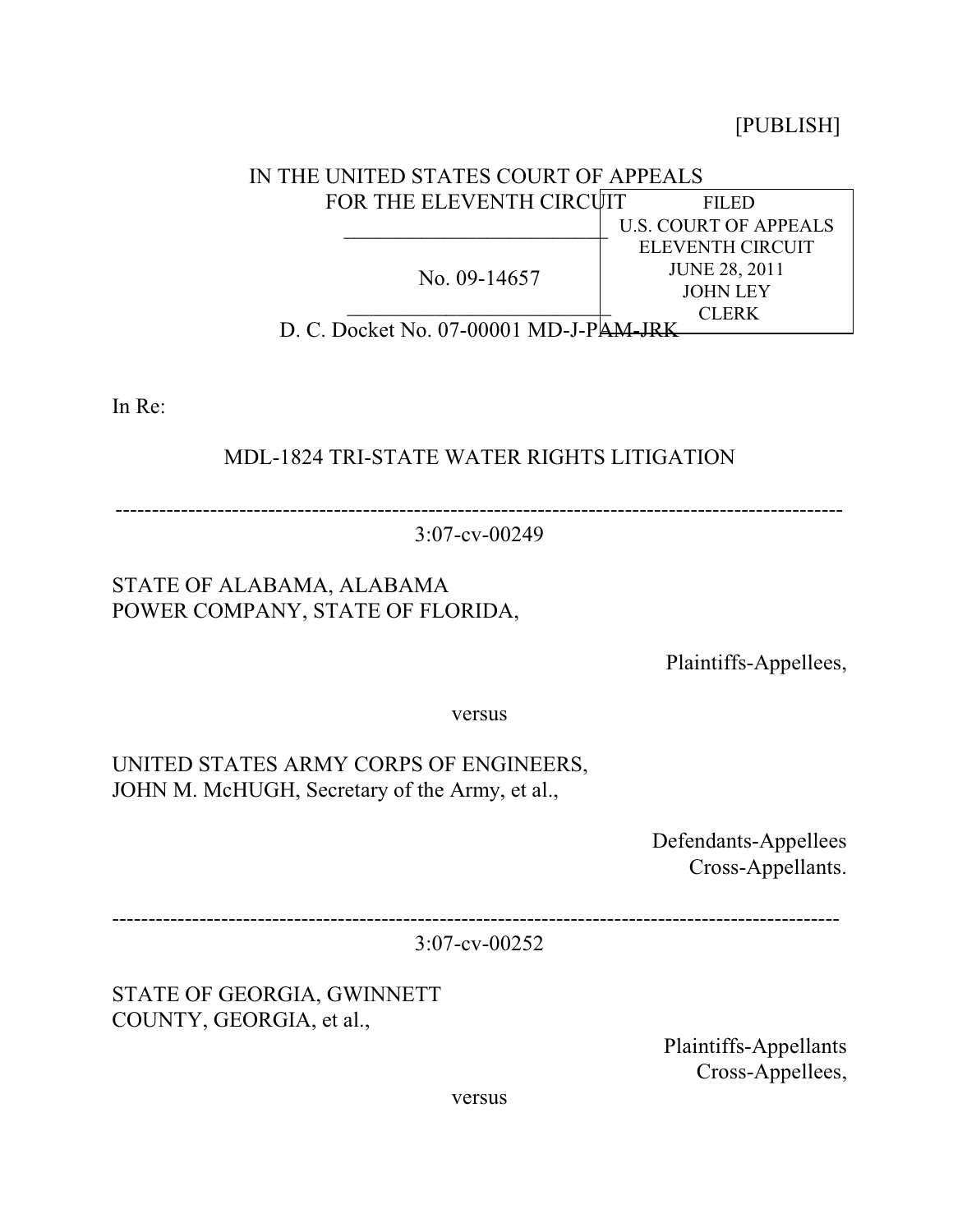## UNITED STATES ARMY CORPS OF ENGINEERS, JOHN M. McHUGH, in his official capacity as Secretary of the United States Army, et al.,

Defendants-Appellees Cross-Appellants.

----------------------------------------------------------------------------------------------------

3:08-cv-233

### CITY OF APALACHICOLA, FLORIDA,

Plaintiff-Appellee,

versus

### UNITED STATES ARMY CORPS OF ENGINEERS, JOHN M. McHUGH, Secretary of the Army, et al.,

Defendants-Appellees Cross-Appellants

----------------------------------------------------------------------------------------------------

3:08-cv-640

# SOUTHEAST FEDERAL POWER CUSTOMERS, INC., CITY OF APALACHICOLA, FLORIDA,

Plaintiffs-Appellees,

versus

UNITED STATES ARMY CORPS OF ENGINEERS, JOHN M. McHUGH, Secretary of the Army, et al.,

> Defendants-Appellees Cross-Appellants.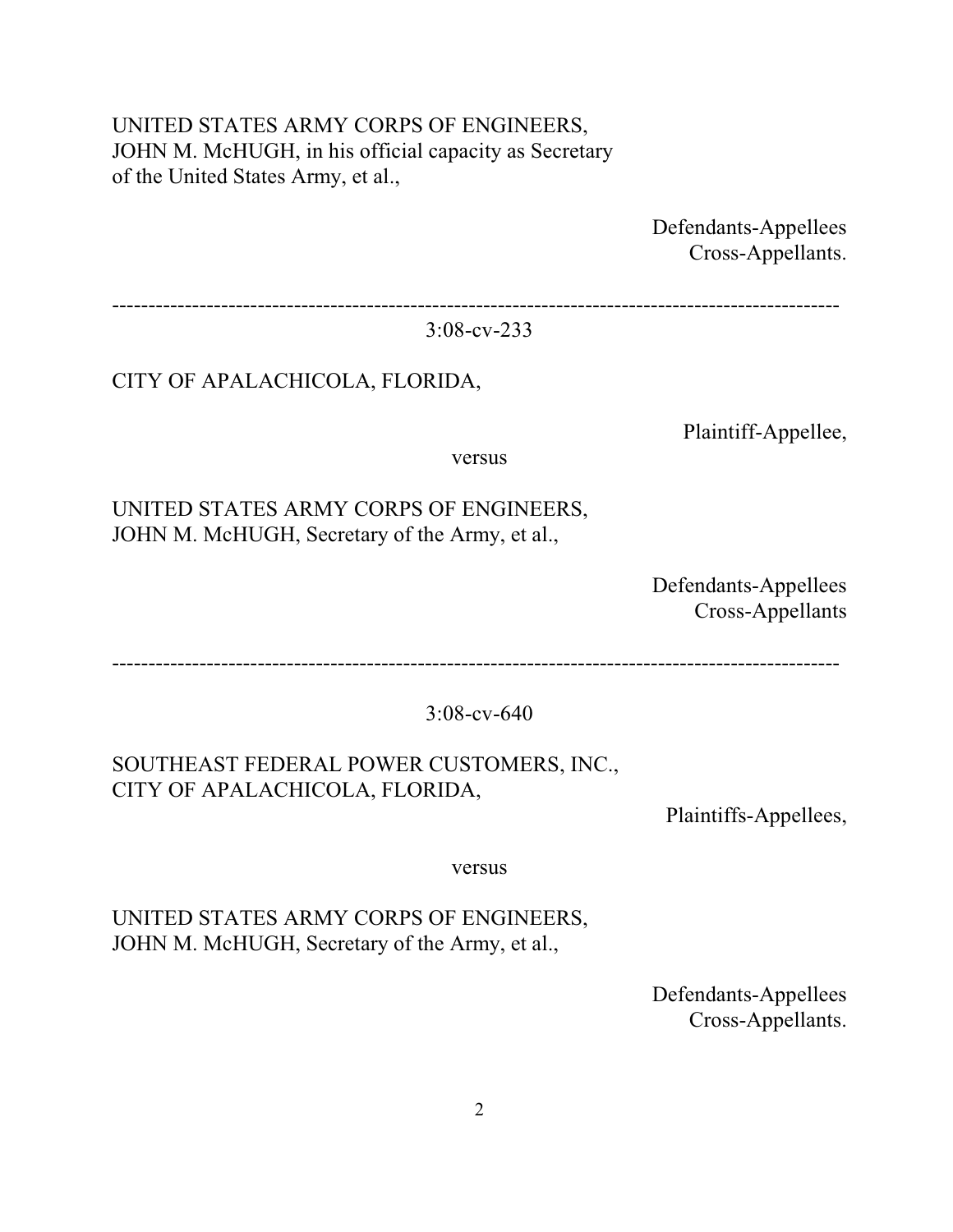Appeals from the United States District Court for the Middle District of Florida

 $\overline{\phantom{a}}$  , which is a set of the set of the set of the set of the set of the set of the set of the set of the set of the set of the set of the set of the set of the set of the set of the set of the set of the set of th

(June 28, 2011)

\_\_\_\_\_\_\_\_\_\_\_\_\_\_\_\_\_\_\_\_\_\_\_\_\_

Before MARCUS and ANDERSON, Circuit Judges, and MILLS,<sup>\*</sup> District Judge. PER CURIAM:

The Georgia Parties,<sup>1</sup> Gwinnett County, Georgia, and the United States Army Corps of Engineers ("the Corps") appeal from the Middle District of Florida's grant of summary judgment in this consolidated suit. The appeal arises from more than 20 years of litigation involving the above parties as well as the States of Alabama and Florida, Alabama Power Company, the City of Apalachicola, Florida, and Southeastern Federal Power Customers, Inc. ("SeFPC"), a consortium of companies that purchase power from the federal government. All of the underlying cases<sup>2</sup> relate to the Corps' authority to operate the Buford Dam and Lake Lanier,

Honorable Richard Mills, United States District Judge for the Central District of Illinois, \* sitting by designation.

The designation "Georgia Parties" refers to the State of Georgia, the City of <sup>1</sup> Atlanta, Fulton County, DeKalb County, the Cobb County-Marietta Water Authority, the City of Gainesville, the Atlanta Regional Commission, and the Lake Lanier Association. Gwinnett County, Georgia appeals separately and is not included in this denomination.

<sup>&</sup>lt;sup>2</sup> The four underlying cases are Alabama v. United States Army Corps of Engineers; Southeastern Federal Power Customers, Inc. v. Caldera; Georgia v. United States Army Corps of Engineers; and City of Apalachicola v. United States Army Corps of Engineers.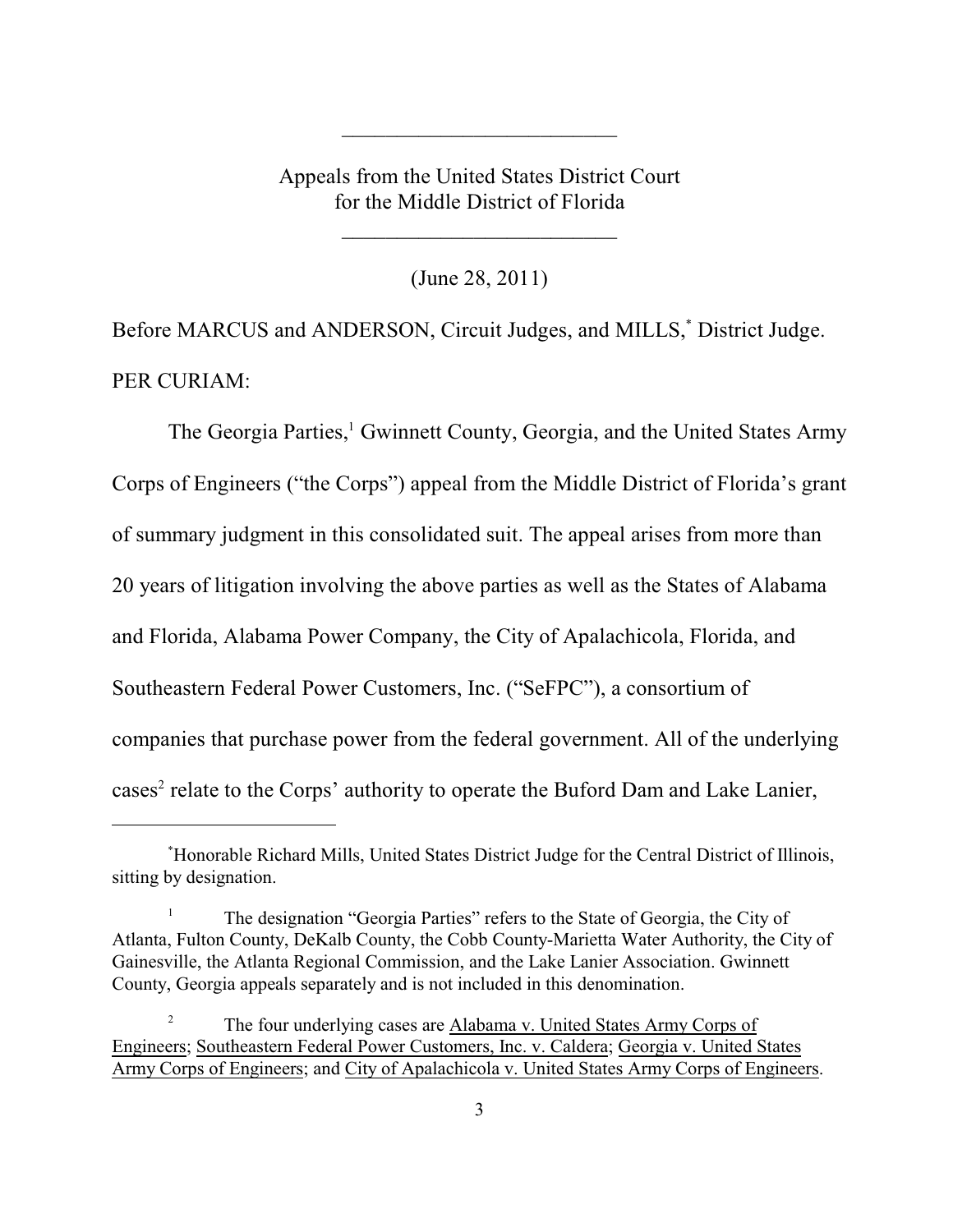the reservoir it created, for local water supply. In its order, the district court found that the Corps' current operation of the Buford Project—Buford Dam and Lake Lanier collectively—had allocated more than 21% of Lake Lanier's storage space to water supply. The court determined that such an allocation exceeded the Corps' statutory authority and ordered the Corps to drastically reduce the quantity of water that it made available for water supply. The court's summary judgment order also affirmed the Corps' rejection of Georgia's 2000 request for additional water supply allocations to meet the needs of the localities through 2030. The court stayed its order for three years to give the parties time to reach a settlement or to approach Congress for additional water supply authority.

On appeal, the parties argue several jurisdictional matters. Alabama and Florida<sup>3</sup> contend that this Court does not have appellate jurisdiction to hear the appeal of three of the four underlying cases because there is no final judgment in

Subsequent short-form references to the district court and previous appellate decisions in the several cases will be as follows: Alabama v. United States Army Corps of Engineers as Alabama and Georgia v. United States Army Corps of Engineers as Georgia. Southeastern Federal Power Customers, Inc. v. Caldera became Southeastern Federal Power Customers v. Geren on appeal due to Luis Caldera's succession by Pete Geren as Secretary of the Army. Short-form references to the district court case will be to SeFPC, while the appellate decision in the case will be referred to in the short-form as Geren.

The State of Alabama, the State of Florida, Alabama Power Company, and the <sup>3</sup> City of Apalachicola have written a joint brief in this case. The designation "Alabama and Florida" refers to all four parties. The designation "Appellees" in this opinion refers to these four parties and SeFPC. The Corps is also an appellee in Georgia, but for the sake of clarity it will always be referred to by name.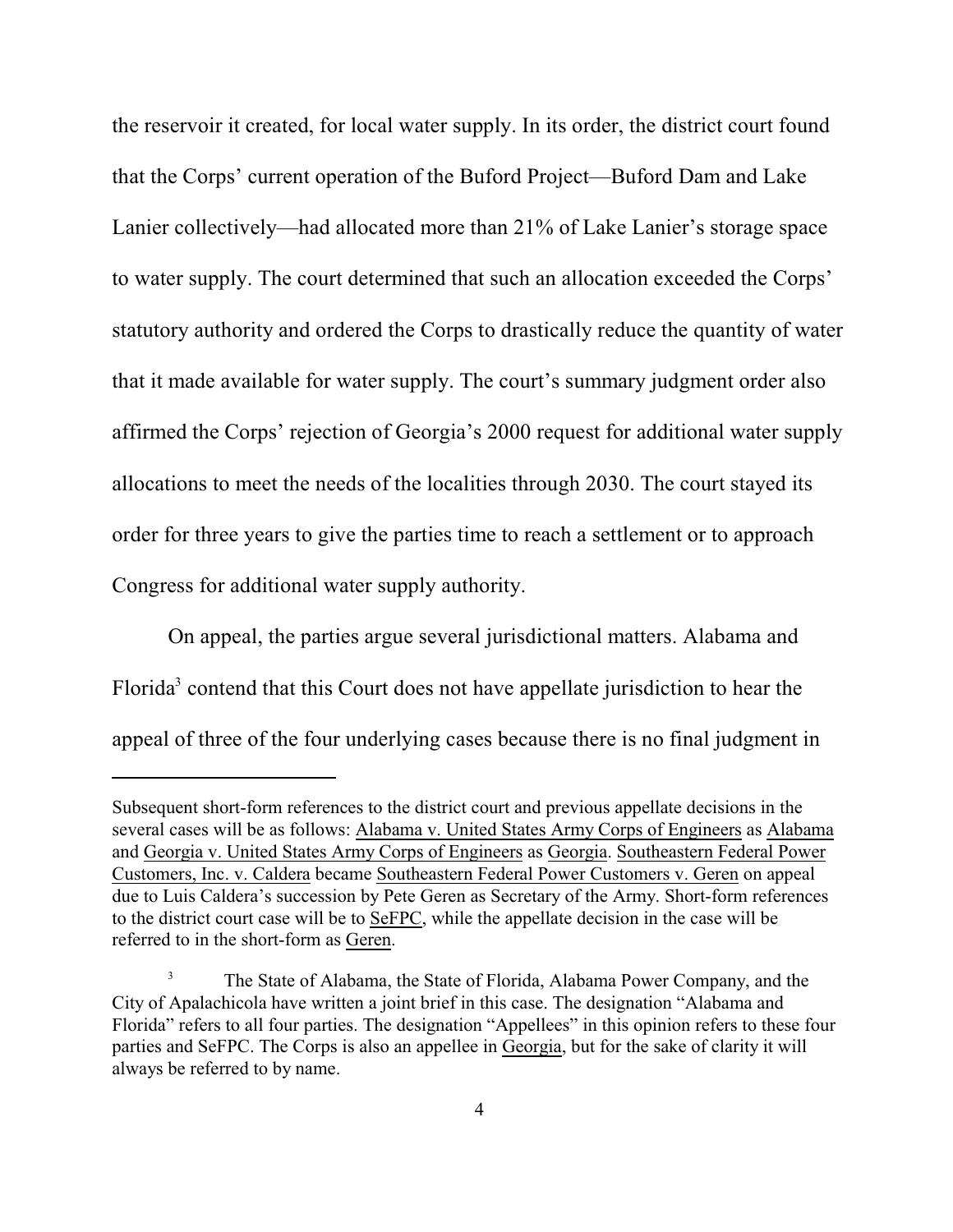the cases and pendent jurisdiction is inappropriate. The Georgia Parties and the Corps argue that the district court lacked jurisdiction over these three matters because there was no final agency action, and, therefore, the Administrative Procedures Act ("APA") did not provide for judicial intervention at this juncture.

The parties also assert a number of substantive claims. The Georgia Parties argue that the district court erred by concluding that the Corps lacked authority to allocate substantial quantities of storage in Lake Lanier to water supply on the basis of the legislation that authorized the creation of the Buford Project, the 1946 Rivers and Harbors Act ("RHA"), Pub. L. No. 79-525, 60 Stat. 634 (1946). Although not in agreement with the Georgia Parties that water supply for the Atlanta area is an authorized project purpose under the RHA, the Corps does argue that the district court underestimated its authority to accommodate the water supply needs of the Atlanta area. The Georgia Parties and the Corps both assert that the district court erred by misinterpreting the scope of the Corps' authority under the 1958 Water Supply Act. The Georgia Parties and the Corps urge this Court to remand the case to the agency to make, in the first instance, a final determination of its water supply authority. Gwinnett County also individually asserts statutory, constitutional, and contractual claims relating to authority granted to it for its current withdrawals from Lake Lanier.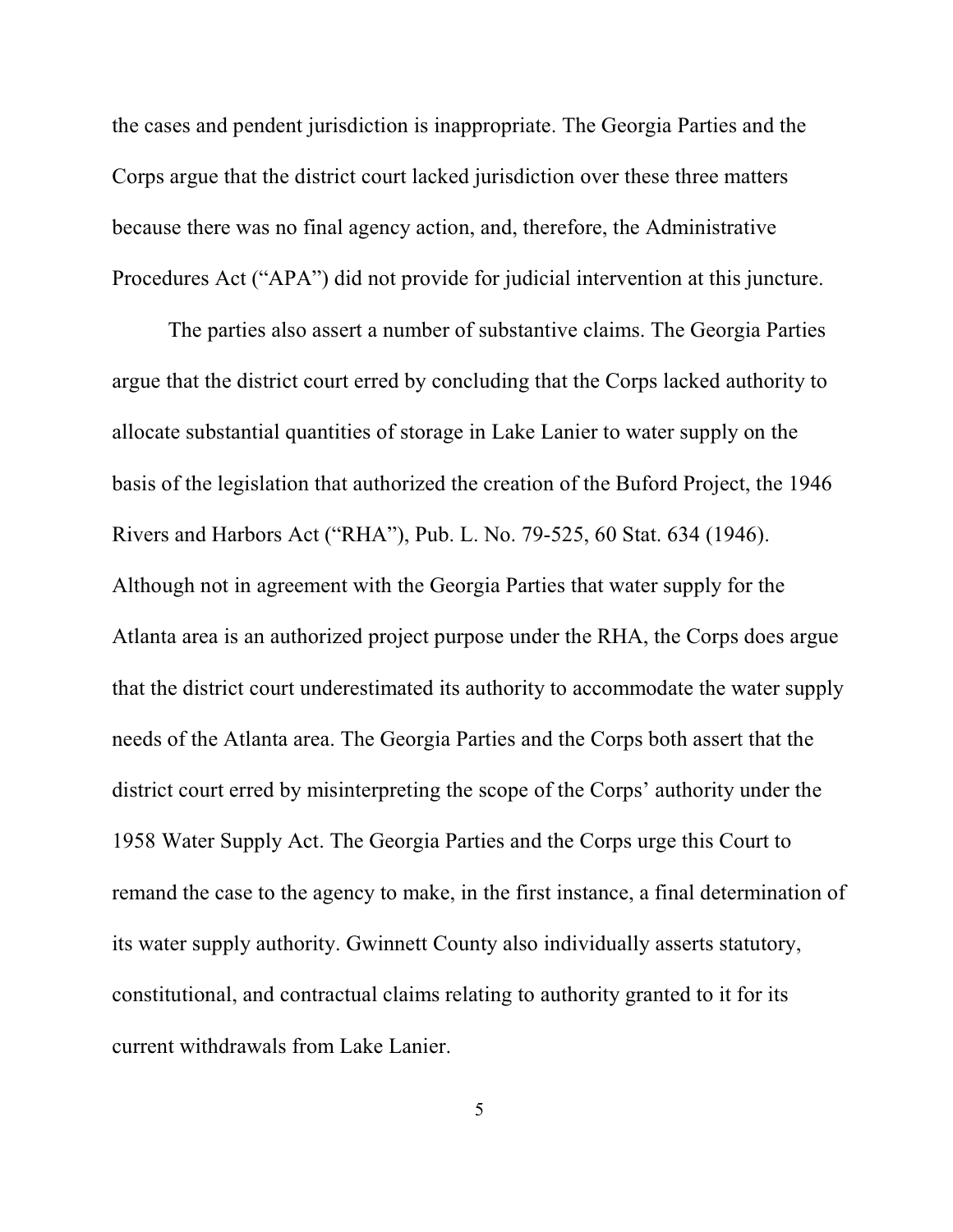For the reasons explained below, we hold: First, the district court erred in finding that it had jurisdiction to hear Alabama, SeFPC, and Apalachicola because the Corps has not taken final agency action. The three cases therefore must be remanded to the Corps in order to take a final agency action. Second, the district court and the Corps erred in concluding that water supply was not an authorized purpose of the Buford Project under the RHA. The Corps' denial of Georgia's 2000 water-supply request is therefore not entitled to Chevron deference, and the request must be remanded to the Corps for reconsideration. Third, the district court erred in finding that the 1956 Act, which authorized the Corps to contract with Gwinnett County to withdraw 10 million gallons of water per day, expired after 50 years. Gwinnett County's contractual and just-compensation claims are without merit. Fourth, we also provide certain instructions to the Corps on remand. And finally, the Corps shall have one year to make a final determination of its authority to operate the Buford Project under the RHA and WSA. Our opinion is organized as follows.

#### FACTS AND PROCEDURAL HISTORY

#### **DISCUSSION**

| Part I. | Jurisdictional Matters |  |
|---------|------------------------|--|
|         |                        |  |

A. Appellate Jurisdiction over Alabama, SeFPC, and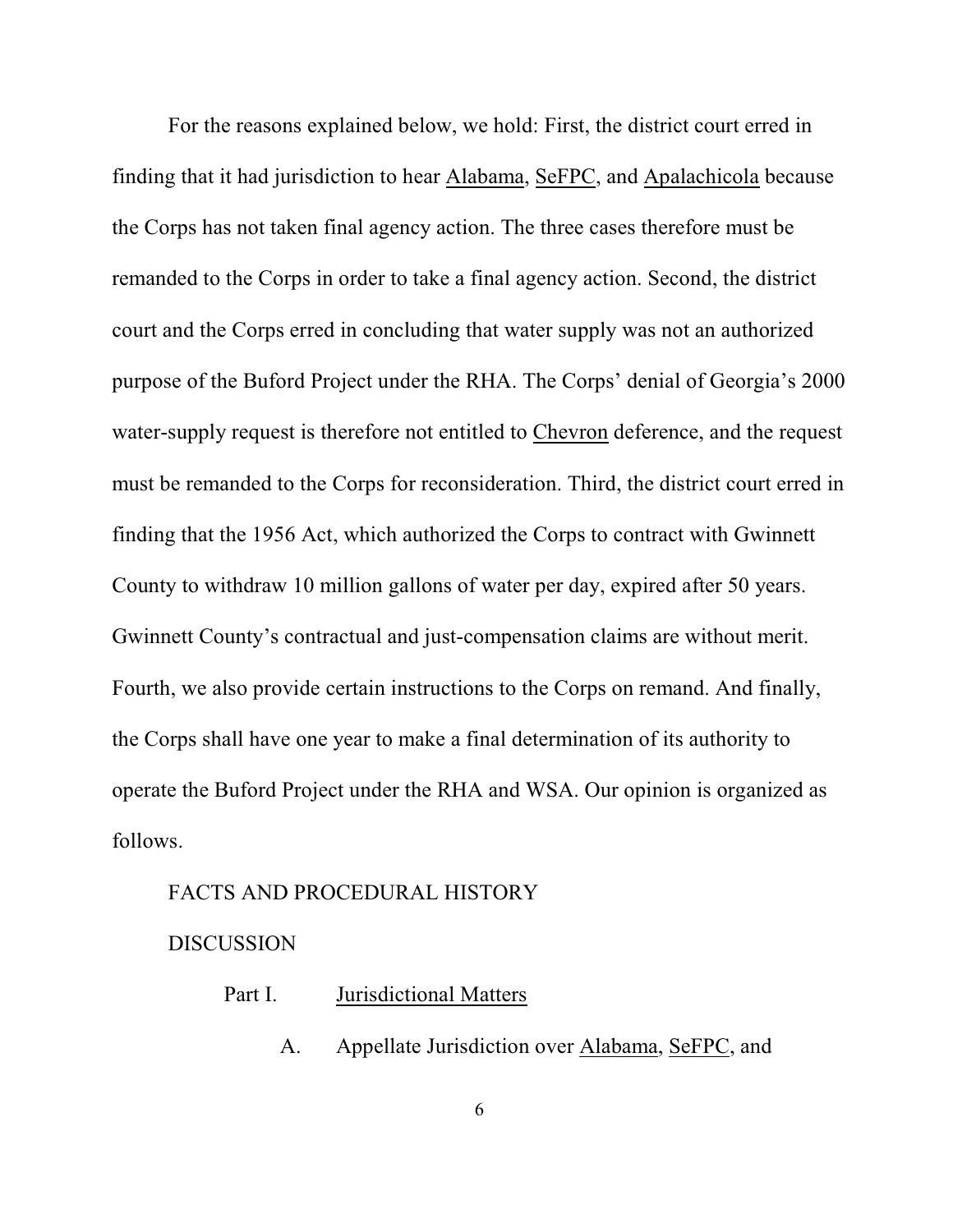### Apalachicola

- B. Final Agency Action in Alabama, SeFPC and Apalachicola
- Part II. Georgia's 2000 Request: The Corps' Water Supply Authority Under the RHA
- Part III. Georgia's 2000 Request Must Be Remanded to the Corps
- Part IV. Gwinnett County's Claims Not Involving Authorization Under the RHA and WSA
	- A. The Expiration of the 1956 Act
	- B. Forty MGD from the 1974 Supplemental Agreement to the Corps' Contract
	- C. Just Compensation for Relocation of the Duluth Intake
- Part V. Remand Instructions to the Corps
- Part VI. Collateral Estoppel Effects on Remand Instructions
- Part VII. One-Year Time Limit on Remand

**CONCLUSION** 

### FACTS AND PROCEDURAL HISTORY

The facts of this appeal are intertwined with the history of Buford Dam and Lake Lanier. Buford Dam sits on the Chattahoochee River, approximately forty miles upstream of Atlanta. The Chattahoochee's headwaters are in Northeastern Georgia in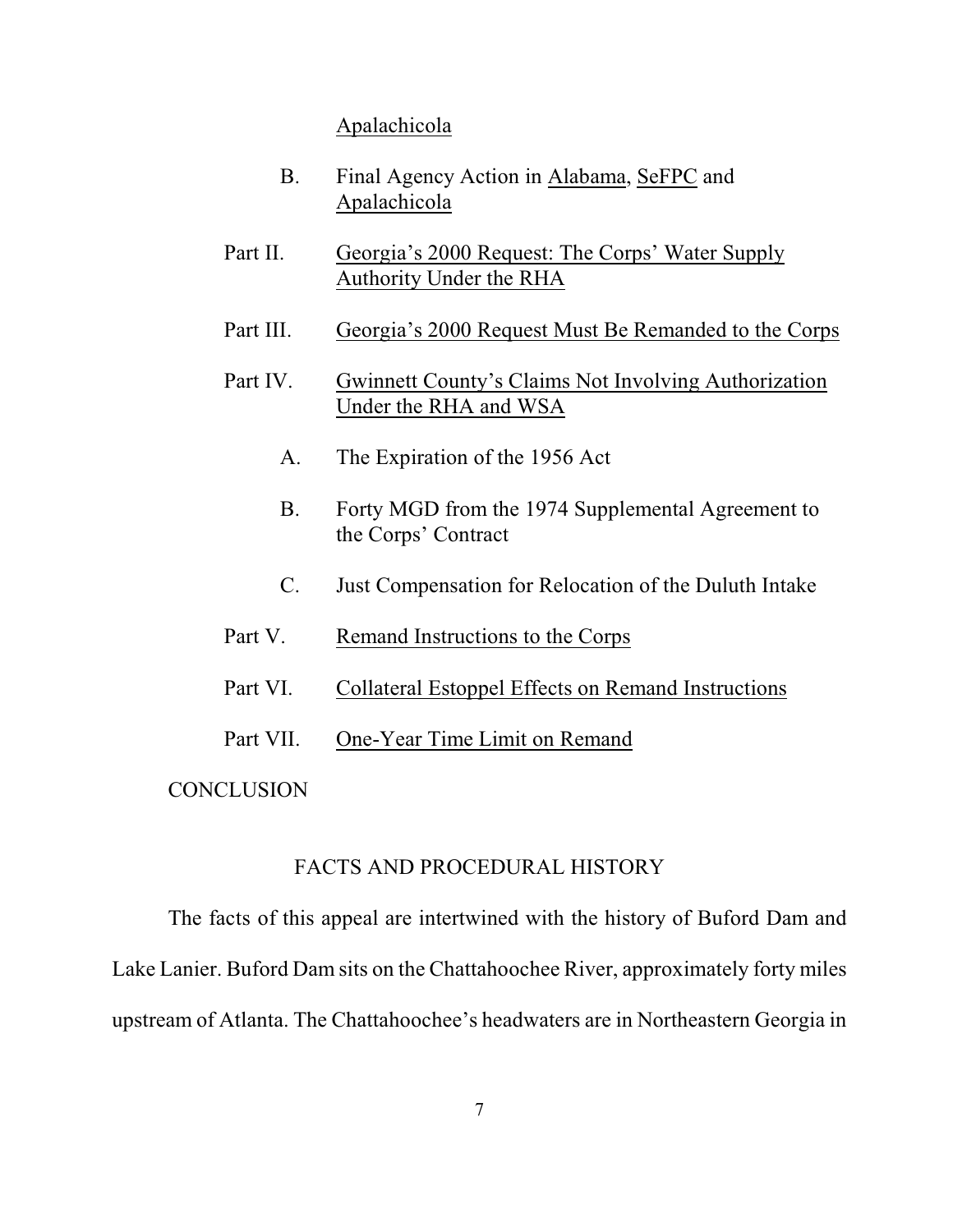the Blue Ridge Mountains. The river flows southwest to Columbus and then along much of the length of the Georgia-Alabama border and into the Florida Panhandle, where it combines with the Flint River to form the Apalachicola River. The Chattahoochee, Flint, and Apalachicola Rivers together are referred to as the ACF Basin.

The Corps first began surveying the ACF Basin for suitable sites for hydroelectric facilities at the request of Congress in 1925. River and Harbor Act of 1925, Pub. L. No. 68-585, ch. 467, 43 Stat. 1186, 1194 (March 3, 1925). As a result of this survey, the Corps produced a report in 1939. See H.R. Doc. No. 76-342 (1939) [hereinafter "Park Report"]. The Park Report analyzed eleven projects at various stages of development in the ACF basin, including one at Roswell, Georgia, sixteen miles north of Atlanta. Id. ¶ 196. District Engineer Colonel R. Park, the report's author, referred to transportation, hydroelectric power, national defense, commercial value of riparian lands, recreation, and industrial and municipal water supply as "principal direct benefits" of the various projects under consideration. Park Report ¶ 243. Col. Park noted that at the time the Atlanta area had no immediate need for increased water supply, though such a future need was "not improbable." Park Report ¶ 260. He stated that a large reservoir might have value as "an assured continuous water supply" due to the "continued rapid growth of the area." Id. Though he assigned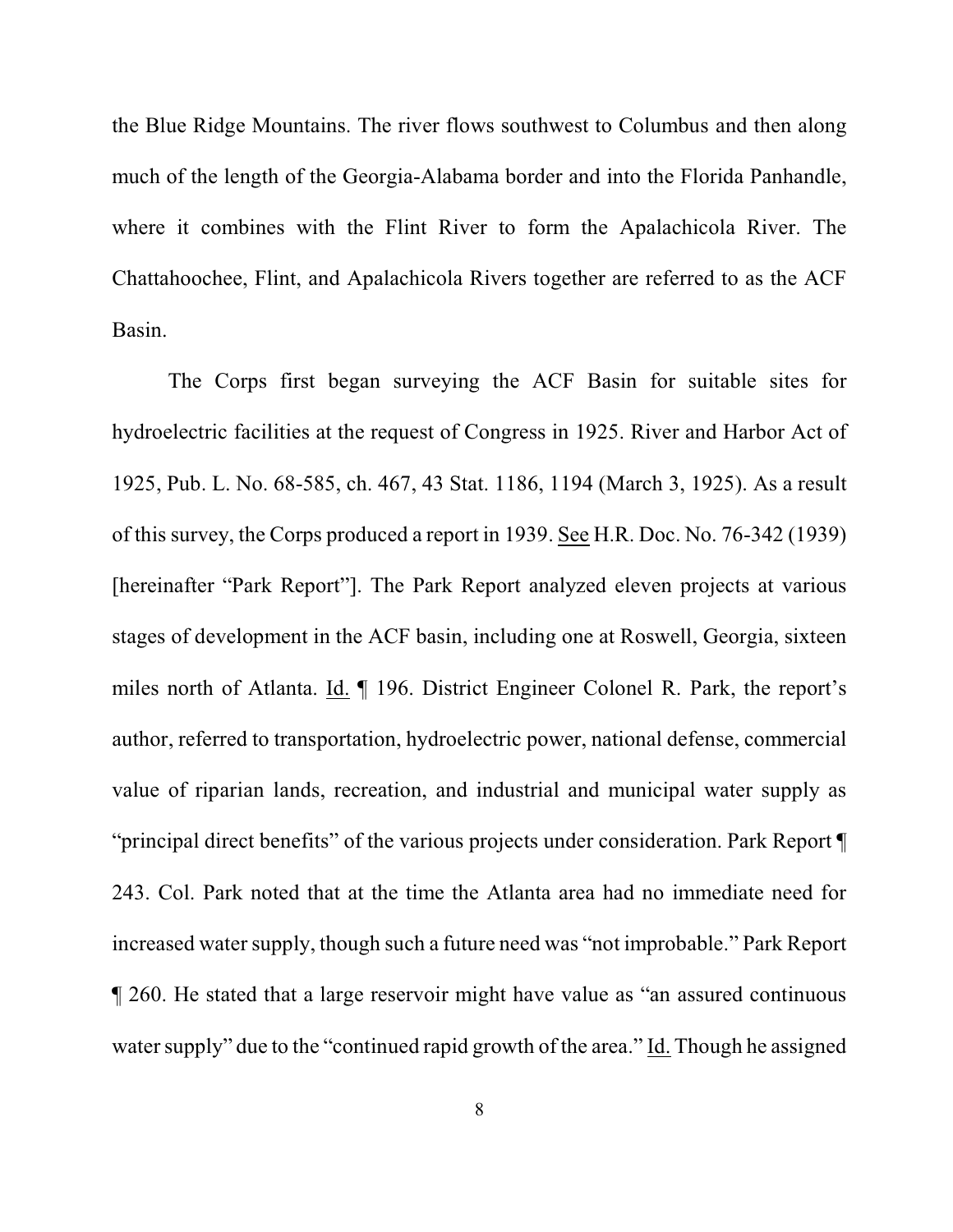the other direct benefits a monetary value, he declined to do so for water supply, presumably because the benefit of this purpose, unlike all of the others, could only accrue in the future, rendering any valuation at that time speculative. Congress adopted the Corps' proposals in the Park Report in full in its 1945 RHA. Pub. L. No. 79-14, 59 Stat. 10, 17 (1945).

In 1946, the Corps, in its "Newman Report," recommended certain amendments and revisions to the original plan for the ACF system, including combining several of the hydroelectric sites near Atlanta into one large reservoir at Buford, Georgia to increase power generation and to better regulate flows downstream. H.R. Doc. No. 80- 300, ¶ 69 (1947)[hereinafter "NewmanReport"].Division EngineerBrigadier General James B. Newman noted that the Chattahoochee River would be an excellent source of hydropower. Newman Report ¶ 7. According to Newman, a large reservoir—what would become Lake Lanier—was needed to make the locks and dams downstream more effective. The Newman Report noted that the proposed dam at Buford would be valuable for the purpose of flood control because of the frequent flooding in the basin and the severe damage that previous floods had caused. The report also explained that the various dams in the proposal would help keep flows continuous. These continuous flows would benefit navigation because they would allow barges to travel from Atlanta to Columbus and beyond, and they would assure a source of water supply for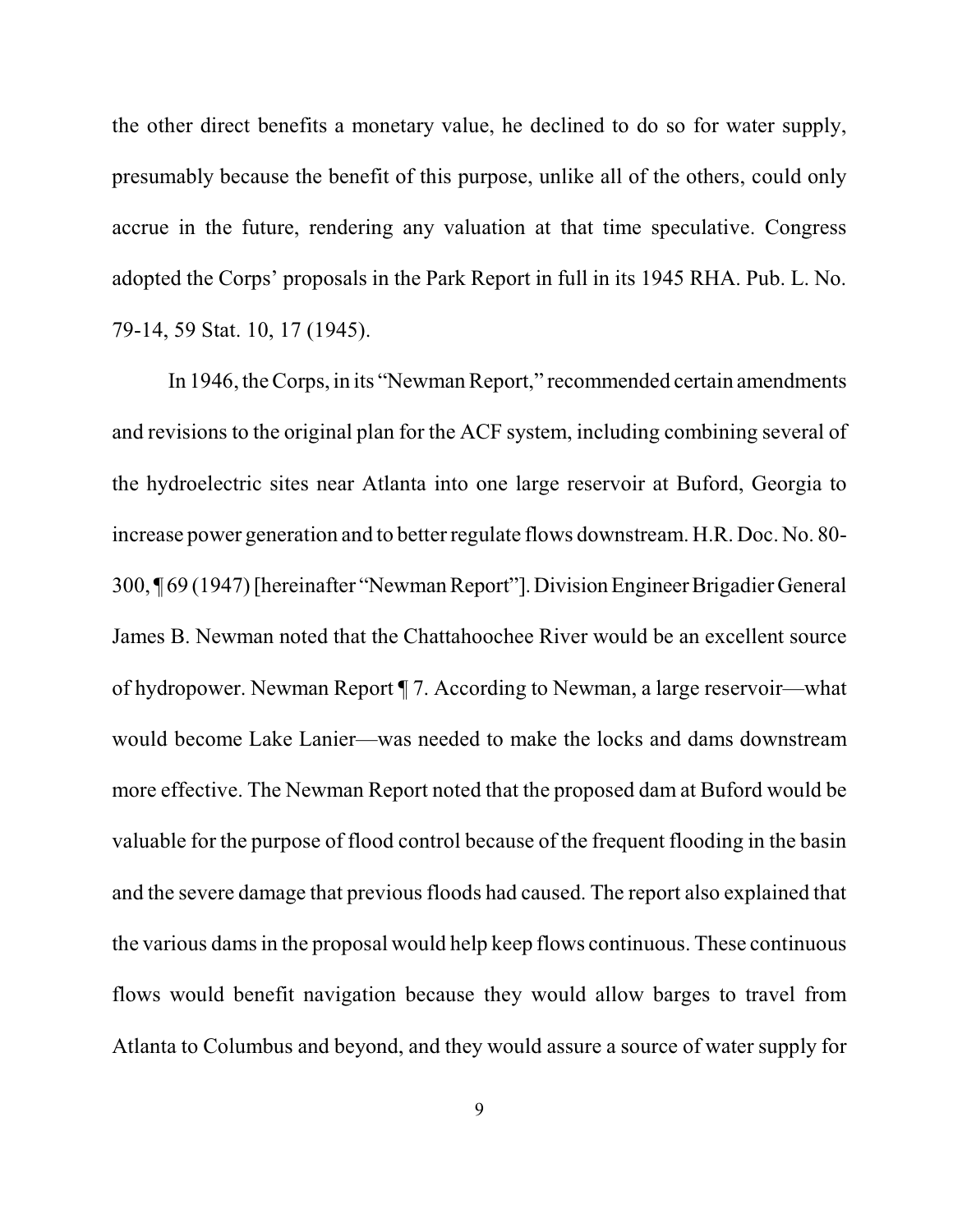the City of Atlanta. Just as the Park Report had done before it, the Newman Report attempted to quantify the value of the benefits of the project. Only three valuecalculated benefits were listed: power, navigation, and flood control. Id. ¶ 98, Table 10. It is probable that Newman, like Park, deemed there to be no immediate benefit from water supply, rendering any benefit purely prospective and any valuation of this benefit entirely speculative.

The Newman Report, at several junctures, spoke of the benefit that the dam would provide for water supply. The report concluded that the project would "greatly increase the minimum flow in the river at Atlanta," which would safeguard the city's water supply during dry periods. Id.  $\sqrt{68}$ . In discussing the operation of the dam, the Newman Report noted that releases of 600 cubic feet per second ("cfs") should be made during off-peak hours<sup>4</sup> in order to ensure a continuous flow of the river at Atlanta of not less than 650 cfs, even though this flow would have a slight detrimental effect on power generation. The report noted that this "minimum release may have to be increased somewhat as the area develops." Id. ¶ 80. The Report expected that any decrease in power value would be marginal and outweighed by the benefits of an

<sup>&</sup>lt;sup>4</sup> Off-peak hours are those time periods when the demand for power is relatively low. Hydroelectric plants attempt to minimize the amount of water released during off-peak hours so that power generation can operate at maximum levels during peak hours when the demand for power is high.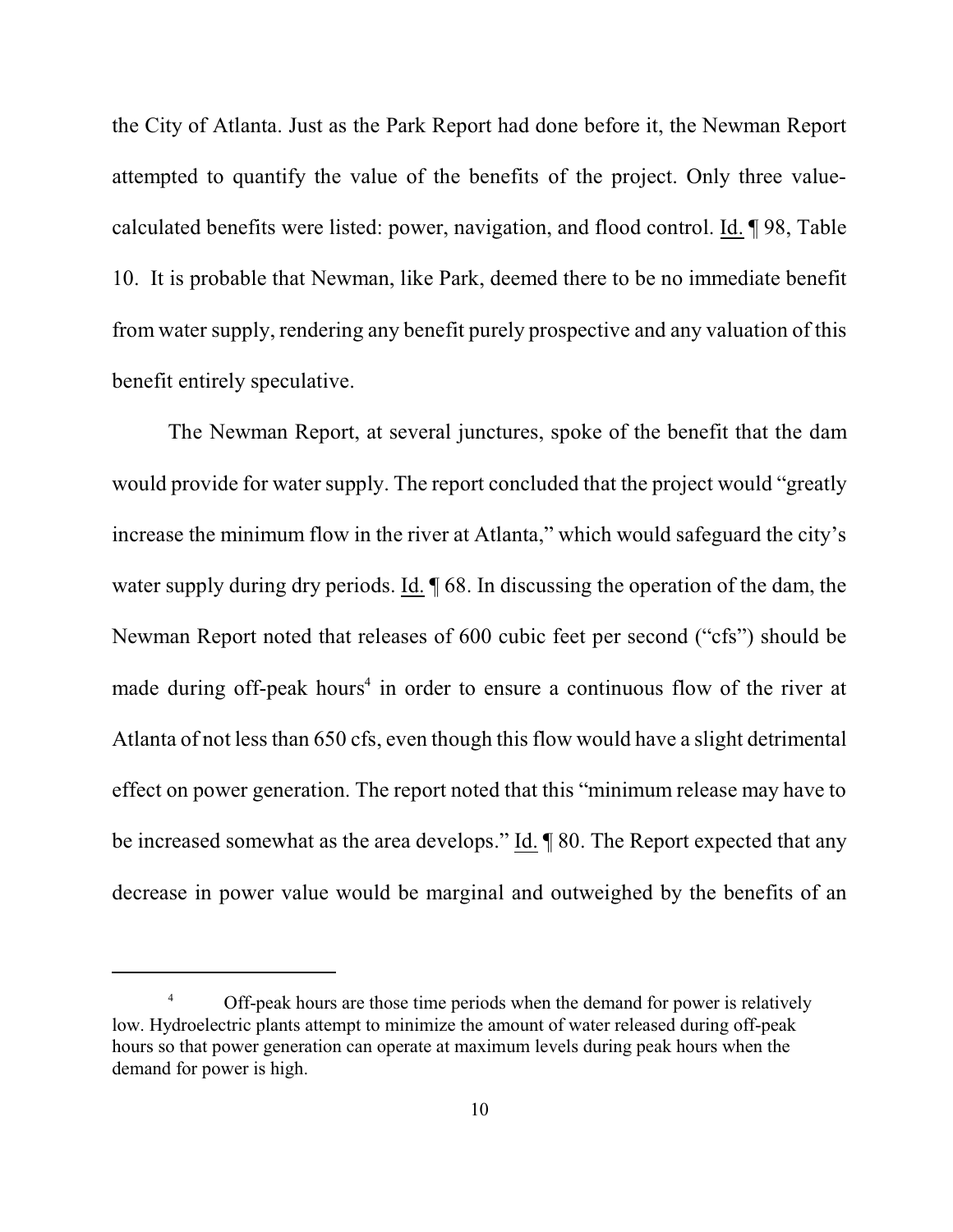"assured" water supply for the City of Atlanta. Id. The 1946 RHA stated that the project would be "prosecuted . . . in accordance with the report of the Chief of Engineers, dated May 13, 1946," Pub. L. No. 79-525, 60 Stat. 634, 635 (1946). Because that report incorporated the Newman Report in full, the Newman Report became part of the authorizing legislation for the project.

Congress continued to consider the purposes of the Buford Dam in debates about appropriations bills for the project's funding. The purposes mentioned most frequently in Congressional hearings were power, navigation, and flood control, but water supply was also discussed with some frequency. Then-mayor of Atlanta, William Hartsfield testified before a Senate subcommittee that water from the Chattahoochee was "necessary" but that Atlanta did not immediately need the water in the same manner as cities in more arid locations. Civil Functions, Dep't of the Army Appropriation Bill 1949: Hearing Before the Subcomm. of the S. Comm. on Appropriations, 80th Cong. 644 (statement of William B. Hartsfield, Mayor, Atlanta, Georgia). Congress debated whether Atlanta should be asked to contribute part of the cost of building the Buford Dam. Corps officer Colonel Potter testified that the Corps was not recommending that Atlanta be asked to pay because the services that would be provided in the field of water supply were all incidental to the purposes of hydropower and flood control and would "not cost the Federal Government 1 cent to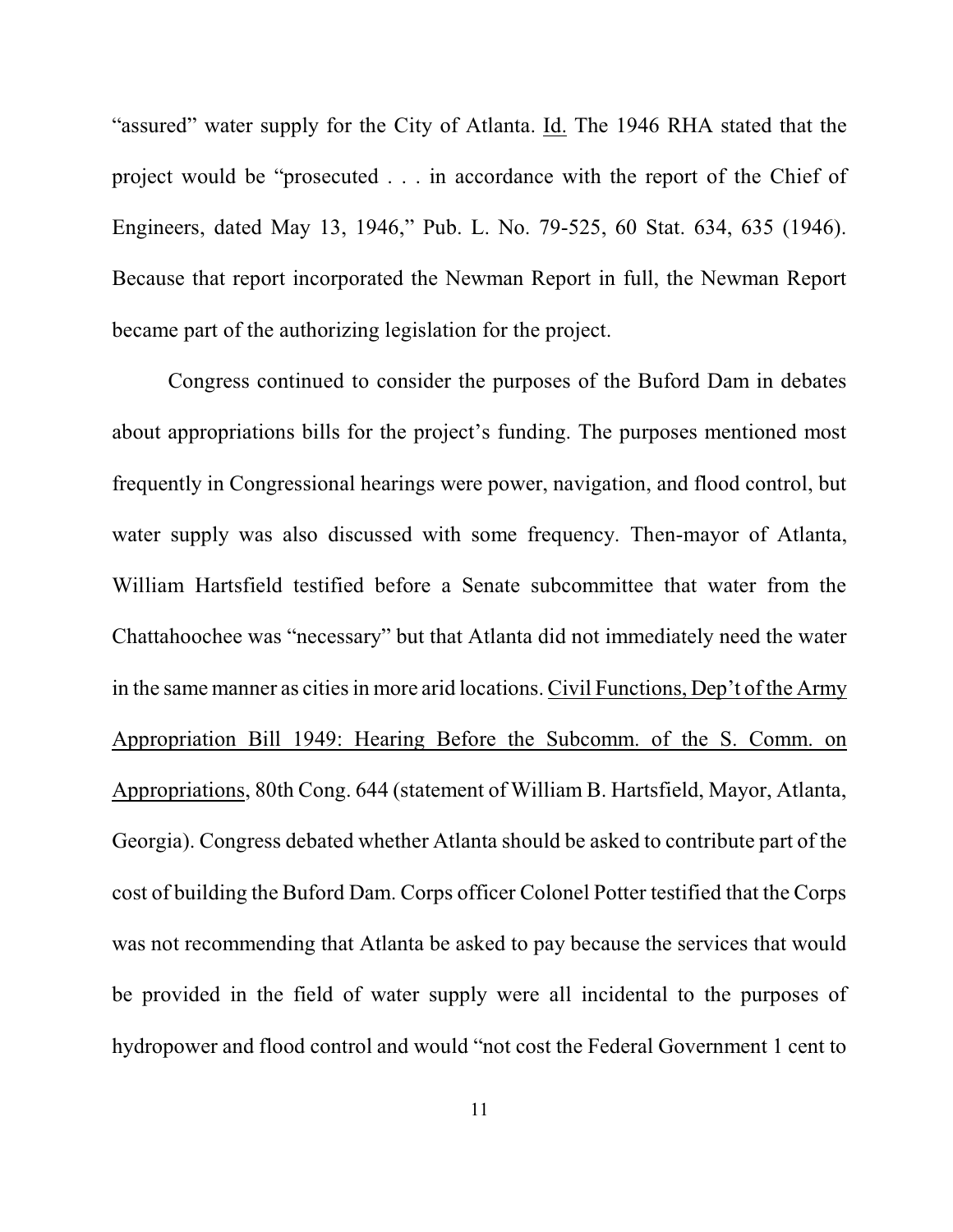supply." Civil Functions, Dep't of the Army Appropriations for 1952: Hearings Before the Subcomm. of the H. Comm. on Appropriations, 82d Cong. 121–122 (1951) (exchange between Rep.Gerald Ford,Member,H. Comm. on Appropriations, and Col. Potter, Corps officer). Congressman Gerald Ford presciently asked Colonel Potter whether it was foreseeable that one day in the future Atlanta would begin to request greater amounts of water from the project. Id. at 122. Col. Potter responded that the Corps would have to study the effect that such a request would have on power production. He said that the Corps would have to obtain additional water supply authorization if a request amounted to "a major diversion of water." Id. Ultimately, Atlanta was never asked to, and did not, contribute to the construction costs.

The Corps released its "Definite Project Report" for the project in 1949. The report provided a detailed discussion of the plans for the Buford Project and its operations. The report referred to flood control, hydroelectric power, navigation, and an increased water supply for Atlanta as "the primary purposes of the Buford project." U.S. Army Corps of Eng'rs: Mobile District, Definite Project Report on Buford Dam Chattahoochee River, Georgia, ¶ 48 (1949) [hereinafter "Definite Project Report"]. A later passage in the report referred to flood control, power generation, navigation, and water supply as "principle purposes of the Buford project." Id.  $\P$  115. The report concluded by calculating and explaining the benefits of the various project purposes.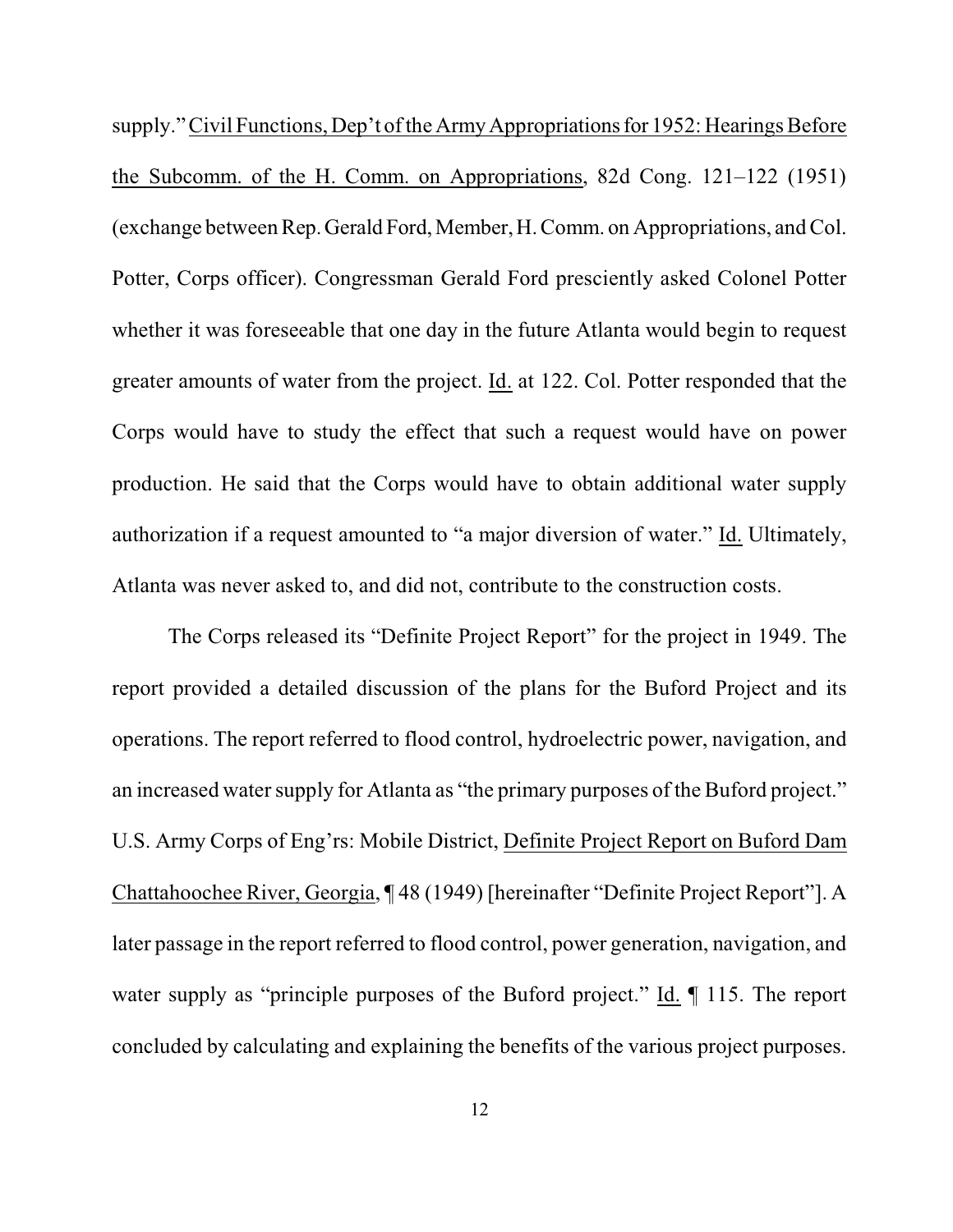As to water supply, it explained that the project would result in "[a] real benefit," but it did not estimate the monetary value because "definite evaluation of this benefit cannot be made at this time." Id. ¶ 124.

Buford Dam was constructed from 1950 to 1957, creating the reservoir known today as Lake Sidney Lanier. The Southeastern Power Administration ("SEPA"), the federal government agency from which SeFPC purchases the power generated at the dam, paid approximately \$30 million of the \$47 million of construction costs. The creation of Lake Lanier inundated the water intake structures of the Cities of Buford, Georgia and Gainesville, Georgia. As a method of compensation, the Corps signed relocation agreements with the two municipalities authorizing water withdrawals directly from the reservoir—these agreements allowed Gainesville to withdraw 8 million gallons per day ("mgd")<sup>5</sup> and Buford 2 mgd.<sup>6</sup> Although no storage<sup>7</sup> was specifically allocated for water supply, the fact that the dam operated during "offpeak" hours, to the detriment of power generation, demonstrated that downstream

<sup>&</sup>lt;sup>5</sup> A contract to this effect was entered into on June 22, 1953. Contract Between the United States of America and City of Gainesville, Georgia for Withdrawal from Lake Sidney Lanier.

A contract to this effect was entered into on December 19, 1955. Contract 6 Between the United States of America and City of Buford, Georgia for Withdrawal from Lake Sidney Lanier.

Storage refers to the amount of space in Lake Lanier dedicated to a particular <sup>7</sup> project purpose. Lake Lanier is the reservoir for the Buford Project and provides space sufficient to store approximately 2.5 million gallons of water.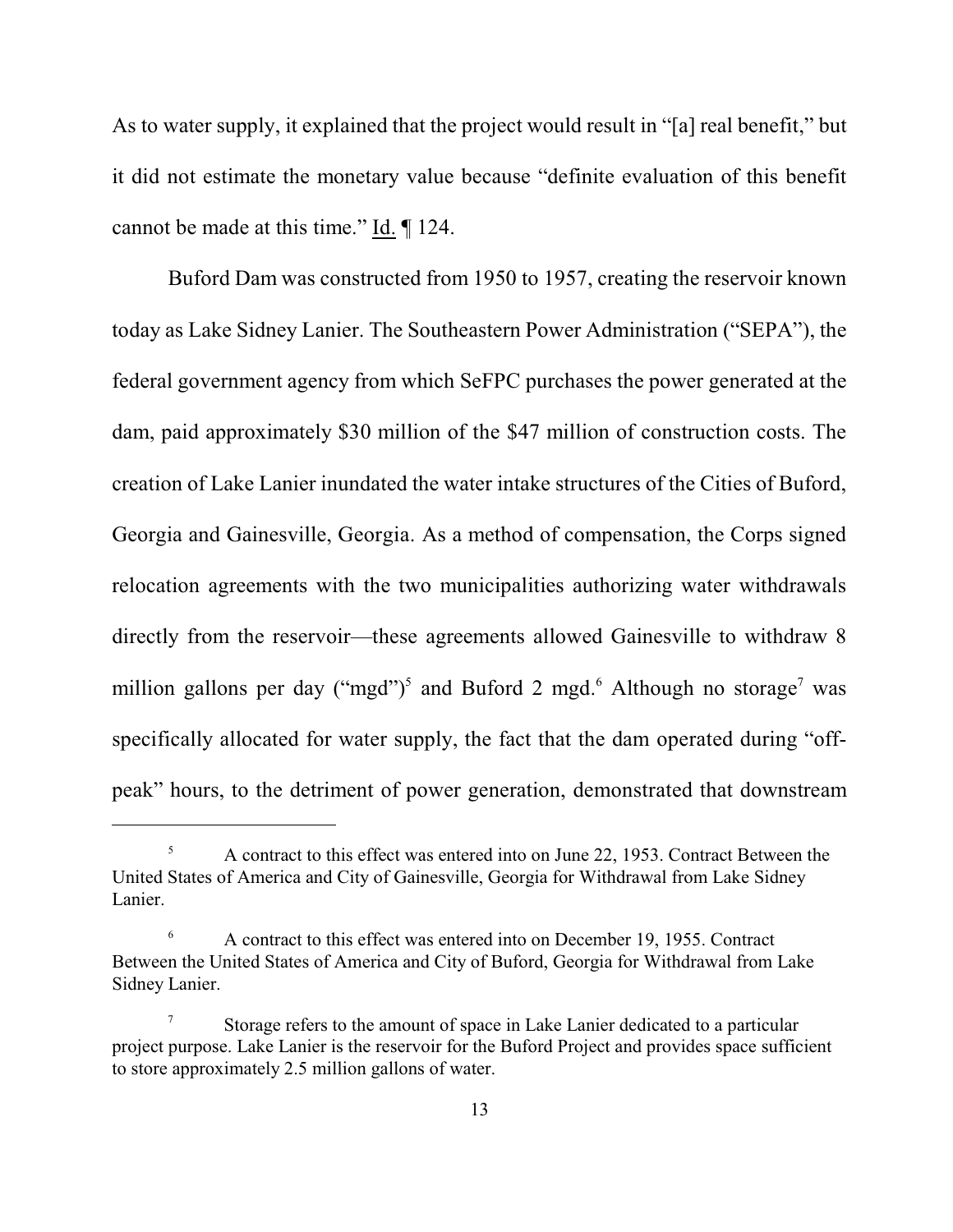water supply was a consideration. In accordance with the recommendations of the Newman Report, the Corps maintained the necessary minimum river flow at Atlanta by making off-peak releases of 600 cfs during these hours of the week.

During construction of the dam, Gwinnett County requested permission from the Corps to withdraw 10 mgd directly from Lake Lanier. The Corps denied the request, explaining that the approval of Congress was required for it to meet such a request. In 1955, the Corps stated to Congress that the proposed withdrawals would be in the public interest and would not have a materially adverse effect on downstream interests or power output. F.G. Turner, Ass't Chief, Eng'g Div., U.S. Army Corps of Eng'rs: Mobile District, Report on Withdrawal of Domestic Water Supply from Buford Reservoir ¶ 1 (1955). The following year, Congress passed a law that granted the Corps authority to enter into a contract with Gwinnett County for the allocation of 11,200 acre-feet of storage for regulated water supply and granted the county an easement across government property for the construction and maintenance of a pumping station and pipelines. Pub. L. No. 84-841, 70 Stat. 725 (1956).

Construction was completed in 1957. Lake Lanier covers 38,000 acres and has 692 miles ofshoreline. The large size of the lake allows for a substantial benefit in the form of recreation.

Lake Lanier is divided into three tiers, or pools, divided by elevation. The first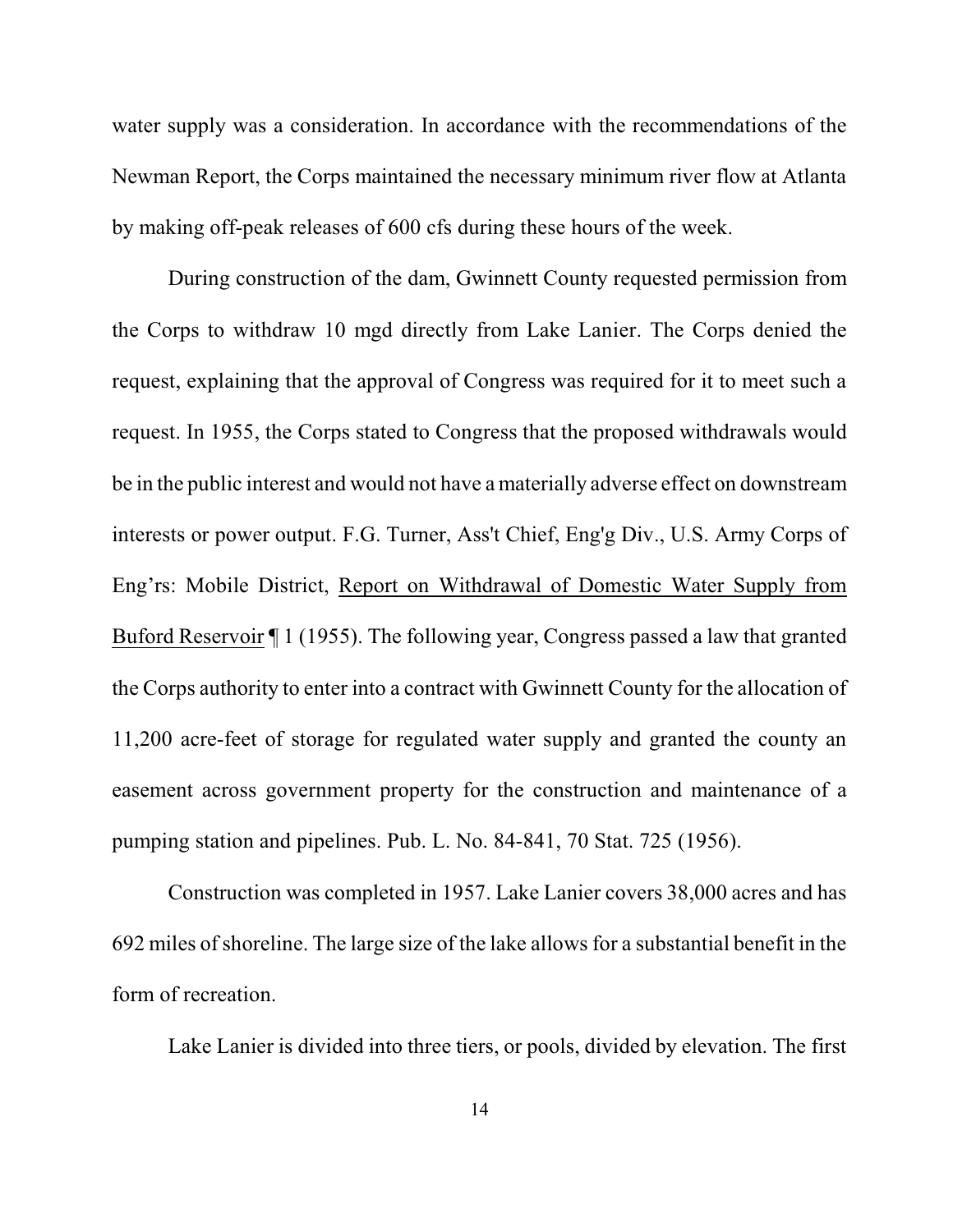tier extends from the bottom of the lake, at an elevation of 919 feet above sea level, to an elevation of 1,035 feet. This tier holds 867,600 acre-feet of "inactive" storage. The inactive pool is generally left untouched and saved for instances of severe drought. The next tier extends from an elevation of 1,035 feet to an elevation of 1,070 feet (1,071 feet in the summer) and contains 1,049,000 acre-feet (1,087,600 acre-feet in the summer) of conservation storage. The conservation pool generally provides the water that is used for all downstream purposes. The Newman Report contemplated that conservation storage would be used primarily for hydropower and repeatedly referred to it as storage for power. The final tier extends from an elevation of 1,070 feet (1,071 feet in the summer) to an elevation of 1085 feet. This tier provides 598,800 acre-feet of flood storage. The flood pool is generally left empty so that it can accommodate excess water during flood conditions.

Buford Dam was constructed to release water from Lake Lanier through a powerhouse that generates hydropower. The powerhouse containsthree turbines. Two of the turbines are large and release about 5,000 cfs when running. These two turbines operate during peak hours, when energy consumption is at its greatest. They are the most efficient source of power generation—generating 40,000 kilowatt hours ("kwh") originally and 60,000 kwh after improvements in 2004—and would be the only turbines used if a minimum off-peak flow at Atlanta were not a project concern. To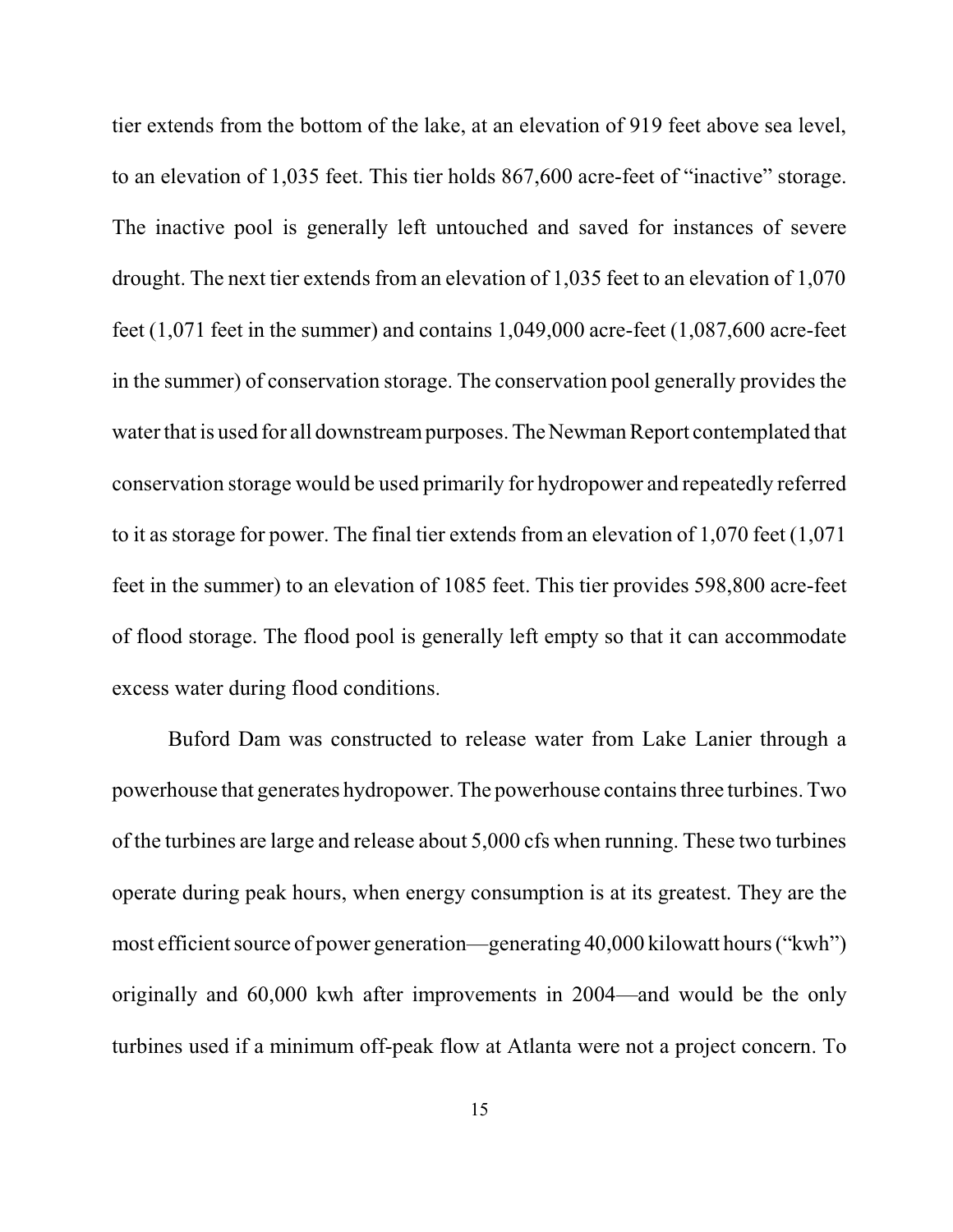accommodate this concern, the powerhouse also contains a third, smaller turbine which releases 600 cfs, generating approximately 7,000 kwh. At peak performance, the dam releases approximately 11,000 cfs of water into the river. However, when energy demand is low—so-called off-peak hours—only the small turbine is operated, allowing the dam to produce some energy while providing for a minimal continuous flow. The Corps can also release water through a small sluice gate, but this is typically done only when the small turbine is shut down for repairs or in cases of an emergency. In this manner, Buford Dam was designed to generate maximum power while also ensuring a minimum continuous flow of water downstream to accommodate water supply.

In 1958, Congress passed the Water Supply Act ("WSA"). The statute was designed to allocate some storage in multi-purpose projects like Buford to water supply. The policy underlying the statute was:

to recognize the primary responsibilities of the States and local interests in developing water supplies for domestic, municipal, industrial, and other purposes and that the Federal Government should participate and cooperate with States and local interests in developing such water supplies in connection with the construction, maintenance, and operation of Federal navigation, flood control, irrigation, or multiple purpose projects.

43 U.S.C. § 390b(a) (2011). To further that policy, Congress authorized the Corps to allocate storage in federal reservoirs for water supply, provided that the localities paid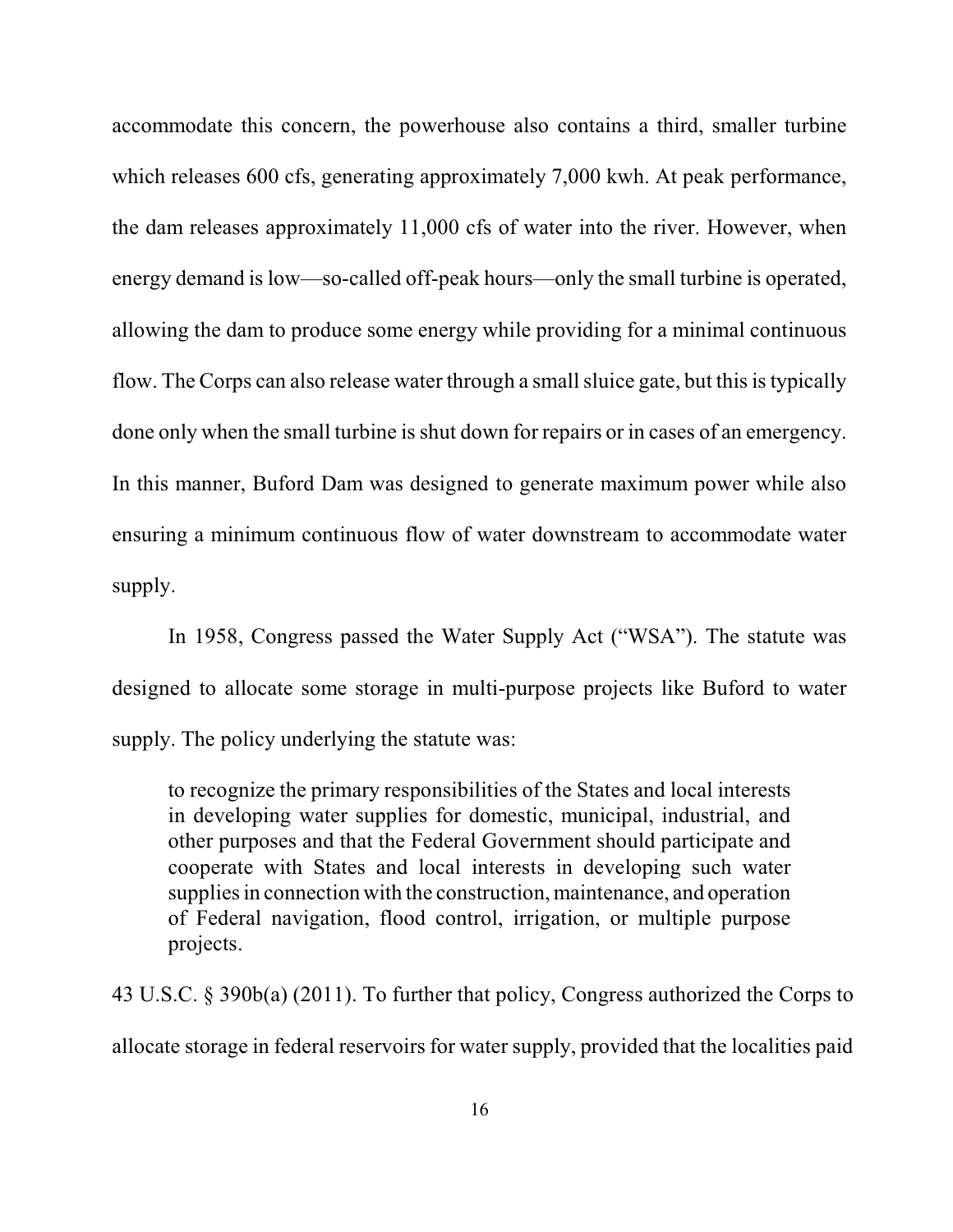for the allocated storage. Id. § 390b(b). However, Congress placed the following limitation on its authorization:

Modifications of a reservoir project heretofore authorized, surveyed, planned, or constructed to include storage as provided by subsection (b) of this section which would seriously affect the purposes for which the project was authorized, surveyed, planned, or constructed, or which would involve major structural or operational changes shall be made only upon the approval of Congress as now provided by law.

Id. § 390b(d) (emphasis added). The policy of subsection (a) indicates that Congress aimed only to expand water supply allocations, not contract them by limiting previous authorizations. The articulation of the bounds of the statute's authorization makes no mention of a limit on previously granted water supply authorization. In the case of Buford, the WSA's grant of authority for water supply constitutes a supplement to any authority granted by the 1946 RHA.

In 1959, the Corps issued its Reservoir Regulation Manual for Buford Dam ("Buford Manual") as an appendix to the Corps' 1958 manual for the entire river basin. U.S. Army Corps of Eng'rs: Mobile District, Apalachicola River Basin Reservoir Regulation Manual, Appendix B (1959). The Buford Manual has not been updated and remains in effect today. The manual describes the technical features of the dam, including a description of the three tiers and their storage capacities, the size of Lake Lanier, and the general operation of the plant. It states that the project will be run to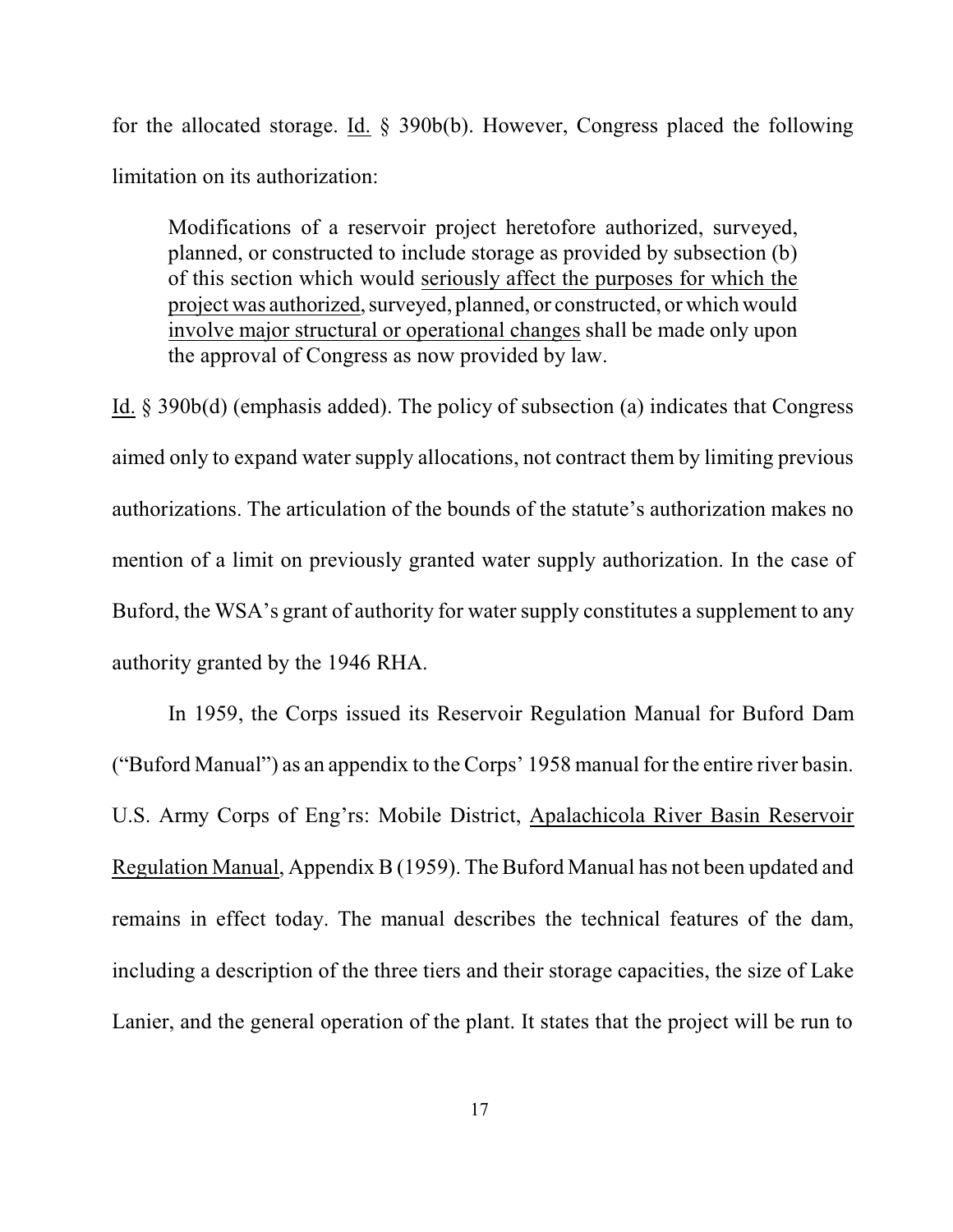maximize releases of water during peak hours but will also utilize off-peak releases in order to maintain a minimum flow of 650 cfs at Atlanta.<sup>8</sup> Id. at B-13. The manual makes multiple mentions of regulations that are designed to ensure this minimum flow. Id. at B-18–19, B-22.

There was very little change in water supply operations at the Buford Project between 1960 and 1973. Only Gainesville and Buford withdrew water directly from Lake Lanier. Gwinnett, with which the Corps was authorized to contract, did not withdraw water directly from the reservoir. In the meantime, the City of Atlanta and DeKalb County withdrew water from the river downstream from the dam but made no recorded requests that the schedule of releases be altered to accommodate their needs. The Atlanta metropolitan area increased its water use from the Chattahoochee by 37% (from 117 mgd to 160 mgd) between 1960 and 1968. U.S. Army Corps of Eng'rs: Mobile District, Final Environmental Impact Statement: Buford Dam and Lake Sidney Lanier, Georgia (Flood Control, Navigation and Power), Statement of Findings 14 (1974). This amount was still well below the amount released by the Corps to maintain a minimum off-peak flow. Moreover, between 1956 and 1969, the number of residences within two and a quarter miles of the reservoir doubled. Id. at 15. The

The Manual categorizes 7 a.m.–11 p.m. on weekdays, 7 a.m.–10 p.m. on Saturday, 8 and 9 a.m.–2 p.m. on Sunday as peak hours (for a total of 100 peak hours per week).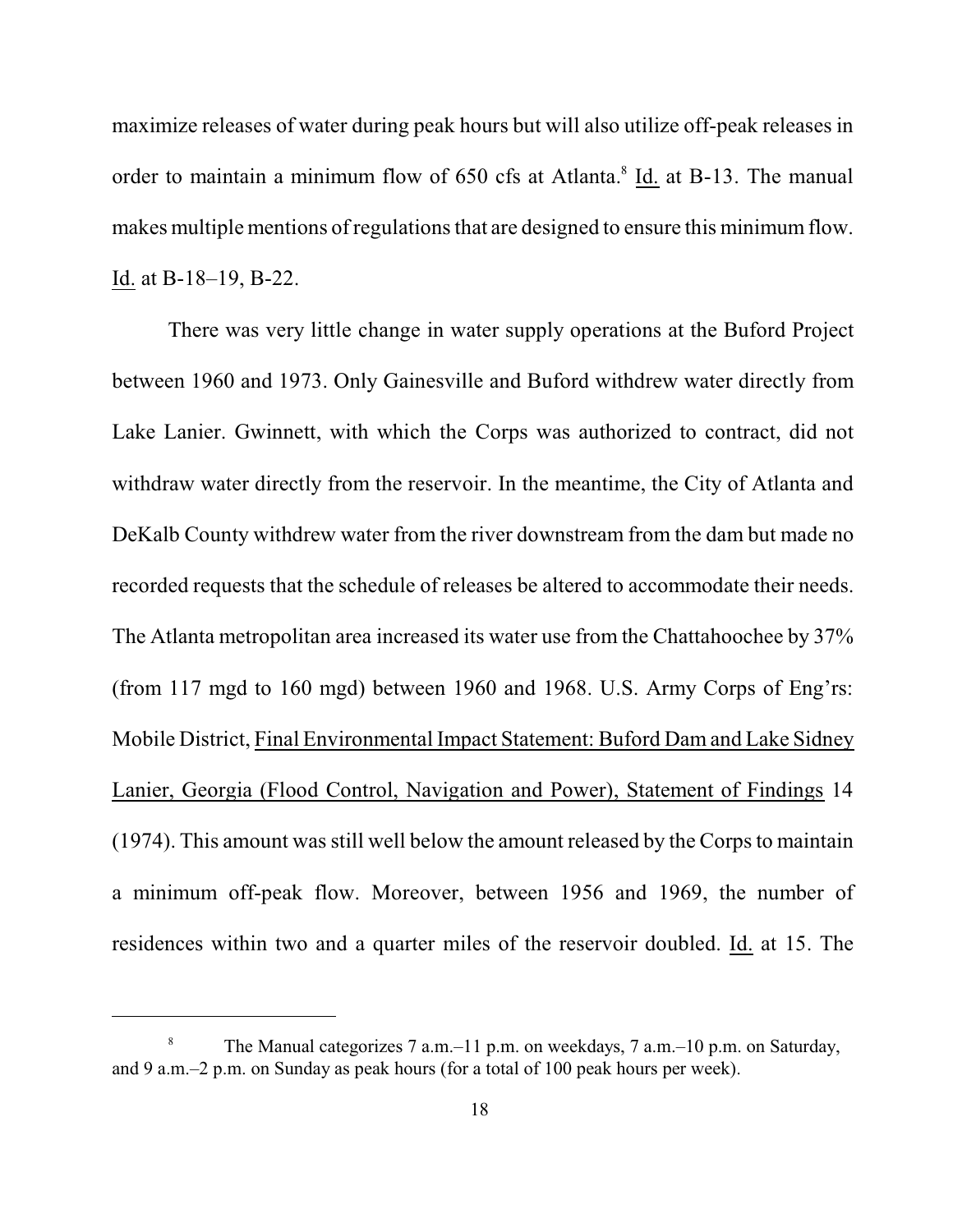growing water needs of Atlanta came to the attention of the Senate, which in 1973 commissioned the Metropolitan Atlanta Area Water Resources Management Study ("MAAWRMS") to develop a plan for the long-term needs of the Atlanta area. The study was conducted by the Corps, the Atlanta Regional Commission ("ARC"), the State of Georgia, and the U.S. Environmental Protection Agency in combination.

By the 1970s, it became clear that area localities desired greater access to water in Lake Lanier. The Corps determined that it could not grant permanent water allocation rights to the localities before the completion of the MAAWRMS. While the study was being performed, the Corps entered into a number of interim contracts for water withdrawal. The first water supply contract was given to Gwinnett County and allowed for the withdrawal of up to 40 mgd directly from Lake Lanier during the course of the study. Contract of July 2, 1973, Gwinnett Record Excerpts vol. 1, ACF004024. The contract cited the WSA for authority and was based on findings of the Corps' District Engineer that the proposed withdrawals would not have significant adverse affects on the other authorized purposes of the project. No mention was made of the 1956 Act, possibly because the Act authorized only 10 mgd and thus would not have been sufficient authority for the Corps' actions. In 1975, the county informed its bond investors that the construction costs alone for its water supply facilities would be \$28 million.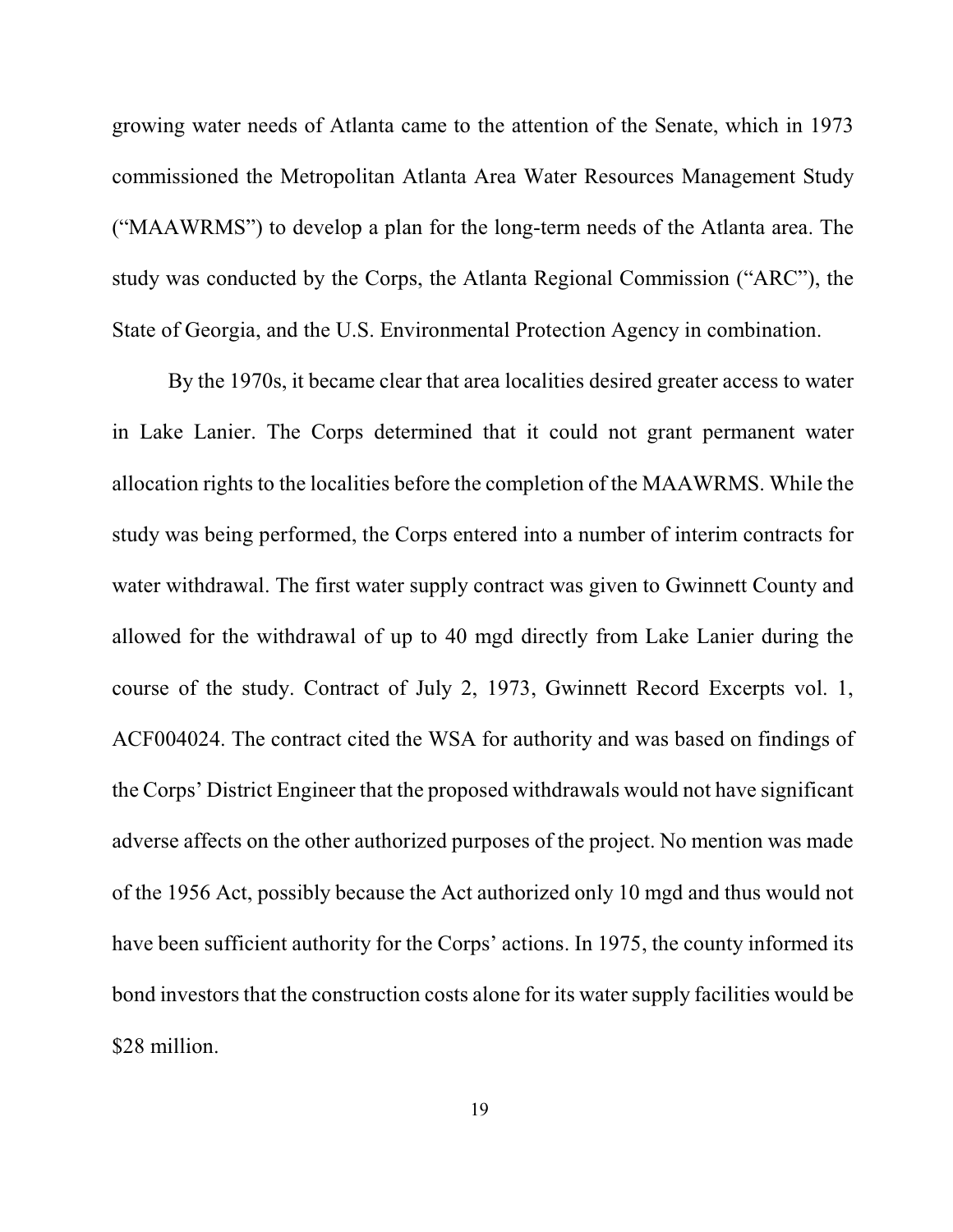In 1975, the Corps concluded, and SEPA agreed, that the Buford Project could supply an annual average of 230 mgd of water for downstream withdrawal (with a maximum of 327 mgd in the summer) without significantly affecting hydropower generation. The Corps revised this number in 1979, concluding that by scheduling additional peak weekend releases it could raise the annual average to 266 mgd as an incident of power generation. In 1986, the Corps would again raise the figure for available water supply downstream incident to power generation, concluding that it could guarantee an annual average of 327 mgd by implementing a new water management system that had been proposed in the MAAWRMS.

The final report of the MAAWRMS was issued in September 1981. The report evaluated three alternative plans for dealing with Atlanta's increasing long-term water supply needs. The first alternative was to build a reregulation dam 6.3 miles below the Buford Dam. This new dam would store outflows released from Buford during peak operations and release them as needed for water supply. The study found that this alternative had the highest estimated ratio of benefits to costs. This alternative received the most support from federal and state agencies, and the study concluded it was best. The second alternative was to reallocate storage space in Lake Lanier for water supply. According to the study, in 1980, 10,512 acre-feet had been allocated to water supply, amounting to 14.6 mgd withdrawn directly from Lake Lanier. This alternative called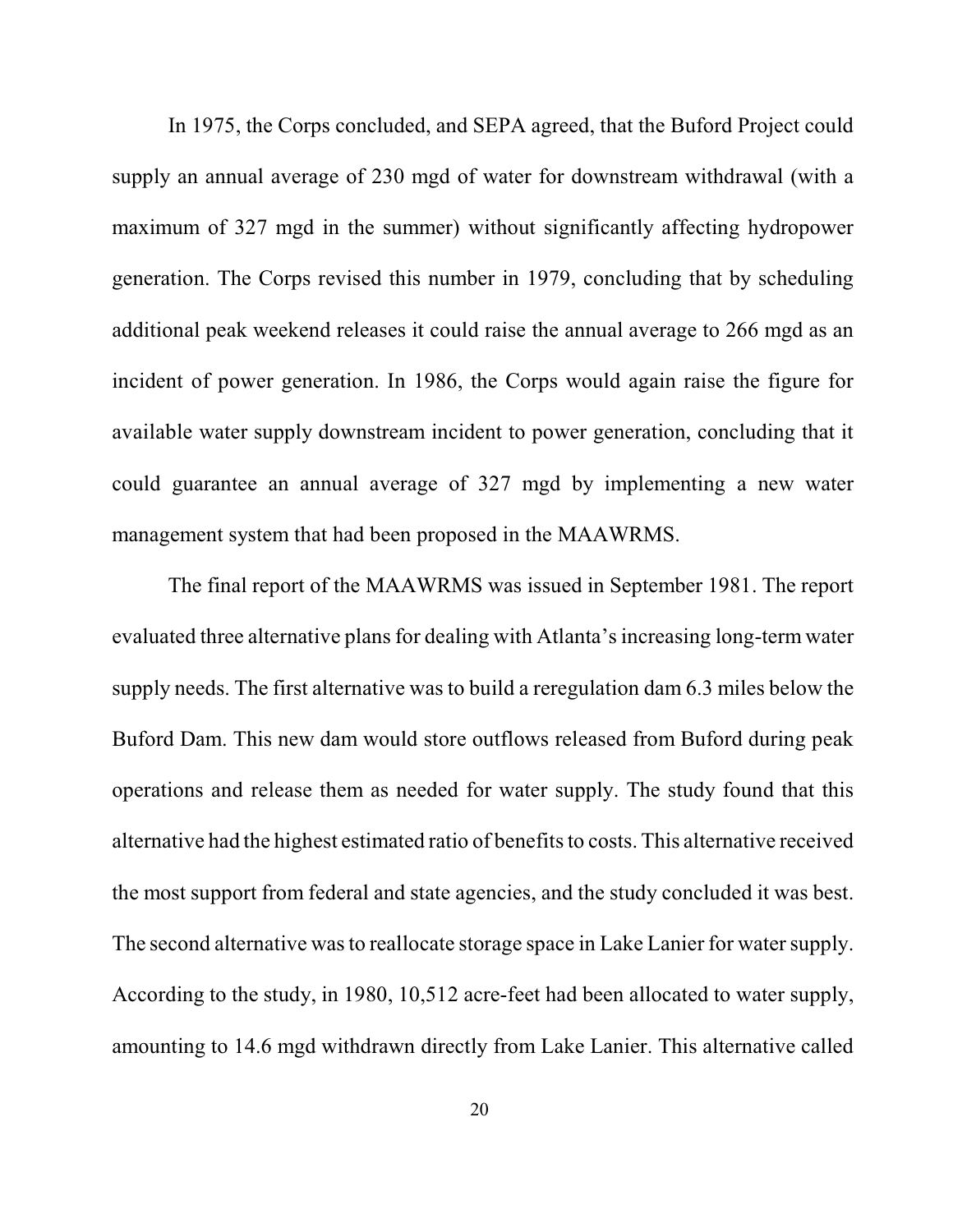for an increase of allocated storage space to 141,685 acre-feet by the year 2010, allowing for a total withdrawal of 53 mgd from the lake. The final alternative was to dredge the Morgan Falls Reservoir, which lies downstream from Buford, and also reallocate 48,550 acre-feet of storage space in Lake Lanier for water supply by 2010.

In 1986, Congress, in the Water Resources Development Act, authorized the construction of a reregulation dam, the MAAWRMS' favored first alternative. Pub. L. No. 99-662, § 601(a)(1), 100 Stat. 4137, 4140–41. However, the project had previously not received approval from the Office of Management and Budget, which said that state and local money should be used to construct such a project, and Congress did not appropriate any funding towards the construction of the proposed reregulation dam. Shortly thereafter, the Corps determined that the second alternative of the MAAWRMS—reallocating storage in Lake Lanier instead of constructing a new dam—would be more economical. The change was based, at least in part, on an environmental study generated by new computer models that concluded that the costs of acquiring the land flooded by the reregulation dam could rise and make the first alternative less economical than originally thought. U.S. ArmyCorps of Eng'rs: Mobile District, Additional Information, Lake Lanier Reregulation Dam 2 (1988).

In the late 1980s, the Corps began to prepare a Post-Authorization Change Notification Report ("PAC Report") suggesting that the authorization for the new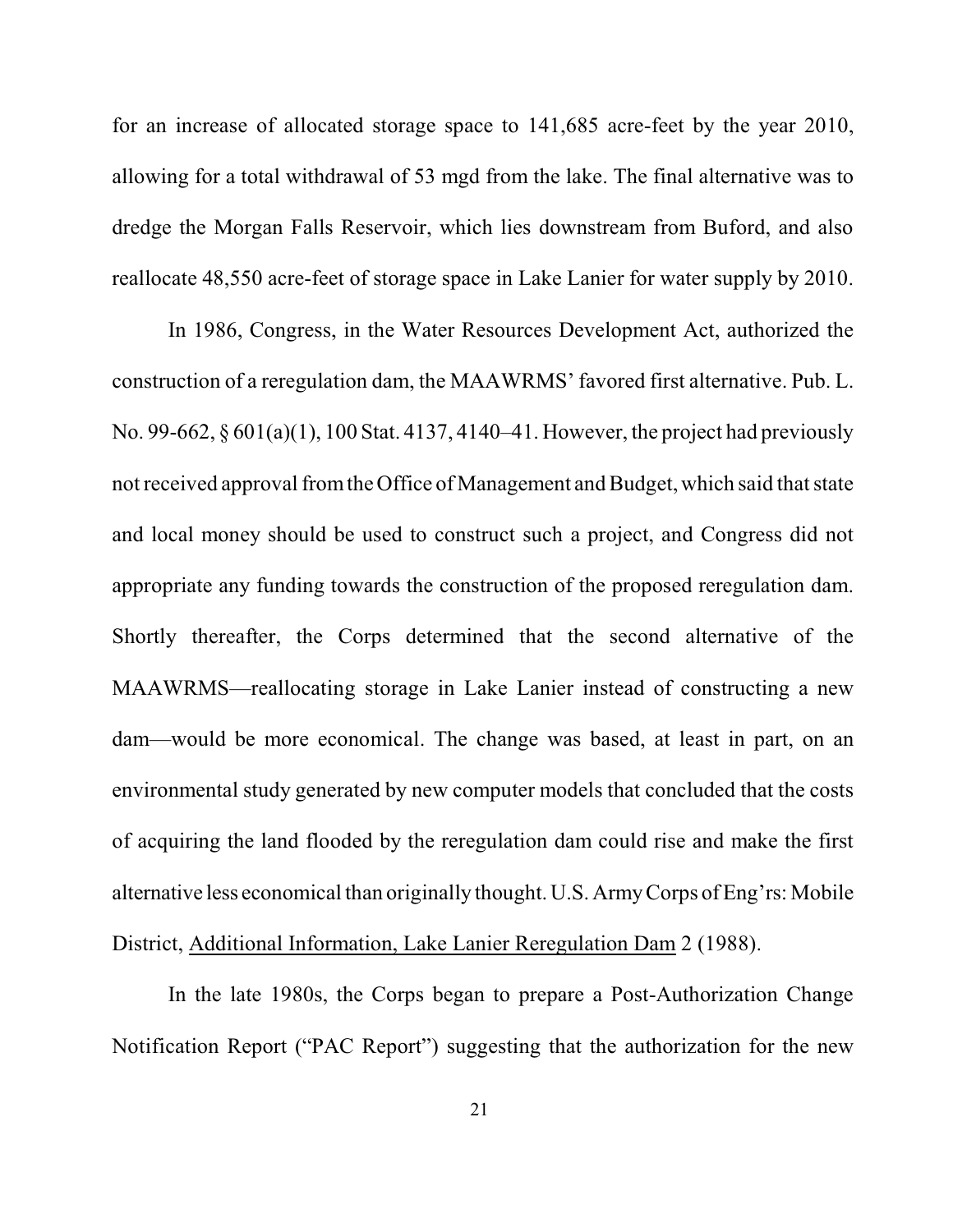reregulation dam be set aside in favor of the reallocation of storage alternative. A draft of the PAC Report was completed in 1989. The draft recommended that 207,000 acrefeet be allocated to water supply, allowing for 151 mgd to be withdrawn directly from Lake Lanier and 378 mgd (51 mgd more than the 327 mgd that the Corps determined was available as an incident of power supply) from the river downstream. This represented a significant increase from the 142,000 acre-feet of storage recommended by the second alternative of the MAAWRMS. The draft PAC Report also included a draft Water Control Manual that would have replaced the manual from 1958 and governed the Corps' water operations in the ACF basin. In this appeal, the Corps claims that the PAC Report's recommendations would have been made pursuant to authority from the WSA. The draft report itself noted the Corps' authority under the statute but stated that approval from Congress might be required due to the fact that the allocation exceeded  $50,000$  acre-feet. $9$  The draft report estimated that the purchased

<sup>&</sup>lt;sup>9</sup> Internal policies require the Corps to obtain the approval of the Secretary of the Army for all storage allocations exceeding 15% of total storage capacity or 50,000 acre-feet, whichever is less. The parties have not made this Court aware of any internal regulations that set a threshold for allocations above which Congressional approval is required. However, the Corps had warned the preceding year that such a reallocation of storage might require Congressional approval:

The Chief of Engineers has the discretionary authority to approve reallocation of storage if the amount does not exceed 50,000 acre-feet, or 15 percent of total usable storage, whichever is lower, and if the reallocation would not have a significant impact on authorized project purposes. [The reallocation contemplated in the MAAWRMS] would require the reallocation of 202,000 acre-feet of storage to meet the year 2010 peak demand of 103 mgd from the lake and 510 mgd from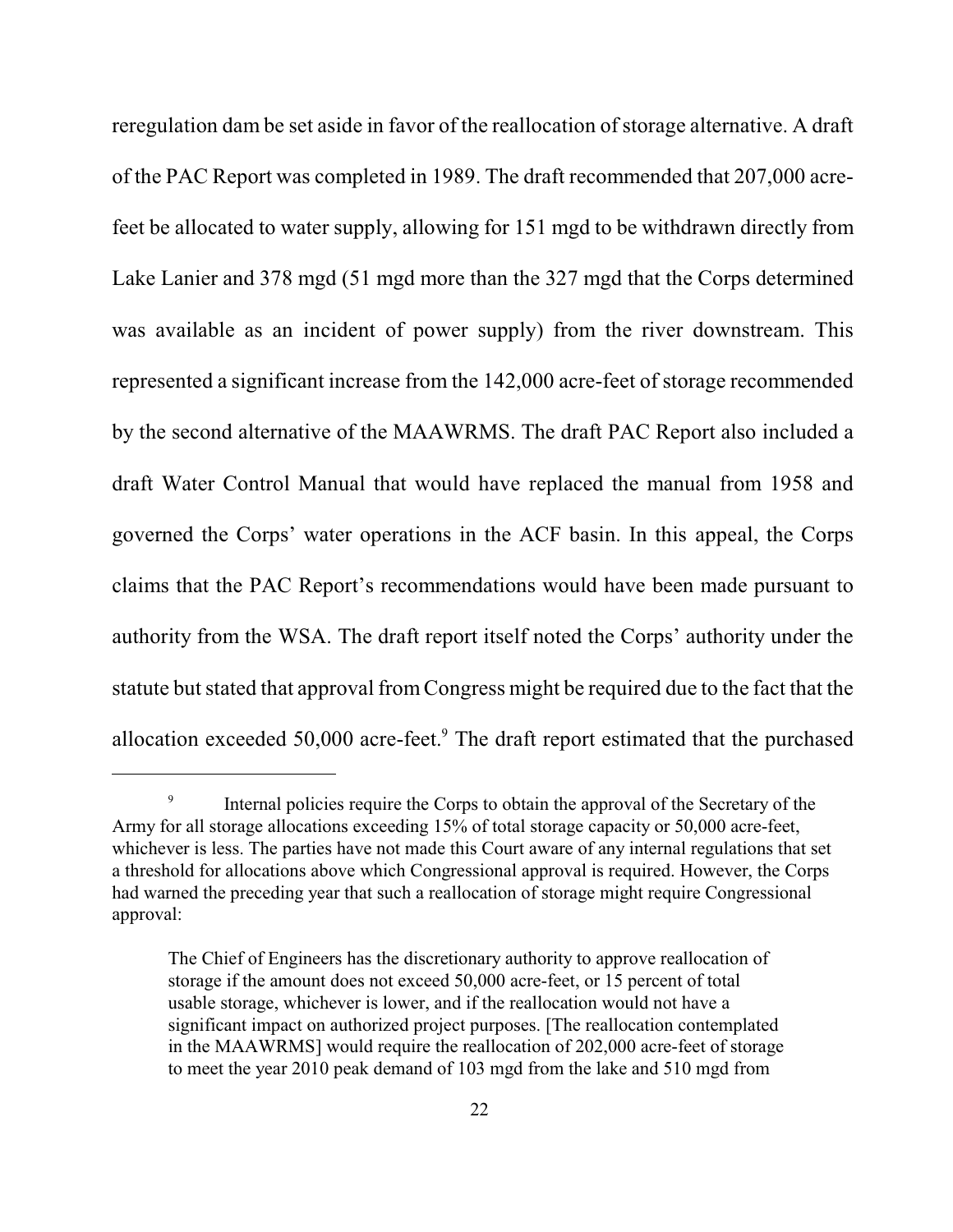storage in Lake Lanier would cost \$49,360,600. The final PAC Report was never completed due to resistance and the initiation of a lawsuit by the State of Alabama.

The Corps followed the recommendation of the MAAWRMS to make water available for water supply in the interim before a long-term solution was reached, as it had done while the study was being completed, and it entered into a temporary water supply contract with the ARC. The contract was based on the Corps' revised determination that it could provide, incidentally to power generation, 327 mgd as a year-round average with no impact on hydropower. The Corps agreed to provide releases sufficient to accommodate up to 50 mgd in withdrawals above this 327 mgd threshold, for which the ARC would pay. The contract was renewed in 1989 but expired in 1990. Since then, the ARC has continued to withdraw water from the Chattahoochee on roughly the same basis as that specified in the contract, though it has generally not needed to withdraw more than 327 mgd.

The Corps signed several other water supply contracts in the 1970s and 1980s, all of which expired in 1990, but which roughly dictate the terms under which the

the river. . . . Therefore, the required reallocation is not within the discretionary authority of the Chief of Engineers to approve. It can only be approved by the [Assistant Secretary of the Army for Civil Works] if impacts are determined to be insignificant. We believe the power losses are significant and expect that Congressional approval would be required for the reallocation.

Letter from C.E. Edgar III, Major Gen., U.S. Army Corps. of Eng'rs, to Harry West, Exec. Dir., ARC 5 (Apr. 15, 1988).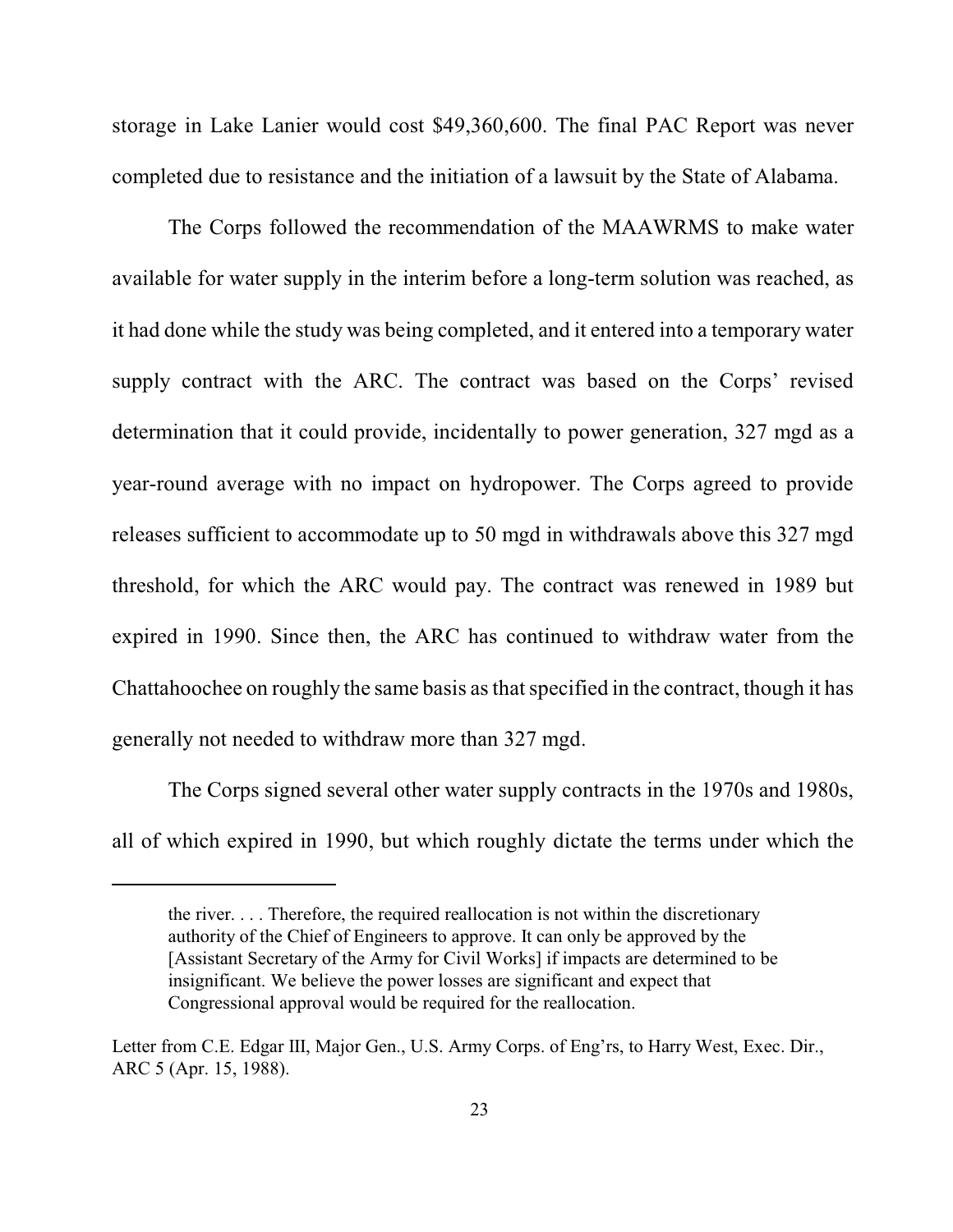localities have continued to withdraw water from the Buford Project. In 1978, the Corps agreed to terms with the City of Cumming, Georgia for the paid withdrawal of 2.5 mgd. In 1985, the amount was raised to 5 mgd, and in 1987 it wasraised to 10 mgd. In 1987, the Corps signed a contract with the City of Gainesville, allowing the city to withdraw up to 20 mgd, up from the 8 mgd authorized in 1953 as just compensation. The contract required Gainesville to pay for the water that it withdrew in excess of 8 mgd. In 1988, the 1973 contract with Gwinnett County was supplemented, expanding the cap on withdrawals from 40 mgd to 53 mgd. All of the contracts signed in the 1980s specifically stated that they were interim contracts to satisfy water supply needs while the Corps was studying the issue and determining a permanent plan. As a component oftheir interim nature, the contracts explicitly stated that they did not create any permanent rights to storage space in Lake Lanier. The Corps originally cited the Independent Offices Appropriations Act of 1952, 31 U.S.C. § 9701, as authority for these contracts, but it later deemed the statute to be ineffective in authorizing such transactions. Later contracts cited the Water Supply Act for authority.

On January 1, 1990, all of the interim contracts expired. The only remaining water supply allocations were the combined 10 mgd granted to Buford and Gainesville in the 1950s by the Corps as just compensation. However, the Corps continued to permit the localities to withdraw water from the Buford Project for water supply.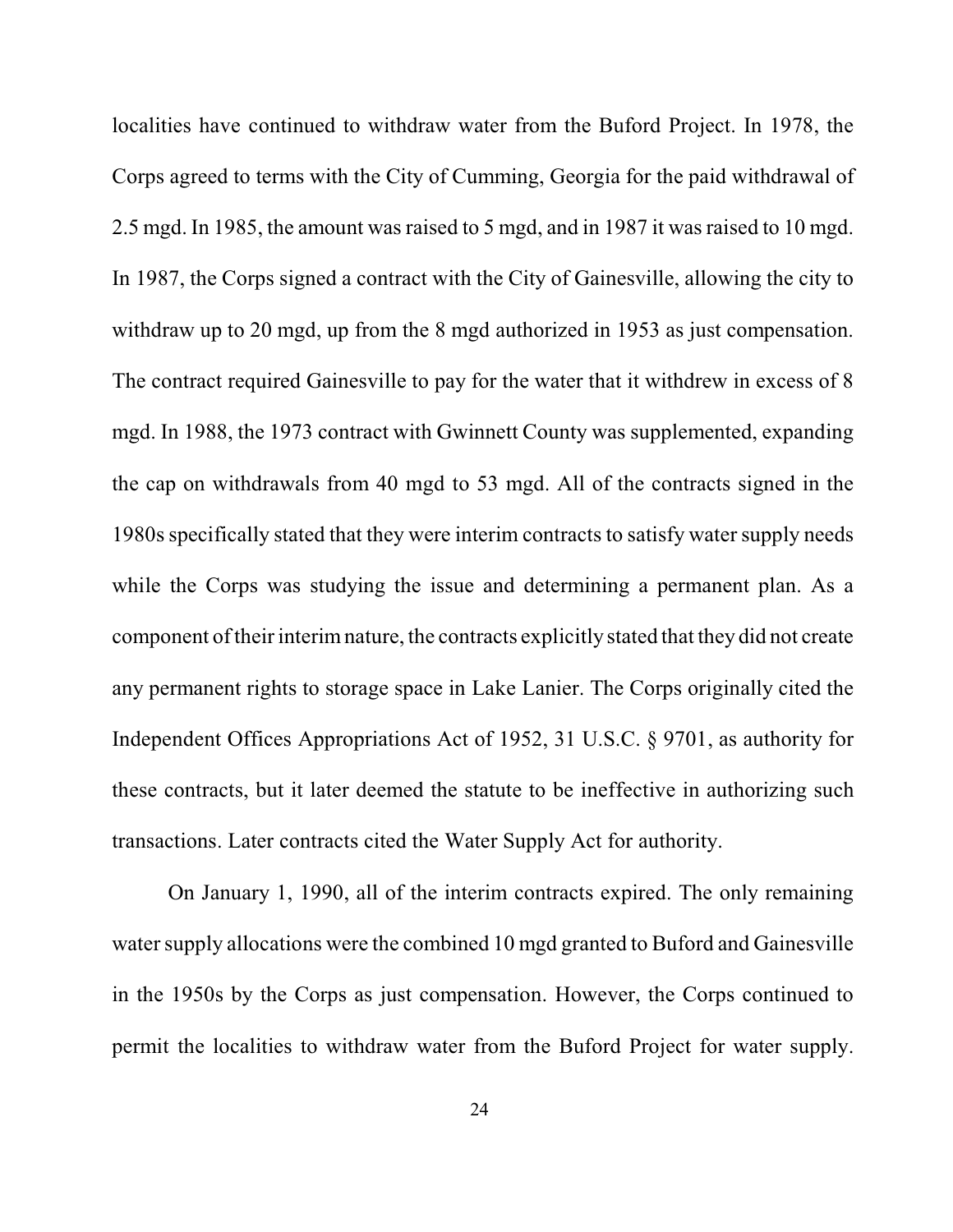Appellees refer to these water withdrawals as pursuant to "holdover" contracts.

In June, 1990, Alabama filed suit against the Corps in the Northern District of Alabama to challenge a section of the draft PAC Report and the continued withdrawal of water from the Buford Project by the Georgia Parties, which Appellees characterize as a de facto reallocation of storage. This suit is the first of the four currently on appeal. In September of 1990, Alabama and the Corps moved jointly for a stay of proceedings, which was granted, to negotiate a settlement agreement. Florida and Georgia later intervened as plaintiff and defendant, respectively. The stay order at issue in Alabama v. United States Army Corps of Engineers, 357 F. Supp. 2d 1313 (N.D. Ala. 2005), required the Corps not to "execute any contracts or agreements which are the subject of the complaint in this action unless expressly agreed to, in writing, by [Alabama] and Florida." Id. at 1316. The stay provided that either side could terminate it at will. It did not discuss the continued water withdrawals of the Georgia Parties.

In 1992, Alabama, Florida, Georgia, and the Corps entered into a Memorandum of Agreement ("MOA") authorizing a comprehensive study of the water supply question and requiring the Corps to withdraw the draft PAC Report along with its accompanying Water Supply Reallocation Reports and Environmental Assessments. The MOA contained a "live-and-let-live" provision that allowed the Georgia Parties to continue to withdraw water from the Buford Project at the level of their withdrawals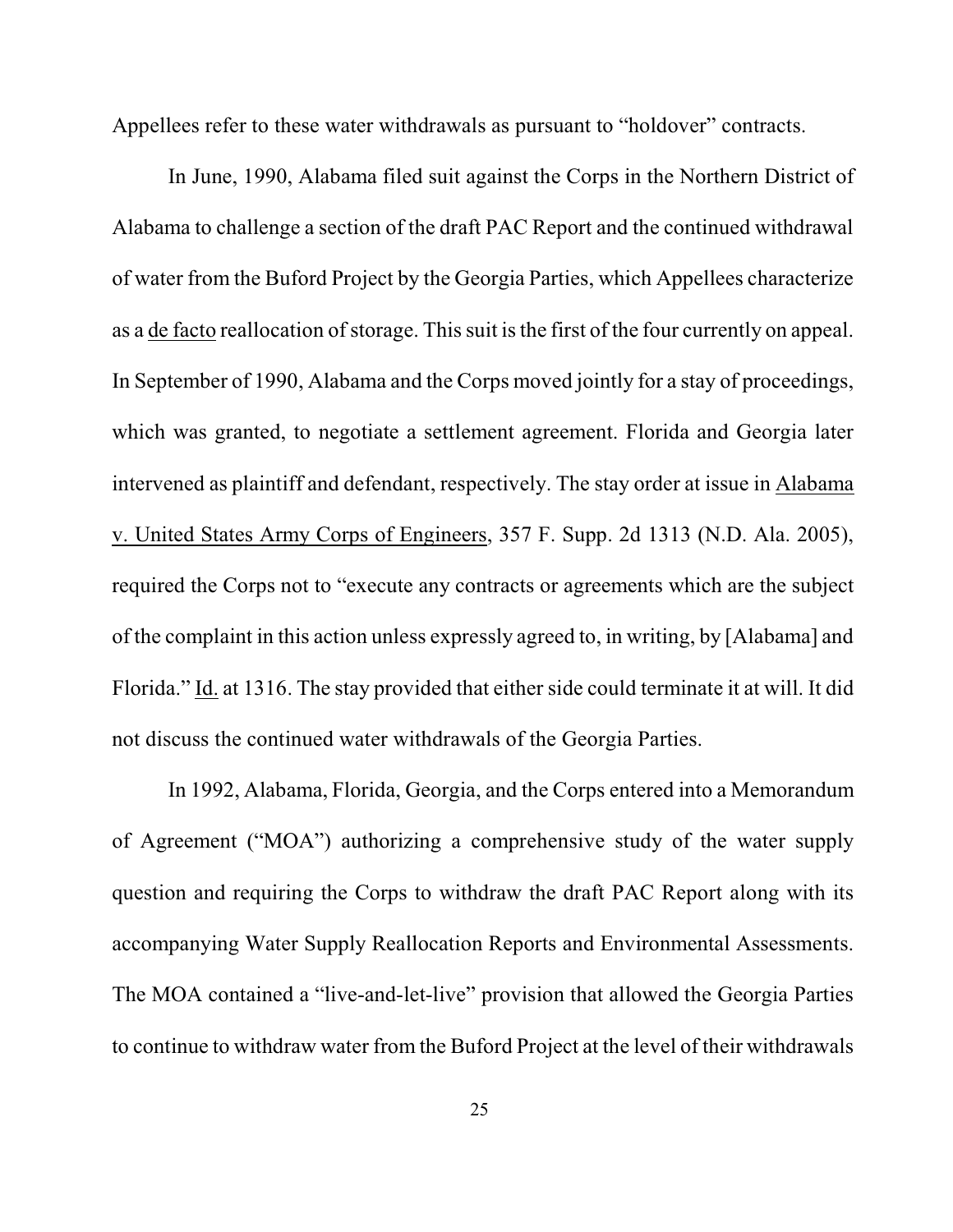in 1990, with reasonable increases over time. The provision made clear that it did not grant any permanent rights to the water being consumed. The MOA was originally set to last for three years but was extended several times.

In 1997, after the completion of a comprehensive study, the parties entered into the Apalachicola-Chattahoochee-Flint River BasinCompact("ACF Compact"), which was ratified by Congress and the three states and replaced the MOA. Pub. L. No. 105- 104, 111 Stat. 2219 (1997). The ACF Compact included a provision allowing continued withdrawals similar to the live and let live provision in the MOA. The Compact created an "ACF Basin Commission" composed of the governors of the three states and a non-voting representative of the federal government, to be appointed by the President. The commission was charged with establishing "an allocation formula for apportioning the surface waters of the ACF Basin among the states of Alabama, Florida, and Georgia." Id. art. VI(q)(12), 111 Stat. at 2222. Under the Compact, existing water supply contracts would be honored, and water-supply providers could increase their withdrawals "to satisfy reasonable increases in the demand" for water. Id. art. VII(c), 111 Stat. 2223–24. The Compact initially was scheduled to expire December 31, 1998, but it was extended several times; it ultimately expired on August 31, 2003, when the Commission failed to agree on a water allocation formula. The stay of the Alabama case remained in effect through the duration of the Compact. In the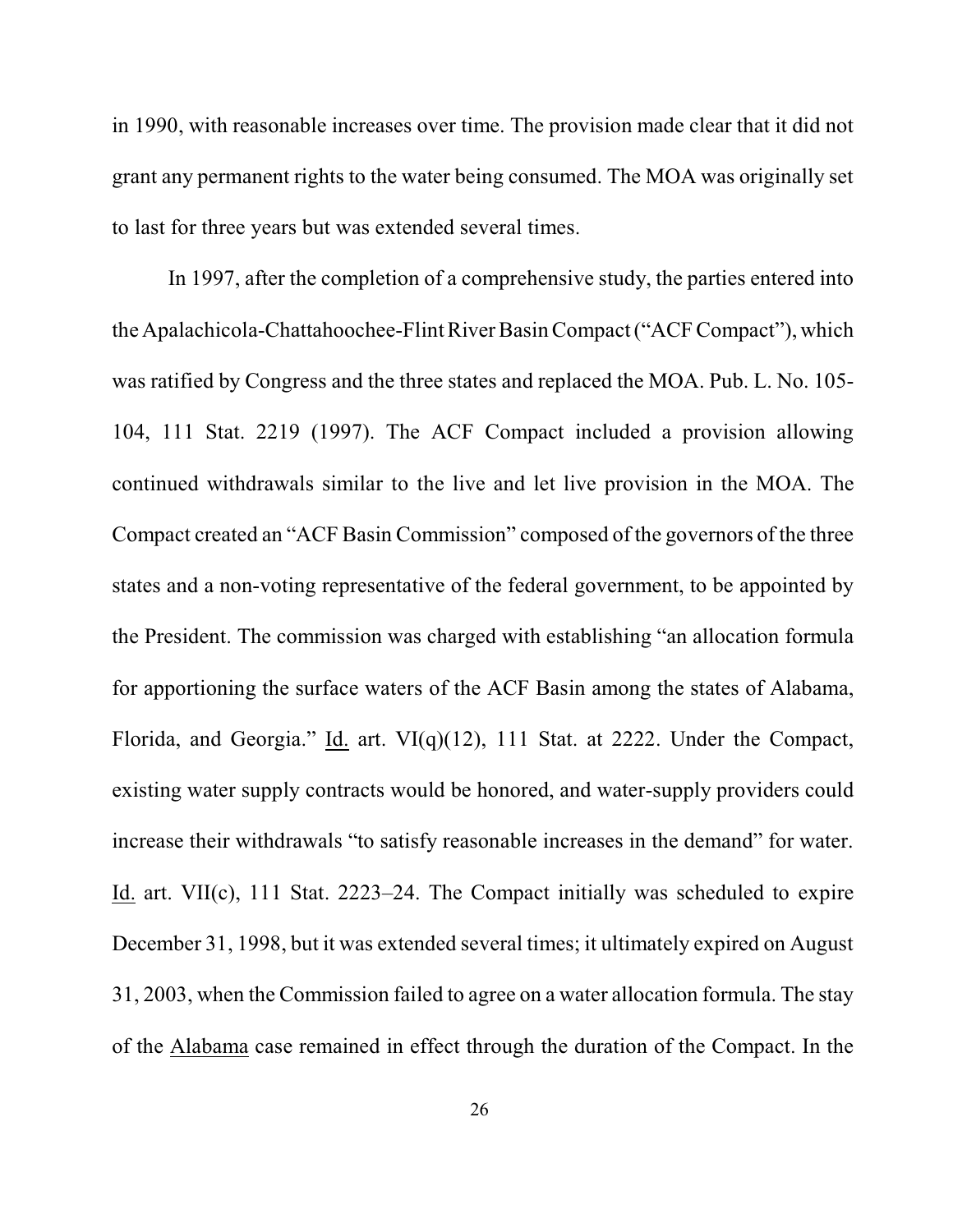meantime, the Corps continued to allow the Georgia Parties to withdraw water fromthe Buford Project. Because there were no contracts in place, the Corps froze the rates that it charged for water and continued to proceed on the basis of the prices that were set in the interim contracts of the 1980s. This rate scheme angered hydropower customers who purchased power produced by the project directly or indirectly from SEPA.

In December 2000, SeFPC filed suit under the APA against the Corps in the United States District Court for the District of Columbia, the second of the four suits currently on appeal. SeFPC alleged that the agency had wrongfully diverted water from hydropower generation to water supply, thereby causing SeFPC's members to pay unfairly high rates for their power. SeFPC sought a judicial declaration of the Buford Project's authorized purposes as well as compensation. In March 2001, the district court referred the parties to mediation, and Georgia was joined. In January 2003, SeFPC, the Corps, and the Georgia Parties agreed to a settlement in the case, which called for an allocation of 240,858 acre-feet (estimated to be 22% of conservation storage) to water supply for once-renewable 10-year interim contracts that could be converted into permanent storage if approved by Congress (or if a court deemed Congressional approval unnecessary). In exchange, the Georgia Parties agreed to pay higher rates for water, with the income being applied as a credit against the rates charged to SeFPC's members. The D.C. district court then allowed Alabama and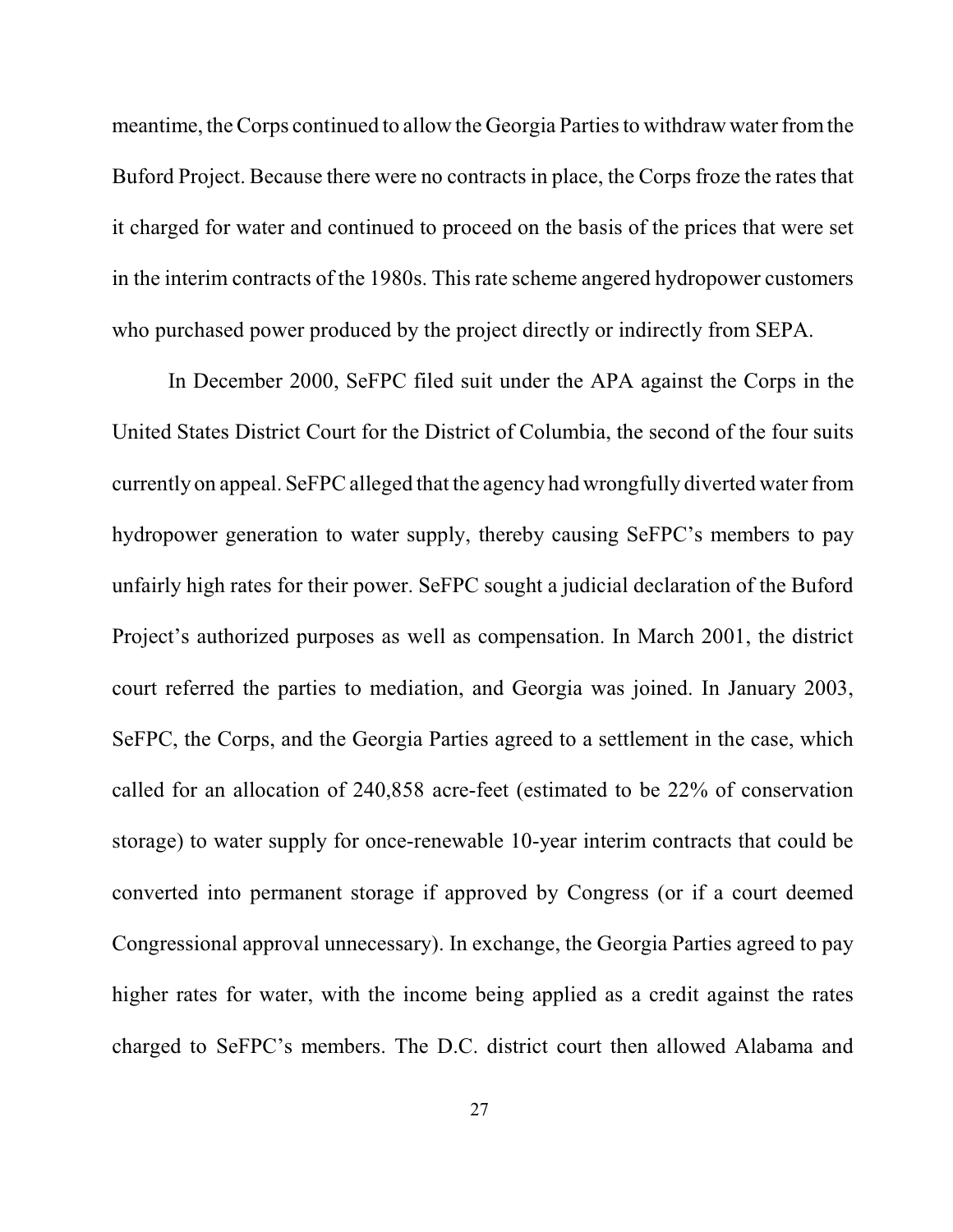Florida to intervene.

In October 2003, the Alabama court enjoined the filing of the settlement agreement in the D.C. case, finding that the agreement violated the stay in its case because the approval of Alabama and Florida was not obtained. The district court in the District of Columbia approved the Agreement in February 2004, contingent upon the dissolution of the Alabama court's injunction, rejecting Alabama and Florida's argument that the Agreement exceeded the Corps' authority conferred by Congress. SeFPC, 301 F. Supp. 2d 26, 35 (D.D.C. 2004). In April 2004, a panel of this Court stayed an appeal of the Alabama court's injunction to allow the Alabama district court to decide whether to dissolve or modify the injunction in light of the D.C. district court's order approving the Agreement. In the meantime, an initial appeal of the D.C. district court's order in SeFPC by Alabama and Florida was denied by the D.C. Circuit Court of Appeals for lack of a final judgment. The Alabama district court denied a motion to dissolve the preliminary injunction, Alabama, 357 F. Supp. 2d at 1320-21, but in September 2005, a panel of this Court held that the district court abused its discretion in granting the injunction and vacated the injunction. Alabama, 424 F.3d 1117, 1133 (11th Cir. 2005). Once this Court dissolved the injunction over the implementation of the Agreement, the D.C. district court in March 2006 entered a final judgment in SeFPC, and Alabama and Florida again appealed to the D.C. Circuit.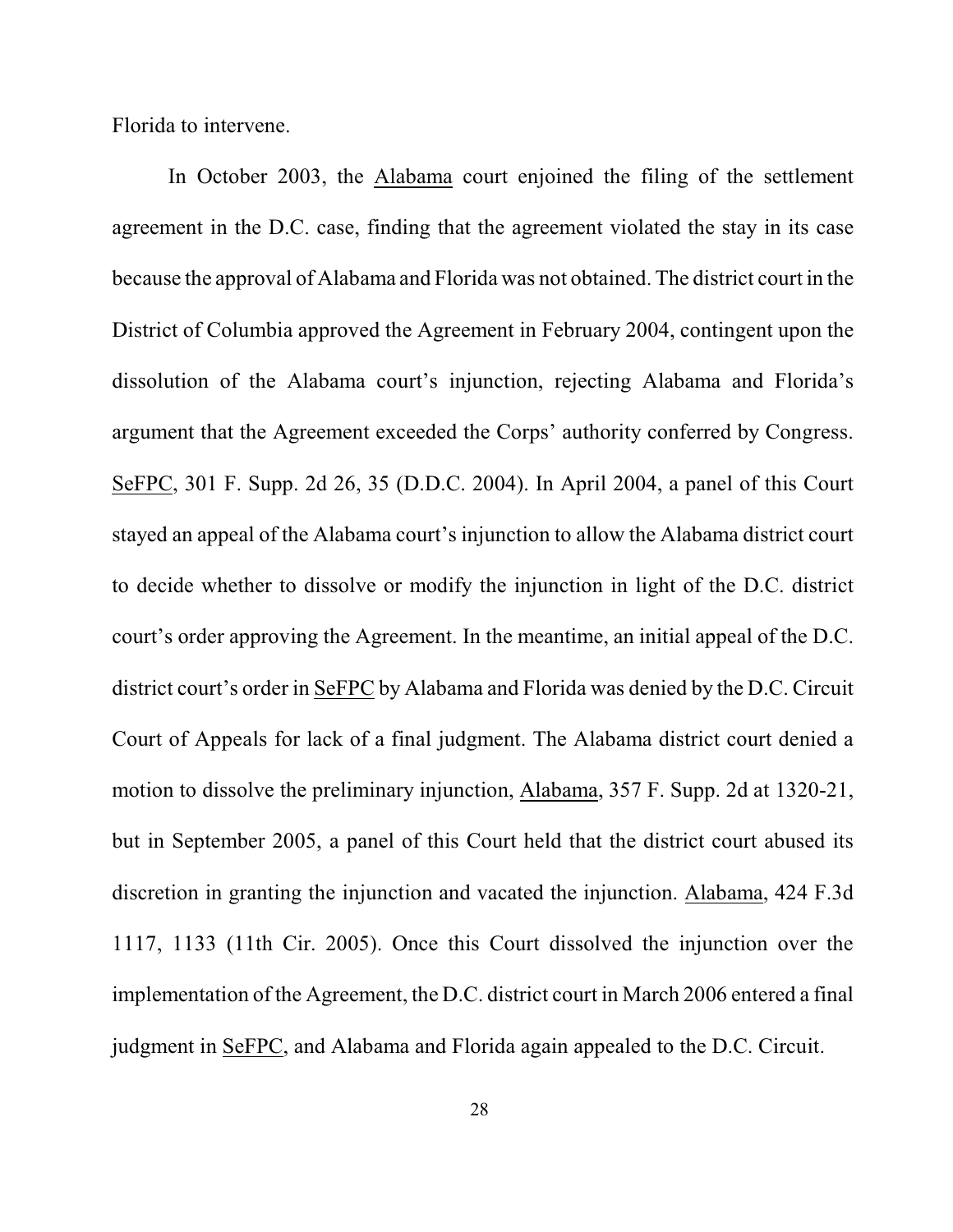In Southeastern Federal Power Customers, Inc. v. Geren, 514 F.3d 1316, 1324 (D.C. Cir. 2008), the D.C. Circuit held that the settlement agreement exceeded the Corps' authority under the WSA. The parties to the settlement agreement argued that the Corps was authorized to enter into the settlement on the basis of its WSA authority alone, so the court specifically refrained from making any holdings on the basis of the RHA. Id. at 1324 n.4. The court found that "[o]n it's face, ... reallocating more than twenty-two percent . . . of Lake Lanier's storage capacity to local consumption uses. . . constitutes the type of major operational change referenced by the WSA." Id. at 1324. After the circuit court's remand, the Judicial Panel on Multidistrict Litigation transferred the case, along with Alabama and several others, to the Middle District of Florida.

Meanwhile, in 2000, the State of Georgia submitted a formal request to the Corps to modify its operation of the Buford Project in order to meet the Georgia Parties' water supply needs through 2030. The request was to withdraw 408 mgd from the river and 297 mgd directly from the lake, which, combined, required approximately 370,930 acre-feet of storage. In February 2001, nine months after the request was sent to the Corps and without a response from the Corps, the State of Georgia filed suit in the United States District Court for the Northern District of Georgia seeking to compel the Corps to grant its request, beginning the third of the four underlying cases. The Corps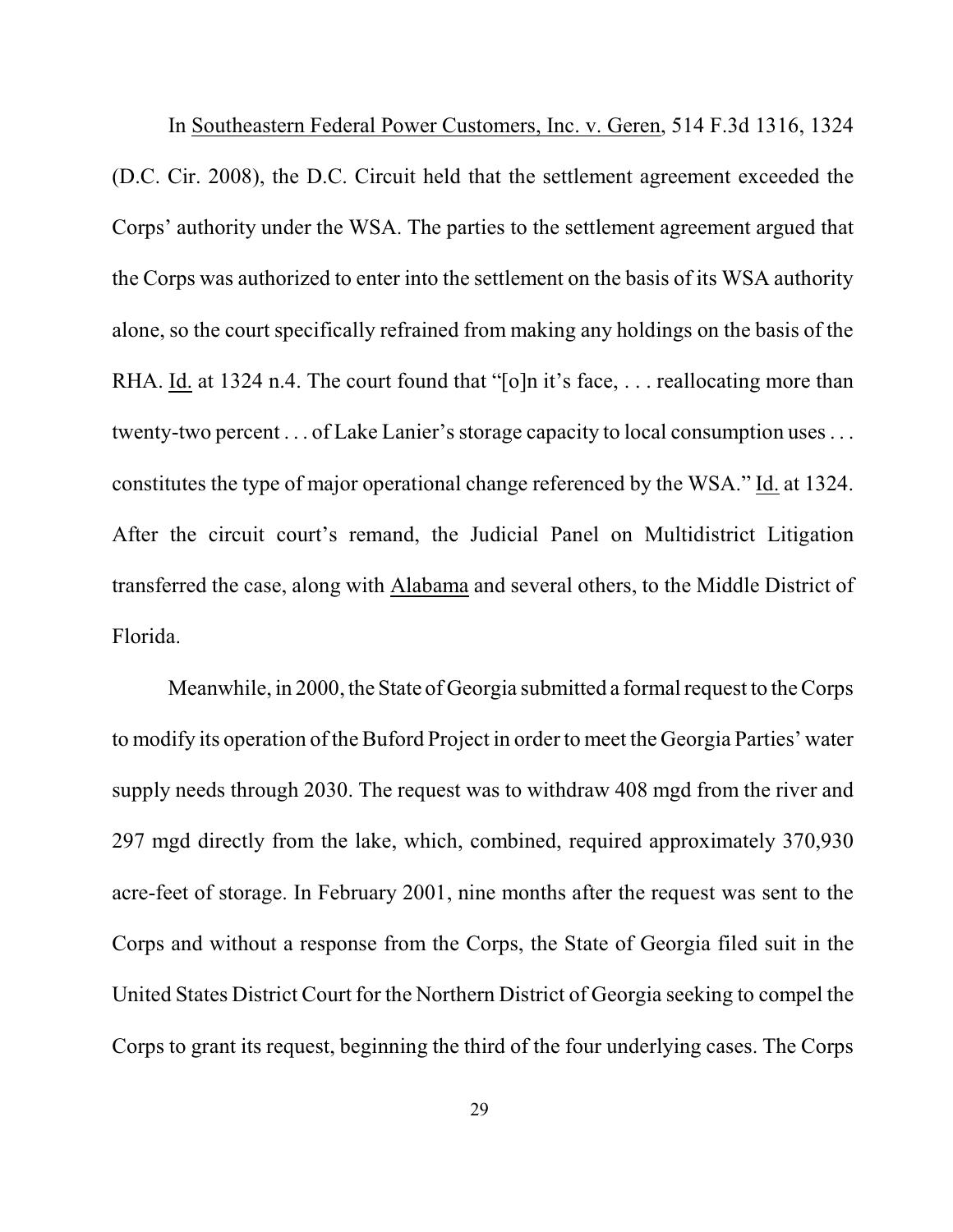responded in April 2002 with a letter denying the request and an accompanying legal memorandum. Memorandum from Earl Stockdale, Deputy General Counsel, Department of the Army, to Acting Assistant Secretary of the Army for Civil Works: Georgia Request for Water Supply from Lake Lanier 1 (Apr. 15, 2002) [hereinafter "2002 Stockdale Memo"]. The 2002 Stockdale Memo concluded that the Corps lacked the authority to grant Georgia's request without legislative approval. The memo stated that water supply was not an authorized purpose of the Buford Project under the RHA. Further, it stated that even if water supply was authorized, the Corps would still lack the authority to make a storage allocation of the size requested because the reallocation "would involve substantial effects on project purposes and major operational changes." Id. The district court denied Florida's and SeFPC's motions to intervene in the case, but this Court reversed the denial and remanded for further proceedings. Georgia v. U.S. Army Corps of Eng'rs, 302 F.3d 1242, 1260 (11th Cir. 2002). On remand, Florida moved to dismiss or abate the proceedings; Alabama, Gwinnett County, the City of Gainesville, and the ARC moved to intervene; and Alabama moved to abate or transfer the proceedings. The district court allowed Alabama to intervene as of right and the local governments to intervene permissively, and it held that the case would be abated pending the resolution of the Alabama case. Georgia, 223 F.R.D. 691, 699 (N.D. Ga. 2004). On appeal, a panel of this Court in an unpublished decision affirmed the district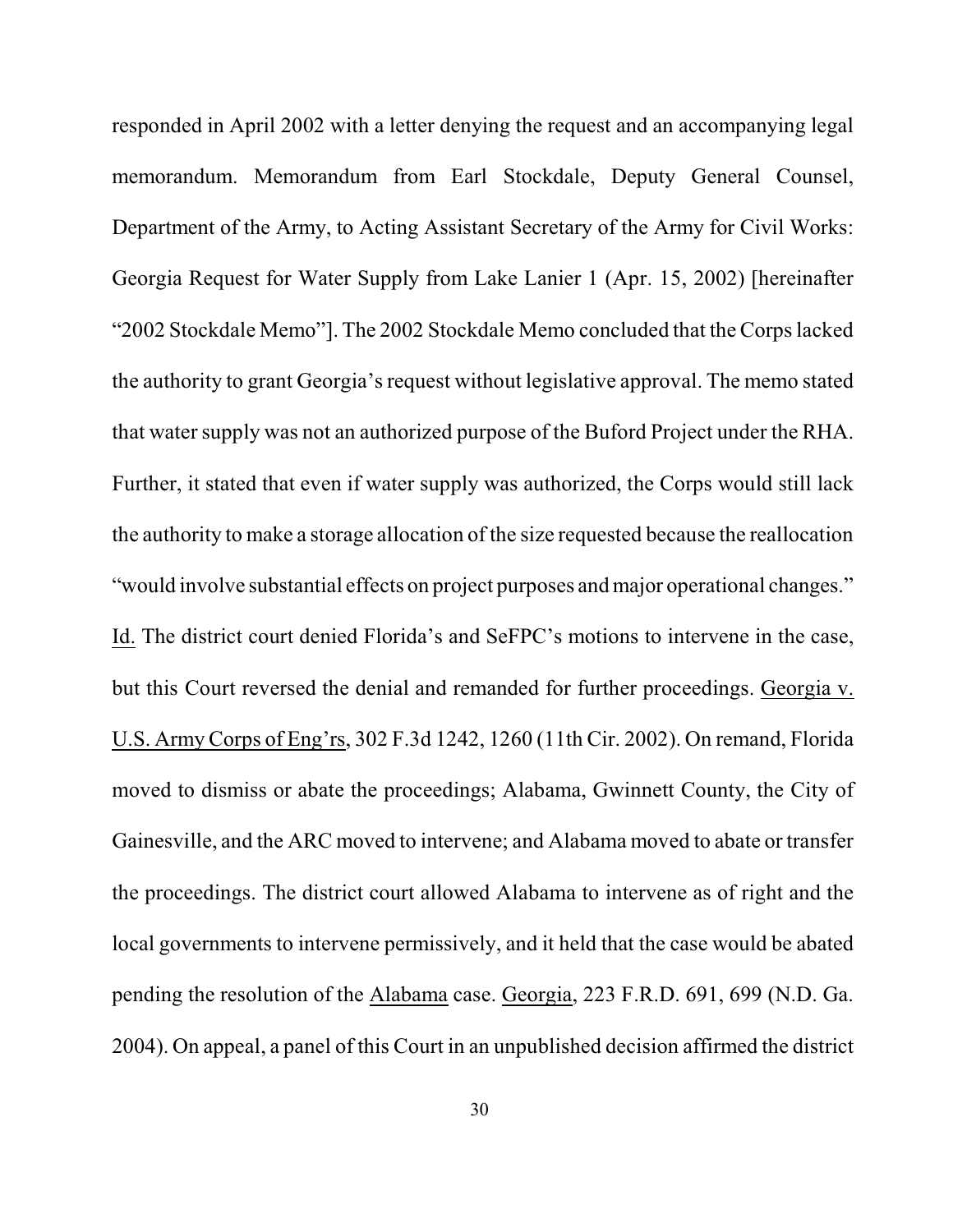court's decision to abate the case. Georgia, 144 F. App'x 850 (11th Cir. 2005). The case was then consolidated into the multidistrict litigation in the Middle District of Florida.

In January 2008, the City of Apalachicola sued the Corps in the federal district court for the Northern District of Florida. This is the last of the four cases being considered as part of this appeal. This case was also consolidated into the multidistrict litigation.

While the litigation was pending, the Corps began an update of its plans and operations in the ACF Basin with a focus on whether it could continue to meet the current water supply needs of the localities. In order to answer these question, specifically in light of the D.C. Circuit's Geren opinion, the Corps released a new legal memorandum by Earl Stockdale. Memorandum from Earl Stockdale, Chief Counsel, Department of the Army, to the Chief of Engineers: Authority to Reallocate Storage for Municipal & Industrial Water Supply Under the Water Supply Act of 1958, 43 U.S.C. §390b1(Jan. 9, 2009) [hereinafter "2009 Stockdale Memo"].In this memorandum, the Corps determined that the current water supply withdrawal under the "interim contracts" could be accommodated by a permanent reallocation of approximately 11.7% of the conservation storage in Lake Lanier. The Corps concluded that such a permanent reallocation would not constitute a major operational change, and it would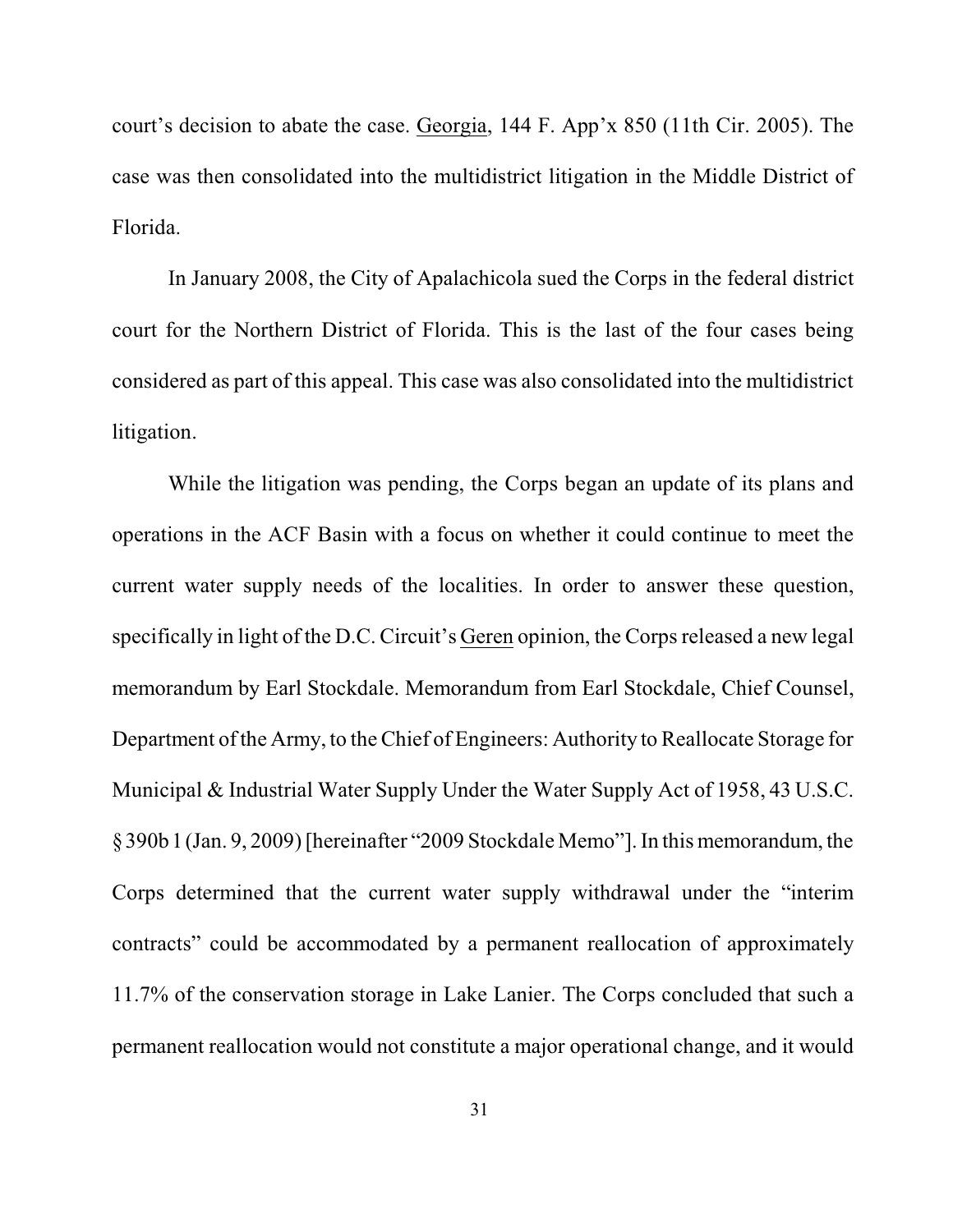not seriously affect any project purposes.

The Middle District of Florida, in its consideration of the multidistrict litigation, divided the trial into two phases. Phase One, which is at issue here, pertained to the Corps' authority for its operations of the project. The plaintiffs in the four underlying cases moved for summary judgment, and the Corps filed an opposition and crossmotion for summary judgement in each case. On July 17, 2009, the court granted partial summary judgment to the plaintiffs in Alabama, Apalachicola, and SeFPC and to the Corps in Georgia, and it denied summary judgment to the Georgia Parties.

The court's order concluded that the Corps had exceeded its authority in its "de facto" reallocation of storage to accommodate current water supply withdrawals. In re Tri-State Water Rights Litig., 639 F. Supp. 2d 1308, 1350 (M.D. Fla. 2009). The court first held that only two conclusions from of the D.C. Circuit had preclusive effect on its judgment under the principle of collateral estoppel: (1) that the WSA applied to interim reallocations of storage; and (2) that a reallocation of 22% of Lake Lanier's total conservation storage was a major operational change under the WSA. Id. at 1343. Next, the district court concluded that there was virtually no authorization for the reallocation of water supply storage in the RHA and that the Corps' sole source of authority to allocate storage for water supply was the WSA.

The court went on to hold that the 2009 Stockdale Memo was a litigation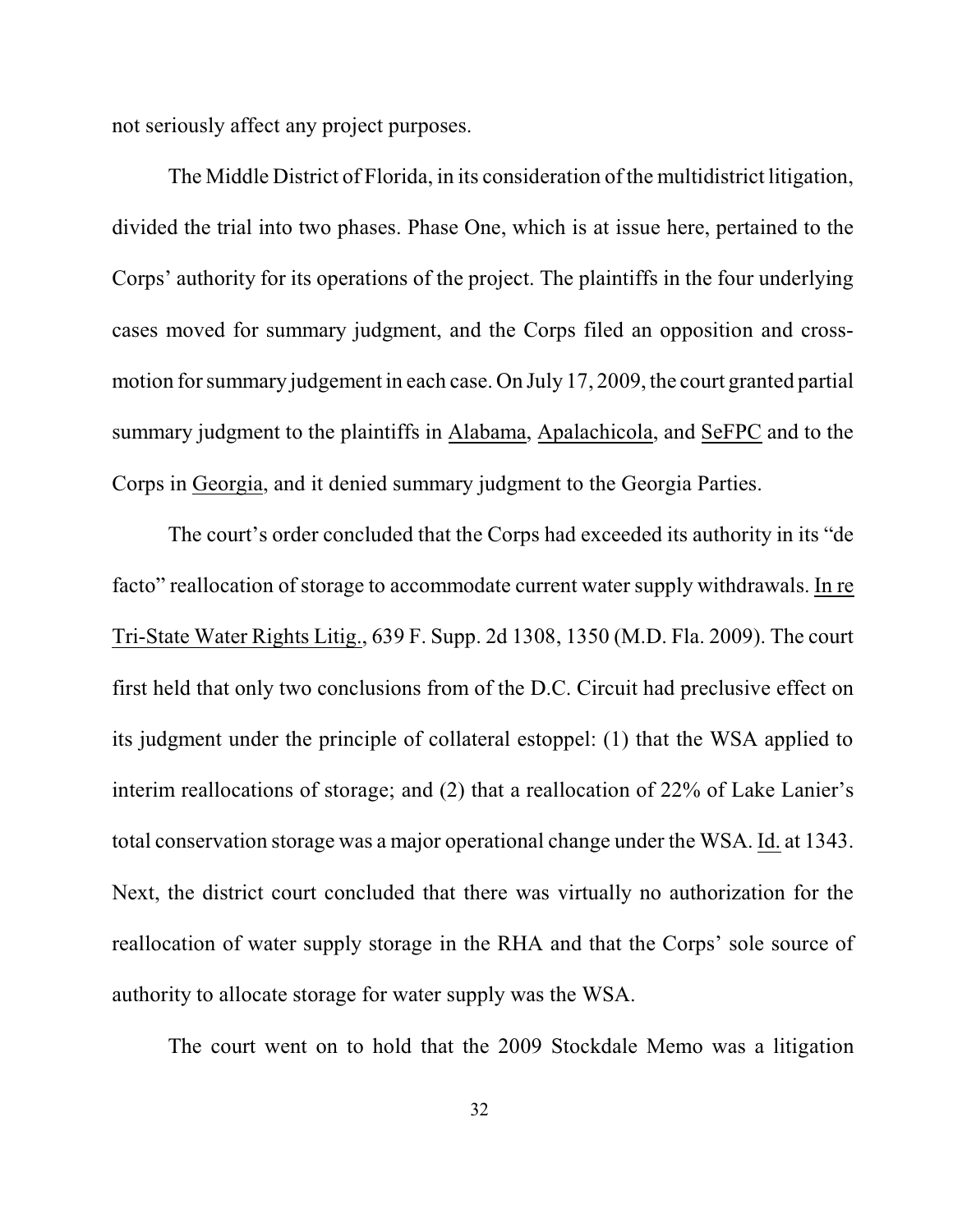document with post hoc analysis that was not part of the administrative record. Id. at 1347. Without the memo, the district court concluded that the record contained insufficient support for the Corps' calculations of the amount of storage required for the water supply withdrawals as of 2006. The court attempted its own calculation of this figure and determined that the allocation was for 226,600 acre-feet or 21.5% of Lake Lanier's total conservation storage. Id. at 1350. In reaching its conclusion on the amount of storage necessary for the project's current operations, the court rejected several key figures that the Corps had used in making previous calculations, most notably rejecting the Corps' figure for the amount of water available for downstream withdrawal as a byproduct of hydropower operations. The district court held that the 21.5% allocation was a major operational change that exceeded the Corps' WSA authority. The court also concluded that the Corps' current operations exceeded the WSA because they seriously affected the authorized purpose of hydropower generation. Because the Georgia request represented an even larger water supply storage allocation than the current operations, the court also found that it exceeded the Corps' authority.

The district court directed the Corps to limit releases from the Buford Project to 600 cfs during off-peak hours and to discontinue all water supply withdrawals being made directly from Lake Lanier, except for the 10 mgd that Gainesville and Buford had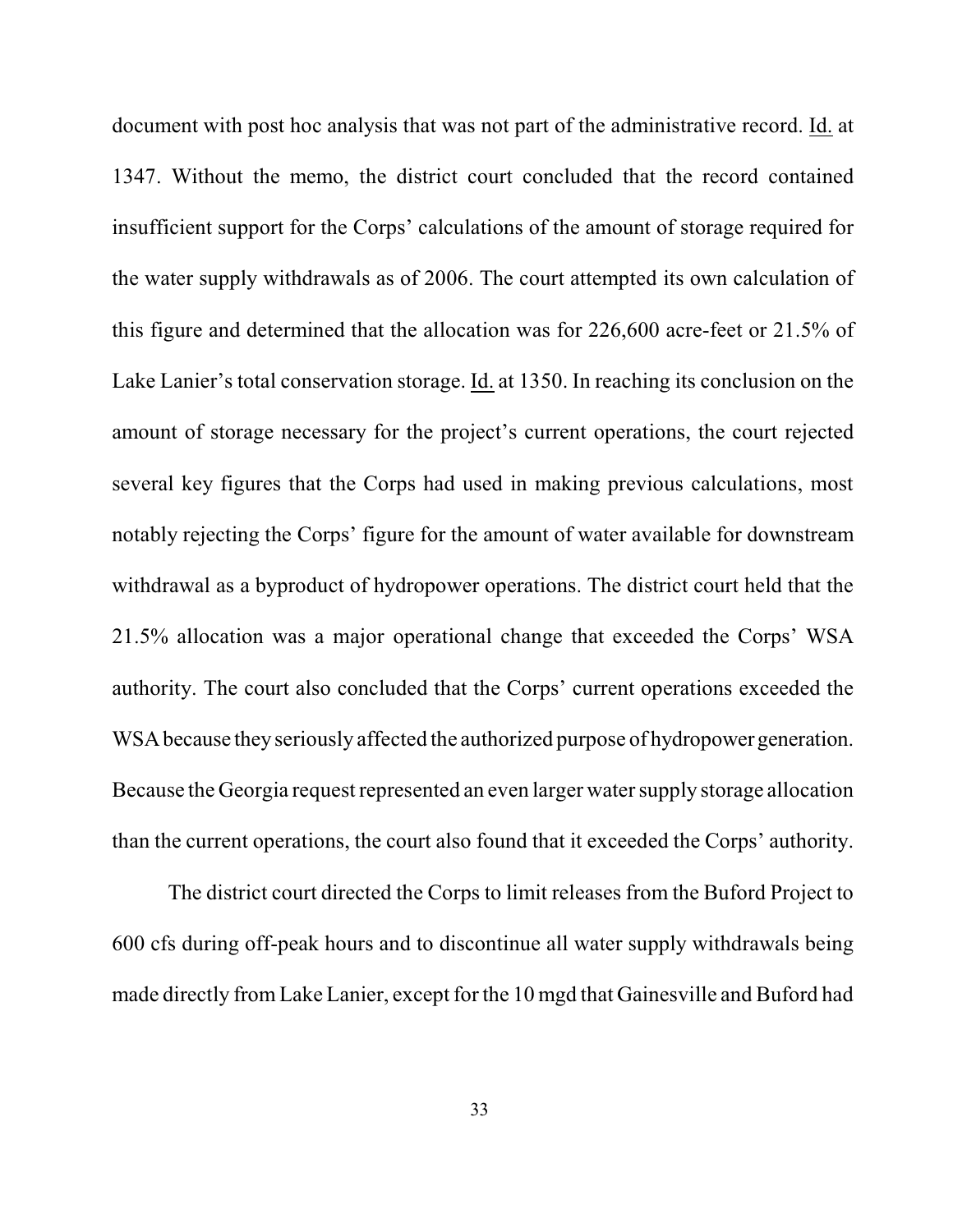been permitted to withdraw in their 1950s relocation agreements.<sup>10</sup> The court stayed its order for three years, until July 17, 2012, to give the parties an opportunity to settle or to seekCongressional approval. In the meantime, the court allowed current withdrawals to continue but forbade any increases without the consent of all of the parties.

#### DISCUSSION

This opinion will begin by examining threshold jurisdictional questions, then will analyze the primary substantive matters involved, and finally will provide some guidance and instruction for the Corps pertaining to its analysis of its water supply authority on remand.

#### Part I. Jurisdictional Matters

A. Appellate Jurisdiction over Alabama, SeFPC, and Apalachicola

Alabama and Florida argue that this court lacks appellate jurisdiction over the appeals in Alabama, SeFPC, and Apalachicola. They note that the district court did not

<sup>&</sup>lt;sup>10</sup> The district court failed to state its reasoning for choosing 600 cfs as the level for off-peak releases. Six hundred cfs was the rate of off-peak releases in the 1950s when the plant opened. The Newman Report explicitly contemplated raising off-peak releases so as to provide for a minimum flow of the river at Atlanta of 800 cfs by 1965. Newman Report ¶ 79. The district court fails to explain why it mandated that the level of off-peak releases not be raised from where it stood at the time of the Buford Project's construction in spite of the fact that the RHA explicitly contemplated such a raise and in spite of the additional water supply authority granted to the Corps by the WSA. As our discussion below will make apparent, the district court committed obvious error in this regard. See infra, note 19.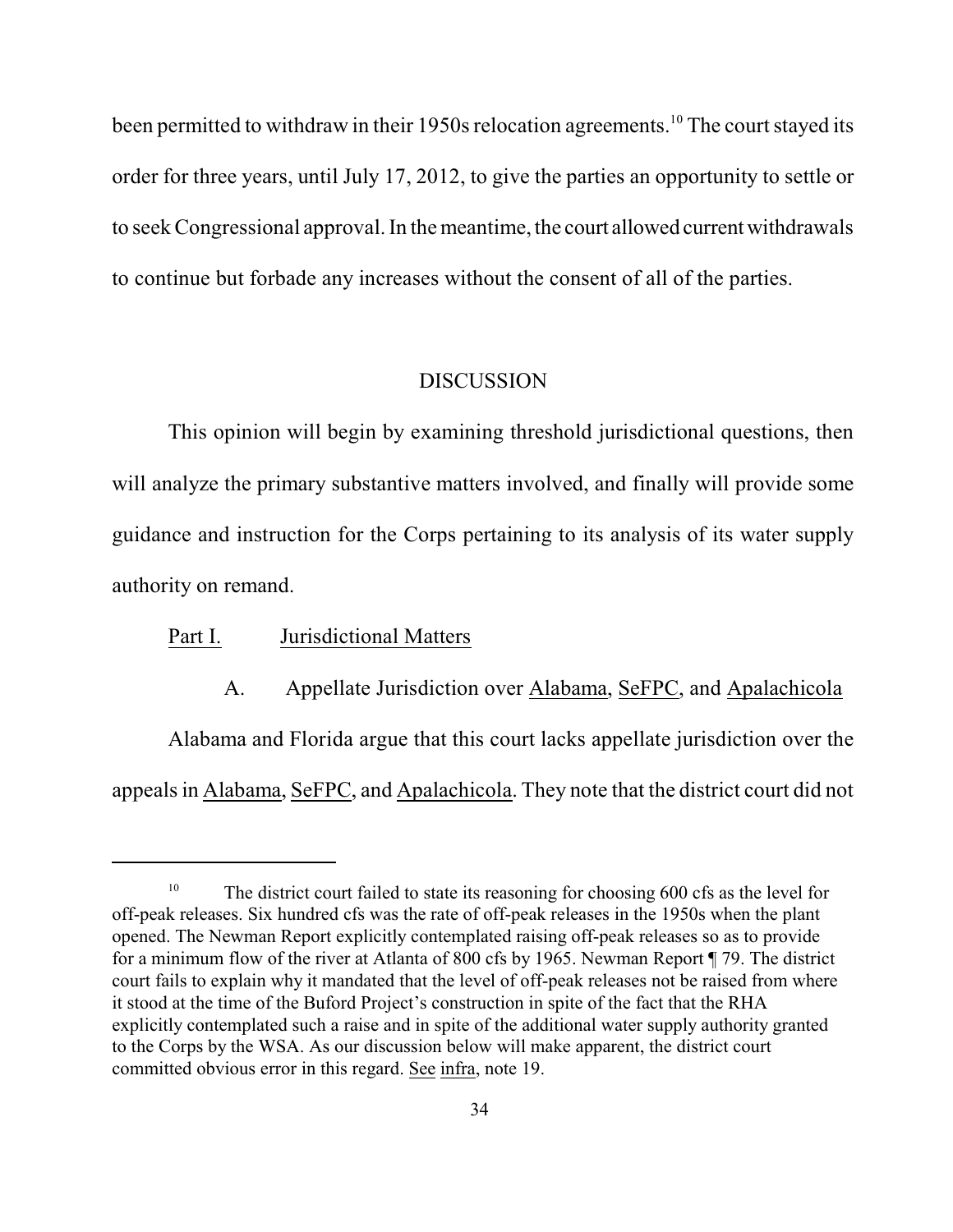render a final judgment in the cases, as the summary judgment order on the Phase One claims did not resolve the Phase Two claims in those cases. Appellees concede that this court has jurisdiction over the appeal in the Georgia case because the district court's order did amount to a final judgment in that case. However, Alabama and Florida argue that the claims in the cases are sufficiently distinct that extending pendent jurisdiction from Georgia over the Alabama, SeFPC, and Apalachicola claims would be inappropriate.<sup>11</sup> We disagree. Issues in the three contested cases and the Georgia case are inextricably intertwined, rendering pendent jurisdiction proper. Even if this Court did not have pendent jurisdiction over these claims, this Court would still have jurisdiction because the district court's order amounted to an injunction.

"Pendent appellate jurisdiction is present when a nonappealable decision is inextricably intertwined with the appealable decision or when review of the former decision is necessary to ensure meaningful review of the latter." King v. Cessna Aircraft Co., 562 F.3d 1374, 1379 (11th Cir. 2009) (internal quotation marks omitted). The exercise of such jurisdiction is only appropriate in "rare circumstances" so only "limited factual scenarios" will qualify. Id. at 1379–80. Thus, the critical inquiry is

A panel of this court rejected this argument in a January 20, 2010 order accepting <sup>11</sup> pendent jurisdiction over the district court's entire order because "all issues raised by the appellants are inextricably intertwined." Order of Jan. 20, 2010 at 5. (Citing Sierra Club v. Van Antwerp, 526 F.3d 1353, 1359 (11th Cir. 2008); Summit Med. Assocs., P.C. v. Pryor, 180 F.3d 1326, 1335 (11th Cir. 1999)). We agree with the findings of the panel on this matter.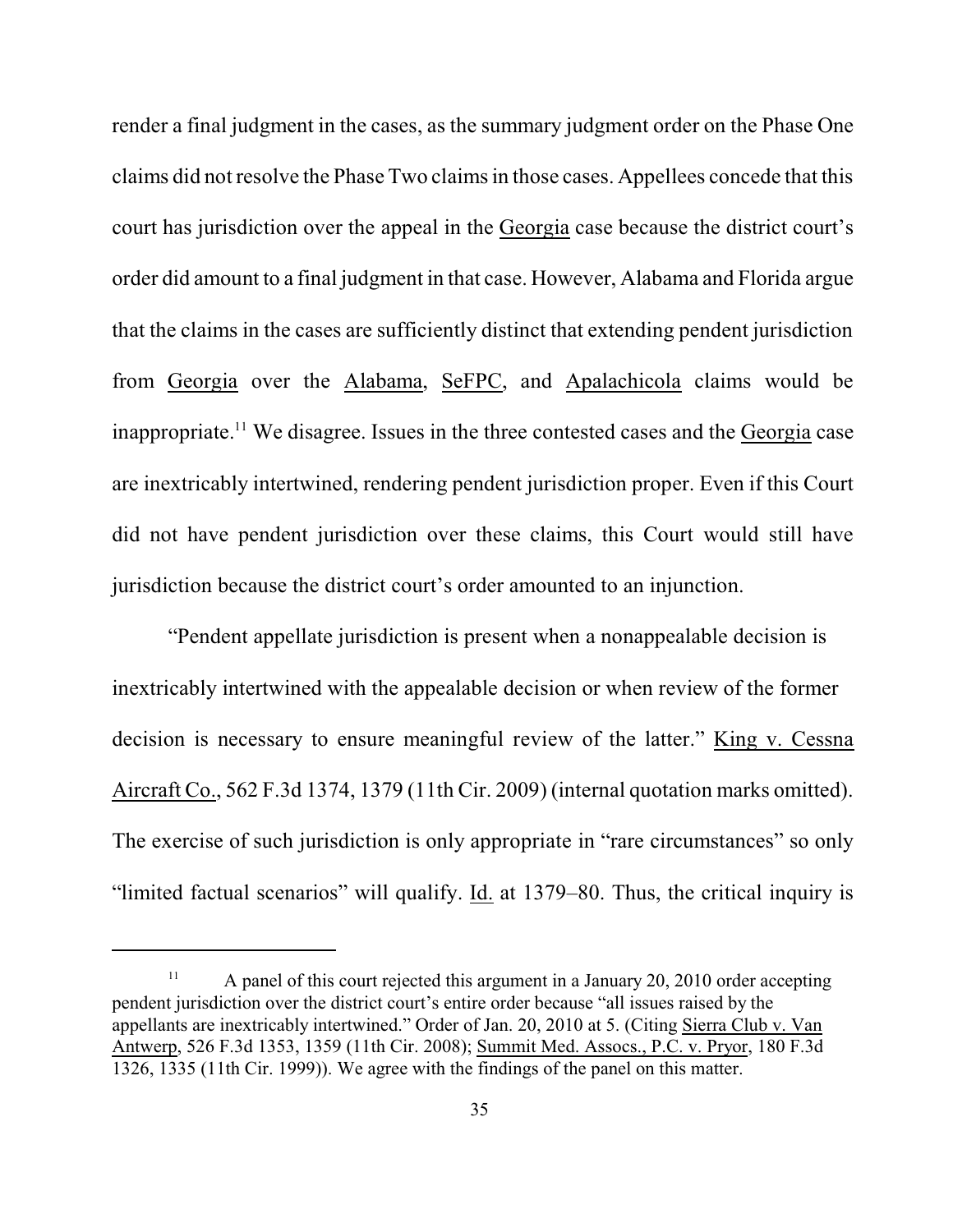whether the appealable issue can be resolved without reaching the merits of the nonappealable issues. Thomas v. Blue Cross & Blue Shield Ass'n, 594 F.3d 814, 821 (11th Cir. 2010).

Alabama and Florida argue that the appeal of Georgia can be resolved without addressing the issues in the other cases. They argue that the district court found that Georgia's request for a reallocation of 34% of the available storage exceeded the Corps' authorization because the argument wassimplyforeclosed by collateral estoppel and the preclusive effects of the D.C. Circuit's Geren decision. Thus, they argue that the merits of the Georgia appeal can be determined without considering the underlying issues in the other cases.

Alabama and Florida misread both the district court's opinion and the opinion in Geren. The district court did not, and could not, simply dismiss the Georgia case on the basis of collateral estoppel. The Corps' authority to allocate storage for water supply depends on an analysis of both the RHA and the WSA. As noted above, the district court held that only two issues were precluded, and neither of them were the authority of the Corps under the RHA. In fact, the D.C. Circuit clearly stated that the issue of water supply authority in the RHA was not before it. See Geren, 514 F.3d at 1324 n.4 ("The court, in responding to the Corps' defense of its approval of the Agreement, has no occasion to opine whether the Corps' previous storage reallocations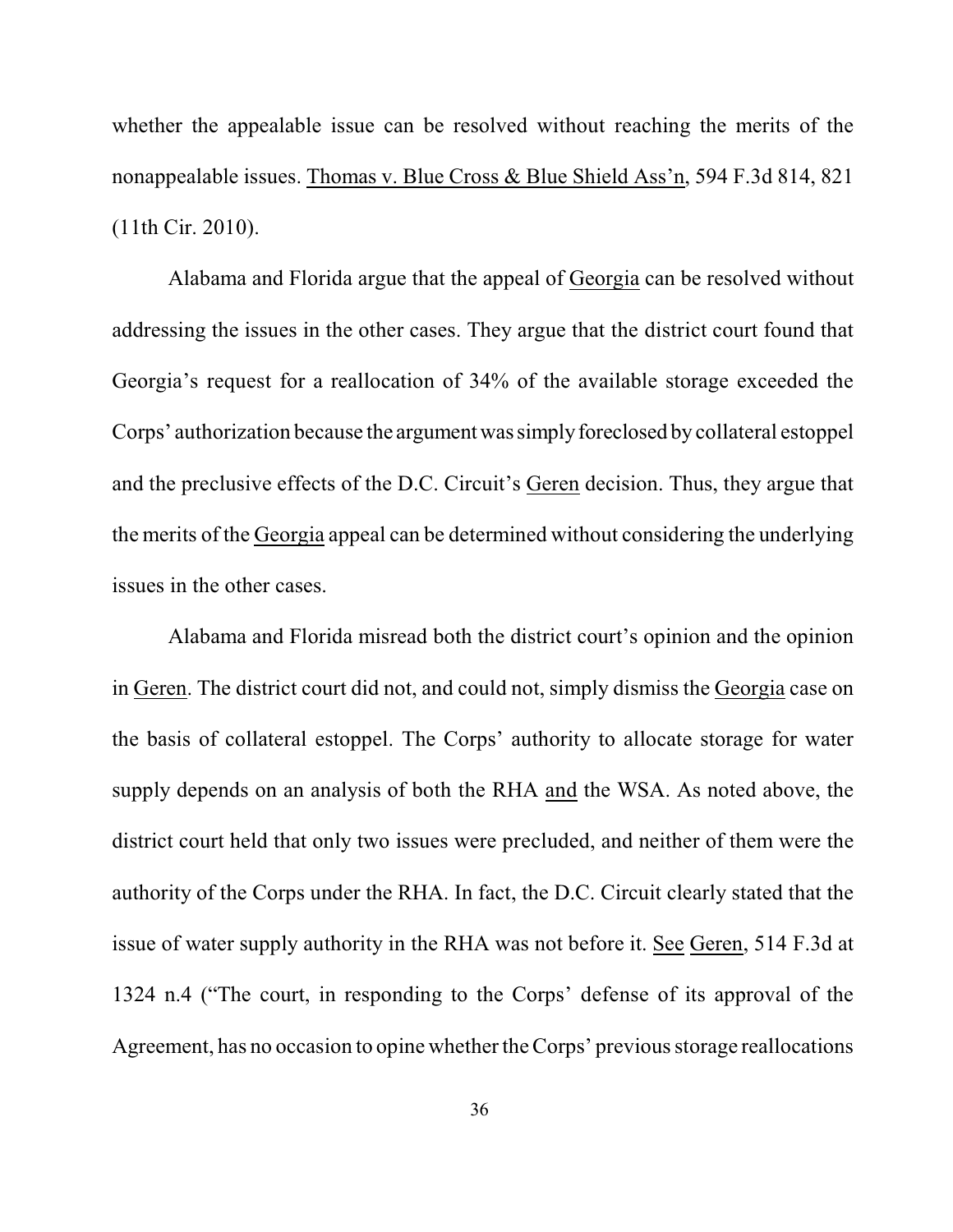were unlawful."). Thus, it is clear that the holding in Geren—i.e. that a 22% reallocation of storage to water supply constitutes a "major operational change" under the WSA—cannot operate as collateral estoppel with respect to the issue of the Corps' combined authority under the RHA and the WSA.<sup>12</sup>

Thus, the district court did not apply collateral estoppel in granting summary judgment against the Georgia Parties and holding that Georgia's 2000 request exceeded the Corps' authority. Rather, the district court came to an independent conclusion on this matter and found that water supply was not an authorized purpose under the RHA. Tri-State, 639 F. Supp. 2d at 1347. This finding was central to the court's holding in all four cases. Ultimately, it is impossible for this Court to rule on the merits of the appeal in Georgia without determining whether water supply was an authorized purpose of the Buford Project under the RHA. Thus, the issues raised in the various appeals are inextricably intertwined and pendent jurisdiction is proper in Alabama, SeFPC, and Apalachicola.

As an alternative basis for jurisdiction in the three cases (other than the Georgia case), this Court also has appellate jurisdiction over all of the underlying claims because the district court's order was an injunction. The order very clearly directs the

 $12$  Our complete discussion of the collateral estoppel effects of Geren can be found infra at Part VI.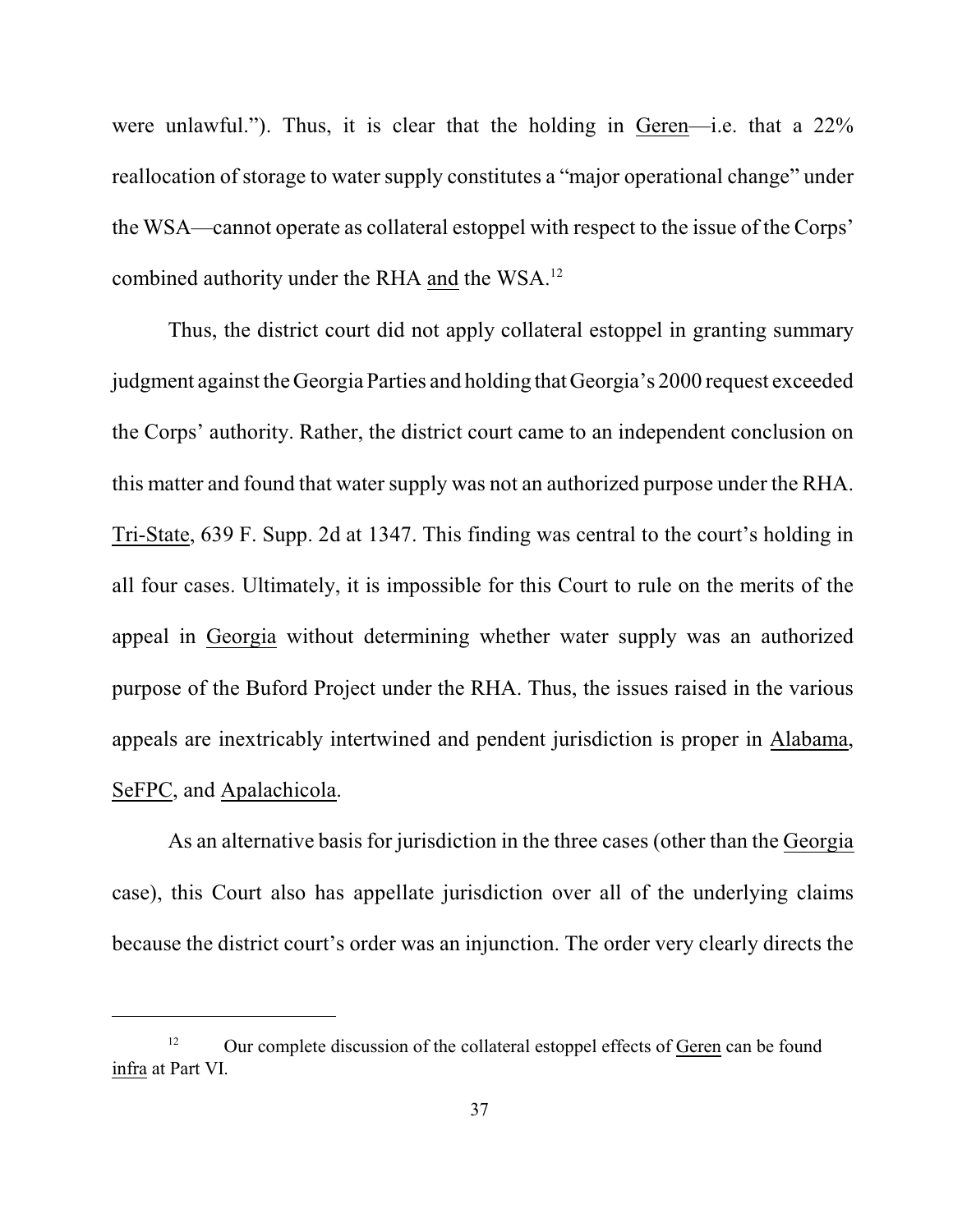parties to act, imposing a set of directives that if disobeyed could subject the parties to contempt proceedings. We are granted jurisdiction to review injunctions (or denials thereof) by 28 U.S.C. § 1292(a)(1). Alabama and Florida argue that this statute does not apply in this case because the district court's order is not an injunction. Instead, they argue, the district court merely set aside the Corps' actions because they were not in accordance with the law, and therefore in violation of the APA. See Citizens to Preserve Overton Park, Inc. v. Volpe, 401 U.S. 402, 413–14, 91 S. Ct. 814, 822 (1971) overruled on unrelated grounds by Califano v. Sanders, 430 U.S. 99, 105, 97 S. Ct. 980, 984 (1977). This argument is unpersuasive.

The district court's order is "a clearly defined and understandable directive by the court to act or to refrain from a particular action." Alabama, 424 F.3d at 1128. The district court mandated the return of operations to the levels of the mid-1970s by 2012, meaning that the Corps was required to set off-peak flows to 600 cfs and only Buford and Gainesville were allowed to withdraw any water directly from Lake Lanier (in the amounts established in their 1950s contracts). Tri-State, 639 F. Supp. 2d at 1355. The court gave the Corps explicit instruction on how it was to act in the future. The Corps was also prohibited from entering into any new water supply contracts and therefore stripped of any discretion on how to allocate storage space for water supply. The district court did not refer to its order as an injunction, but the district court's intention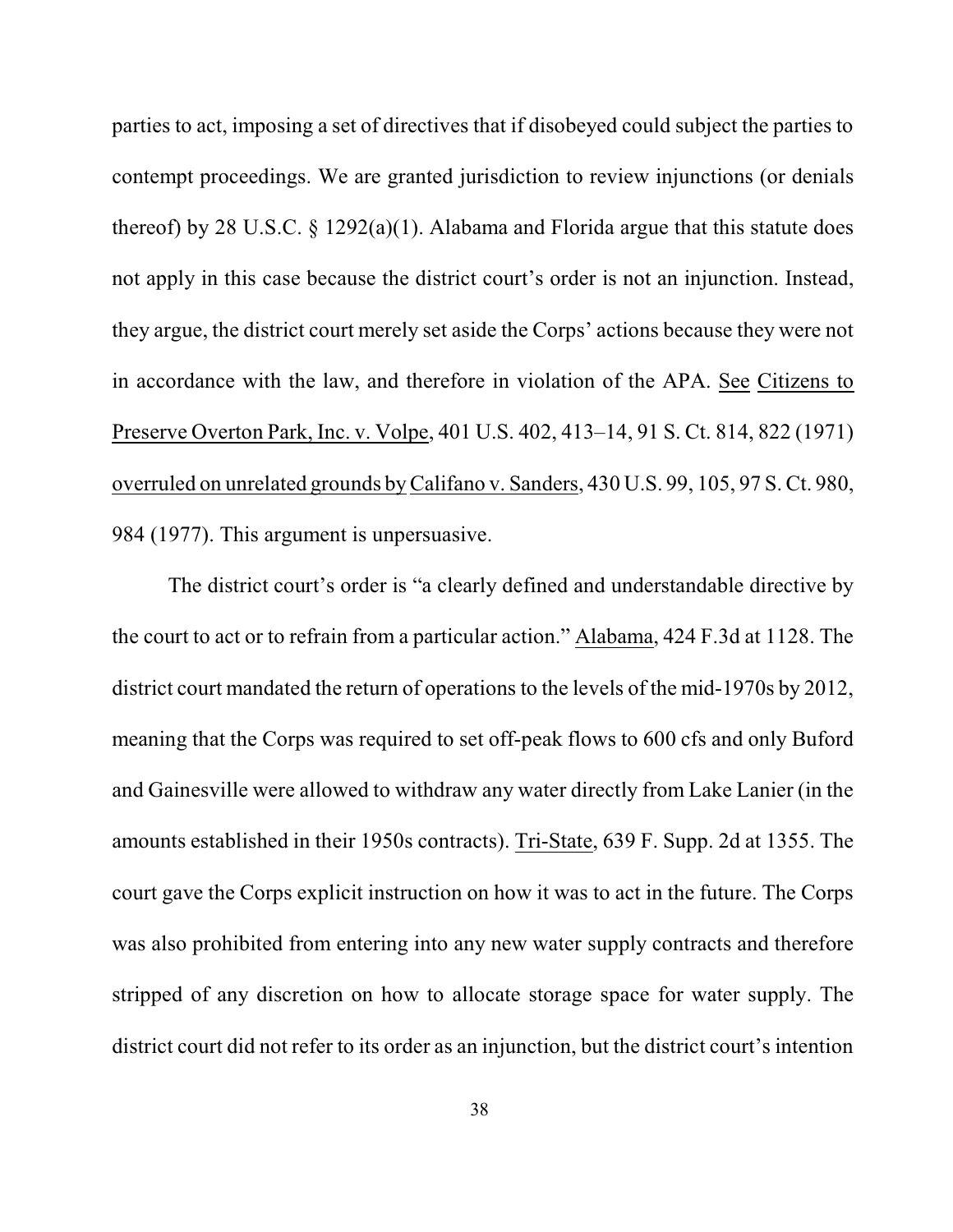in this regard is irrelevant. See Sierra Club v. Van Antwerp, 526 F.3d 1353, 1358–59 (11th Cir. 2008) (utilizing a functional analysis to determine that the district court order was an injunction in spite of the district court's specific denial in this regard); United States v. Gila Valley Irrigation Dist., 31 F.3d 1428, 1441 (9th Cir. 1994) ("In determining whether or not an order is appealable under § 1292(a)(1), the courts do not look to the terminology of the order but to its substantial effect.") (citation omitted).

The district court's order was also sufficiently definite to be enforced via contempt proceedings. See Alabama, 424 F.3d at 1128. Federal Rule of Civil Procedure 65(d) requires that an injunctive order "state its terms specifically" and "describe in reasonable detail . . . the act or acts restrained or required." Alabama and Florida do not question the definitive nature of the order in 2012. Rather, they focus on the court's directives in the interim period: "the parties may continue to operate at current watersupply withdrawal levels but should not increase those withdrawals absent the agreement of all other parties to this matter." Tri-State, 639 F. Supp. 2d at 1355. Alabama and Florida argue that the order does not state with specificity the amount of water that each of the localities may withdraw. However, this is of no moment because no party would dare risk being held in contempt for violating the court's order by exploiting any of these ambiguities. The practical effect of this order makes it such that none of the localities would withdraw any more water than they did before the order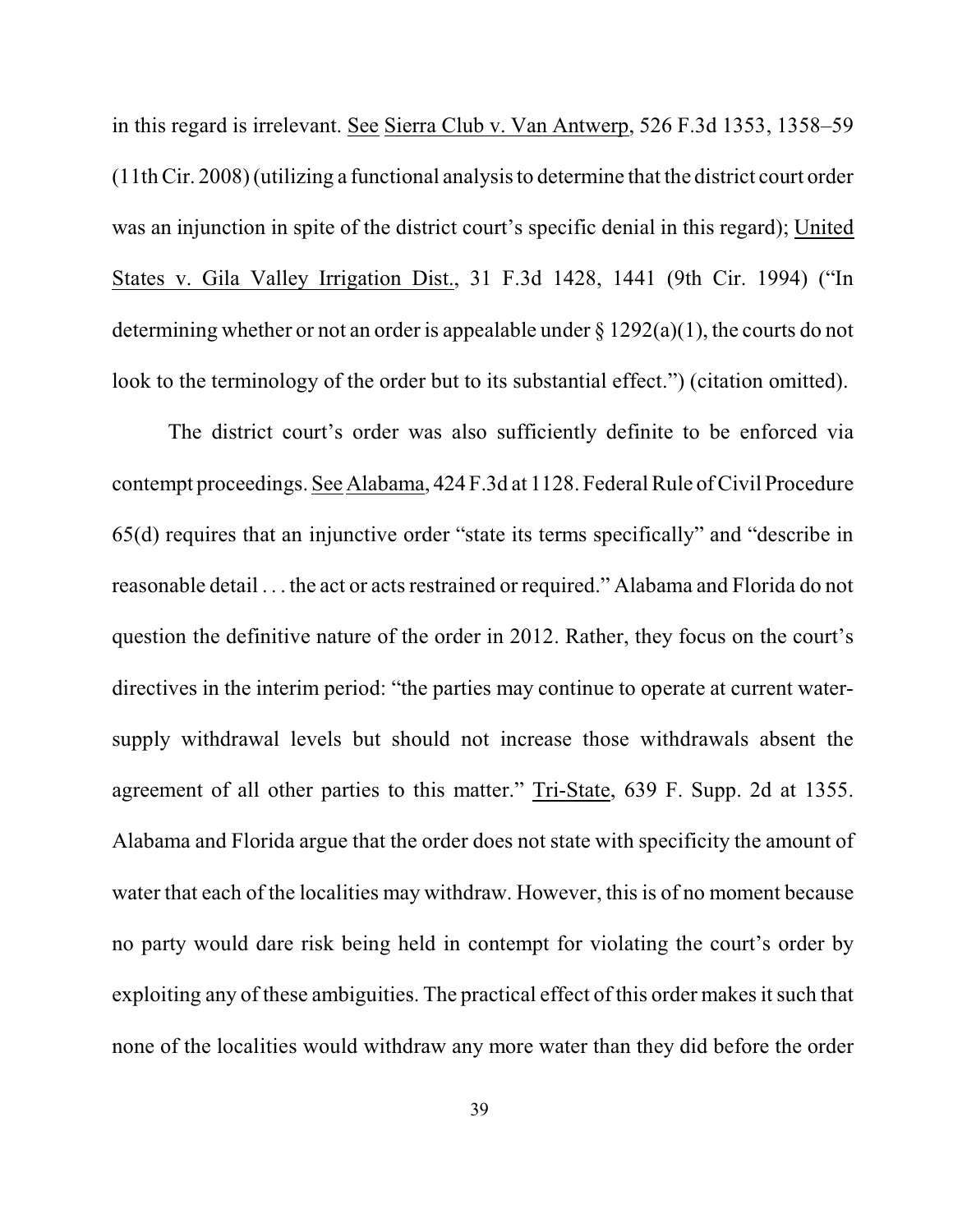was issued. Furthermore, it is irrelevant whether this injunction was defective under Rule 65(d) because this Court could still exercise jurisdiction under § 1291(a)(1) over a defective injunction. See Int'l Longshoremen's Ass'n, Local 1291 v. Phila. Marine Trade Ass'n, 389 U.S. 64, 76, 88 S. Ct. 201, 208 (1967). The proper remedy in such a case would be to vacate the injunction and remand the case to the district court.<sup>13</sup> Because pendent jurisdiction is proper in this case and because the district court order is an injunction, this Court possesses appellate jurisdiction and will consider the merits of the issues raised by the parties.

## B. Final Agency Action in Alabama, SeFPC, and Apalachicola

The Corps and the Georgia Parties argue that the district court did not have jurisdiction to hear the Alabama case, the SeFPC case, and the Apalachicola case because the Corps had not taken a final agency action, as required by the APA for judicial review. See 5 U.S.C. § 704. In these three cases, Appellees challenge what they have characterized as the "de facto reallocations"—the temporary water withdrawals the Corps has allowed and continues to allow. The Corps argues that it never made a

<sup>&</sup>lt;sup>13</sup> Alabama and Florida also argue that the district court order is not appealable because it is conditional. As a factual matter, this position is incorrect. The court's order, though stayed for three years, does not depend on the happening of a specific event to go into operation. Just the opposite; the injunction was final when issued and would take effect without the occurrence of any contingency whatsoever. Moreover, a portion of the order forbids the parties from increasing withdrawals and the Corps from entering into new contracts without the consent of all of the parties to the litigation. This is a negative injunction which was not stayed until 2012 and took effect immediately.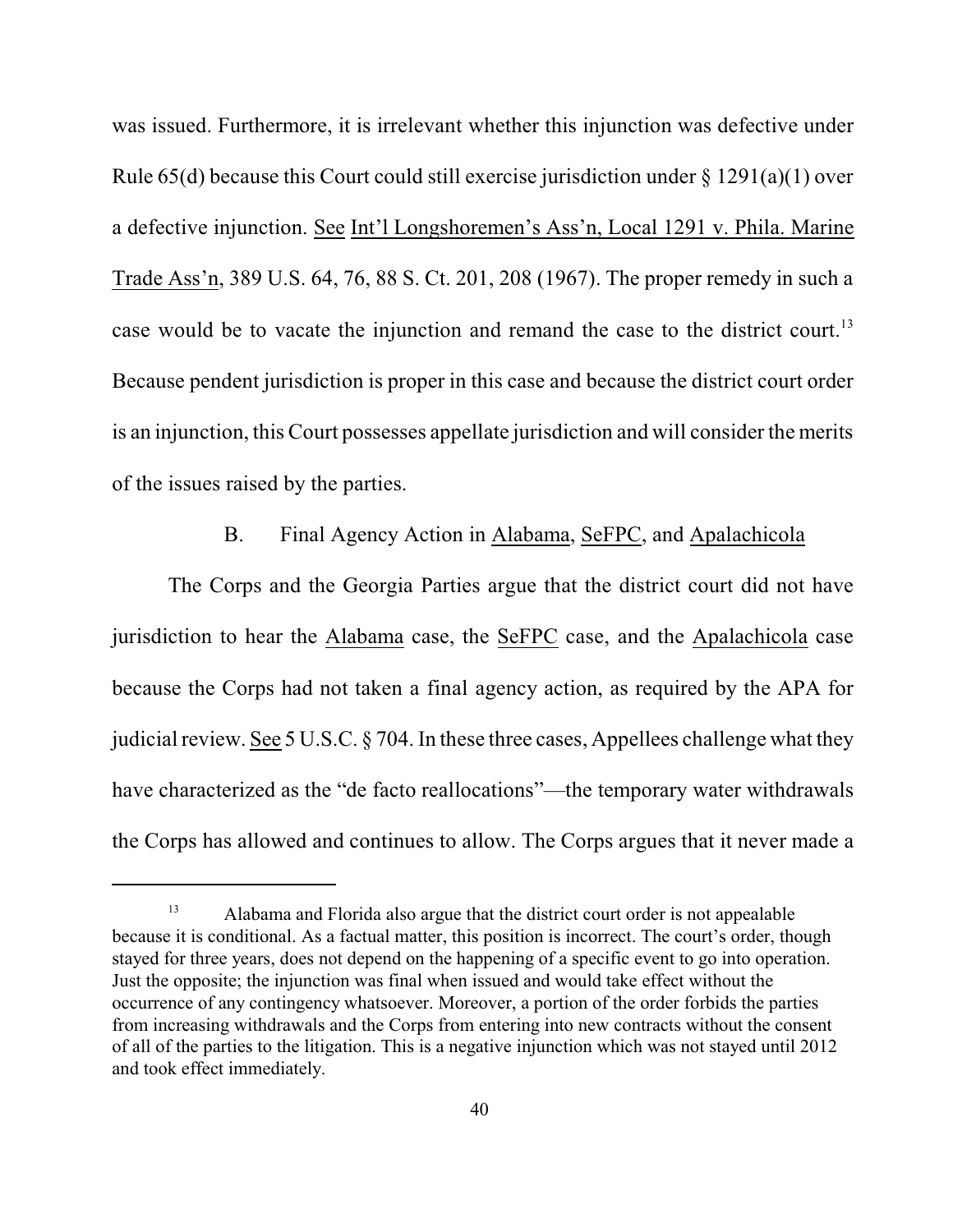formal reallocation of storage in the reservoir. Instead, it argues that it accommodated water supply under ad hoc arrangements with the localities and a series of agreements among all three States, while launching multiple, ultimately futile, attempts to reach a long-term solution to the issue. The parties all concede that the denial of Georgia's water supply request was a final agency action and that the district court possessed jurisdiction over the Georgia case. With respect to the other three cases, we conclude that there was no final agency action, and the district court therefore lacked jurisdiction to review the claims.

The APA states that "final agency action for which there is no other adequate remedy in a court [is] subject to judicial review." 5 U.S.C. § 704. The APA defines "agency action" as including "the whole or a part of an agency rule, order, license, sanction, relief, or the equivalent or denial thereof, or failure to act." 5 U.S.C. § 551(13). Because the definition of action under the APA isso broad, the critical inquiry is whether the action isfinal. Whitman v. Am. Trucking Ass'ns, 531 U.S. 457, 478, 121 S. Ct. 903, 915 (2001) ("The bite in the phrase 'final action' . . . is not in the word 'action,' which is meant to cover comprehensively every manner in which an agency may exercise its power. . . . It is rather in the word 'final' . . . .") (citations omitted). The test for finality involves two steps:

First, the action must mark the "consummation" of the agency's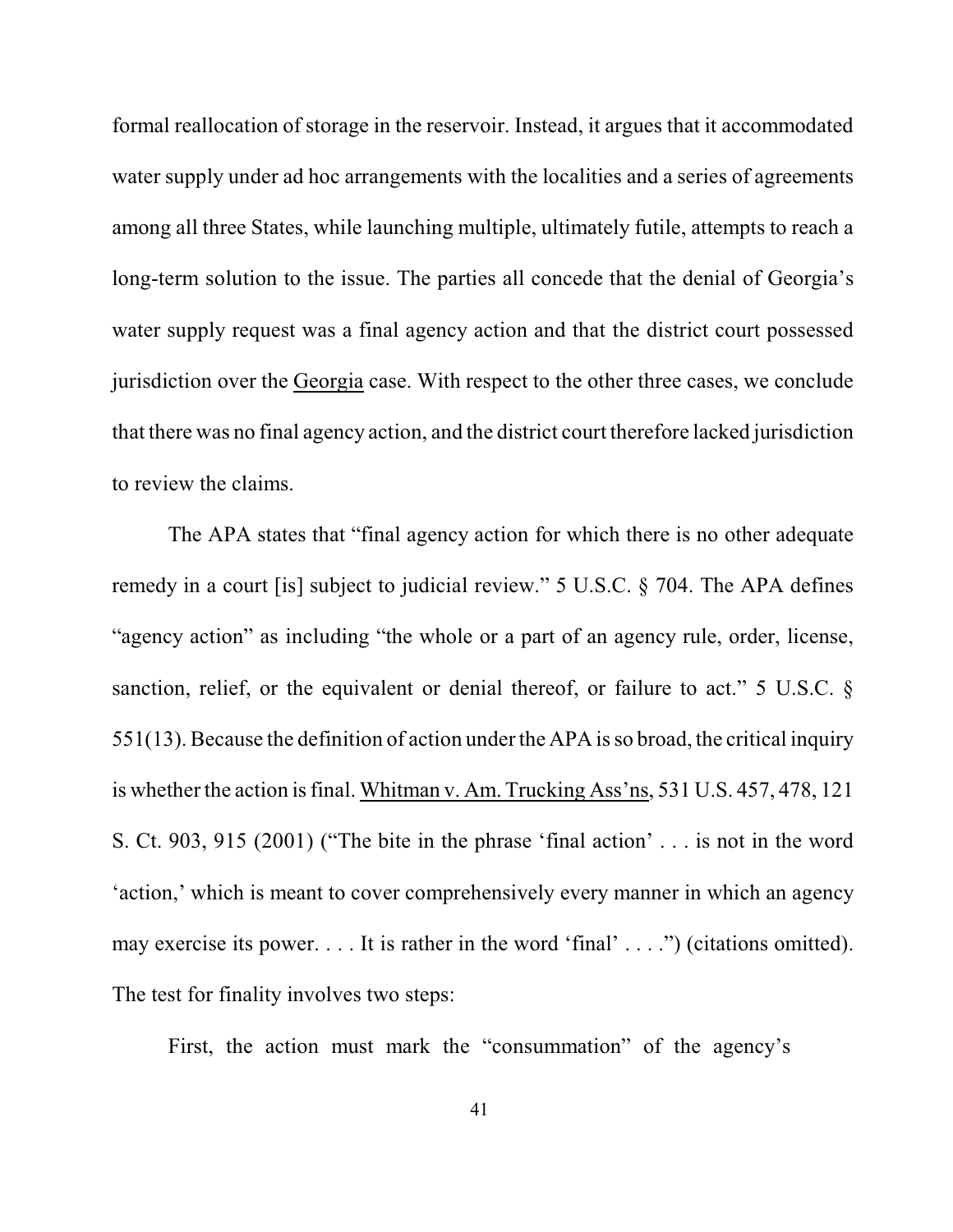decisionmaking process . . . —it must not be of a merely tentative or interlocutory nature. And second, the action must be one by which rights or obligations have been determined, or from which legal consequences will flow.

Bennett v. Spear, 520 U.S. 154, 177–78, 117 S. Ct. 1154, 1168 (1997) (internal quotation marks and citations omitted).

We analyze whether the Corps' actions were final by using the two-step Bennett test. The Corps contends that it has not consummated its decisionmaking process because it has not made any final decisions on how to allocate water storage at Buford. The Corps notes that it never made any permanent water supply storage allocations and has not published any implementation guidelines. As evidence that no decisionmaking process has been consummated, the Corps notes that it has not performed the cost analyses or prepared the written reports required by the WSA, the Corps' internal guidelines, and the National Environmental Policy Act to make permanent reallocations. The Corps asserts that it attempted to start the decisionmaking process in 1989 with its draft PAC Report, which included a draft manual for operations in the ACF basin, but that the report was abandoned prior to its completion as part of the negotiations in the Alabama litigation.

 The "de facto reallocations" do not meet the first prong of the Bennett test. They are based on contracts that have all expired and water withdrawals that have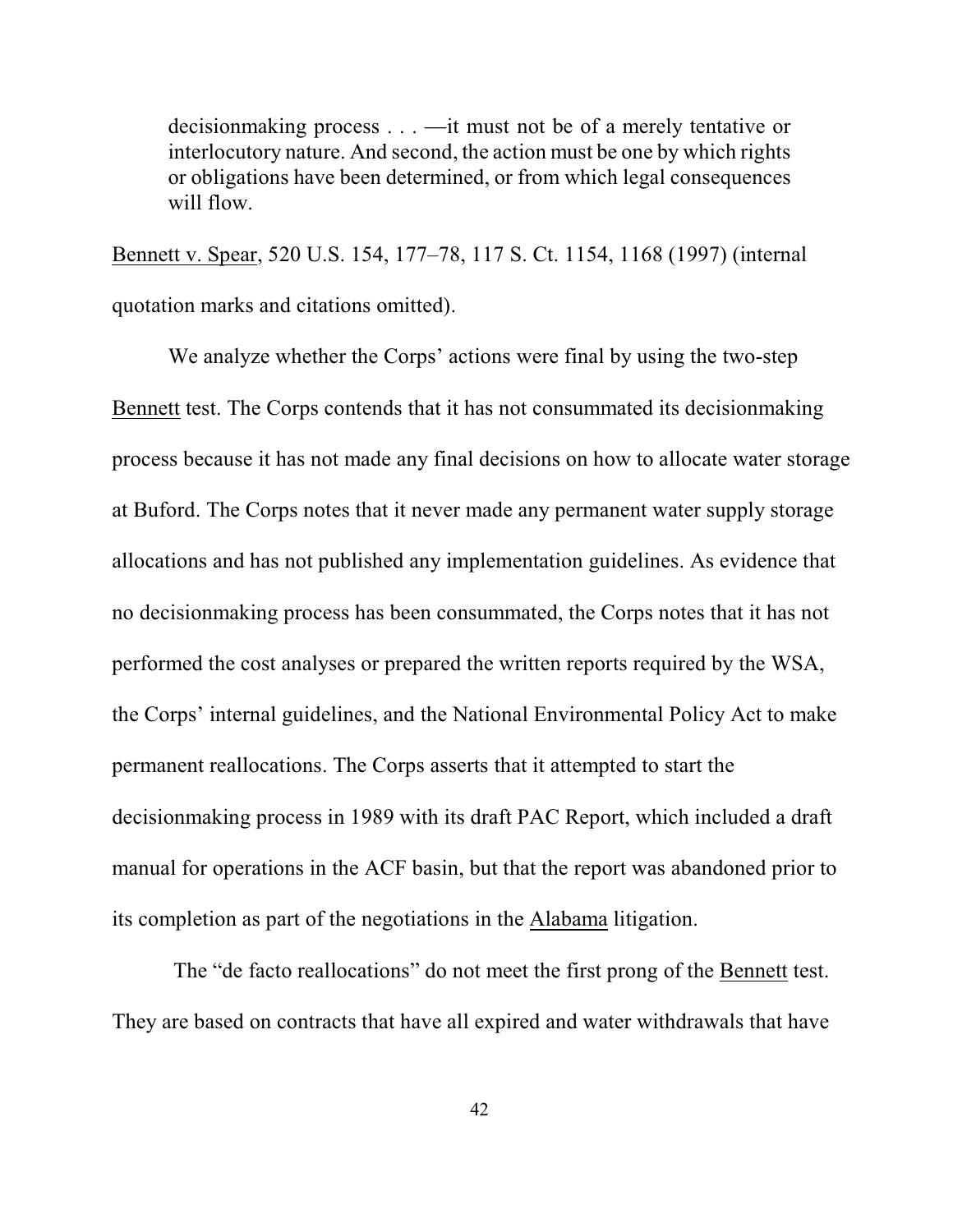been extended on the basis of multi-party agreements and court orders. The various contracts that the Corps entered into with Gwinnett, the ARC, and the Cities of Gainesville and Cumming all specified their interim nature, expired in 1990, and did not purport to provide any permanent right to storage in Lake Lanier. As the Corps notes, these contracts are long expired now and are not themselves being challenged in this litigation.

What is being challenged is the continuous withdrawal of water from the Buford Project over the last forty years. Appellees assert that the Corps has utilized a practice of entering into temporary agreements in order to avoid the appearance of consummating its decisionmaking process. "[A]s a general matter, . . . an administrative agency cannot legitimately evade judicial review forever by continually postponing any consequence-laden action and then challenging federal jurisdiction on 'final agency action' grounds." Nat'l Parks Conservation Ass'n v. Norton, 324 F.3d 1229, 1239 (11th Cir. 2003) (citing Cobell v. Norton, 240 F.3d 1081, 1095 (D.C. Cir. 2001)). The record in this case demonstrates that the Corps has not acted to avoid judicial review. Rather, the factual history of this case indicates that the Corps has made sincere efforts to effectuate permanent water supply allocations but has been thwarted by the litigation process.

The Corps has been attempting to reach a final decision on water storage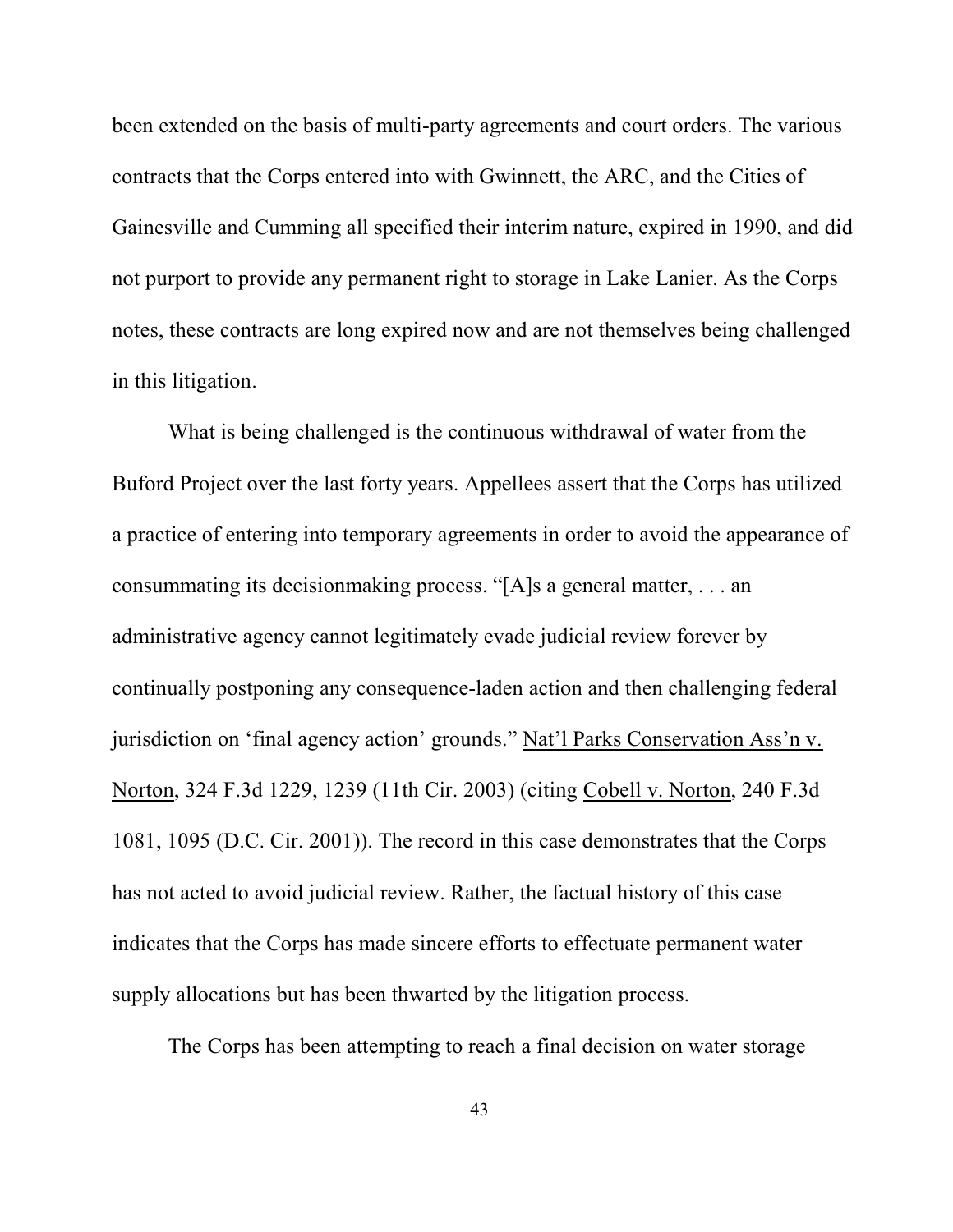allocations in the Buford Project since at least the mid-1980s, when it became aware that a permanent determination of water supply needs was vital. The agency concluded at the time that it was best to wait until the MAAWRMS was complete before making such a determination and to enter into interim contracts that would expire in 1990. Once the study was complete, the Corps embarked on the process of issuing the PAC Report and permanently reallocating certain amounts of storage to water supply—after first proposing and receiving Congressional authorization (but not funding) to build a reregulation dam. However, the Corps' plan to issue the PAC was derailed by developments in the Alabama case.

In 1992, the parties agreed to a stay and entered into a Memorandum of Agreement, which required that the Corps withdraw the PAC and prohibited it from entering into any new contracts. Memorandum of Agreement By, Between, and Among the State of Alabama, the State of Florida, the State of Georgia, and the United States Department of the Army 2 (Jan. 3, 1992). The Corps retained permission to continue to accommodate current withdrawal levels. In the memorandum, the parties agreed to conduct a Comprehensive Study, stating that "during the term of the Comprehensive Study, it is premature for the Army to commit, grant or approve any reallocation, allocation, or apportionment of water resources to service long-term future water supply." Id. Thus, during the duration of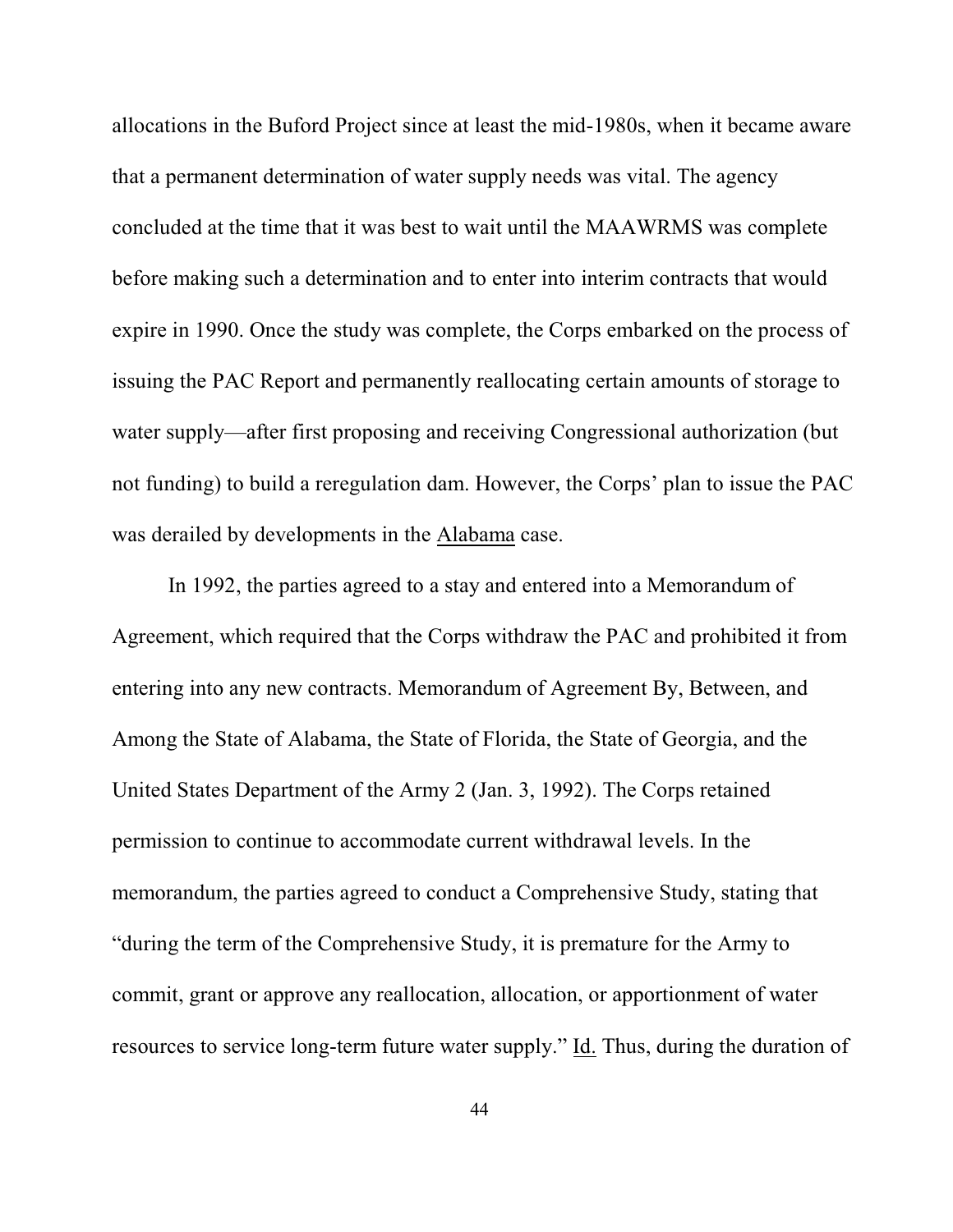the term of the Memorandum of Agreement, the Corps was restricted from moving toward taking final agency action due to the terms agreed upon by the parties.

The same held true during the period of enforcement of the ACF Compact, the joint resolution that the three states agreed to and Congress ratified in 1997, which replaced the Memorandum of Agreement. The ACF Compact created an ACF Basin Commission charged with the power "to establish and modify an allocation formula for apportioning the surface waters of the ACF Basin among the states of Alabama, Florida and Georgia." 111 Stat. at 2222. The Compact specified that parties could continue withdrawing water but that no vested rights would be granted until the Commission adopted an allocation formula. Id. at 2223–24. The Compact provided that the Army Corps of Engineers "shall cooperate with the ACF Basin Commission in accomplishing the purposes of the Compact and fulfilling the obligations of each of the parties to the Compact regarding the allocation formula." Id. at 2225. Much like the Memorandum of Agreement before it, the ACF Compact, which remained in effect until 2003, restricted the Corps' ability to consummate a decisionmaking process on its water allocation policy. Thus, from 1992 to 2003 the Corps was operating under agreements signed by all three states that denied it the ability to make any permanent water supply allocations.

By the time the negotiations in the Alabama case fell apart in 2003, the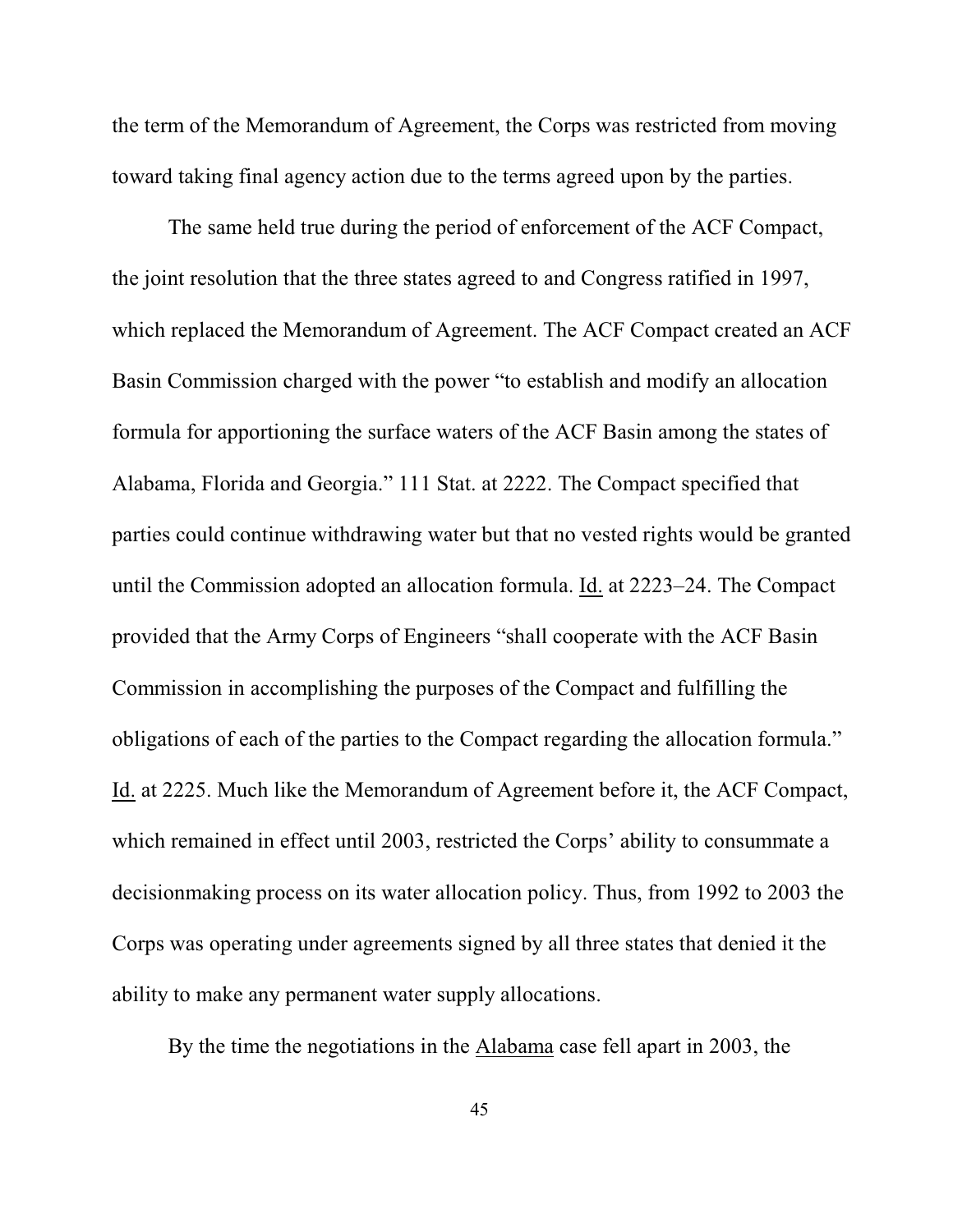Georgia Parties, the Corps, and SeFPC had entered into a settlement agreement in SeFPC. In pertinent part, the agreement set forth a process for entering into water supply contracts that could become permanent reallocations of storage. Evaluation of the legality of the settlement agreement in the D.C. district and circuit courts was delayed for several years by a preliminary injunction entered by the Northern District of Alabama. In March 2005, while the injunction was still in effect, the Corps filed a notice in the Alabama litigation that it intended to proceed with updating the water control plans and manuals for the ACF Basin. In response, Alabama's Congressional delegation sent a letter to the Corps stating its opposition to such actions during the pendency of the litigation, and the Corps abandoned its plans.

This Court vacated the Alabama court's injunction in late 2005 and the Corps informed the states that it considered the "relevant litigation" concluded and would proceed to update the water control manuals for the ACF Basin. However, on remand, the Alabama district court sent the parties into settlement negotiations, and the Corps again agreed to delay the update.

The SeFPC settlement was struck down in 2008 and never took effect. The Corps argues that it began the process of updating its operating manuals for the ACF basin almost immediately after the settlement agreement was invalidated. The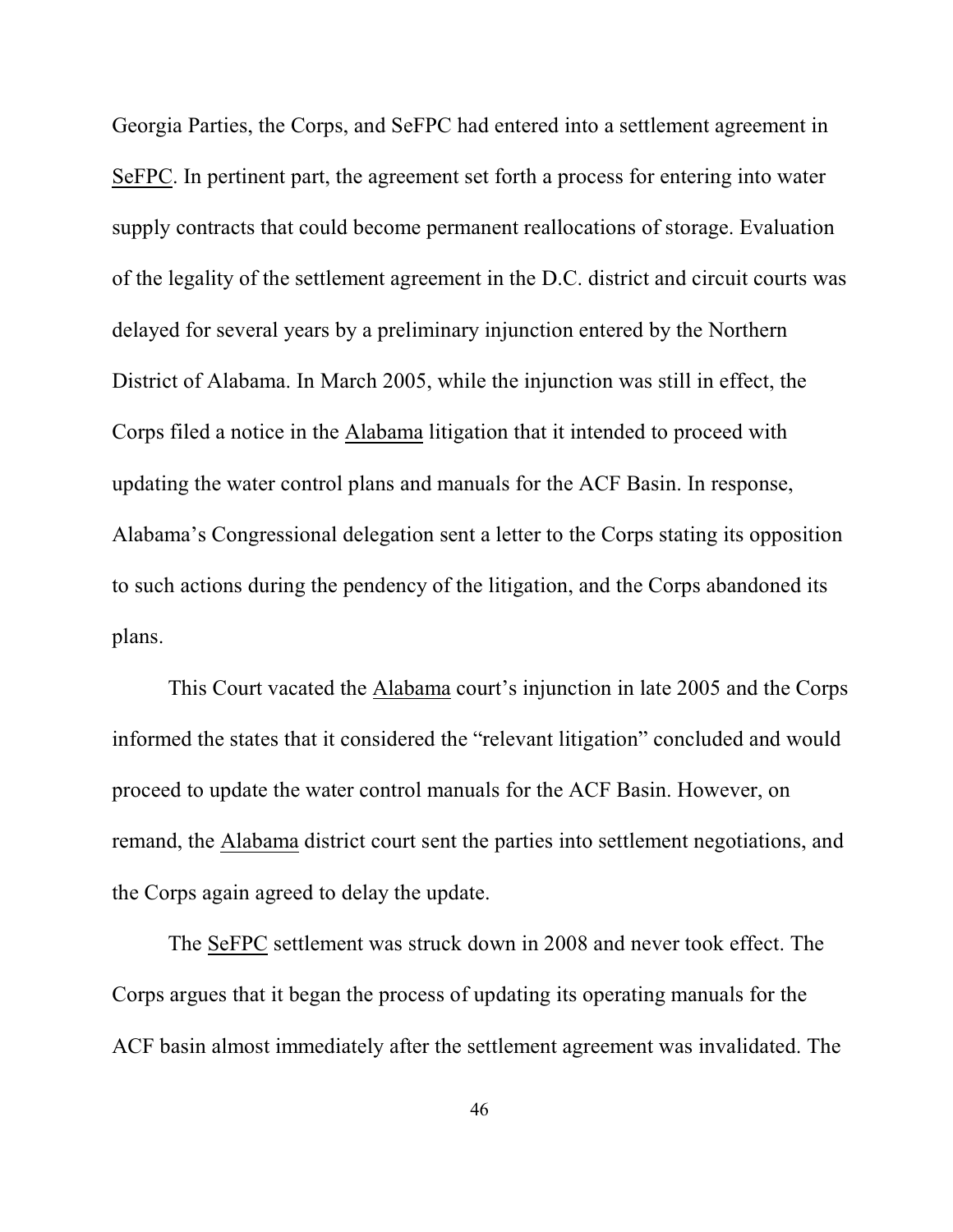Corps also issued a legal memorandum on its authority to allocate water storage at Buford, the 2009 Stockdale Memorandum. However, the district court deemed the 2009 Stockdale Memo to be a litigation document and not part of the administrative record. The district court issued its summary judgment order in this case on July 17, 2009, and the Corps asserts that this order once again thwarted it in its attempts to consummate the decisionmaking process. The Corps states that "every single day since 1990 the Corps was either operating under an agreement that barred it from formally taking any steps to reallocate storage, or was actively engaged in a process that could have led to a final agency action reallocating storage." The historical sequence of events supports the veracity of this claim.

This Court has accepted legal and practical barriers to administrative action as legitimate explanations for agency inaction.<sup>14</sup> See Nat'l Parks, 324 F.3d at 1238,

<sup>&</sup>lt;sup>14</sup> The Corps cites Home Builders Ass'n of Greater Chicago v. United States Army Corps of Engineers, 335 F.3d 607, 616 (7th Cir. 2003), for the proposition that the circuits have reached a consensus that agency delay must be "egregious" for it to be considered the consummation of the decisionmaking process. This proposition is not entirely accurate. Home Builders was evaluating the second prong of the Bennett test, not the first, when it made this statement. Thus, the Seventh Circuit was referring to the manner in which agency inaction determines the rights or obligations of the parties, not whether agency inaction constitutes the consummation of the decisionmaking process. The cases from other circuits cited by that court also deal with the manner in which agency action affects the rights of the parties. There may be some overlap between the two prongs of the analysis, but we need not decide whether the Home Builders "egregious" threshold applies also to evaluating delays with respect to the first prong. In this case, the Corps is able to demonstrate that its actions were not only not egregious but also understandable due to the circumstances in this case. Thus, its argument that the first prong of Bennett was not met is persuasive even without support from Home Builders.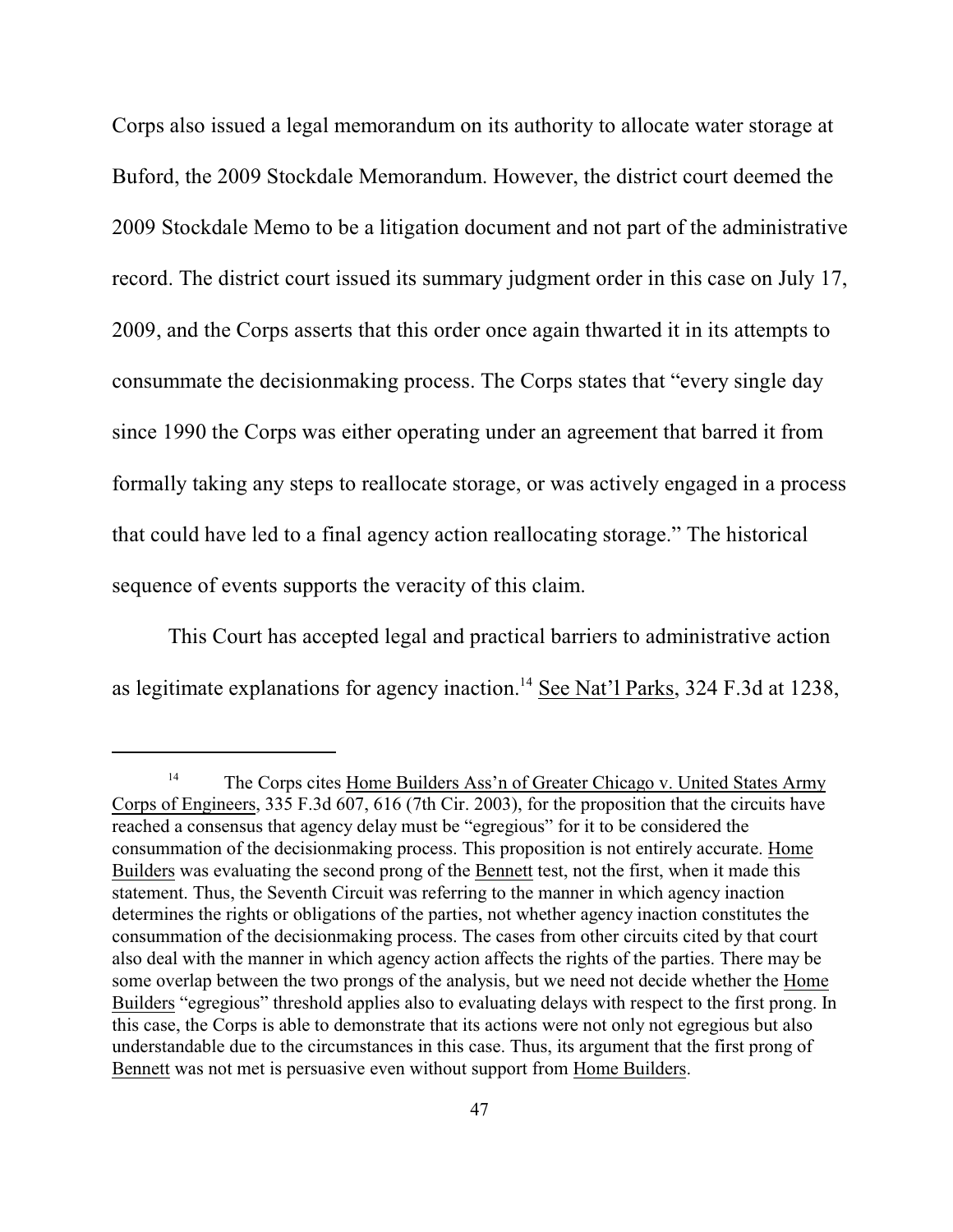1239 (holding that the National Parks Service's delay in implementing a management plan was excusable in part because a judicial order and a legislative mandate had prevented it from taking action). The courts have expressed a legitimate concern for agency avoidance of judicial review through intentional inaction. Id. at 1239. In this case, however, the lack of a definitive allocation of storage for water supply is explained by factors beyond the agency's control, rather than the Corps' inaction.

Appellees argue that the Corps has attempted to avoid judicial review of its management of the Buford Project, but they offer almost no evidence to support this contention. Alabama and Florida point out that the Corps, though required by court order not to enter into any new contracts, was not required to continue to allow the parties to withdraw water from the project. This argument misses the point. That the Corps chose to continue to permit water supply withdrawals sanctioned by the multi-party agreements does not demonstrate that the Corps effectuated a policy in regard to water supply and was attempting to avoid a judicial review of this policy. The states also note that the Corps had seven years since the time of the expiration of the agreements in 2003 to undertake a formal action. As stated above, the Corps attempted on multiple occasions after 2003 to begin the process of making final decisions on water allocations, but it was consistently thwarted by the litigation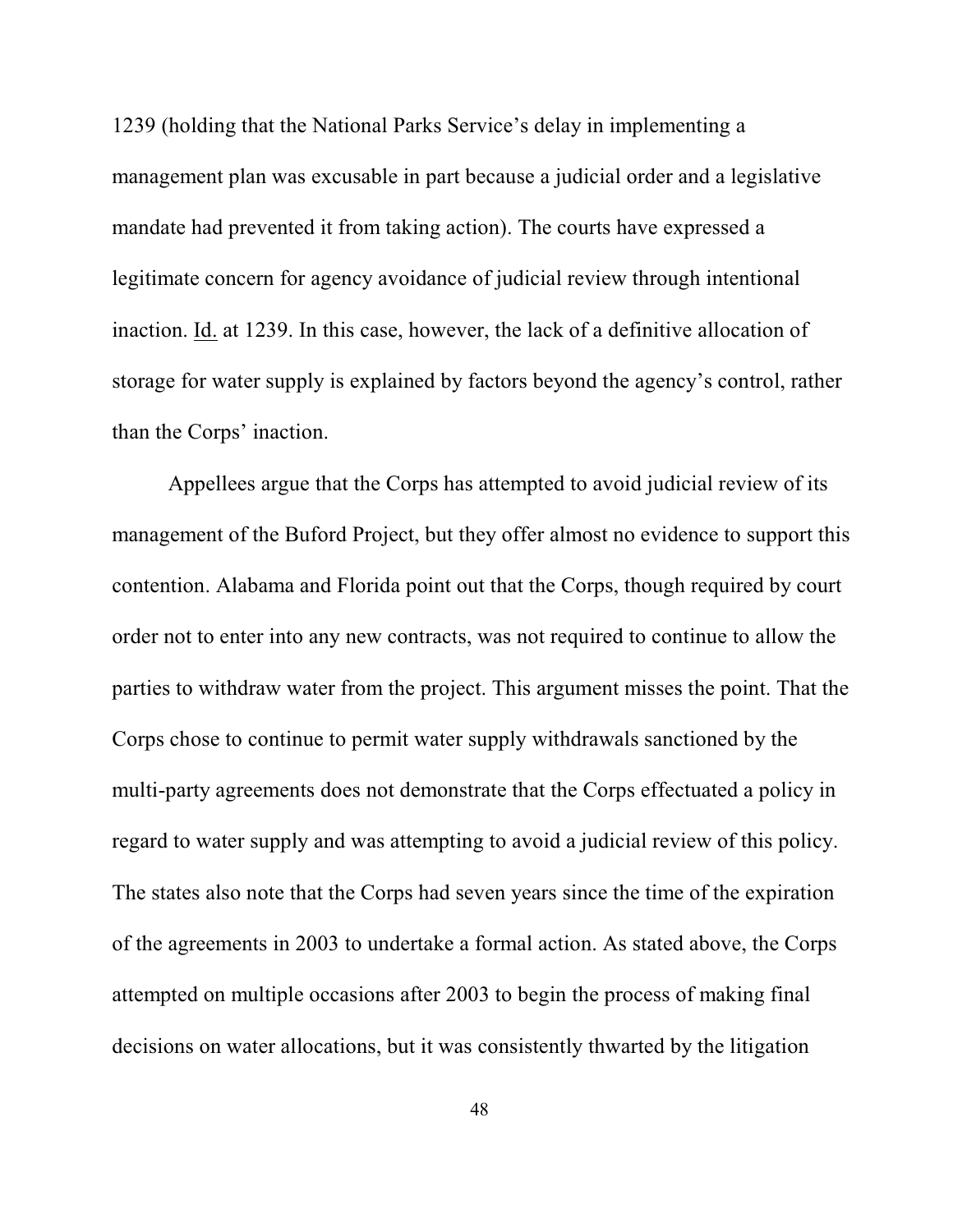process. The Corps' two statements to the parties in 2005 that it intended to move forward with updating the water control manuals, the settlement agreement in SeFPC which was struck down in 2008, and the 2009 Stockdale Memorandum, demonstrate that the Corps intended to move forward in consummating a decisionmaking process after 2003 but could not. Appellees point to no specific final actions on the part of the Corps and there is insufficient evidence to conclude that the agency has attempted to avoid judicial review via incremental changes in operational policy. Thus, Appellees are unable to meet the first prong of the Bennett analysis.

The Corps' current operations of the Buford Project also do not meet the second prong of the Bennett test because the Corps' alleged "de facto allocations" are not actions "by which rights or obligations have been determined, or from which legal consequences will flow." 520 U.S. at 178, 117 S. Ct. at 1168 (internal quotation marks omitted). Current water supply withdrawals have taken place under the "live and let live" and other similar provisions in the stays, the Memorandum of Agreement, and the ACF Compact. These provisions, like the interim contracts that preceded them, have clearly stated the temporary nature of the allocations being made. As outlined above, the Corps has not had the opportunity to engage in a determination of rights or obligations due to the constraints imposed on it by the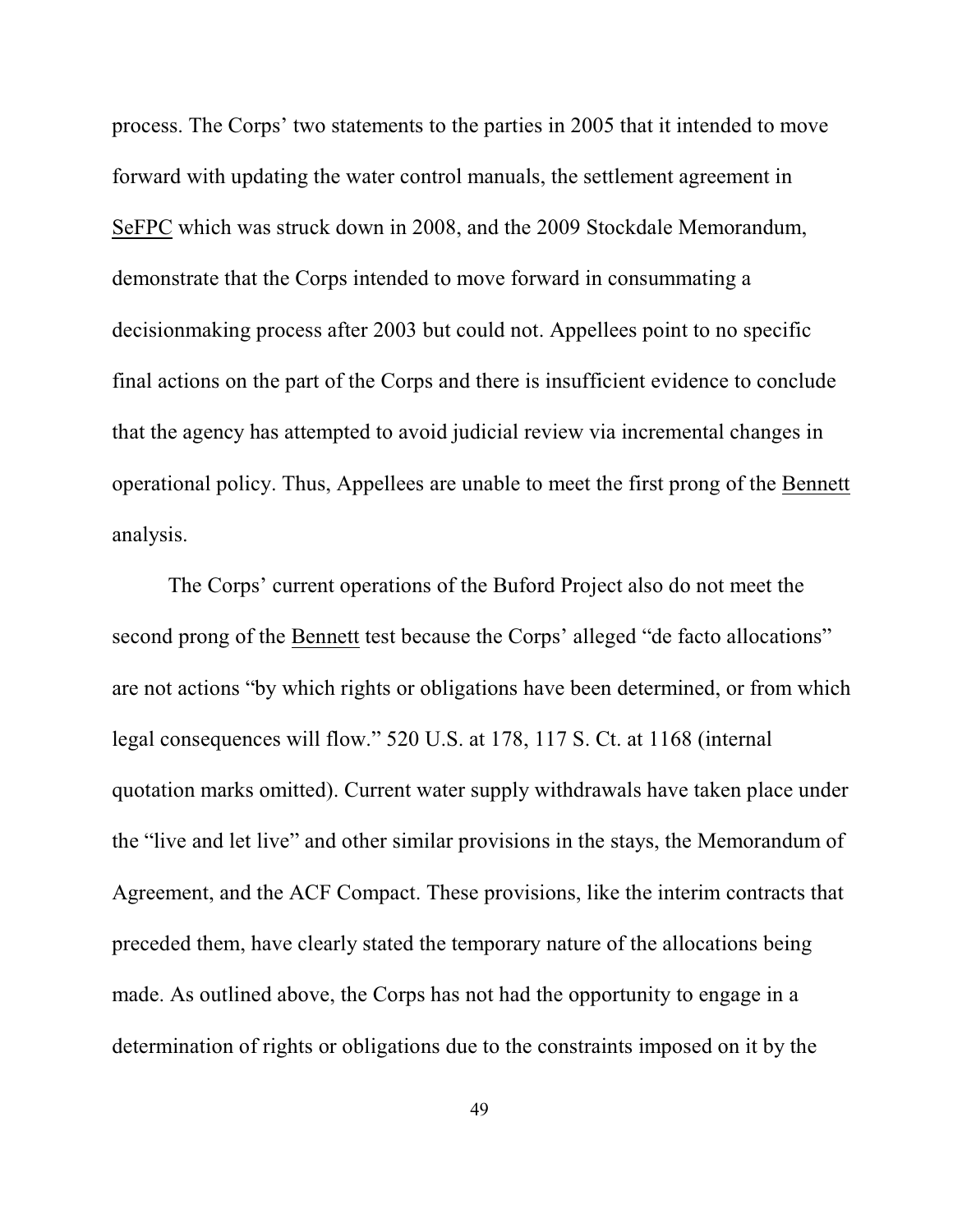specific circumstances of the ongoing litigation. While it is true that access to water has been affected by the Corps' water supply allocations, as Appellees argue, that fact does not demonstrate that any future rights have been determined.<sup>15</sup> Appellees are simply unable to produce evidence of such a determination.

Because there has been no final agency action in the Alabama, SeFPC, and Apalachicola actions, the district court lacked jurisdiction over these claims. Therefore, we vacate the district court's rulings in this regard and remand to the Corps to make final determinations pertaining to its current policy for water supply storage allocation.<sup>16</sup>

In Alabama, The Georgia Parties argued that the complaint was moot as a result of the fact that Alabama challenged the PAC Report, a report which had long since been withdrawn by the Corps. We dismissed the mootness argument by noting that Alabama was challenging other Corps actions, namely the ongoing reallocations of storage capacity. With respect to such other Corps actions, this court in footnote 19 commented that Alabama had identified such actions as final agency actions. It is possible that this footnote was not merely a comment on what Alabama had said, but an implied acknowledgment that on-going reallocations of storage capacity were indeed final agency actions. Even if the latter, this court's statement was a passing, bald statement with no discussion at all, and was not the product of an actually litigated issue. Accordingly, the statement does not have collateral estoppel effect. See id. The parties did not

 $E$ <sup>15</sup> Even if the past withdrawals of water could be deemed sufficient to satisfy the second prong (notwithstanding the absence of any determination of future rights or obligations)—a matter we need not decide—there would still be no final agency action because Appellees have failed to satisfy Bennett's first prong.

<sup>&</sup>lt;sup>16</sup> Alabama and Florida argue that this issue was decided by this Court and that collateral estoppel bars the Corps and the Georgia Parties from making this claim. In our consideration of the appeal in Alabama, we indicated in a footnote that some of the Corps' storage allocations were final agency actions under the APA. 424 F.3d at 1131 & n.19. However, this issue lacks preclusive effect because it was not actually litigated in Alabama. See In re Held, 734 F.2d 628, 629 (11th Cir. 1984).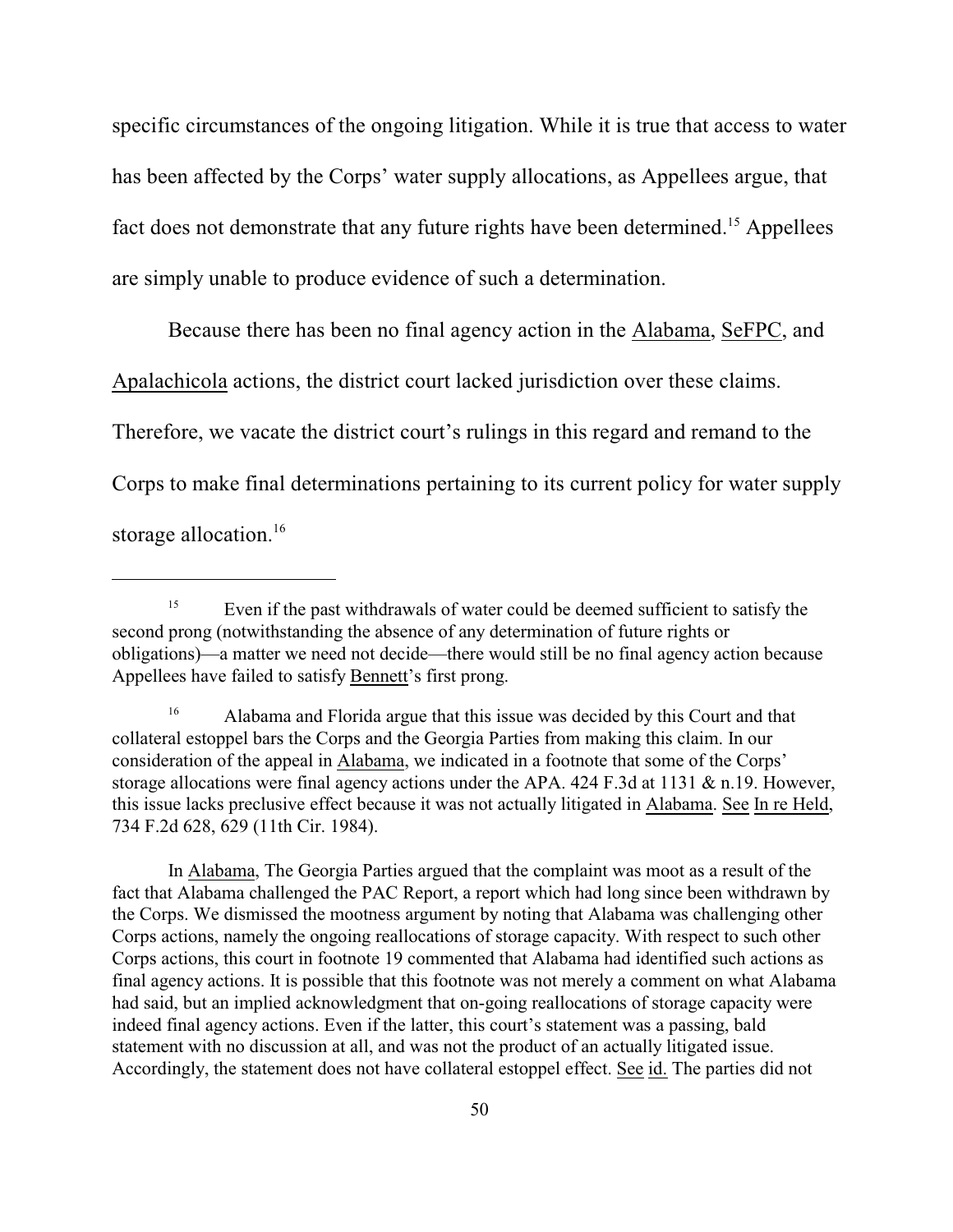## Part II. Georgia's 2000 Request: The Corps' Water Supply Authority Under the RHA

With respect to the merits, we turn first to the appeal in the Georgia case. This

Court previously summarized Georgia's 2000 request of the Corps as follows:

Even if collateral estoppel did apply and the district court did have jurisdiction, we would still be required to vacate the order and remand the case to the Corps, because of the numerous errors of the district court. Although we need not enumerate each error, we note the overarching error in conducting de novo factfinding of issues that must be considered by the Corps in the first instance. In an administrative case, the Supreme Court has said, "[t]he reviewing court is not generally empowered to conduct a de novo inquiry into the matter being reviewed and to reach its own conclusions based on such an inquiry." Fla. Power & Light Co. v. Lorion, 470 U.S. 729, 744, 105 S. Ct. 1598, 1607 (1985). The wisdom of that decree is apparent in this case. The Corps has yet to undertake any final, well-reasoned actions in regard to current water supply withdrawals at the Buford Project. As a result, the judicial record in this case is incomplete. Because this record is incomplete, the district court undertook on its own to perform calculations to determine the percentage of Lake Lanier's storage space currently being allocated to water supply. As part of this determination, the court substituted its judgment for that of the Corps on a number of highly technical matters better left to the expertise of the agency. First and foremost, the court rejected several determinations by the Corps of the baseline amount of water available for downstream water withdrawal as a byproduct of power generation. Second, it used data from expired contracts even though there were no binding commitments, rather than using figures of actual water withdrawals, allegedly compounding this mistake by double-counting the City of Gainesville's withdrawals. Finally, the court took no account of return flows even though the return of those flows directly to the lake would offset the effect on the power interest. The expertise of the Corps renders it better equipped to handle such questions than a court. The district court should not have usurped the agency's fact-finding role. Without identifying each error of the district court, suffice it to say that the district court's overearching error in engaging in de novo fact-finding would have required remand even if there had been final agency actions.

Moreover, the district court also erred in failing to recognize that water supply for the Atlanta area was an authorized purpose of the RHA. See Part II, infra. The fact that water supply is an authorized purpose of the Project has the potential to cause significant changes in the relevant calculations, and thus constitutes an independent basis for requiring a remand to the Corps for de novo reconsideration.

brief the issue and there is no evidence that the question of final agency action was litigated at all. The matter was addressed as an afterthought to the rejection of a wholly separate, tangential argument. Having heard full and thorough argument on the matter by the parties, we conclude that the action alleged in these appeals was not final.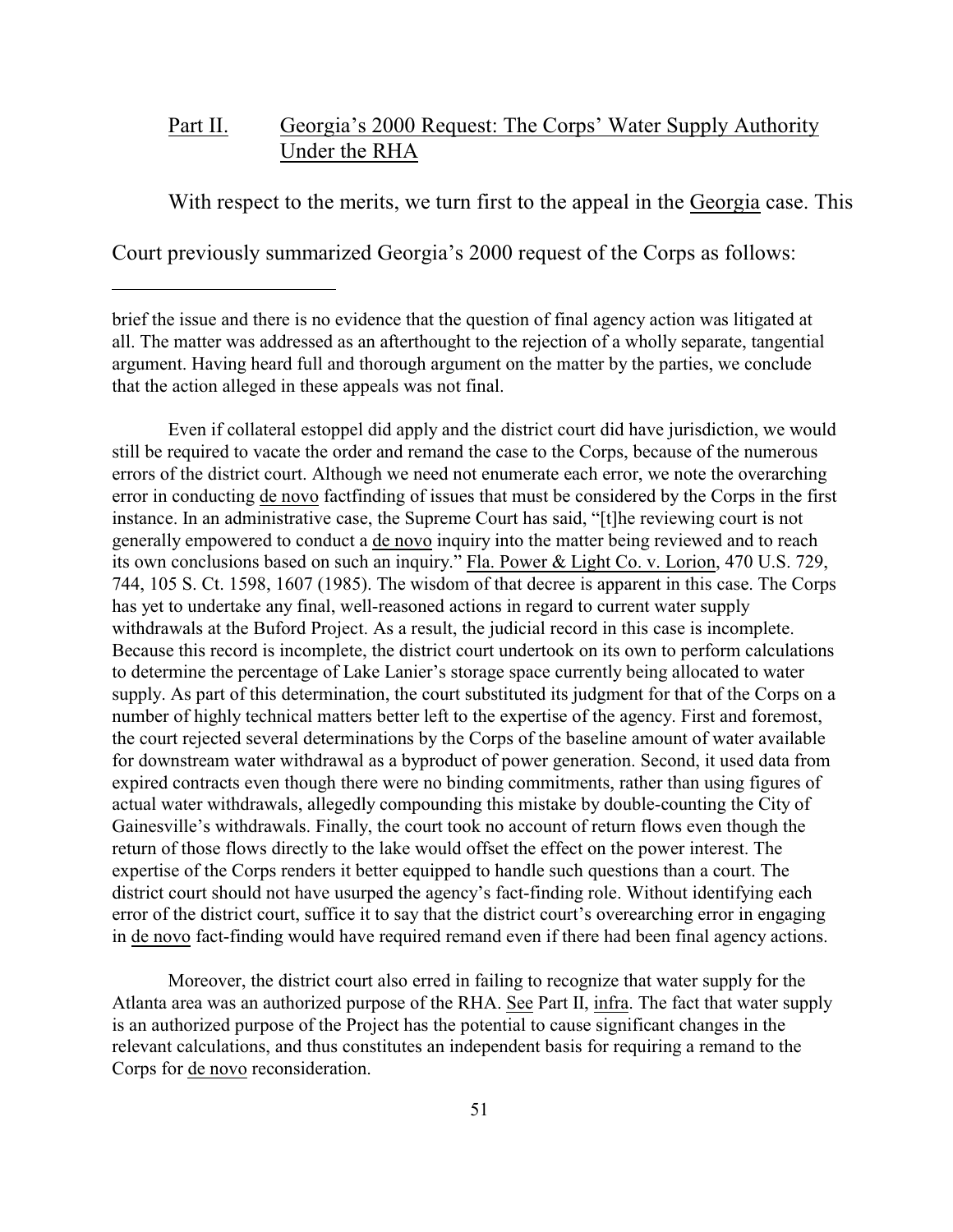- 1. Allow municipal and industrial withdrawals from Lake Lanier to increase as necessary to the projected annual need of 297 mgd in 2030;
- 2. Increase the water released from the Buford Dam sufficiently to permit municipal and industrial withdrawals in the Chattahoochee River south of the dam to be increased as necessary to the projected annual need of 408 mgd in 2030;
- 3. Enter into long-term contracts with Georgia or municipal and industrial water users in order to provide certainty for the requested releases;
- 4. Ensure that sufficient flow is maintained south of the Buford Dam to provide the requisite environmental quality—that is, assimilate discharged wastewater; and
- 5. Assess fees on the municipal and industrial water users in order to recoup any losses incurred by a reduction in the amount of hydropower generated by the dam as a result of the increased withdrawals or releases.

Georgia, 302 F.3d at 1247–48.

The parties agree that the Corps' rejection of Georgia's 2000 request constituted a final agency action, of which both the district court and this Court have jurisdiction to review. Central to the Corps' rejection was the Corps' conclusion that water supply was not an authorized purpose of the Buford Project. We now hold that the Corps erred in drawing this conclusion. The text of the 1946 Rivers and Harbors Act— specifically, the Newman Report, whose language is incorporated into the statute—clearly indicates Congress' intent to include water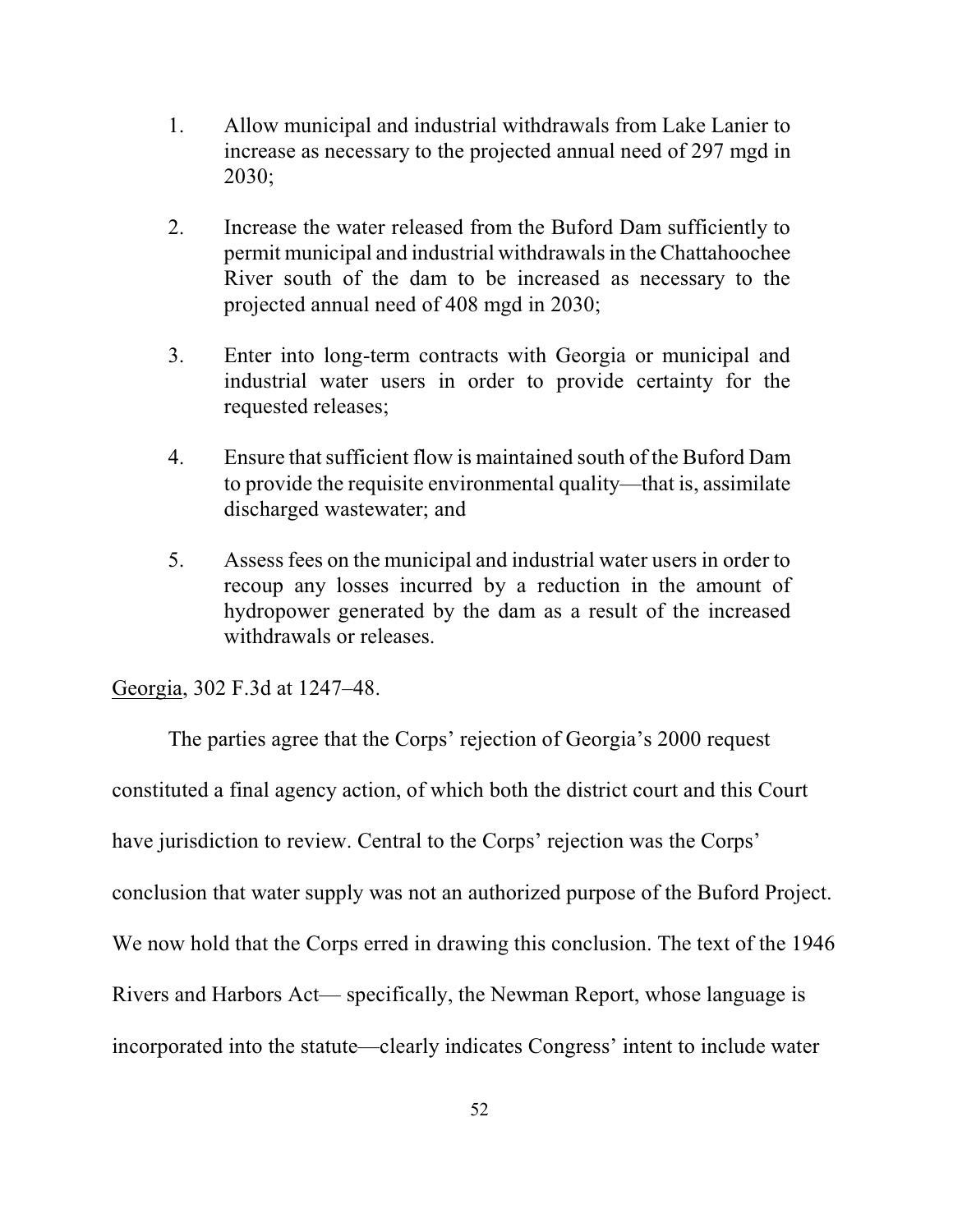supply as an authorized purpose in the Buford Project.

The 1945 and 1946 Rivers and Harbors Acts authorized the building of the Buford Project and serve as the baseline for the Corps' authority to operate the dam.<sup>17</sup> The Georgia Parties contend that the district court seriously erred in its interpretation of the scope of its authority under the Act and neglected to note the specific authorization for water supply in the statute. The district court rejected this argument and held that water supply was only intended to be an incidental benefit of other operations and that the RHA did not authorize any storage for water supply in Lake Lanier.

The RHA authorized the development of the ACF Basin "in accordance with the report of the Chief of Engineers, dated May 13, 1946." 60 Stat. at 635. The Chief of Engineers Report incorporated the Division Engineer's Report—i.e. the Newman Report. Thus, the statute fully incorporated the terms of the Newman Report. The Newman Report specifically modified the recommendations of the Park Report—the foundational report for the 1945 RHA—by proposing the building of a single multi-purpose reservoir upstream of Atlanta instead of three separate

<sup>&</sup>lt;sup>17</sup> The 1945 RHA is less pertinent to the analysis than the 1946 Act because the final plans for the Buford Project, most notably its location and size, were not determined until the writing of the Newman Report, which post-dated the 1945 statute. Therefore, the majority of the discussion in this opinion centers on the 1946 RHA and any mention of the RHA without a specific year is a reference to the 1946 statute.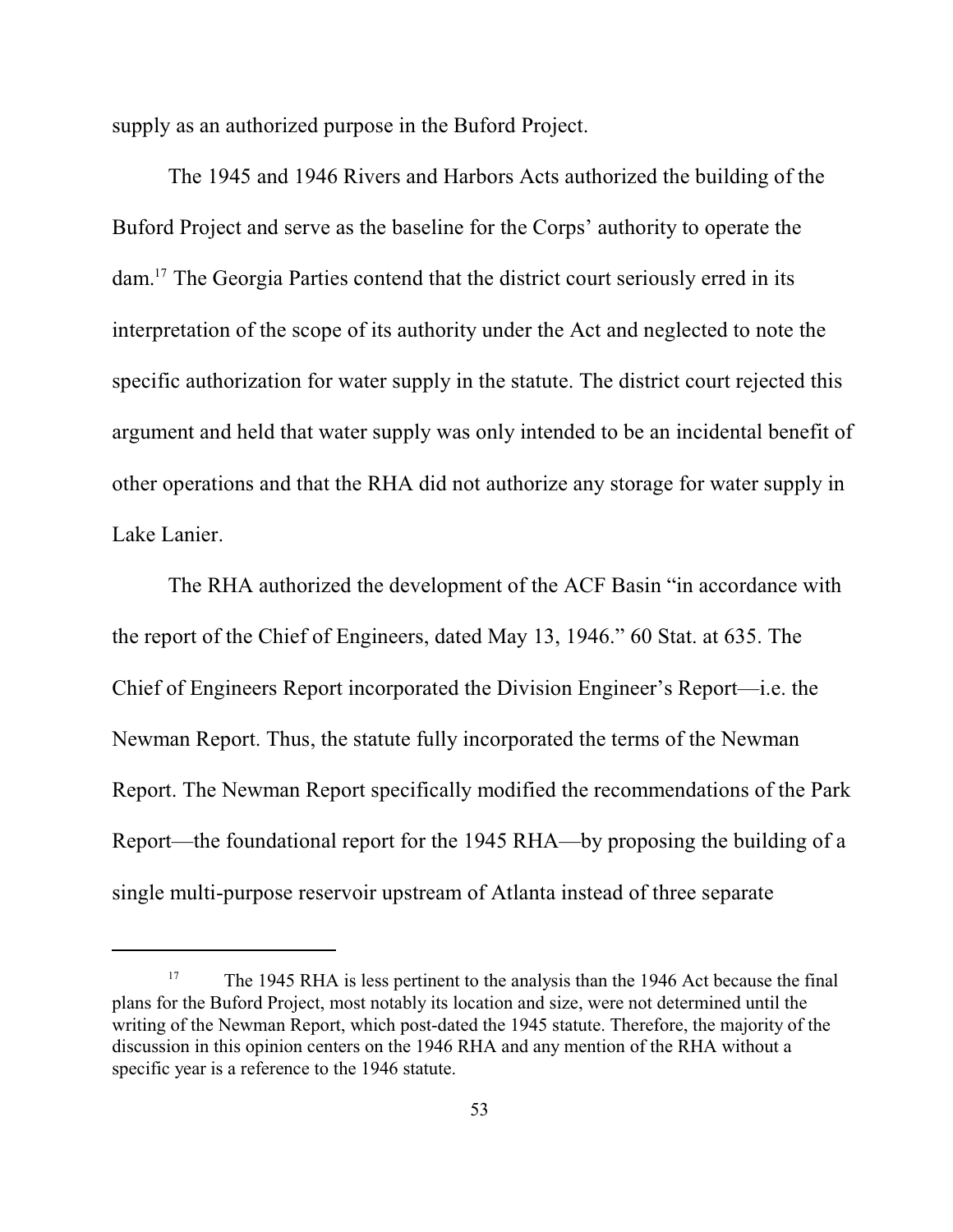reservoirs. One advantage of such a move was that the new dam could more easily accommodate water supply needs.

As the Newman Report made clear, the dam was designed with water supply specifically in mind. At times, water supply was even to be accommodated at the expense of optimal hydropower generation. The Newman Report explained:

If operated at 100-percent load factor, the Buford development would provide a minimum continuous flow of  $1,634$  second-feet,  $18$  more than sufficient for the water needs of the Atlanta area. However, if the plant were operated on peak loads, as it should be for maximum power value, it would be shut down during week ends and week-day off-peak periods; as a result of those shut-downs, the minimum flow at Atlanta from the area below Buford Dam would be only about 50 second-feet. Under the same conditions of operation, the maximum flow at Atlanta at the daily peak of the load would be over 3,000 second-feet. In order to meet the estimated present needs of the city, and to prevent damage to fish, riparian owners, and other interests by complete shutdowns of the Buford plant during the daily and week-end off-peak periods, varying flows up to a maximum of 600 second-feet should be released from Buford so as to insure at all times a flow at Atlanta not less than 650 second-feet. This flow could be used to operate a small generator to generate off-peak power as secondary energy, reserving the remaining storage for peak operation. This minimum release may have to be increased somewhat as the area develops. This release at Buford would not materially reduce the power returns from the plant, and would not affect the power benefits from plants downstream; the benefits to the Atlanta area from an assured water supply for the city and Georgia Power Co.'s steam plant would outweigh any slight decrease in system power value.

Newman Report ¶ 80.

 $\frac{18}{18}$  "Second-feet" is another way of saying cfs.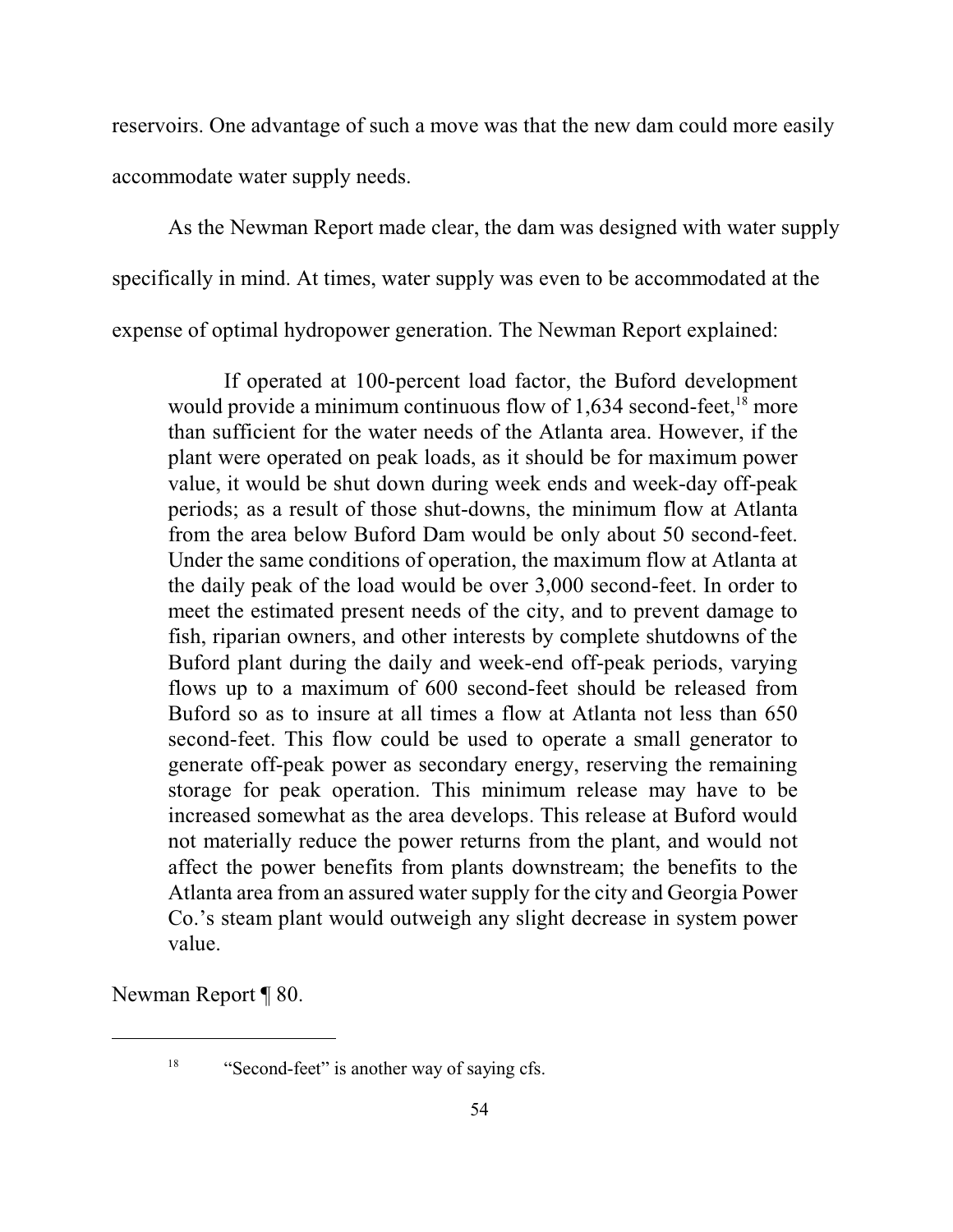There are several critical provisions in this paragraph of the report. First, Congress contemplated that "the estimated present needs of the city" for water supply would be met by the initial Project by "insur[ing] at all times a flow at Atlanta not less than 650 second-feet." Id. Indeed, Congress provided in the construction of the project that, in addition to the two large turbines, there would be "a small generator to generate off-peak power as secondary energy, reserving the remaining storage for peak operation." Id. This small turbine was constructed for the sole purpose of providing off-peak releases of 600 cfs (without completely losing the value of these releases for power generation). If operated for maximum power value, the dam would be shut down during off-peak hours and would release no water, limiting water flow at Atlanta to a rate of 50 cfs. Such an operational scheme would not require a small turbine at all. Thus, the design of the project and the operational scheme were influenced by water supply concerns.

Second, the minimum flow was provided for notwithstanding the clear Congressional intent that it would be at the expense of "maximum power value." Id. Congress recognized that shutting down all water releases during off-peak hours would create an insufficient flow in the river downstream at Atlanta to meet the city's current water supply needs. Therefore, even though Congress recognized that there would be some detriment to power generation, it nevertheless provided for a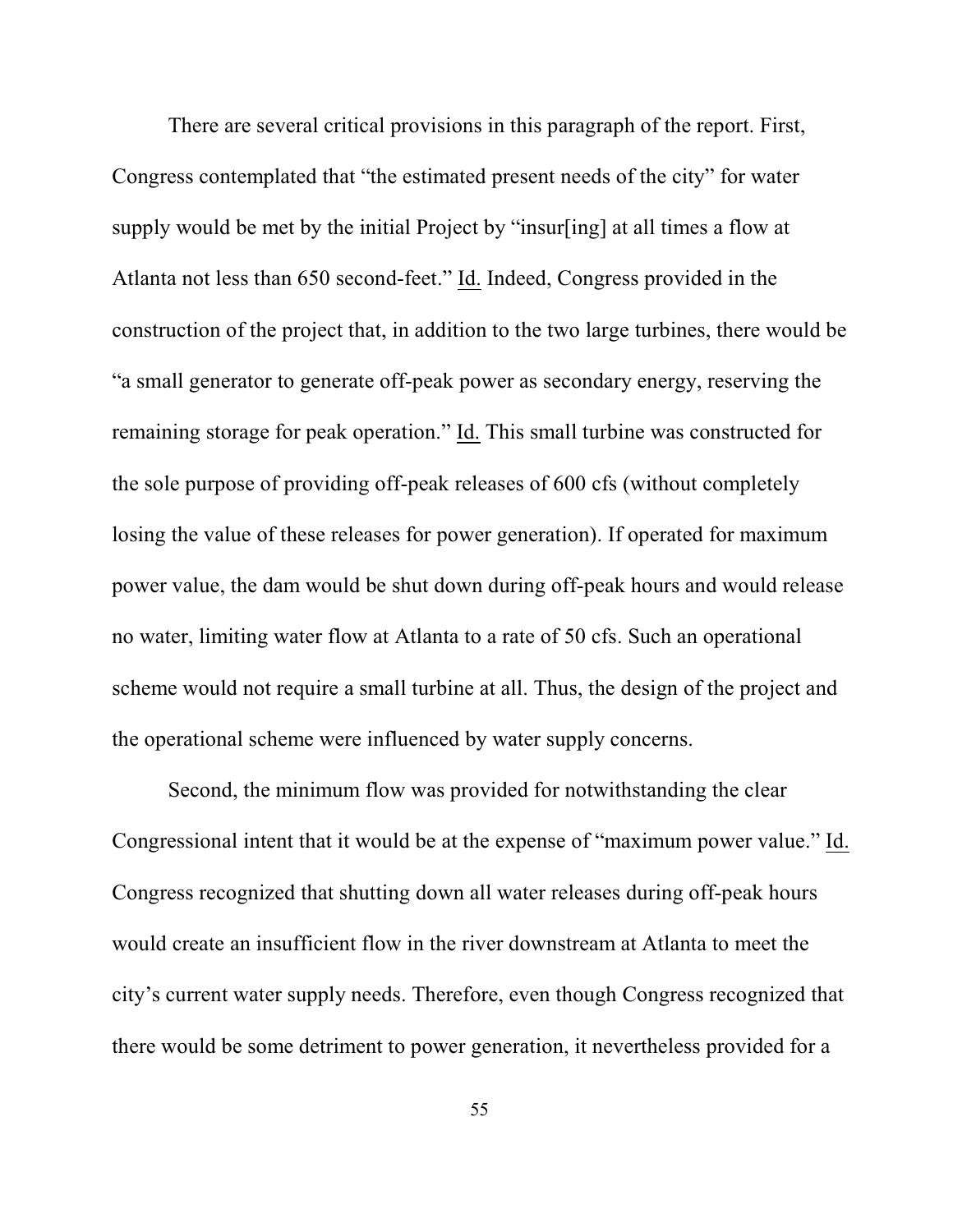minimum flow of 650 cfs at Atlanta. The Newman Report, and thus the authorizing legislation itself, explicitly stated as much. The legislation provided, in connection with the initial minimum release requirement and the contemplated increases thereof, that "the benefits to the Atlanta area from an assured water supply for the city . . . would outweigh any slight decrease in system power value." Id.

Third, Congress recognized that "[t]his minimum release may have to be increased somewhat as the area develops." Id. Indeed, in the immediately preceding paragraph, the authorizing legislation considered the growing need for water supply to the metropolitan area over a future 19-year period and spoke of increasing offpeak releases to accommodate the water supply needs of the Atlanta area in 1965. That future water supply need was estimated to require a river flow at Atlanta of 800 cfs. Id. ¶ 79. Thus, the original authorizing legislation expressly contemplated a very substantial increase in the operation of the Buford Project to satisfy the water supply needs of the Atlanta area (i.e., from 650 cfs to 800 cfs in the river flow at Atlanta). $19$ 

<sup>&</sup>lt;sup>19</sup> The language of the paragraph reads:

Local interests state that, in 1941, 70 second-feet of water were required for domestic and industrial purposes at Atlanta, and 415 second-feet for condensing water at the Atkinson steam-electric plant of the Georgia Power Co. on the river bank near mile 299.5; that an additional unit since installed has raised the total requirement of the steam plant to 565 second-feet; and that the total requirement for the Atlanta area for 1965, based on a population of 600,000 at that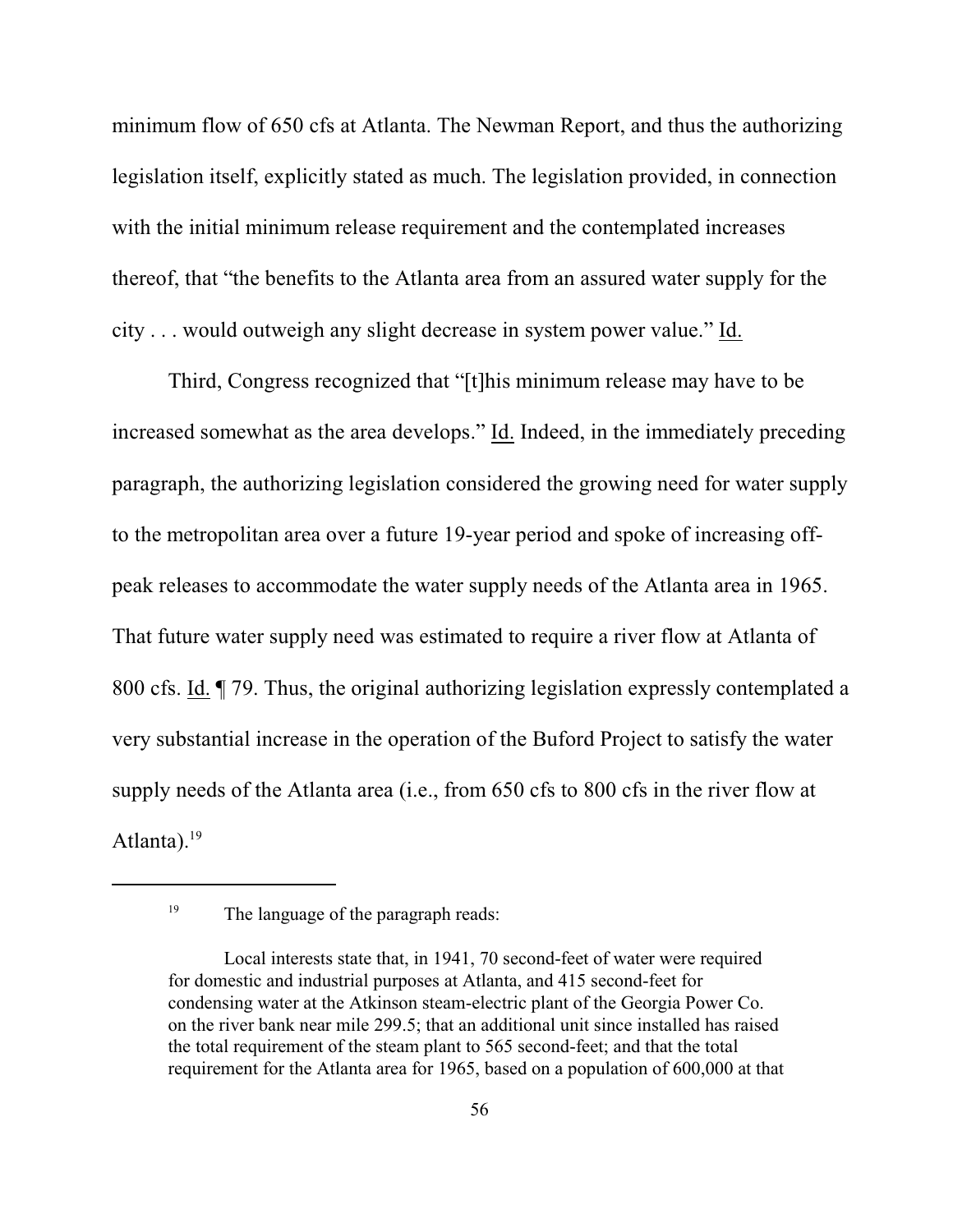In light of the foregoing statutory language, and particularly Congress' intent that the Corps should have authority to accommodate the Atlanta area's water supply needs at the expense of some detriment to "system power value," we cannot conclude that Congress intended for water supply to be a mere incidental benefit. By definition, one purpose that is to be accomplished to the detriment of another cannot be incidental.<sup>20</sup> Thus, the language of Sections 79 and 80 clearly indicates that Congress intended for water supply to be an authorized, rather than incidental, use of the water stored in Lake Lanier. $21$ 

Newman Report ¶ 79. Thus, as of the time of the 1946 statute, it seems that domestic and industrial water supply needs at Atlanta required a minimum river flow at Atlanta of 635 cfs (70 + 565). And the authorizing legislation contemplated that 19 years hence, in 1965, that requirement would increase to 800 cfs, a substantial increase. In evaluating the extent of the Corps' authority to satisfy the water supply needs of the Atlanta area, it is clearly relevant that Congress explicitly contemplated this substantial increase in water supply. The district court's injunction, limiting offpeak releases to 600 cfs, is obviously inconsistent with this contemplated increase in water supply. The 600 cfs level was the initial mandate in the authorizing legislation, id. ¶ 80, and Congress explicitly contemplated substantial increases. Id. ¶¶ 79, 80; see also, supra, note 10.

<sup>20</sup> The adjectival forms of the term 'incident' can mean "subordinate to something of greater importance; having a minor role" or "dependent upon, subordinate to, arising out of, or otherwise connected with." Black's Law Dictionary 830 (9th ed. 2009). The superiority of water supply to hydropower in certain instances demonstrates that it could not have been a purely subordinate purpose. Likewise, the superiority of water supply under certain circumstances demonstrates that it was not meant to be fully dependent upon hydropower.

 $\mu$ <sup>21</sup> In Alabama, we stated, "Lake Lanier was created for the explicitly authorized purposes of flood control, navigation, and electric power generation." 424 F.3d at 1122. We went on to say, "the Corps has historically maintained that water supply use is an 'incidental benefit' flowing from the creation of the reservoir." Id. These statements were mere dicta. The issue on appeal in Alabama was whether the district court's enjoining of the proceedings in the D.C.

time, will be 600 second-feet for condensing water, 120 second-feet for municipal supply, and 80 second-feet of raw water for industries—a total of 800 second-feet.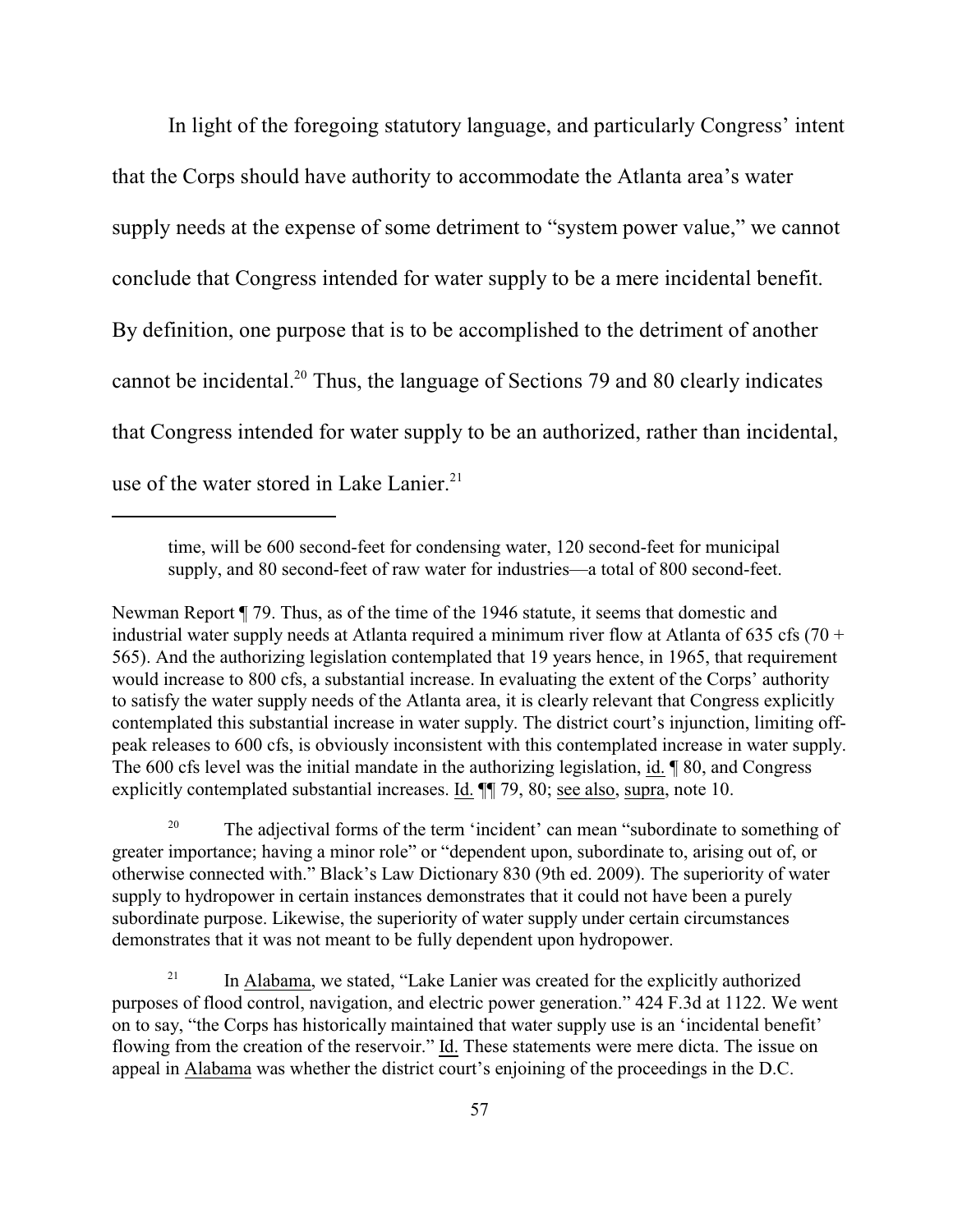Appellees argue that the Newman Report's references to water supply as "incidental" demonstrates that water supply was not an authorized purpose of the Buford Project. This is an attractive proposition due to its simplicity, but the context of these references undermines this claim. The language in question is as follows:

The city of Atlanta and other local interests in that area have strongly urged that the Roswell development, 16 miles upstream of Atlanta, or one or more other reservoirs above Atlanta, be provided first, in order to meet a threatened shortage of water, during low-flow periods, for municipal and industrial purposes. If the regulation storage reservoir required for the economical operation of the proposed developments below Columbus could be located above Atlanta, it would greatly increase the minimum flow in the river at Atlanta, thereby producing considerable incidental benefits by reinforcing and safeguarding the water supply of the metropolitan area.

Newman Report ¶ 68 (emphasis added). We conclude that this single reference to

water supply as an "incidental benefit" was an explanation for why the dam would

be built above Atlanta and was not meant to confer a subordinate status.

The Corps in the Park Report proposed the construction of three dams at

Cedar Creek, Lanier, and Roswell. Id. The Corps subsequently determined in the

District Court (halting the finalization of the settlement agreement in SeFPC) was proper. The parties did not brief the issue of the Corps' water supply authority and this Court gave the topic no discussion, save for that quoted above. Thus, these statements were not the product of actual litigation, were not a "critical and necessary part of the judgment," and have no preclusive effect on the decision in this case. See Christo v. Padgett, 223 F.3d 1324, 1339 (11th Cir. 2000) (quotation omitted). The current appeal has allowed the Court to scrutinize more closely the Corps' water supply authority. After a full analysis of the language and legislative history of the RHA and consideration of the arguments of the parties, we conclude that Congress intended for water supply to be included as an authorized purpose of the Buford Project.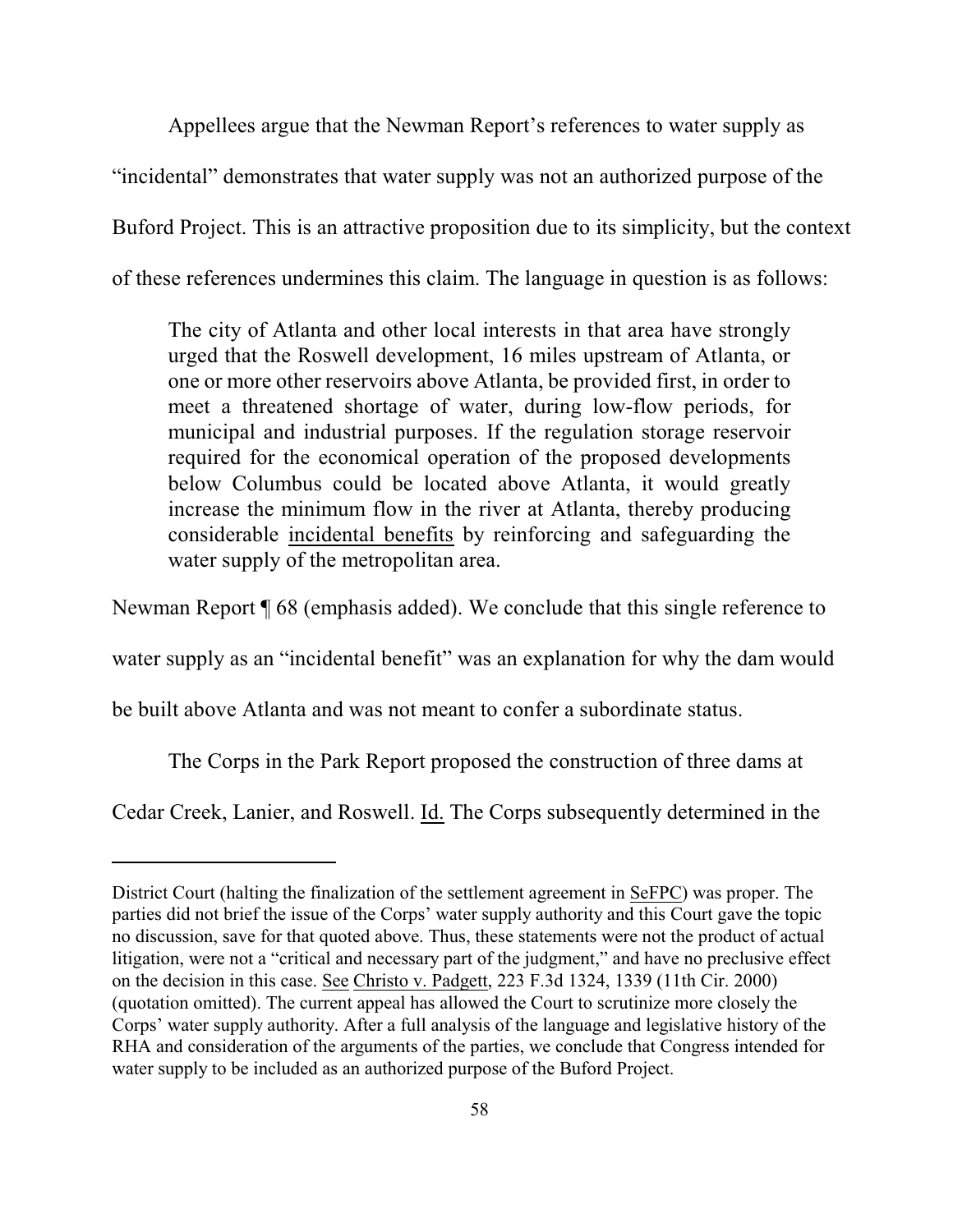Newman Report that the system of dams in the ACF Basin would operate substantially more efficiently if one large dam was built instead. The agency decided to locate the dam at Buford, approximately 47 miles upstream of Atlanta. Paragraph 68 was an explanation for why the Corps deemed it beneficial to build the dam at this location; the explanation: water supply. An upstream location would allow the Corps to secure Atlanta's water supply as an incident of the other authorized purposes. That is to say that the aim of benefitting water supply could be accomplished without any significant detriment to hydropower, navigation, or flood control. The report stated that the revised location and size of the dam and reservoir would result in "greatly increase[d] . . . minimum flow in the river at Atlanta, thereby . . . reinforcing and safeguarding the water supply of the metropolitan area." Id. This benefit would be incidental to power generation because the water constituting the river flow at Atlanta would have generated power as it passed through the generators. There is no indication that the use of the word "incidental" in Paragraph 68 was meant to describe the importance of water supply to the project or even the importance of water supply vis-a-vis the other project purposes.

This reading is further supported by the phrase "safeguarding the water supply of the metropolitan area." Id. The fact that references to incidental benefits and the safeguarding of water supply were made in the same breath demonstrates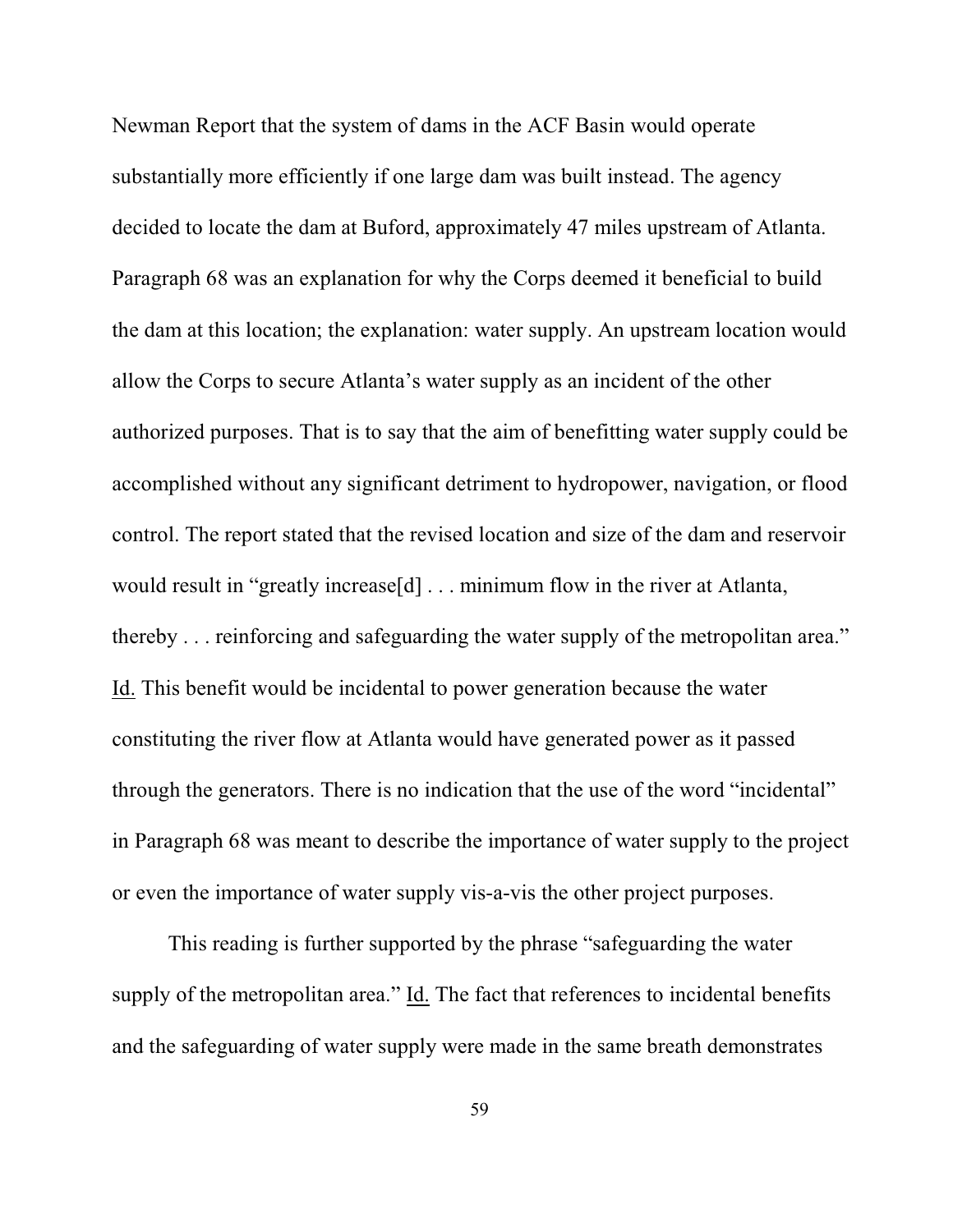that the Newman Report did not use the term as an indication of a subordination of the importance of water supply. Instead, the "safeguarding" language of Paragraph 68 indicates the critical nature of the water supply purpose to the project. In fact, the Newman Report went on to describe the importance of the Buford Project for the protection and assurance of Atlanta's water supply on at least four other occasions. Id. ¶¶ 73 ("would ensure an adequate water supply for the rapidly growing Atlanta metropolitan area"), 80 ("insure at all times a flow at Atlanta") ("the benefits to the Atlanta area of an assured water supply for the city"), 100 ("would ensure an adequate municipal and industrial water supply for the Atlanta area"). Congress' focus on the need to ensure the Atlanta area's water supply serves as strong evidence of the primary role given to water supply in the project.

The only other reference in the authorizing legislation to water supply as incidental appears in the Newman Report at Paragraph  $100.<sup>22</sup>$  There, the final

 $22$  The language of this paragraph reads:

The foregoing results cannot be secured by the plants below Columbus proposed herein unless a considerable storage be provided upstream to increase the minimum regulated flow and the firm capacities at those plants; without such upstream storage, the developments would not be economically justified. The best development for that purpose is that at Buford proposed herein. Provision of that development as part of the system would increase the minimum monthly flow at the Upper Columbia site from about 1,300 second-feet to 6,040 second-feet, with a corresponding increase at the Junction site. It would greatly increase both the quality and quantity of the energy output at existing plants above Columbus. It would simplify the reregulation of flows at Junction to provide a more adequate continuous flow at all times in the Apalachicola River for navigation. Without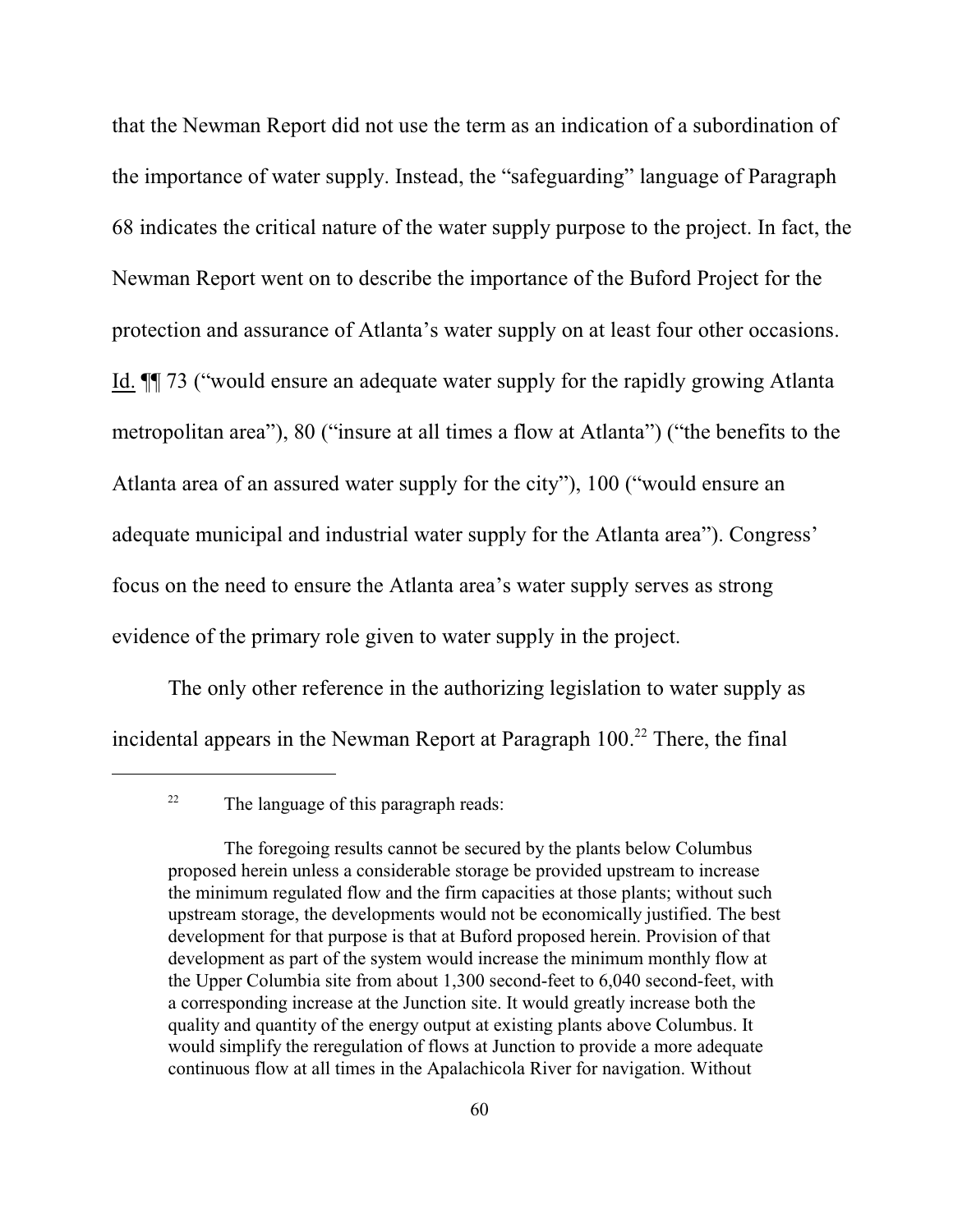sentence of the paragraph begins with the word 'incidentally' and lists several project benefits that would not significantly harm other project purposes. One of the listed benefits is flood control, which Appellees concede is an authorized purpose. This use of the term 'incidentally' cannot be construed to mean that water supply was intended to be a subordinate use because flood control is referred to in the same manner in the sentence. This fact is further illustrated by yet another reference to the protection of water supply in the same sentence—"would ensure an adequate municipal and industrial water supply for the Atlanta area." Id. ¶ 100. Again, as in Paragraph 68, the meaning conveyed in Paragraph 100 is a description of how the several authorized purposes could be accomplished harmoniously and the manner in which all were better served by locating the project at Buford. For these reasons, and especially because of the clear language in Paragraphs 79 and 80 of the authorizing legislation, we do not read the sparse use of the term "incidental" as indicative of the status of water supply as an authorized use vel non.

Id. ¶ 100 (emphasis added).

Buford, about 4,000,000 cubic yards of excavation would be required in the Apalachicola River below Junction to provide a channel 9 feet deep; with Buford, the excavation required would be reduced to about one-half that amount. Incidentally, it would ensure an adequate municipal and industrial water supply for the Atlanta area, would produce large benefits in the way of recreation, fish and wildlife conservation, and similar matters, and would, with the added floodcontrol storage proposed herein, contribute to the reduction of floods and flood damages in the basin below.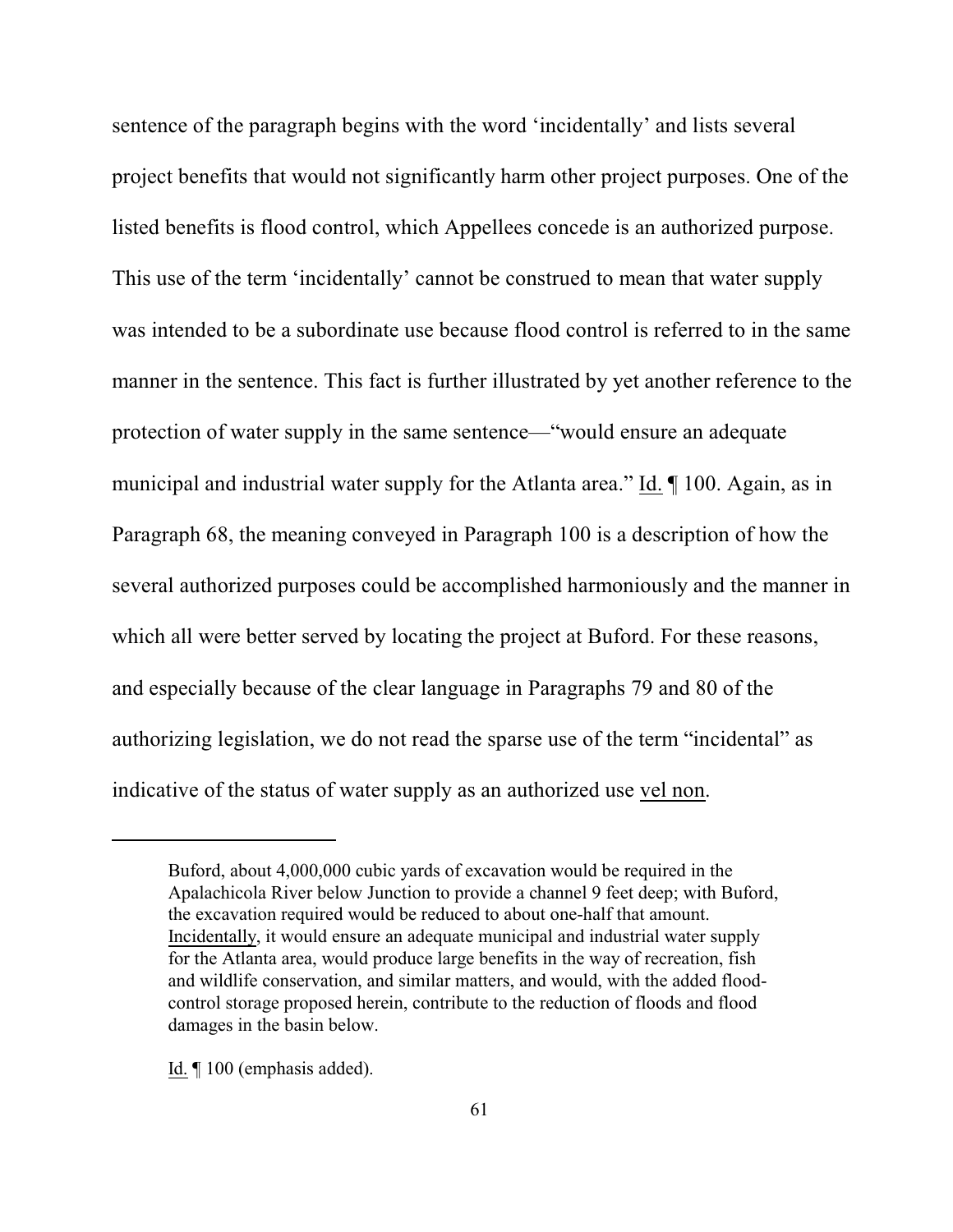Appellees argue that the original project did not contemplate storage in Lake Lanier for water supply and that this is an indication that Congress did not intend for water supply to be an authorized purpose. We disagree. The lack of storage allocation for water supply sheds no light on the intentions of Congress. No storage allocation was specified for navigation in the Newman Report even though navigation is universally accepted as an authorized purpose of the Buford Project. See H.R. Doc. No. 80-300, Letter from Lieutenant General R.A. Wheeler, Chief of Engineers, ¶ 11(d). Furthermore, no storage was needed at the time for water supply. Almost all of the Atlanta area's water supply requirements could be met at the time as an incident to, or byproduct of, the generation of power. Thus, the lack of initially allocated storage for water supply is not at all inconsistent with the Congressional intent that water supply was an authorized purpose.

For the same reason, we believe that the fact that the localities were not asked initially to contribute to the costs of the project is of no moment in determining Congress' intent with respect to water supply authorization. Georgia, in 1946, did not require a significant amount of water beyond that which was provided by normal project operations for power generation, so a request for state contribution to the project would not have made sense. It would have meant asking the state to pay for a service that the Corps could provide essentially without cost. Moreover, at that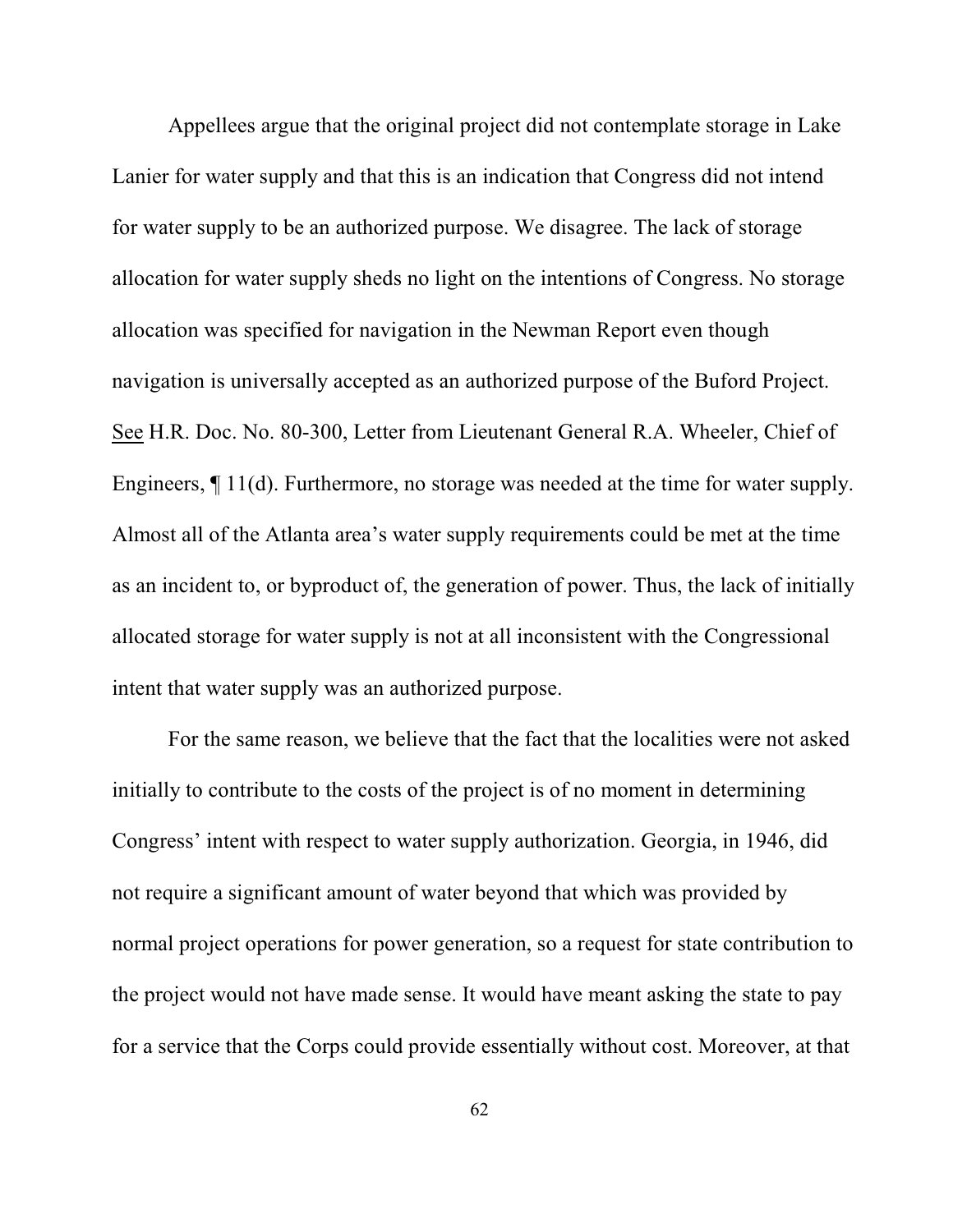time, Atlanta's current water supply usage required a flow of the river at Atlanta of 635 cfs.<sup>23</sup> Even "[d]uring the extremely low-flow month of October 1941, the average flow for the month was 493 second-feet, and the minimum daily flow [was] 422 second-feet." Id. ¶ 79. In other words, before the Buford Dam was built, the river was providing the water supply needs of the Atlanta area. The requirement in the legislation that the Corps make releases "so as to [e]nsure at all times a flow at Atlanta not less than 650 second-feet," id. ¶ 80, merely provided water supply roughly commensurate to that which the river was already providing. It is not likely that the Corps or Congress would have thought it appropriate to charge Atlanta for construction costs of a project that merely replaced its currently available water supply.

The Corps could potentially have asked Georgia to pay on the basis of future water supply needs that would affect project operations, but it was not at all clear how much water would be needed in the future.<sup>24</sup> After all, it would be almost 30 years after the Newman Report before the Corps would sign its first water supply

 $See$  Newman Report  $\P$  79 ("70 second-feet of water were required for domestic and industrial purposes at Atlanta." In addition, the Atkinson steam-electric plan had recently installed an "additional unit . . . [that] raised the total requirement of the steam plant to 565 second-feet." The two requirements total 635 cfs).

 $\frac{24}{10}$  In 1949, the Corps stated that the Buford Project's assurance of Atlanta's water supply would be a "real benefit" but that it was premature to attempt a specific calculation of that benefit. Definite Project Report ¶ 124.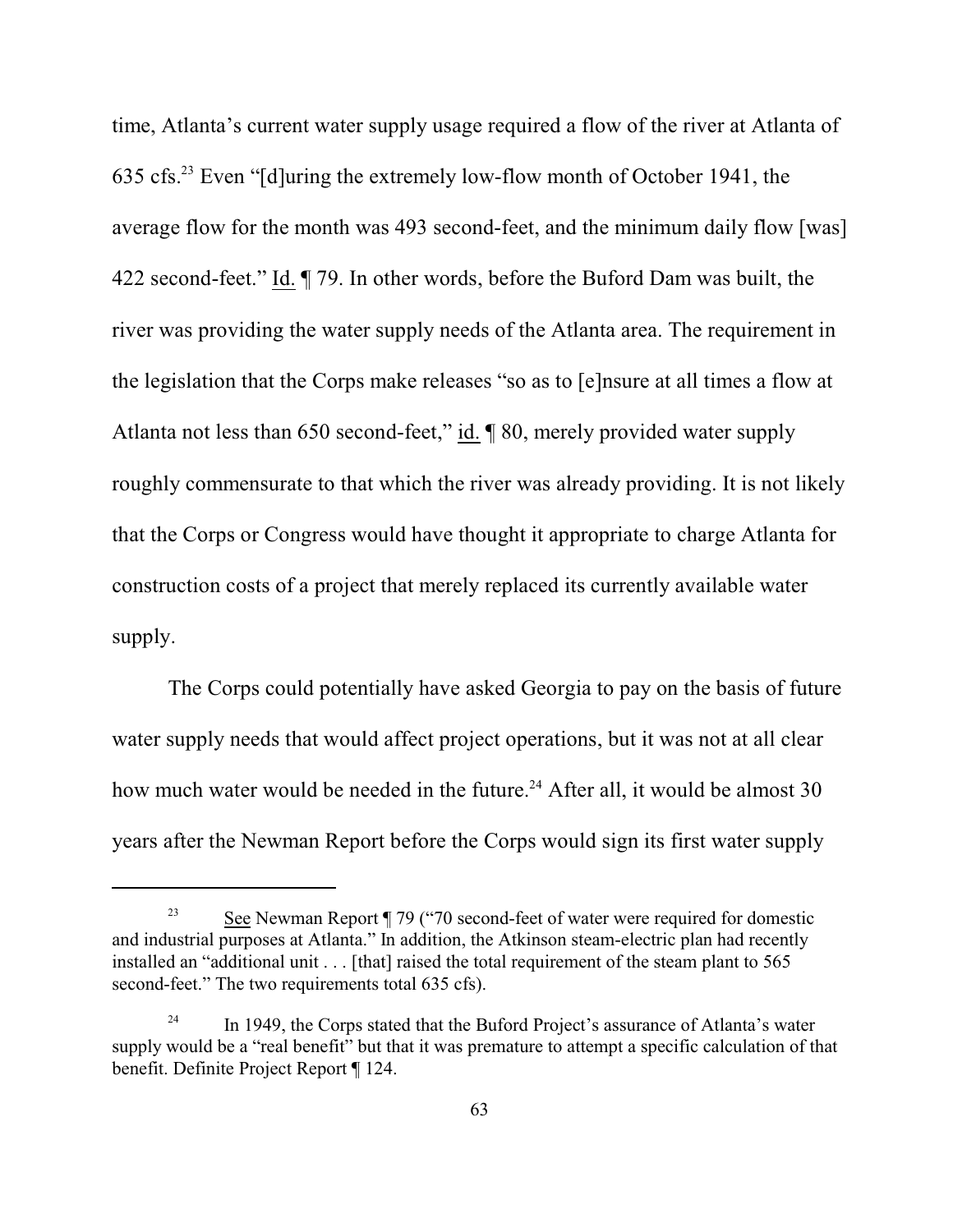contract— excluding the small relocation contracts made as compensation for inundating the intakes of Gainesville and Buford. Divining the value of water supply to the localities in the future would have resulted in speculative and potentially misleading results.<sup>25</sup> Similarly, the fact that in its cost-benefit analysis, the Newman Report did not assign a particular dollar amount to water supply is not an indication that it was not authorized because the benefits of water supply were indeterminate at the time.<sup>26</sup>

One final point merits mentioning. Before the Dam was built, or even planned, the Chattahoochee provided almost all of the City of Atlanta's water supply. The building of the dam could have been a potential threat to the city's ability to withdraw water from the river because the Corps had an

<sup>&</sup>lt;sup>25</sup> The 1937 Flood Control Act (FCA) allowed states and localities to request that the Corps, prior to construction of a flood control project based on the a given set of plans, modify those plans for the inclusion of storage for water supply. The act required that localities pay the full cost of such increased storage capacity. Alabama and Florida argue that it is inconceivable, in light of the framework of the FCA, the only general statutory grant of water supply authority to the Corps in 1946, that Congress would authorize water supply storage in Lake Lanier without requiring contribution from the localities. The FCA itself is not applicable to this project because Buford was designed to be a multi-purpose project, and not merely a flood control project. Furthermore, it was not inconsistent for Congress to request contribution for projects that had to be altered to accommodate water supply, but not to request contribution for projects which merely replaced water supply already provided by the river, which water supply could be provided by the project as a by-product of power generation and with little detriment to other project purposes.

<sup>&</sup>lt;sup>26</sup> It bears noting that the Corps was not required to conduct cost-benefit analyses on all project purposes until 1952. See Bureau of Budget, Executive Office of the President, Budget Circular A-47 (Dec. 31, 1952).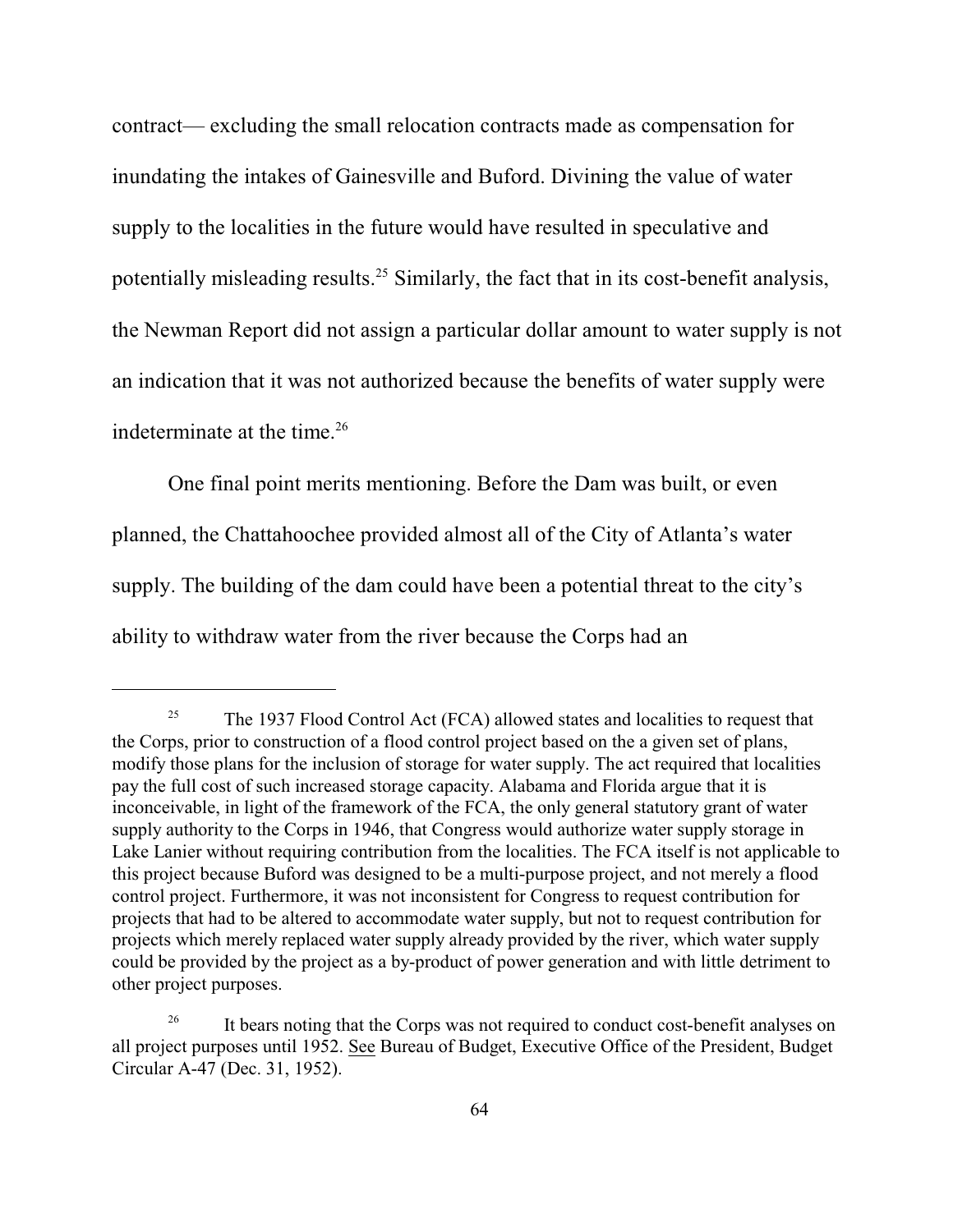incentive—optimal power generation—to shut off all water flow in the river for long stretches of time. Congress responded to this concern by establishing a minimum flow requirement and noting that this requirement might have to be increased over time. Congress also clearly indicated that the Buford Project was intended to benefit the Atlanta area's needs by assuring the water supply. If water supply had been deemed a subordinate purpose by Congress, the Buford Project would have been detrimental, rather than beneficial, to the Atlanta area's water supply needs. That is to say, if the only water being supplied was to be a subordinate byproduct of power generation, then the City of Atlanta would have eventually found itself able to withdraw less water from the river than it would have been had no dam been built at all. In light of the repeated references in the authorizing legislation to safeguarding and ensuring an adequate water supply for Atlanta, Congress very clearly did not intend the dam to harm the city's water supply.

The language of the RHA clearly indicates that water supply was an authorized purpose of the Buford Project. Appellees' arguments to the contrary are unconvincing for all of the reasons mentioned above. Thus, we conclude that water supply was an authorized purpose of the RHA and that the RHA authorized the Corps to allocate storage in Lake Lanier for water supply.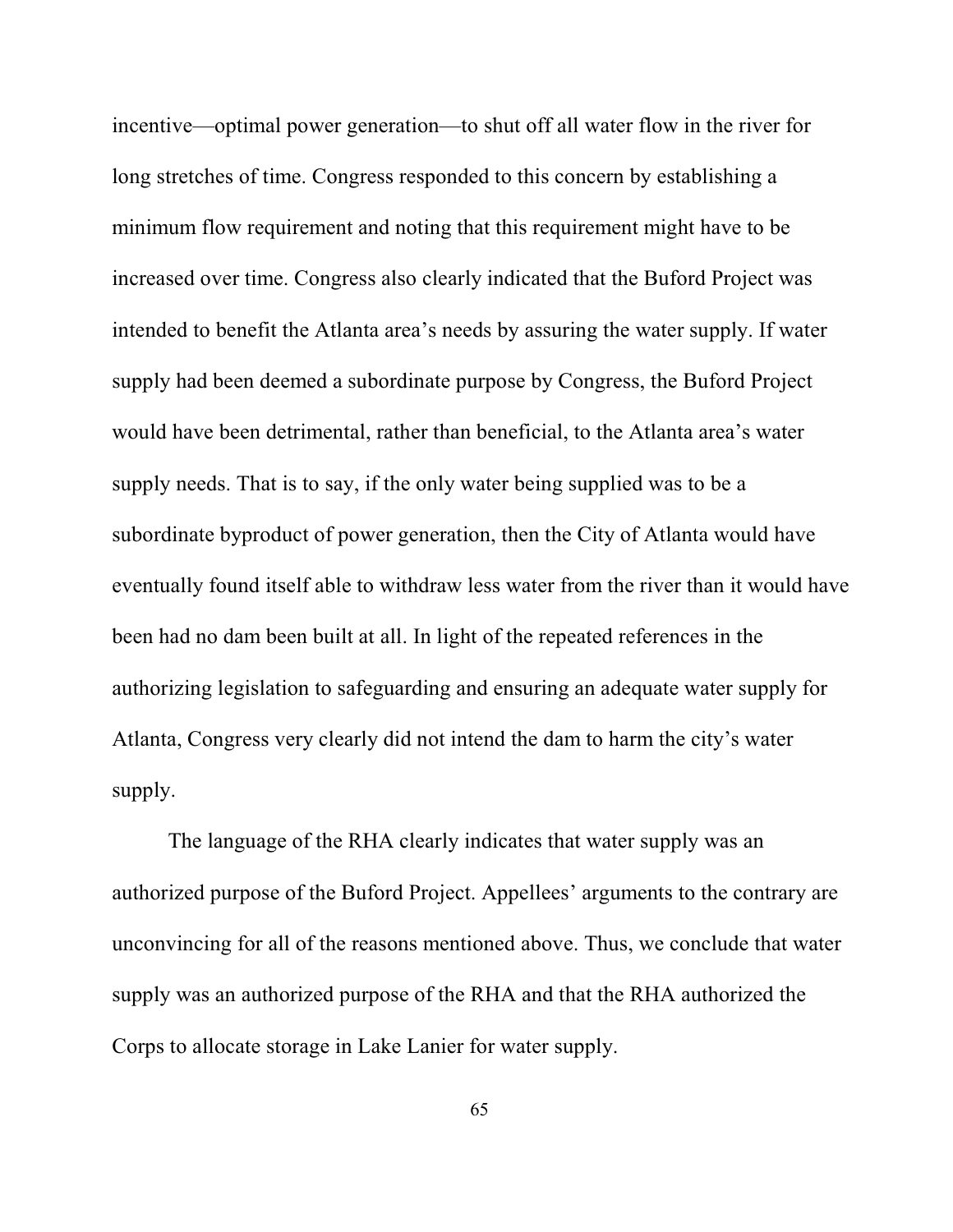## Part III. Georgia's 2000 Request Must Be Remanded to the Corps

The Corps argues that its interpretation of the RHA in the 2002 Stockdale Memo, which supplied the legal reasoning for the denial of Georgia's water supply request, is entitled to deference from this Court. The RHA authorized the Corps to build the Buford Project in accordance with the Corps' plans and "with such changes therein as in the discretion of the Secretary of War and the Chief of Engineers may be advisable." H.R. Doc. No. 80-300, Letter from Lieutenant General R.A. Wheeler, Chief of Engineers ¶ 16. The Corps asserts that this gives the agency wide latitude in its interpretive authority. Additionally, the Corps argues that because it prepared the reports which comprise the language of the RHA, its "interpretation of the statute merits greater than normal weight because it was the [Corps] that drafted the legislation and steered it through Congress with little debate." Howe v. Smith, 452 U.S. 473, 485, 101 S. Ct. 2468, 2476 (1981). Despite the high level of respect owed to the Corps' interpretations with regard to the RHA due to its unique role in shaping the statute, we cannot defer to the Corp's interpretation of its water supply authorization in this instance. Even heightened deference cannot lead this Court to ignore the plain and express will of Congress, especially where, as here, the Corps' interpretation has not been consistent.

Under the APA, reviewing courts must set aside agency action that is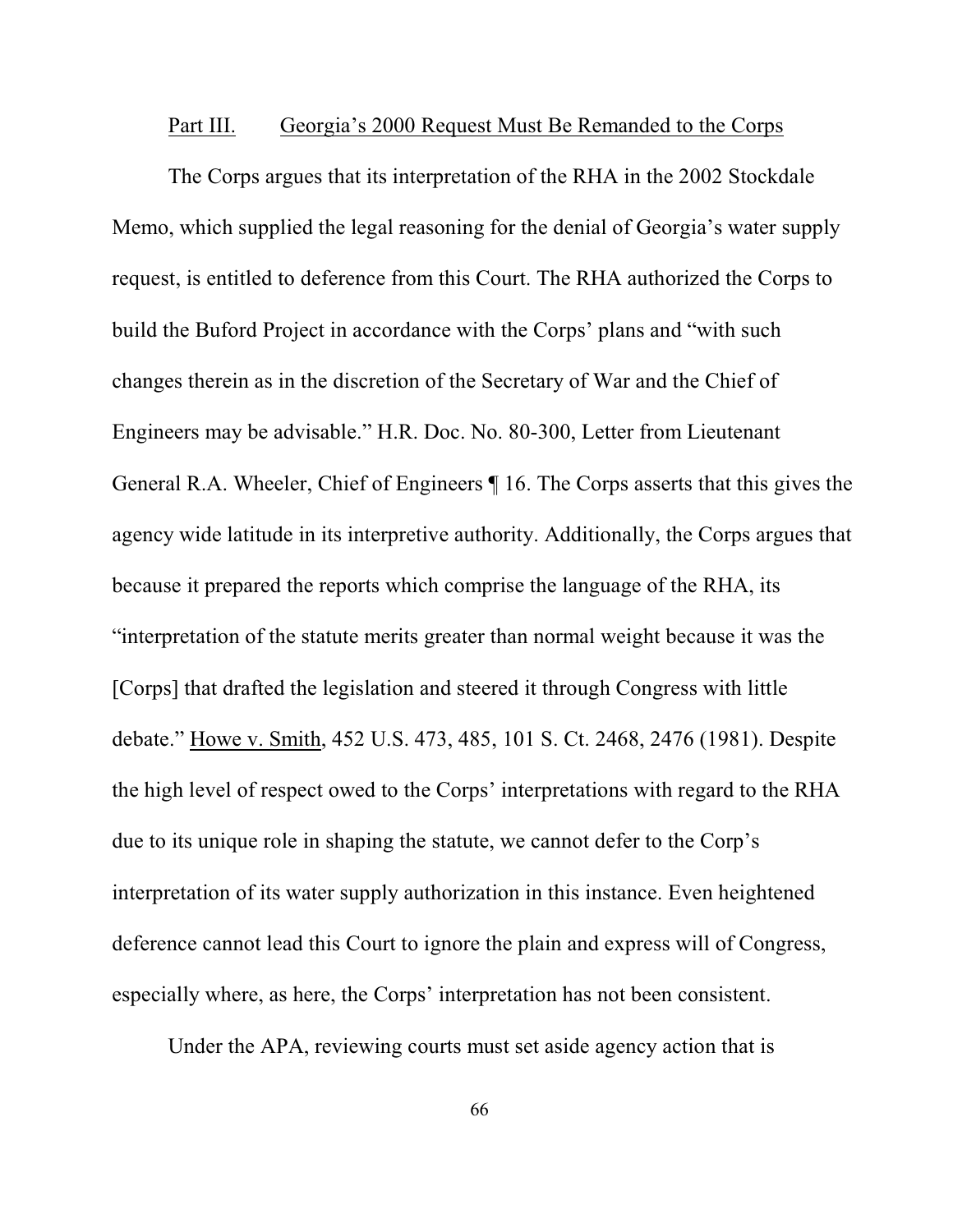"arbitrary, capricious, an abuse of discretion, or otherwise not in accordance with law." 5 U.S.C. § 706(2)(A). The denial of Georgia's request was based on a clear error of law—the Corps' misinterpretation of the RHA. Therefore, the Corps' interpretation cannot be granted deference, in spite of the agency's role in drafting the language of the legislation.

The seminal case Chevron, U.S.A., Inc. v. Natural Resources Defense Council, Inc., 467 U.S. 837, 842–44, 104 S. Ct. 2778, 2781–82 (1984), set up a twostep framework for evaluating whether a court must defer to an agency's construction of a statute it is charged with administering. Deference from the court is due if (1) Congress has not spoken directly on the precise question at issue and its intent is unclear, and (2) the agency's interpretation is based on a permissible construction of the statute. Id. The argument for Chevron deference in this case fails at both steps because Congress made clear its intention that water supply was an authorized purpose of the Buford Project. As discussed above, the Newman Report repeatedly stated that the Buford project would protect and assure the water supply of the Atlanta metropolitan area. Furthermore, the Report authorized the use of water for water supply at the expense of maximum hydropower generation. Congress' acknowledgment that water supply, in certain instances, was to be provided at the expense of maximum power generation necessitates the conclusion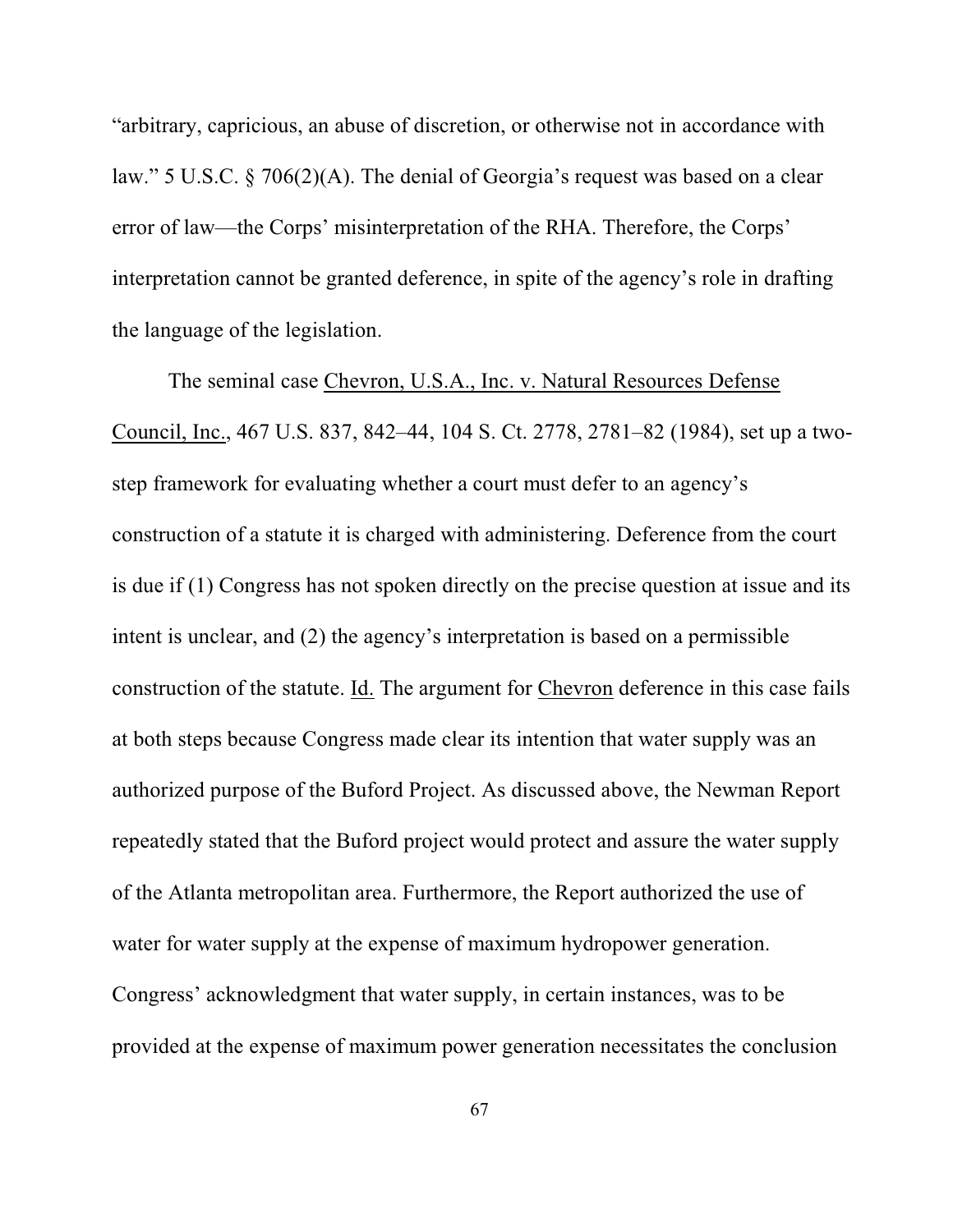that water supply was not to be subordinate to other project purposes and was instead an authorized purpose in its own right. The Corps' interpretation that the RHA relegated water supply to incidental status cannot be reconciled with the plain language of the statute. The clear Congressional intent in the 1946 RHA was that water supply was to be an authorized purpose, and the Corps' contrary interpretation is erroneous and cannot be accepted by this Court.<sup>27</sup>

A significant fact undermining any deference to the Corps on this issue is the fact that the Corps has also been inconsistent in its statements about whether water supply was an authorized purpose. The 2002 Stockdale Memo concluded (incorrectly) that water supply was not an authorized purpose, but this is not consistent with previous Corps statements on the matter. In the Corps' 1949 Definite Project Report, the Corps referred to water supply as one of the "primary purposes" and one of "the princip[al] purposes of the Buford Project." ¶¶ 48, 115.

 $T^{27}$  The Corps concedes that the 2002 Stockdale Memo might not be entitled to Chevron deference because it may be deemed an internal guidance document that does not decide legal rights. See Christensen v. Harris Cnty., 529 U.S. 576, 587, 120 S. Ct. 1655, 1662–63 (2000). If this is the case, then the Corps' legal interpretations in the document deserve Skidmore deference, meaning that the interpretations are "entitled to respect . . . but only to the extent that those interpretations have the power to persuade." Id. (internal quotation marks and citations omitted). Because the clear intent of the RHA forecloses the higher Chevron level of deference, it follows that Skidmore deference is also not applicable to the facts of this case. In light of Congress' intent to include water supply as an authorized purpose, the Corps' contrary determination is not at all persuasive. Since neither type of deference can be given to the Corps' legal determinations, we need not decide whether the Skidmore or Chevron framework is applicable on the instant facts.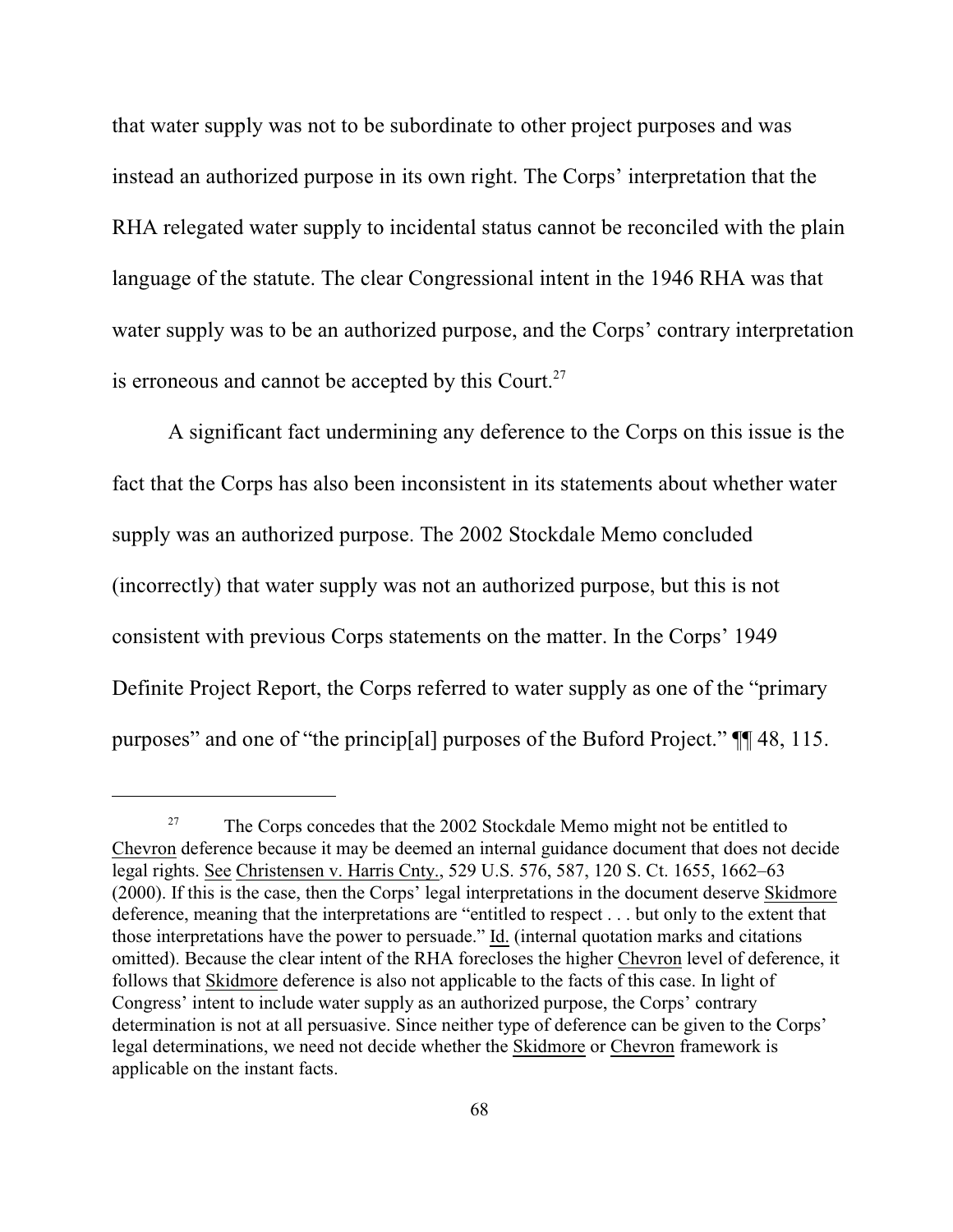This 1949 Report was a formal pronouncement on the issue, and the one most nearly contemporaneous to the actual enactment. In a 1987 regulation, 33 C.F.R. § 222.5, App'x E, the Corps listed water supply as a project purpose for Buford. In the Corps' comprehensive 1994 report to Congress, which listed the authorized purposes for Corps projects across the country, water supply was included as an authorized purpose of Buford under the RHA.<sup>28</sup> U.S. Army Corps of Eng'rs: Hydrologic Engineering Center, Authorized and Operating Purposes of Corps of Engineers Reservoirs E-94 (1994). That report also defined the term "incidental benefits" and stated that incidental benefits, though they were important, were not the subject of the report and would not be listed. Id. at 3–4. The Corps and the Appellees offer no explanation for why the Corps indicated that water supply was an authorized purpose in 1949, 1987, and 1994 but took a contrary position in 2002. 29

<sup>&</sup>lt;sup>28</sup> Recreation and Fish and Wildlife are also listed as authorized purposes in the report. However, the authorizing statute listed in the report for water supply is the RHA. Recreation and Fish and Wildlife are listed as being authorized by statutes not at issue in this case.

<sup>&</sup>lt;sup>29</sup> The Corps argues that any inconsistency in its interpretation is irrelevant to the deference analysis, citing National Cable & Telecommunications Ass'n v. Brand X Internet Services, 545 U.S. 967, 981, 125 S. Ct. 2688, 2699–2700 (2005). However, the holding of Brand X does not go quite this far. The case merely states that Chevron may be applicable to instances in which the agency has changed its position "if the agency adequately explains the reasons for a reversal of policy." Id. at 981, 125 S. Ct. at 2699. This Court has also noted that an agency must be allowed to shift its position over time and that such shifts should even be accorded deference by reviewing courts. Friends of the Everglades v. S. Fla. Water Mgmt. Dist., 570 F.3d 1210,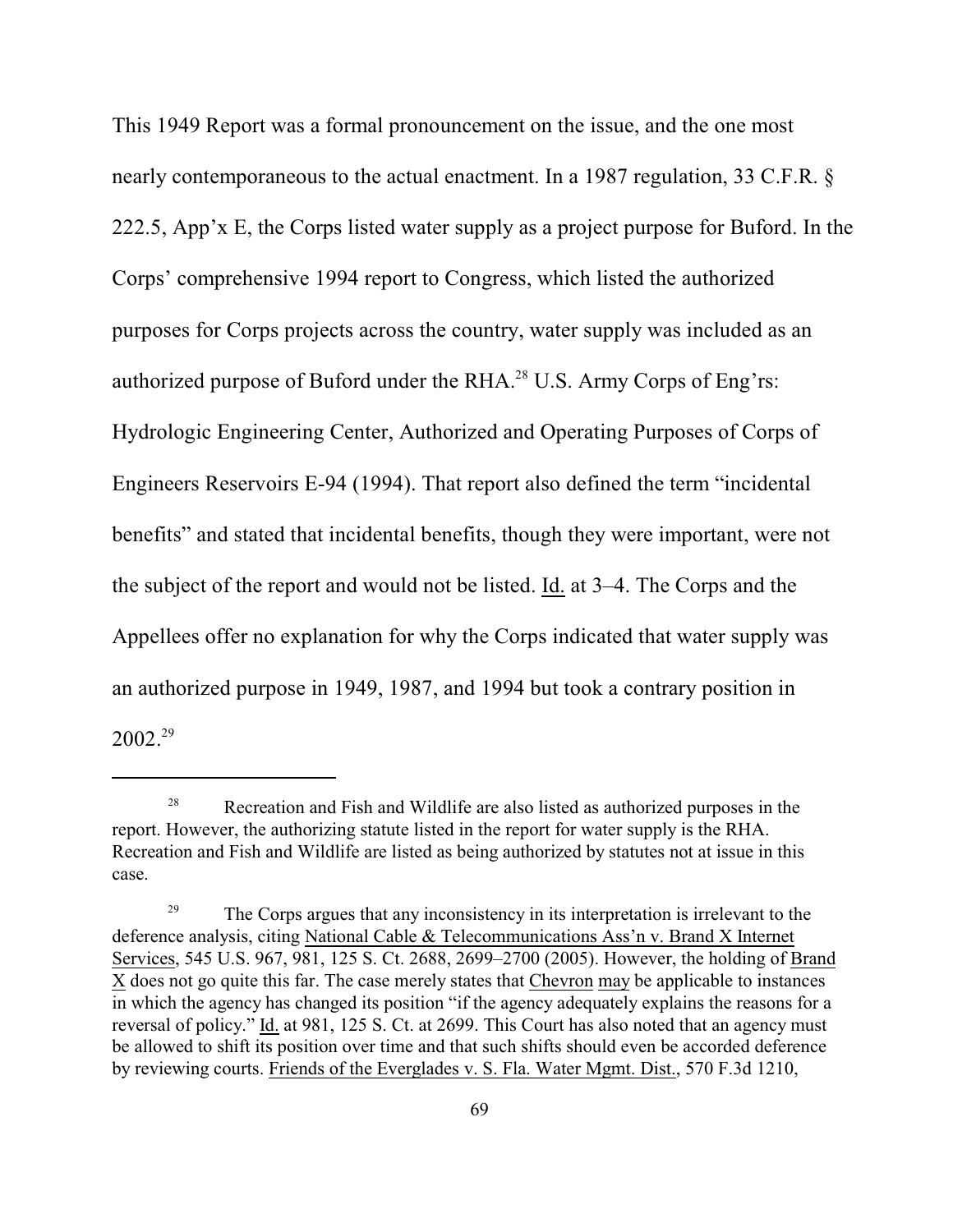The Corps argues that even if it erred in its interpretation of the RHA, its rejection of Georgia's water supply request should be allowed to stand. The Corps suggests that it accounted for the possibility that water supply was an authorized purpose of the Buford Project and still concluded that the request exceeded its authority. In support of this contention, the Corps points to the following language in the Stockdale Memo: "Even if water supply were a specifically authorized purpose of the reservoir (and the 1958 Act did not apply), the state's request would require substantial changes in the relative sizes of project purposes. This would represent a material alteration of the project, which would require congressional action." 2002 Stockdale Memo at 11 (internal quotation marks omitted).

The Corps argues that this constitutes an alternative conclusion and that there is no reason to believe that it is incapable of considering a legal hypothetical. It argues that remanding the case for a consideration that it already gave would be duplicative. However, an administrative agency's alternative explanation for denying a state's request is "arbitrary, capricious . . . or otherwise not in accordance with law" if it is based on an impermissible reading of the authorizing statute or

<sup>1219 (11</sup>th Cir. 2009). But in this case, the Corps has given no explanation for the reasoning behind any changes in policy. Also, the Corps' position has not merely changed; rather, it has been in such a constant state of flux that it appears to have not yet fully formed. In any event, the authorizing legislation itself is sufficiently clear; water supply is an authorized purpose.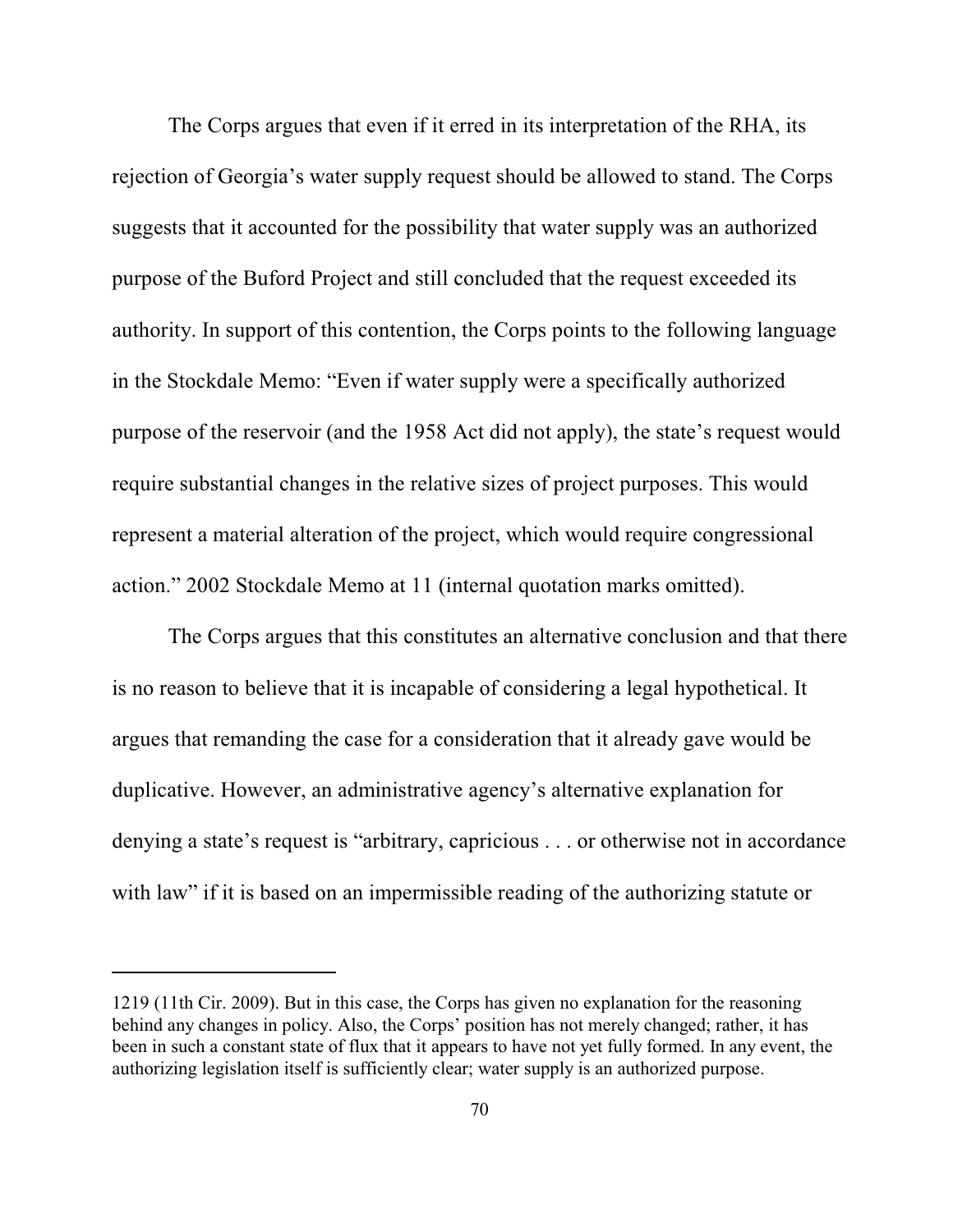statutes. See Massachusetts v. Envtl. Prot. Agency, 549 U.S. 497, 532–34, 127 S. Ct. 1438, 1462–63 (2007) (holding that the EPA's reading of a statutory phrase in its alternative explanation for why it did not regulate greenhouse gas emissions was not in conformity with the statute, and thus remanding to the EPA). The Corps' hypothetical, which is reiterated almost verbatim in the conclusion of the memo, 2002 Stockdale Memo at 13, rests squarely on an erroneous legal proposition. In this alternative hypothetical, the Corps mistakenly assumes that the WSA would not apply to the agency's determination of its authority to grant the Georgia request if water supply were authorized by the RHA. This assumption has no foundation in law. The WSA nowhere indicates that it is superceded by, or supercedes, original authorizations for water supply. The Act was merely intended to offer greater water supply authority in federal water projects than had previously existed. For that authority to be supplemental to authority already extant in a given project is perfectly consistent with the language and purpose of the statute. To assume, as the Corps has in its alternative conclusion, that the WSA does not apply to the Buford Project merely because the authorizing statute included water supply as an authorized purpose is not supported by the language of the WSA or by its intended aim of increasing water supply authority in federal projects. The Corps' holding in the alternative must be rejected because it misinterprets the scope of the WSA.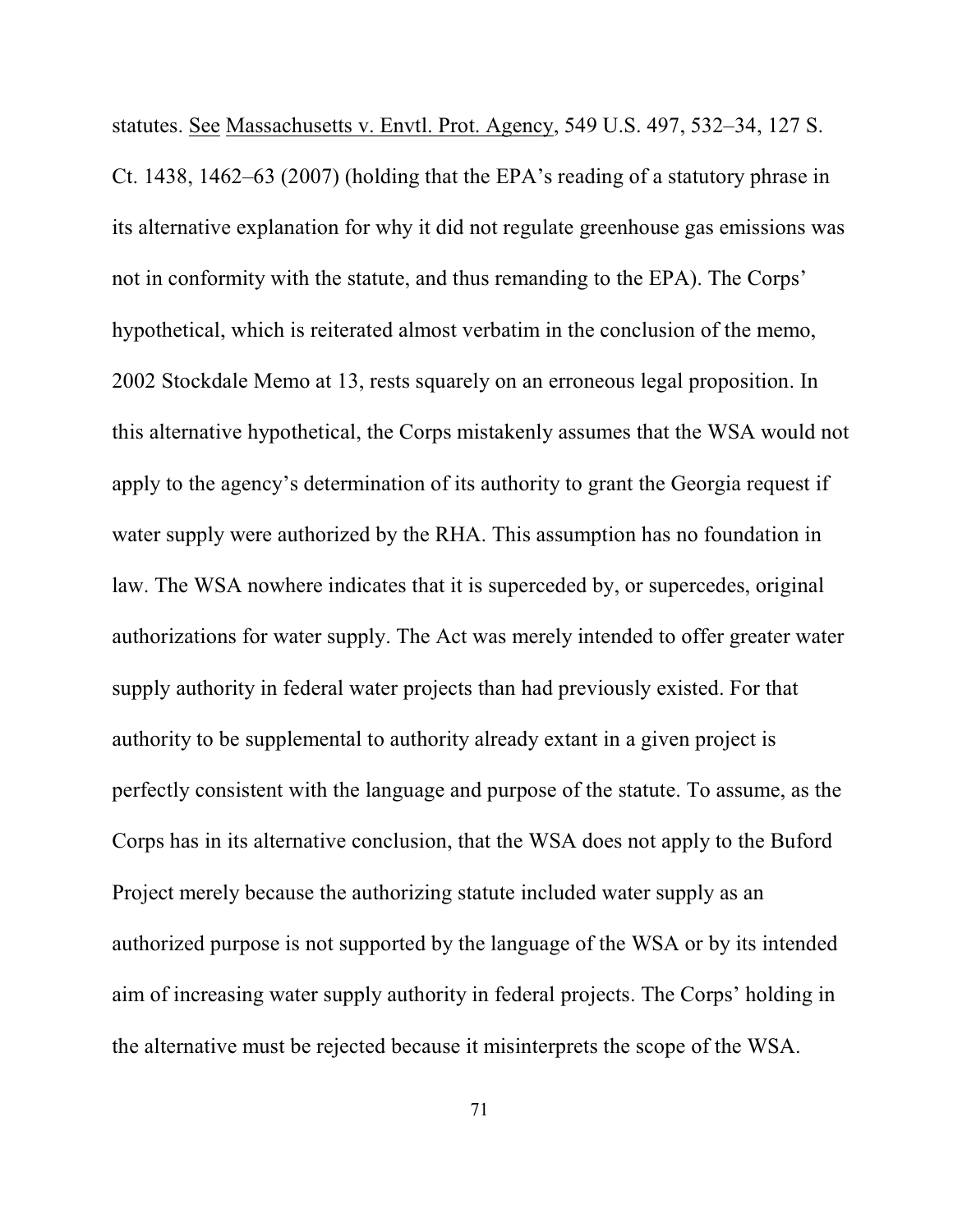The Corps' alternative conclusion is also undermined because, despite the Corps' contentions otherwise, its misinterpretation of the RHA was essential to its conclusion that it lacked authority to grant Georgia's request. The majority of the memorandum is devoted to the potential effects of granting the request and whether these effects would be consistent with the Corps' authority under the WSA. The discussion of the agency's authority under the WSA is predicated on the assumption that the baseline level of authorization from the RHA is zero and that no storage may be allocated to water supply pursuant to the RHA. It is only at the very end of the discussion of the Corps' authority that the agency considers arguendo the possibility that the RHA authorized water supply. Its brief discussion of this alternative is flawed in two respects. First, as noted above, the Corps erroneously assumes that if the RHA included water supply as an authorized purpose, the WSA would not be applicable at all. Second, although purporting to assume water supply was an authorized purpose of the RHA, the Corps nevertheless underestimated its RHA authority. It failed to recognize that the authorizing legislation in 1946 not only included water supply as an authorized purpose but explicitly contemplated that the Corps was authorized to increase water supply usage over time as the Atlanta area grew and that this increase would not be a change from Congressionally contemplated operations at all. Thus, the Corps never considered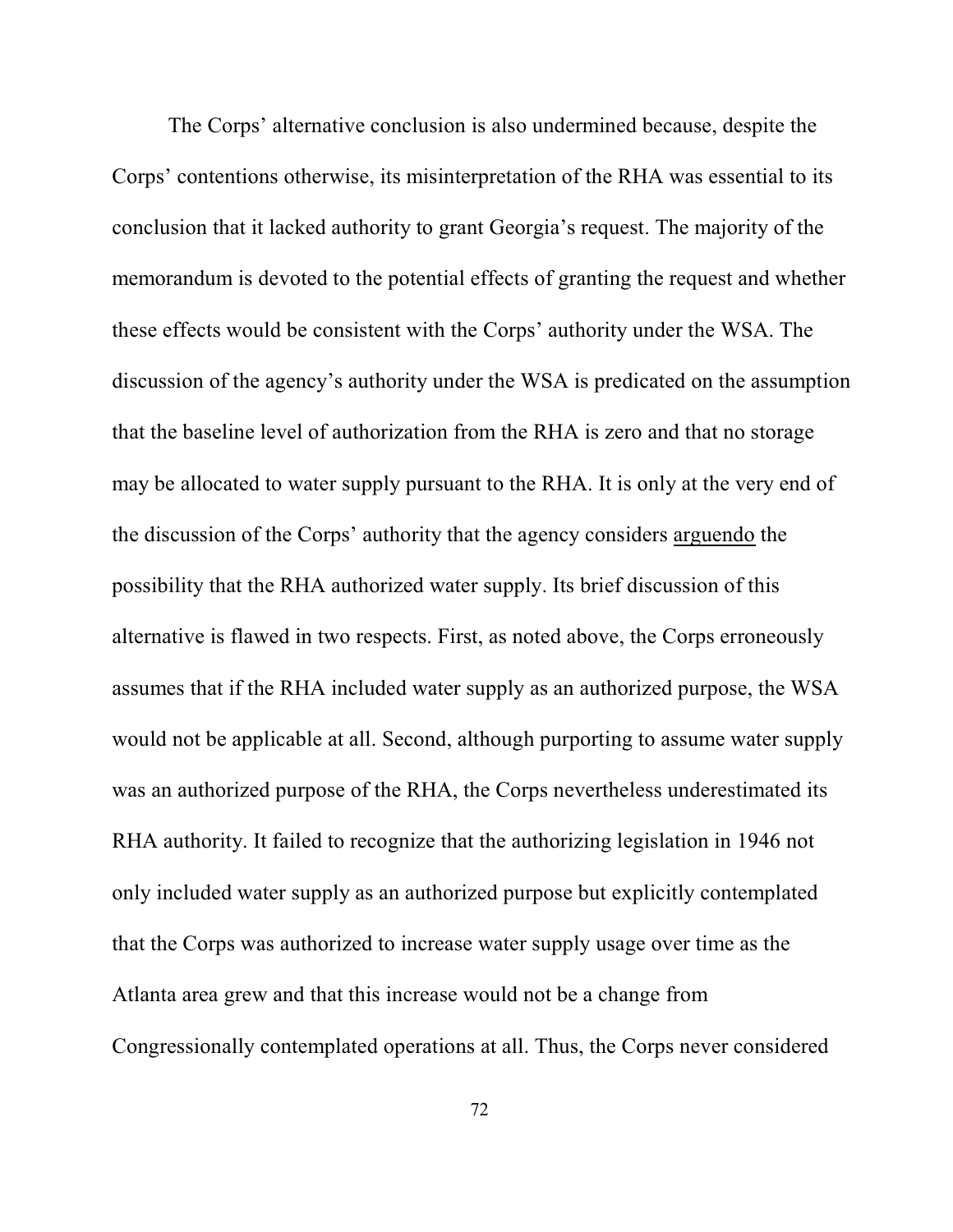its authority under the RHA to substantially increase its provision of water supply and reallocate storage therefor—authority which we hold today was granted by the RHA. And the Corps never considered its WSA authority to provide water supply as an addition to (or as supplementing) its RHA authority. The failure of the Corps in these respects renders its alternative reason for denying Georgia's request arbitrary, capricious, or otherwise not in accordance with the law.<sup>30</sup>

Several other factors also indicate that the Corps' rejection of the water supply request should be remanded for further consideration. First, attached to the 2002 Memo is a "preliminary analysis of the impacts of Georgia's water supply request on authorized project purposes and operations." The Corps' analysis on the effects of the Georgia request was thus incomplete. Because the Corps' authority to grant the request may be dependant on the precise size and effect of the request, it is crucial that the Corps complete its evaluation of the request. The need for further study recommends remand to the Corps.

<sup>&</sup>lt;sup>30</sup> For example, in the portion of the 2002 Stockdale Memo dealing with the alternative rationale, Stockdale 2002 at 11, the Corps spoke of the general limitation on its discretionary authority to make post-authorization changes in projects without seeking additional Congressional authority—i.e., the Corps' lack of authority to make substantial changes in the relative sizes of project purposes—without any recognition of the fact that the authorizing legislation here already gave the Corps authority to increase the water supply purpose at the expense of the hydropower purpose and without recognition of the fact that the legislation explicitly contemplated a considerable such increase to meet the water supply needs estimated 19 years in the future. See Newman Report ¶¶ 79, 80.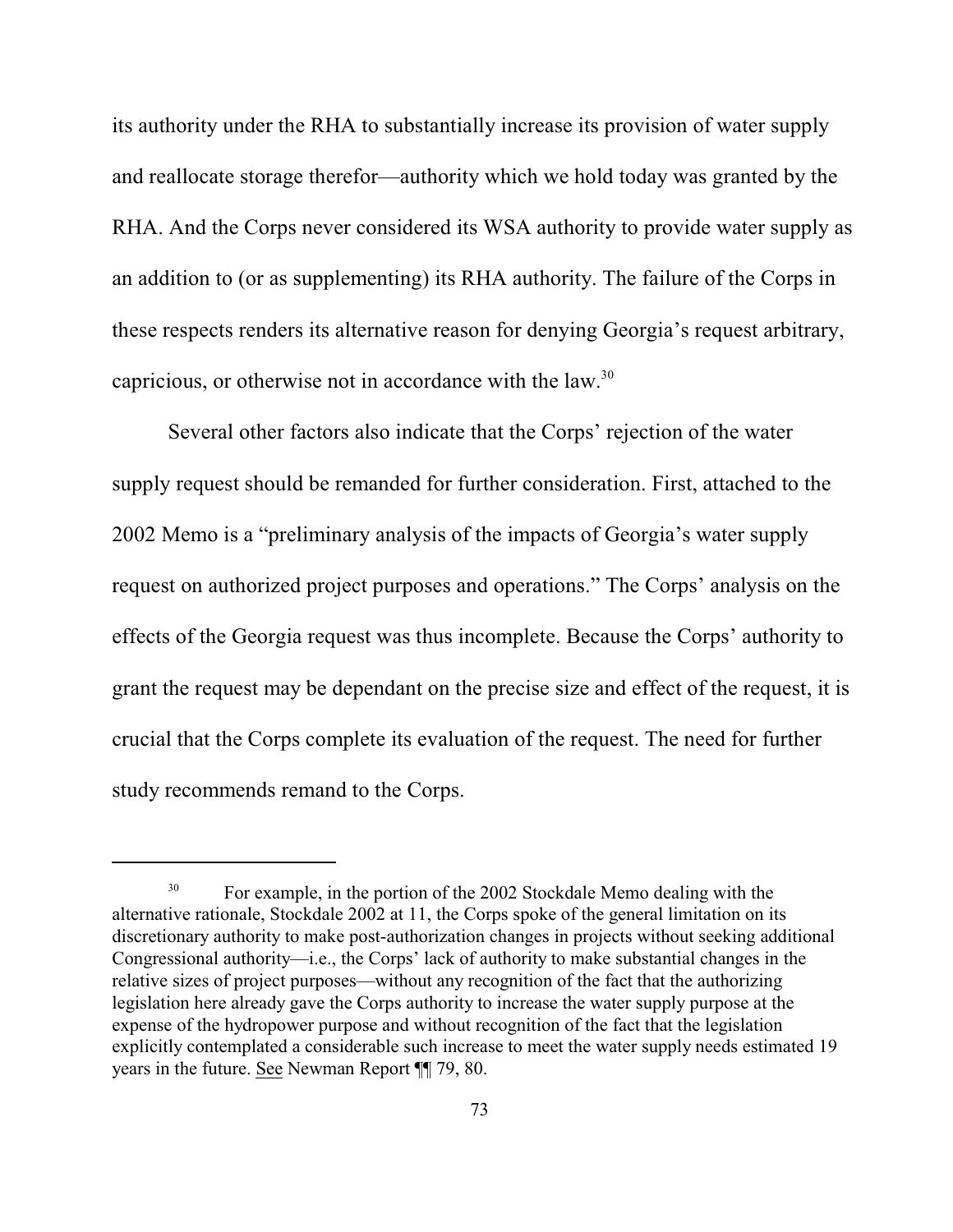Second, it is also apparent that the Corps' views regarding its authority to allocate storage in Lake Lanier to water supply are evolving and that it has not come to a final, determinative decision regarding the issues underlying this authority. There are several pieces of evidence for this. In 2002, the Corps rejected the Georgia request, asserting that it did not have sufficient authority to reallocate 34% of conservation storage. However, in 2004, it agreed to settle the Geren case, in part by reallocating what the settling parties determined at that time to be 22% of the conservation storage. The Corps determined that it could make such a reallocation on the basis of its WSA authority alone. Though these decisions are not directly conflicting, the Corps never explained why it believed that the 12% storage allocation difference between the two caused it to exceed its authority. If the RHA authorizes some storage reallocation to water supply, as we hold today that it does, then the Corps should explain why this difference in allocated storage between the Georgia request and the settlement agreement pushed it beyond the boundaries of its authority. Additionally, the Corps has revised its figures for how much storage must be allocated to accommodate current levels of water supply withdrawal. In the 2002 memo, the Corps asserted that current withdrawals required a 13% reallocation of conservation storage. On appeal, the Corps claims that the current withdrawal levels are only 11.7%. It appears that the Corps may no longer conclude that Georgia's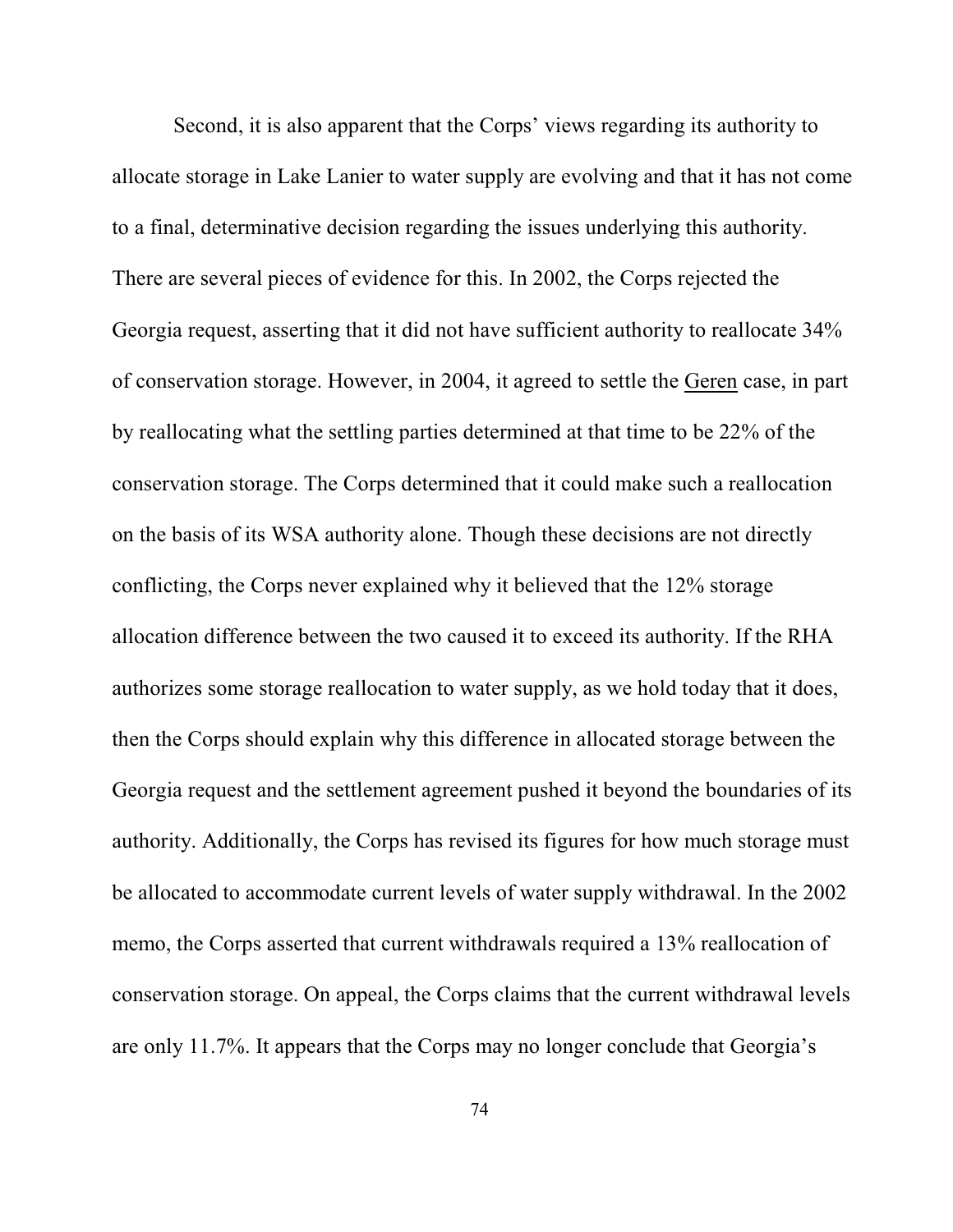request would require an allocation as large as 34%. Any such decrease in the Corps' projection of the amount of storage it deems required for water withdrawals could also affect its determination of its authority over the Georgia request.<sup>31</sup>

Finally, because the other matters in this appeal must be remanded to the Corps, it is sensible and efficient for the agency to consider the overlapping issues that are common to Georgia and the other cases together as part of a comprehensive decision about the Corps' future water supply operations. The conclusions that the

A companion consideration in the Corps' WSA analysis is the concept of compensating the power users for the detrimental effects of water supply on the power purpose. The Corps accepted the notion of such compensation in the proposed settlement in Geren, though the record shows no preceding endorsement of this concept. Because the RHA authorized the accommodation of some water supply needs at the expense of the power purpose, the Corps must determine the proper balance between water supply and power. Consequently, the Corps must analyze whether compensation is a factor in determining the extent of the Corps' authority under the RHA, whether under the WSA a reallocation of storage is an operational change, and whether such a change is major. See infra, Part VI, note 41, indicating that Geren's comments on the compensation concept have no collateral estoppel effect.

<sup>&</sup>lt;sup>31</sup> The Corps' position in this appeal seems to favor evaluating water supply authority via an analysis of the detrimental effect of increased water supply on the production of hydropower as an alternative to an analysis predicated solely on the percentage of conservation storage being reallocated. See Brief of U.S. Army Corps of Eng'rs, et al. at 99–100, Tri-State Water Rights Litigation, No. 09-14657 (11th Cir. May 3, 2010) (explaining that the "de facto" reallocations of storage to account for current water supply uses causes a systemwide reduction of hydropower of only 1%). The present discussion of percentage allocations is not meant to be an endorsement of this method of evaluating the Corps' authority. It is merely meant to describe the evolving nature of the Corps' stated reasoning for its conclusions with respect to the bounds of its authority. In fact, the Corps' former reliance on percentage-based allocations and its seeming current reliance on effects on project purposes may also represent a shift in policy. We conclude that the D.C. Circuit's Geren opinion does not foreclose the Corps from fully exploring this issue. See infra, Part VI. On remand, the Corps should determine the optimal methodology for measuring its authority over water supply allocations.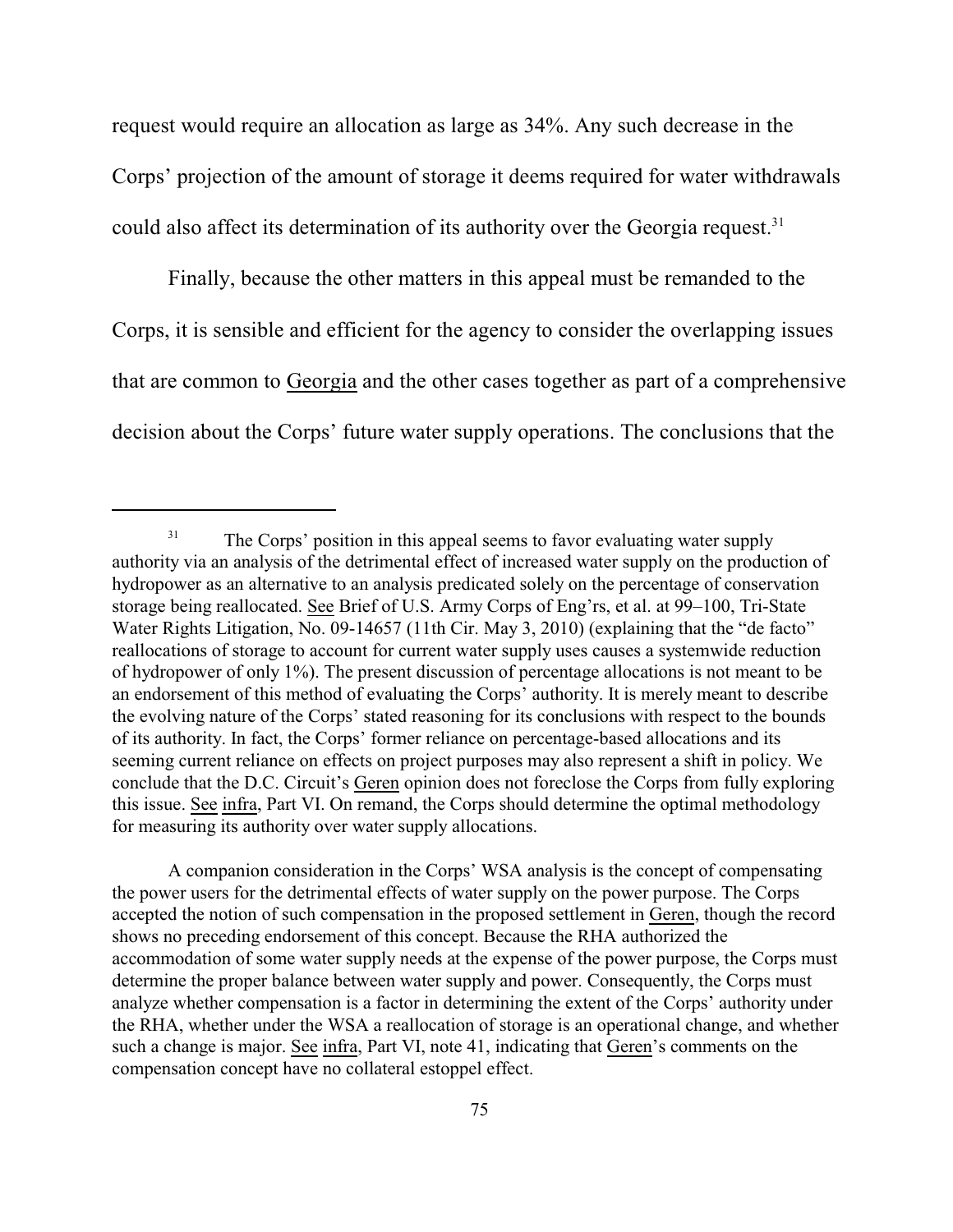Corps reaches with respect to the questions at issue in the other cases will provide it with a more complete analysis of the issues in Georgia, as well. For example, the Corps' determinations of its authorization over current water supply withdrawals will necessitate a thorough study of the amount of storage required for water supply. Also, this appeal represents the first opportunity for a court to consider the Corps' authority under both the RHA and the WSA. Our holding—that water supply is an authorized purpose under the RHA, that the Corps does have some authority under the RHA to balance as among the authorized uses and increase the water supply purpose at the expense of the power purpose and to reallocate storage therefor, and that the Corps' authority under the WSA is in addition to its authority under the RHA—constitutes a clarification of the legal environment which will aid the Corps in its analysis on remand. For these reasons, we conclude that the Corps must reexamine the request in light of its combined authorization under the RHA and  $WSA<sup>32</sup>$ 

## Part IV. Gwinnett County's Claims Not Involving Authorization Under the RHA and WSA

 $11$  is should also be noted that the Corps was granted additional water supply authority in the 1956 Act. See infra, Part IV Section A. References in this opinion to the Corps' authority under the RHA and the WSA are not to be construed as negating its additional authority under the 1956 Act.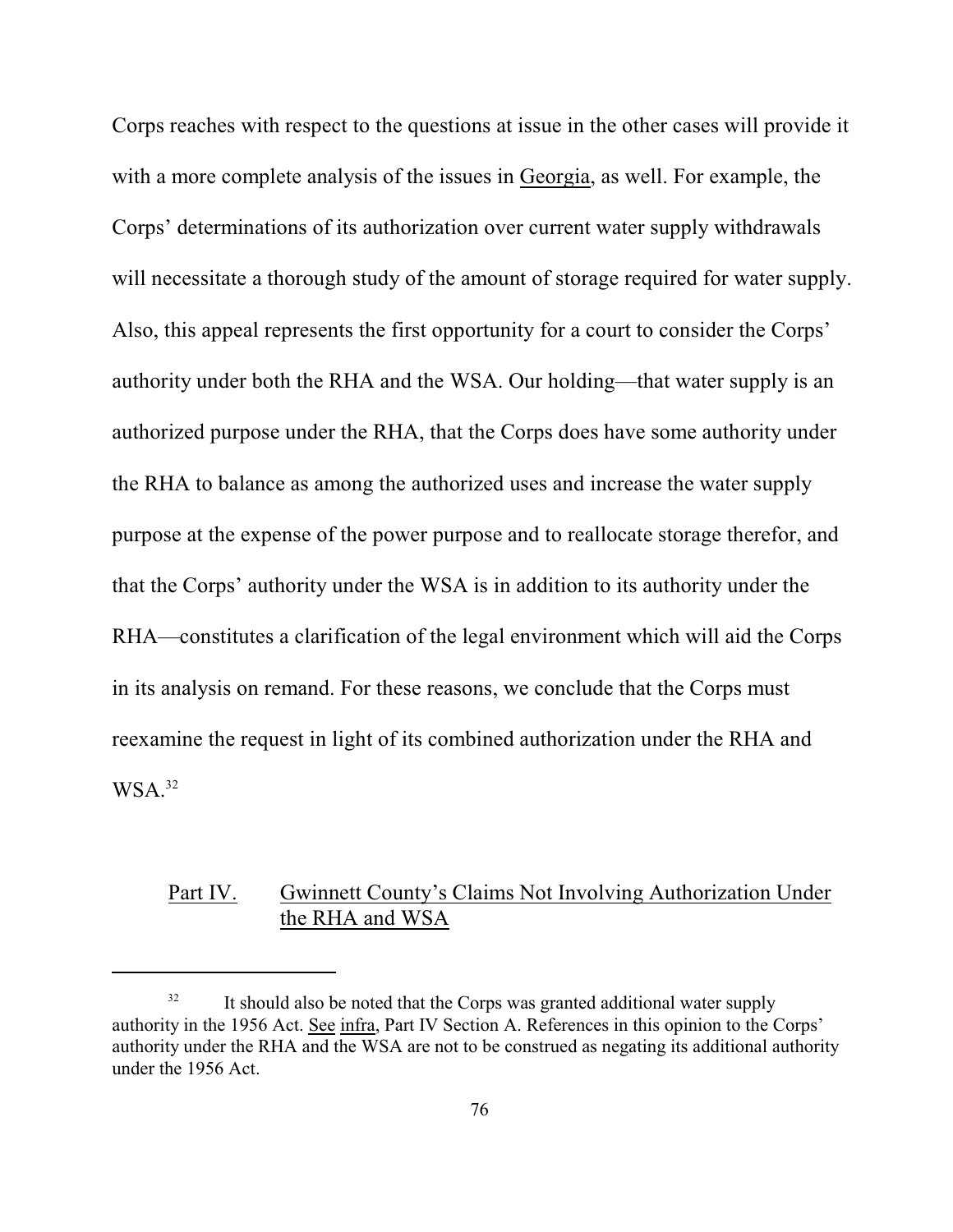Gwinnett County asserts three claims that are distinct from the claims of The Georgia Parties and the Corps. First, the county asserts that a 1956 Act of Congress authorized the Corps to contract with it for 10 mgd for water supply. Second, Gwinnett asserts that the Corps contracted with it to provide permanent storage for roughly 40 mgd. Finally, the county asserts that the Buford Project rendered its intake facility at Duluth, Georgia inoperable and that it is therefore entitled to water withdrawal rights as just compensation. We find merit in the first of these claims but reject the final two.

## A. The Expiration of the 1956 Act

In 1956, Congress passed an act, in part, stating the following:

[T]he Secretary of the Army is hereby authorized to contract with Gwinnett County, Georgia, upon such terms and for such period not to exceed fifty years as he may deem reasonable for the use of storage space in the Buford Reservoir for the purpose of providing said county a regulated water supply in an amount not to exceed eleven thousand two hundred acre-feet of water annually . . . .

Pub. L. No. 84-841, 70 Stat. 725. The district court noted in a footnote that Gwinnett had not contracted with the Corps pursuant to this authorization and held that the authorization "expired in 2006." Tri-State, 639 F. Supp. 2d at 1350 n.24. The district court has misread the plain language of the statute. The fifty-year limitation in the Act refers to the duration of any contract with Gwinnett, not to the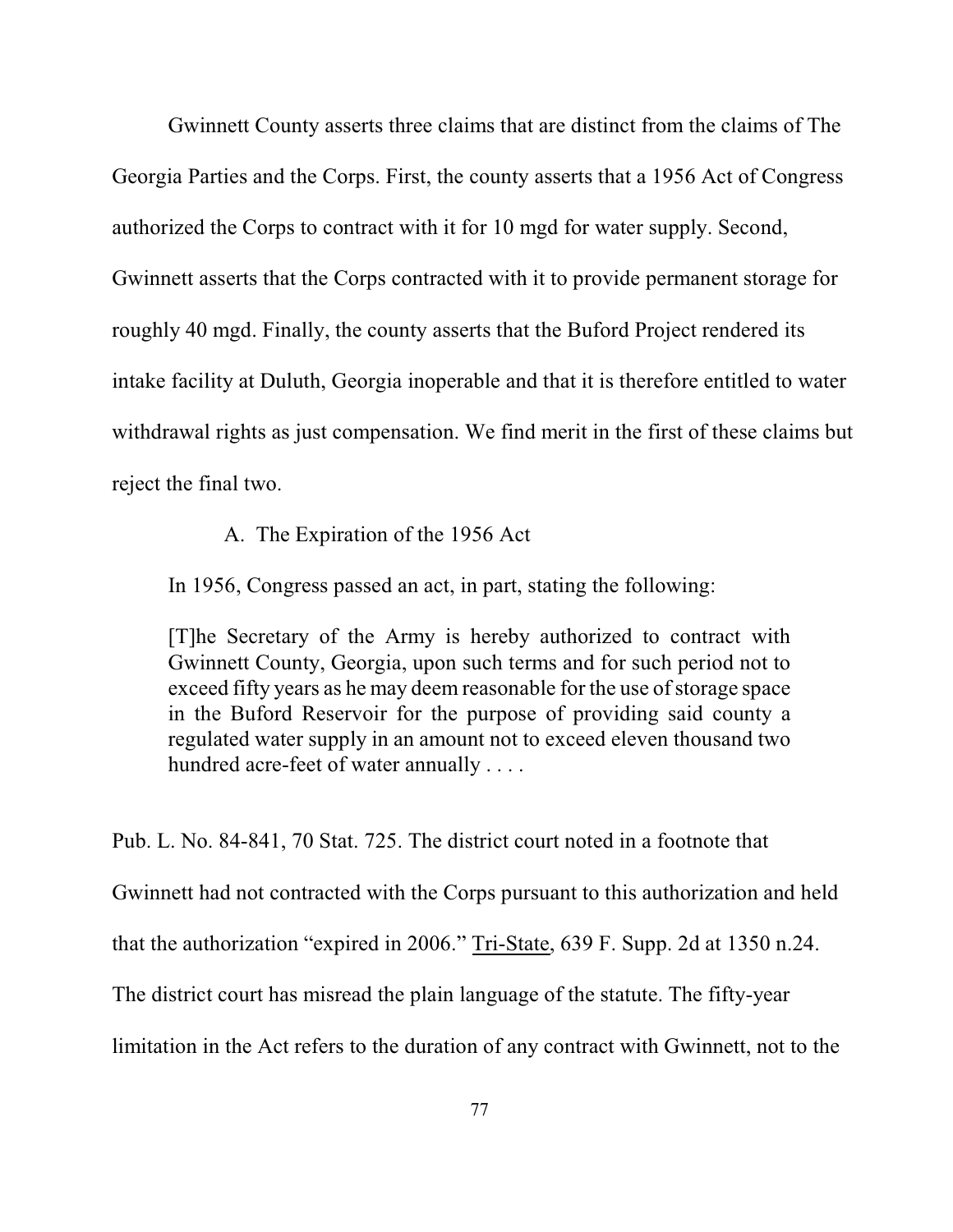expiration of the Act itself. The phrase "not to exceed fifty years" immediately follows the words "contract . . . upon such terms and for such period" and there is no grammatical cue that it should not be read as modifying this phrase. The district court offers no explanation for its unnatural reading of the statute and none is evident to this Court. Moreover, the Act also authorized the Corps to enter into a perpetual easement with Gwinnett, authorizing Gwinnett to build the necessary facilities to withdraw water directly from Lake Lanier on the Corps' land. 70 Stat. at 725. It would be illogical for Congress to give Gwinnett a perpetual easement to implement an authorization that would expire in fifty years. The district court's interpretation of the Act, which is espoused by Appellees in this appeal, is inconsistent with the Act's language and its grant of an easement in perpetuity.

To date there has not been a single contract between the Corps and Gwinnett predicated on the authority of the 1956 Act. Such a contract in the future would not be a reallocation of storage under the WSA or the RHA because it is directly authorized by Congress.

# B. Forty mgd from the 1974 Supplemental Agreement to the Corps' **Contract**

Gwinnett argues that in 1974 the Corps granted the county the right to 38,100 acre-feet of permanent storage so that it could withdraw roughly 40 mgd directly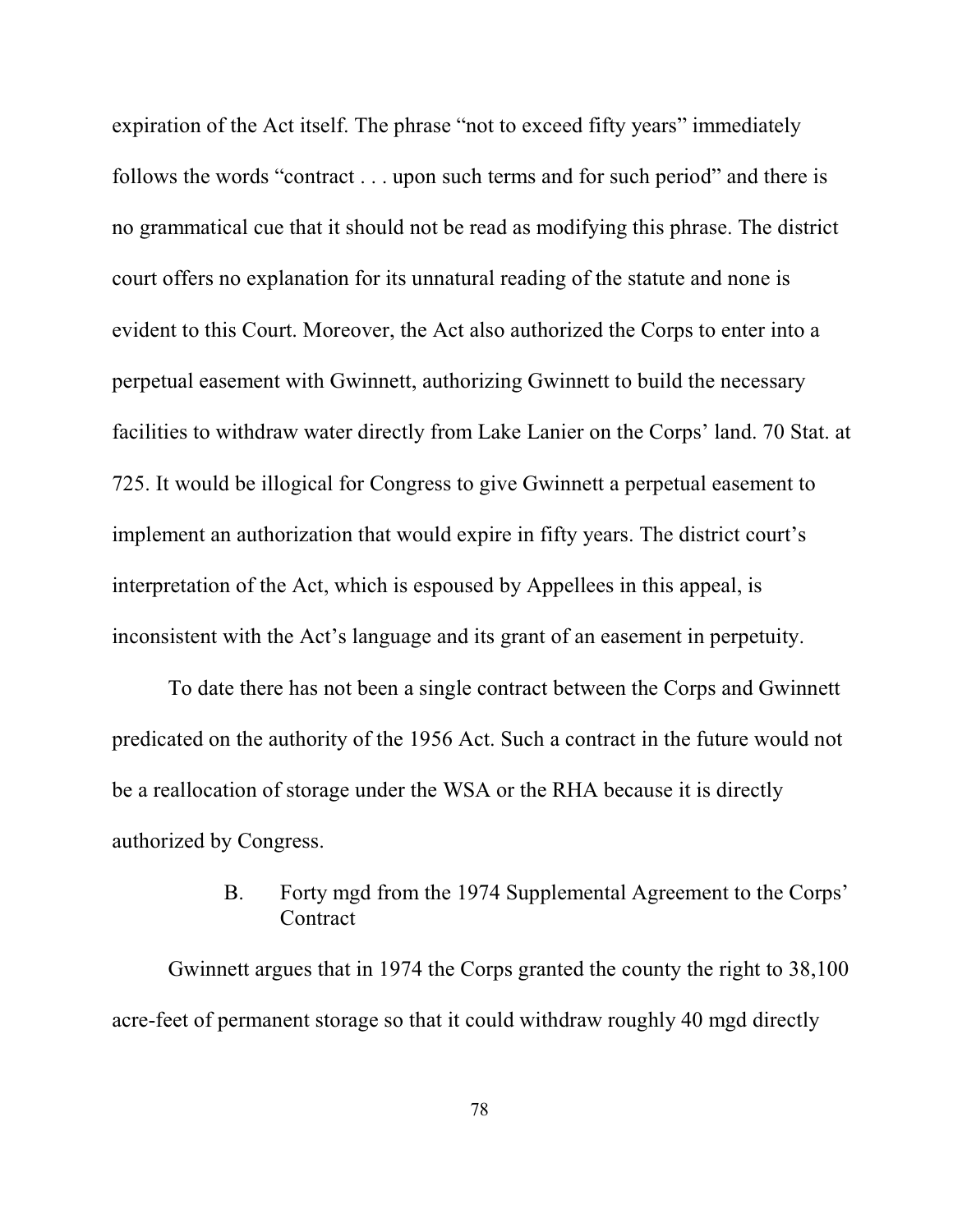from Lake Lanier. In 1973, Gwinnett and the Corps entered into an interim water contract for 40 mgd. The following year, the parties revised Article 9 of the contract to provide:

Upon expiration of the period of contract . . . the User shall have the right to acquire from the Government . . . the right to utilize storage space in the project containing at least 38,100 acre feet (which is estimated to be adequate to yield approximately 40 MGD of water).

Supplemental Agreement No.1 to Contract No. DACW01-9-73-624 Between United States and Gwinnett County, Georgia for Withdrawal of Water from Lake Sidney Lanier (Apr. 29, 1974). The contract stated that this revision was being made "in order to facilitate the sale of bonds to finance [Gwinnett's] proposed water works facilities." Id. Subsequent supplemental agreements extended the life of the contract until it was finally allowed to expire in 1990.

The contract gave Gwinnett the "right to acquire" the storage space at the time of the expiration of the contract. Thus, Gwinnett possessed an option (an offer) to purchase storage space at the time of the contract's expiration, which the parties agree occurred in 1990. "If no time is prescribed for accepting an offer, it must be done within a reasonable time." Wilkins v. Butler, 369 S.E.2d 267, 268 (Ga. Ct. App. 1988) (quotation omitted); see Home Ins. Co. v. Swann, 128 S.E. 70, 72 (Ga. Ct. App. 1925); Restatement (Second) of Contracts § 41 (1981). Gwinnett has not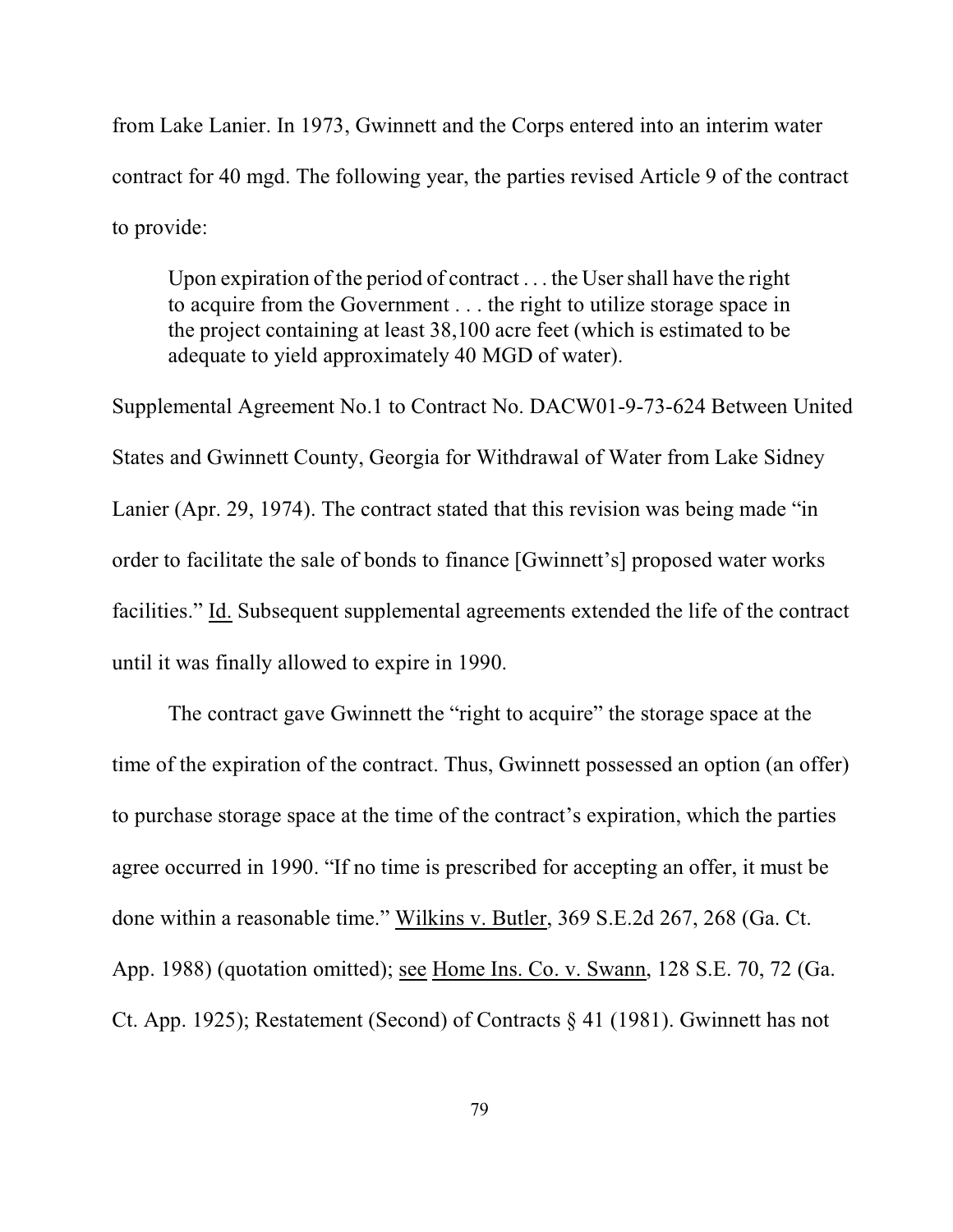demonstrated that it exercised its acceptance of the option in 1990 or at any time since then. More than twenty years have elapsed since the time that the option became available, and the right to accept the Corps' offer to acquire the 38,100 acre-feet of storage clearly has lapsed.<sup>33</sup>

#### C. Just Compensation for Relocation of the Duluth Intake

On appeal, Gwinnett argues that it should have been compensated because the creation of the Buford Project led to contamination of its intake structure at Duluth, which had to be abandoned in the early 1970s. Gwinnett failed to make this argument before the district court. We generally do not consider arguments raised for the first time on appeal and need not do so here. Peek-a-Boo Lounge of Bradenton, Inc. v. Manatee Cnty., 630 F.3d 1346, 1358 (11th Cir. 2011).

In any event, this argument is meritless. Gwinnett fails to discuss the rights of the federal government to make alterations to navigable waters. The federal government possesses what is known as a navigational servitude, "the privilege to appropriate without compensation which attaches to the exercise of the power of the government to control and regulate navigable waters in the interest of commerce."

<sup>&</sup>lt;sup>33</sup> Gwinnett argues that any challenges to its right to storage under the 1974 supplement are barred by the six-year statute of limitations for actions against the United States, 28 U.S.C. § 2401(a). Though the statute has been extended to suits under the APA, it is clearly inapplicable here. Appellees, and/or the Corps, have nothing to challenge here, and consequently nothing that they are barred from challenging, because the Corps merely granted Gwinnett an unexercised option. No permanent storage rights were ever conferred on Gwinnett by the Corps.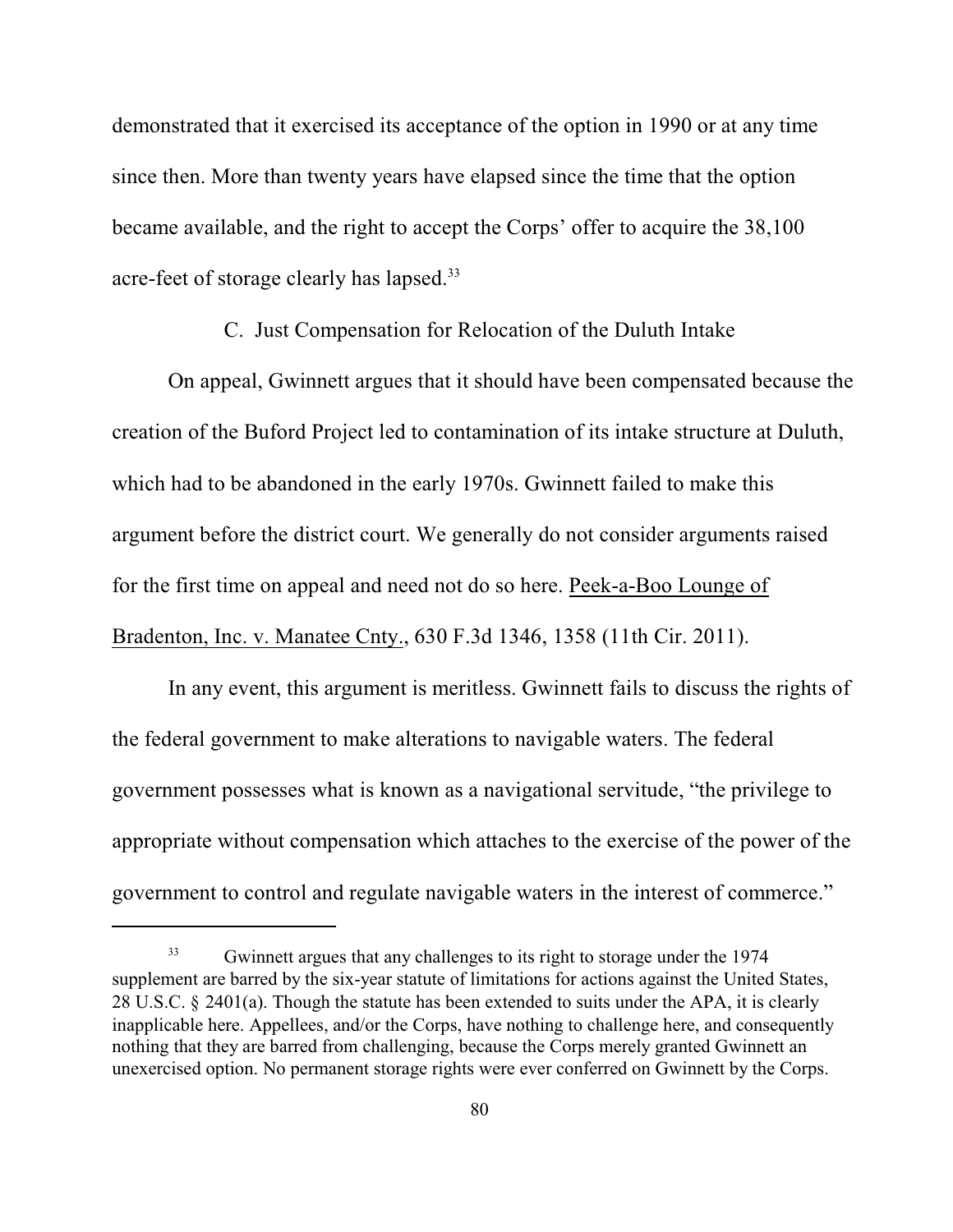United States v. Va. Elec. & Power Co., 365 U.S. 624, 627, 81 S. Ct. 784, 787–88 (1961) (internal quotation marks omitted). The navigational servitude is a dominant servitude, trumping all competing and conflicting rights to the waterway. Id. This servitude extends to the entire river and the riverbed lying below the high-water mark. United States v. Rands, 389 U.S. 121, 123, 88 S. Ct. 265, 267 (1967). It is anchored in Congress' commerce clause power. "The power to regulate commerce comprehends the control for that purpose, and to the extent necessary, of all the navigable waters of the United States. For this purpose they are public property of the nation, and subject to all the requisite legislation by Congress." Id. at 122–23, 88 S. Ct. at 266–67 (alteration omitted) (internal quotation marks omitted).

The federal government does not execute a taking of riparian interests by altering rivers for navigational purposes. The government's dominant right to make use of these waterways means that its actions do not amount to an appropriation. This premise has been explicitly stated several times in the context of hydropower interests: The federal government is not required to give compensation for water power when it takes riparian lands in accordance with the navigational servitude. E.g., Va. Elec., 365 U.S. at 629, 81 S. Ct. at 788; United States v. Twin City Power Co., 350 U.S. 222, 226–27, 76 S. Ct. 259, 262 (1956); United States v. Appalachian Elec. Power Co., 311 U.S. 377, 424, 61 S. Ct. 291, 307 (1940); United States v.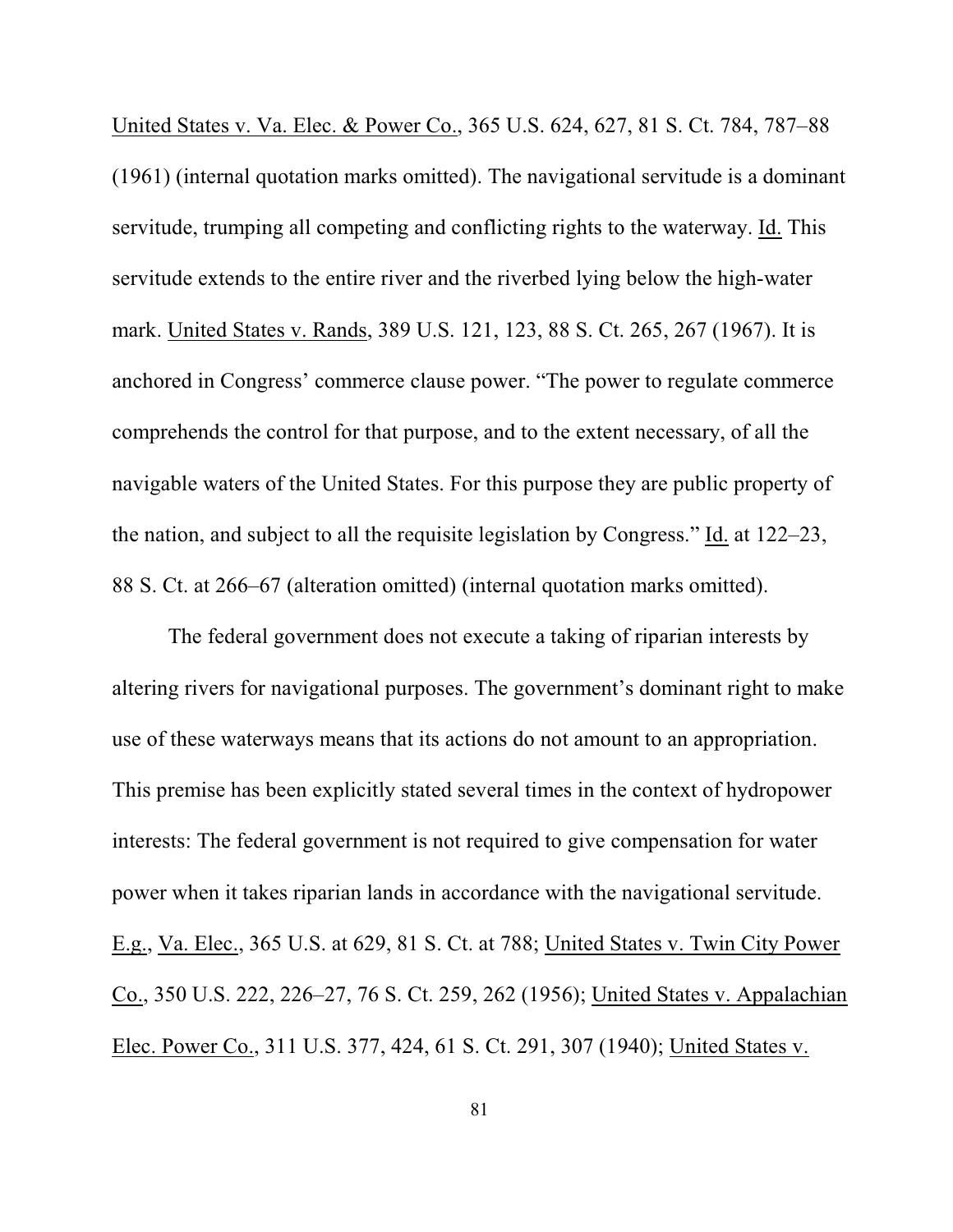Chandler-Dunbar Water Power Co., 229 U.S. 53, 73–74, 33 S. Ct. 667, 676 (1913). Gwinnett offers no explanation for why this principle should not be applied to the riparian interest in water supply.

Because of the federal government's dominant right to make alterations in the river, the effect on Gwinnett's riparian interests is not a taking. Thus, even if Gwinnett had not abandoned its claim, the claim would not be compensable.

#### Part V. Remand Instructions to the Corps

On remand, the Corps is to reconsider Georgia's request, as well as its authority with respect to the current provisions for water supply, in light of its authority under the RHA as well as the WSA and the 1956 Act. In particular, it should consider several important factors with respect to the Newman Report (i.e., the RHA). First, the Corps should take into consideration that water supply for the Atlanta metropolitan area was an authorized purpose of the Buford Project as well as hydroelectric power, flood control, and navigation. Second, Congress contemplated that the Corps would be authorized to calibrate operations to balance between the water supply use and the power use. Third, because Congress explicitly provided that the "estimated present needs" of the Atlanta area for water supply be satisfied at the expense of "maximum power value," Newman Report ¶ 80, we know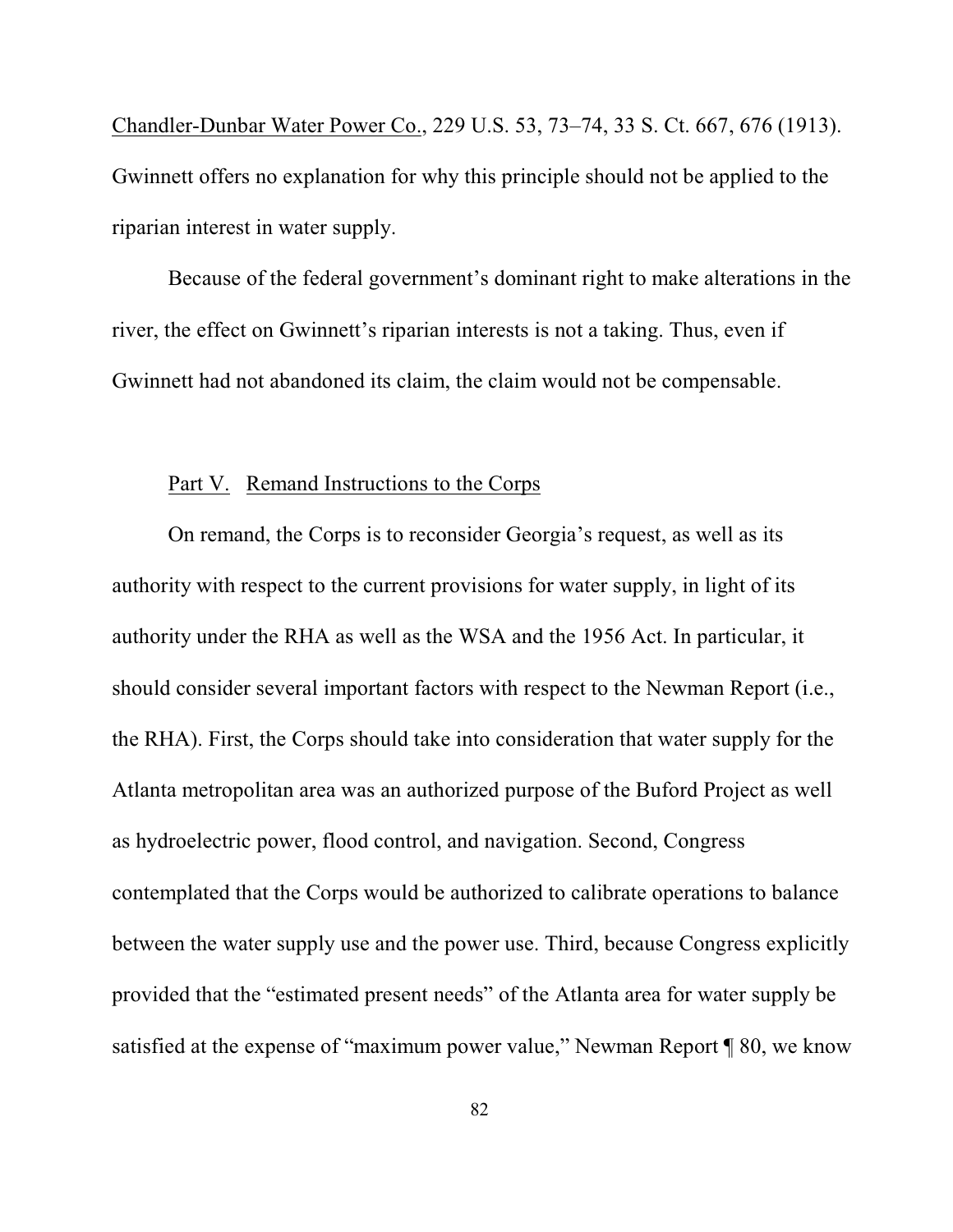that the water supply use is not subordinate to the power use. Fourth, from Paragraphs 79 and 80 of the Newman Report, we know that Congress contemplated that water supply may have to be increased over time as the Atlanta area grows.

However, the authorizing legislation is ambiguous with respect to the extent of the Corps' balancing authority—i.e., the extent of the Corps' authority under the RHA to provide water supply for the Atlanta area. On the one hand, the authorizing legislation recognized that the Chattahoochee River was the source of the water supply for the Atlanta area, and the legislation repeatedly referred to safeguarding or assuring the water supply of the metropolitan area. See Newman Report ¶¶ 79 and 80. It also recognized that the minimum releases initially provided by the legislation to satisfy the present water needs "may have to be increased somewhat as the area develops." Id. ¶ 80. On the other hand, the legislation also contemplates that assuring such water supply for the Atlanta area can be done with a "slight decrease in system power value." Id. $34$  We conclude that the Corps, the agency authorized by Congress to implement and enforce this legislation, should, in the first instance,

<sup>&</sup>lt;sup>34</sup> Adding to the possible ambiguity, the quoted phrase from Paragraph 80 refers to a "slight decrease in system power value," but Congress contemplated, in the preceding Paragraph 79, a considerable increase in the river flow at Atlanta during off-peak hours in order to provide for Atlanta's water supply needs nineteen years in the future. Paragraph 79 contemplated increasing the river flow at Atlanta from 650 cfs to 800 cfs.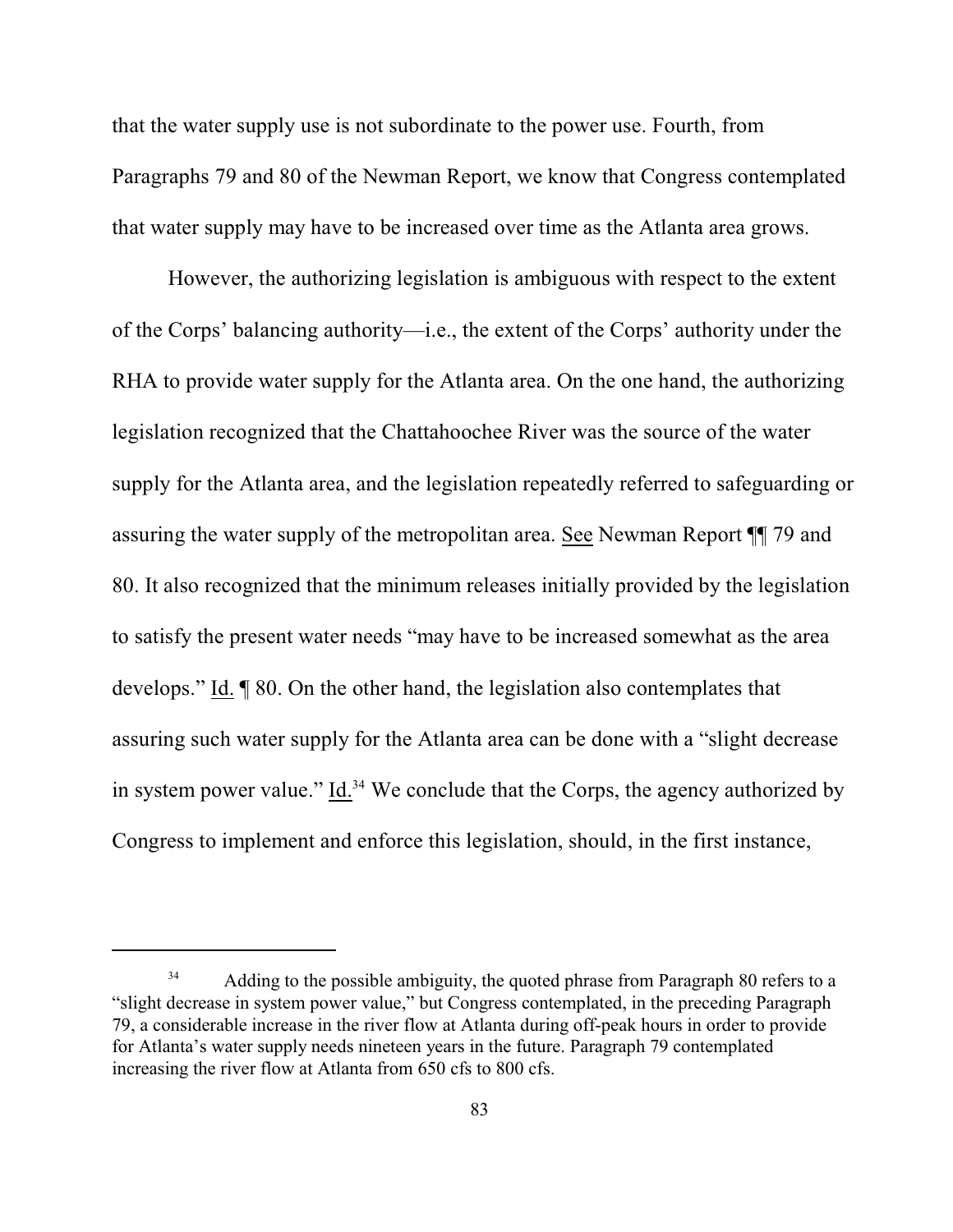evaluate precisely what this balance should be.<sup>35</sup>

Once the Corps has determined the extent of its authority under the RHA, it should then determine its authority pursuant to the WSA. The authority under the WSA will be in addition to the Corps' authority under the RHA and the 1956 Act.

It is apparent from the record and the evolving position of the Corps that the Corps has not arrived at a final, definitive determination of the scope of its authority to allocate storage to water supply. For example, it is not clear whether the Corps

<sup>&</sup>lt;sup>35</sup> The Georgia Parties specifically assert that the Corps has authority under the RHA to increase releases from the dam in order to provide water supply to downstream users, and to reallocate storage for this purpose, an assertion with which we agree today. However, The Georgia Parties do not specifically assert that, in addition to the foregoing authority, the RHA also gives the Corps authority to make direct withdrawals from Lake Lanier for water supply. Although the authorizing legislation recognized that the Chattahoochee River was the source of water supply for the Atlanta area, and although Congress specifically contemplated ensuring and safeguarding the area's water supply, the only way that the RHA mentions for ensuring the water supply of the Atlanta area is by means of increasing releases from the dam for the purpose of downstream withdrawals. It also appears that the Corps' position has been more consistent with respect to its lack of authority under the RHA to provide direct withdrawals than it has in other regards. See F. G. Turner, U.S. Army Corps of Eng'rs: Mobile Division, Report on Withdrawal of Domestic Water Supply from Buford Reservoir (1955) (stating that the Corps advised Gwinnett County that it did not have the authority at that time—i.e., before the 1958 WSA—to grant a request for direct withdrawals for water supply and recommending that Congress provide the Corps with the additional authority necessary to grant this request). Finally, because it is unclear at this point precisely how much of the Atlanta area's water supply the Corps will determine on remand it can provide pursuant to its clear RHA authority to increase releases for downstream water supply, because the 1956 Act clearly gives the Corps authority for a specific amount of direct withdrawals for Gwinnett County, and because the WSA clearly provides the Corps authority for direct withdrawals from the Lake (as long as the cumulative exercise of such Corps authority pursuant solely to the WSA does not constitute a "major operational change" or "seriously affect the purposes for which the project was authorized"), it is not clear that the issue of RHA authority for direct withdrawals is a live issue in this case. For all of the foregoing reasons, we express no opinion on whether the RHA could be construed to provide authorization for the Corps to satisfy the authorized water supply purpose, not only by increasing releases for downstream withdrawal but also by direct withdrawals from the reservoir.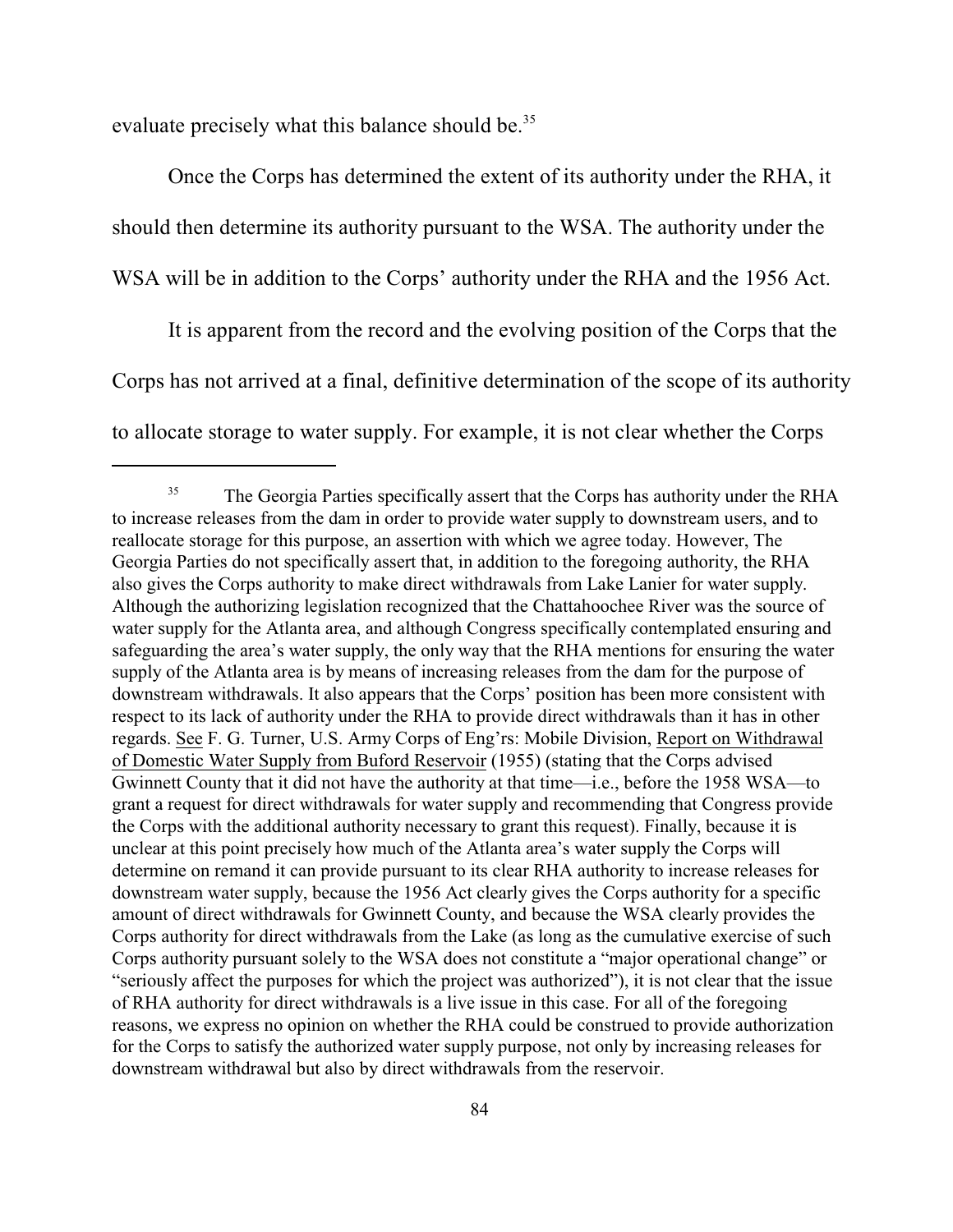has arrived at a firm calculation of how many gallons per day can be provided for the Atlanta area's water supply needs as a mere incident to, or byproduct of, power generation. The Corps' latest figure, developed in 1986, in this regard has been 327 mgd; however, at oral argument the Corps asserted that the calculation was not definitive and deserved more study. Also, it is apparent that the Corps has not arrived at a definitive, final determination of whether, and to what extent, storage reallocation would be necessary for RHA-authorized releases from the dam primarily for water supply purposes (and how to factor in the fact that these releases will still generate some power, though not of peak value). It is also unclear whether the Corps has arrived at a final determination of the appropriate measure for determining under the RHA what the impact of increased water supply use on power is, or the appropriate measure for determining under the WSA what constitutes a "major operational change."<sup>36</sup> Finally, the Corps has not yet articulated a policy on whether to account for return flows, and if so, how to differentiate between flows returned directly to the lake and flows returned downstream from the dam. These are some of the questions that the Corps should answer on remand, although we

<sup>&</sup>lt;sup>36</sup> In this regard, for example, the Corps should consider whether, and to what extent, considerations such as the following are relevant: percentage reallocation of conservation and/or other storage, measurements of decreases in systemwide power, and compensation to power customers. See also supra, note 31.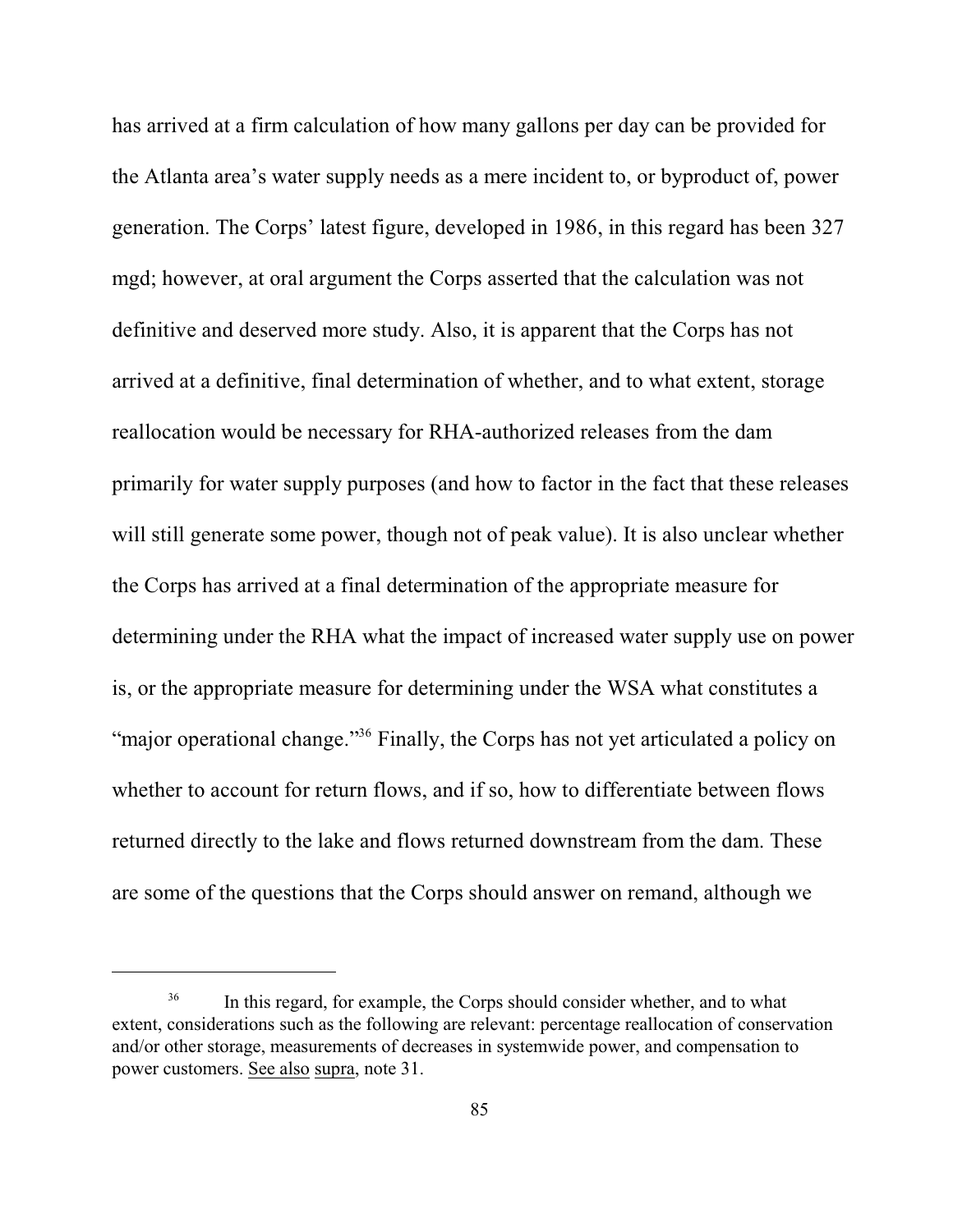make no attempt to be exhaustive in that regard.

As part of the final, definitive statement of the Corps' water supply analysis, if the agency ultimately concludes that it does not have the authority to grant the Georgia request, it nevertheless should indicate the scope of the authority it thinks it does have, under the RHA, the WSA, and the 1956 Act. This way, the parties will have some further instruction, based on sophisticated analysis, of what the Corps believes to be the limitations on its power.

### Part VI. Collateral Esoppel Effects on Remand Instructions

To assist the Corps in making these determinations on remand, we address here whether certain statements from this Court's decision in Alabama or the D.C. Circuit's decision in Geren carry the force of collateral estoppel. Specifically, we discuss whether either of the two claims found to have preclusive force by the district court in the instant case is binding on the Corps and whether any of Alabama and Florida's additional collateral estoppel arguments have merit. At the outset, we note that collateral estoppel applies only if (1) the issue at stake is identical to the one involved in the prior proceeding; (2) the issue was actually litigated in the prior proceeding; (3) the determination of the issue was critical and necessary to the earlier judgment; and (4) the party against whom collateral estoppel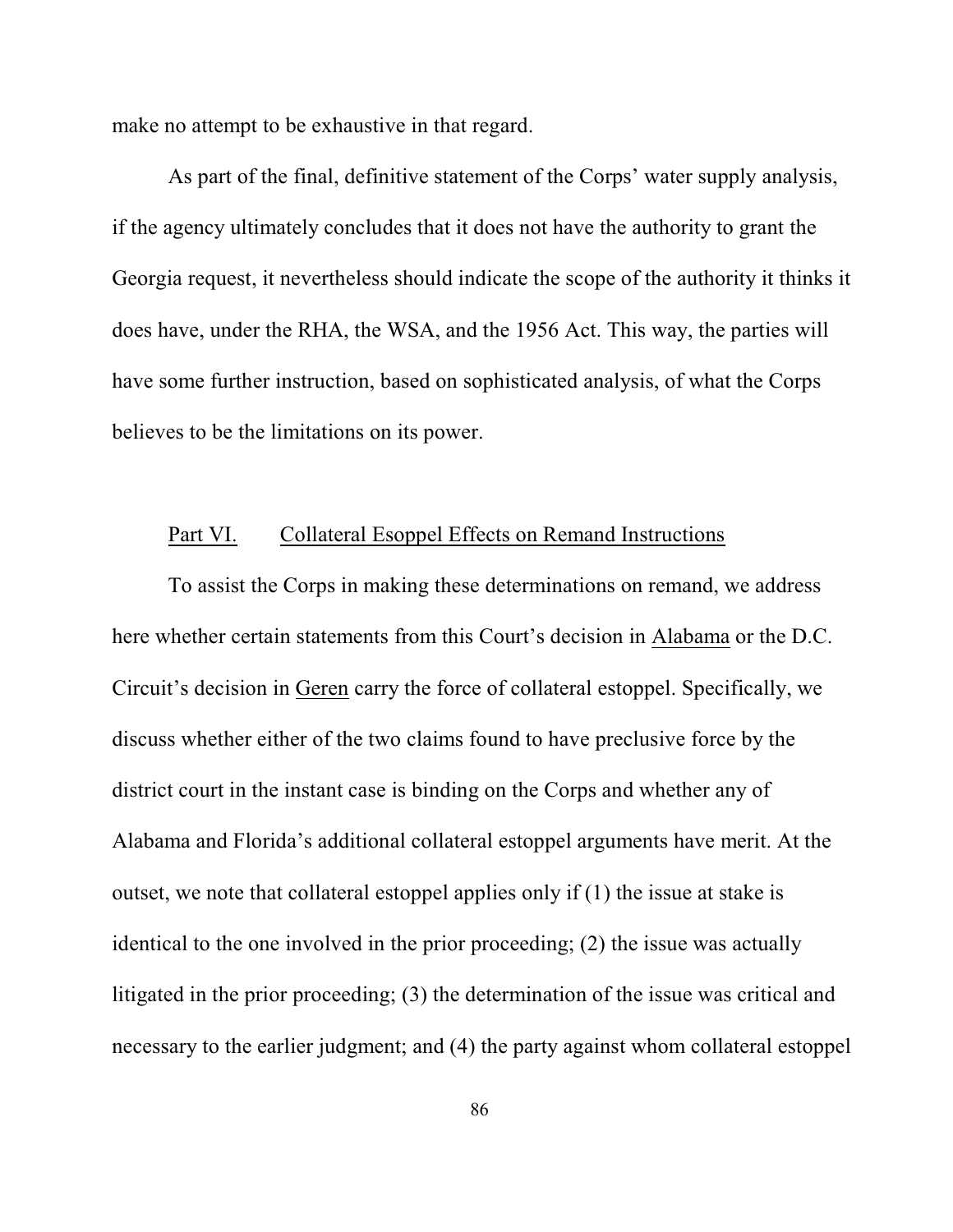is asserted had a full and fair opportunity to litigate the issue in the prior proceeding. Christo v. Padgett, 223 F.3d 1324, 1339 (11th Cir. 2000).

The district court found collateral estoppel, preclusive effect in the D.C. Circuit's conclusion that the WSA applied to interim reallocations of storage. Tri-State, 639 F. Supp. 2d at 1343. We take no issue with this application of collateral estoppel. On remand, the Corps will determine the extent of its authority to supply the current water supply needs of the Atlanta area, combining its authority under the 1956 Act, the RHA, and the WSA. The Corps' authority under the WSA (as well as the statutory limits thereto) are applicable to the Corps' determination of its authority to supply current water supply needs, whether by force of collateral estoppel or clear statutory meaning or both.

The district court also found preclusive effect in the D.C. Circuit's holding that the reallocation of 22% of Lake Lanier's conservation storage is a major operational change on its face. Id. Several aspects of this holding merit discussion. First, and foremost, the Geren court considered only the Corps' authority under the WSA, not its authority under the  $RHA$ <sup>37</sup> Accordingly, a different issue is presented

<sup>&</sup>lt;sup>37</sup> The settling parties—the Corps, SeFPC, and the Georgia Parties—did not make an issue of the Corps' authority under the RHA because they were not in full agreement on whether water supply was an authorized purpose of the Buford Project. As settling parties defending a settlement, they had no incentive to assert issues about which they disagreed.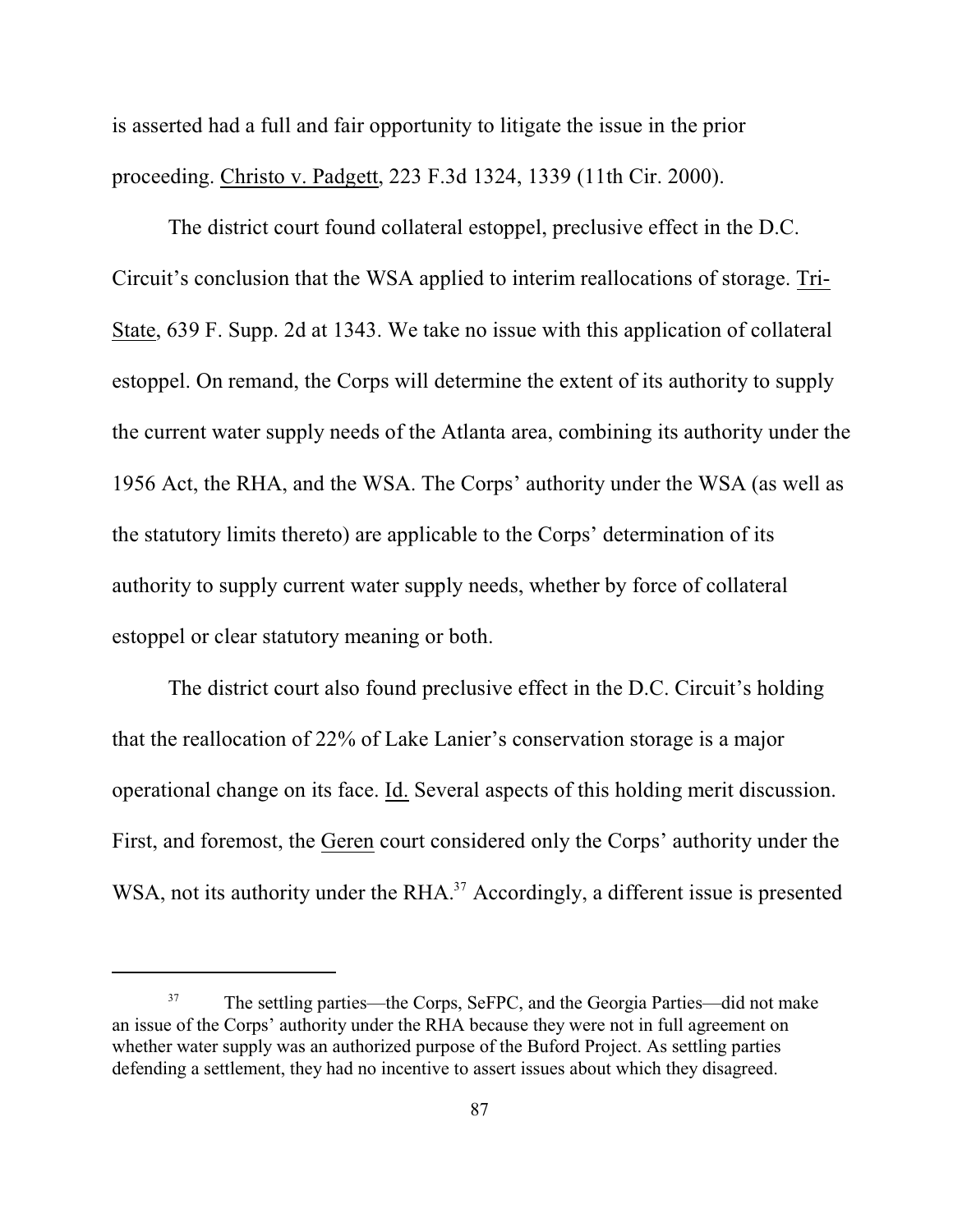here. At the very least, this difference means that any water the Corps finds it is authorized to supply pursuant to the RHA is separate from the water it is authorized to supply pursuant to the WSA, and that this RHA-authorized water supply would not count against the Geren court's 22% limit.<sup>38</sup>

It is also possible that our reading of the authority provided by the RHA fundamentally changes the WSA analysis, given that the RHA congressionally authorizes the Corps to increase water supply in its balancing of hydropower and water supply needs, meaning that such reallocations to water supply arguably do not actually constitute a "change" of operations at all, and that the issue is therefore entirely different than the one presented to the Geren court. In other words, it is possible that the 22% holding has no preclusive force at all. However, because it is not clear that the Geren court's  $22\%$  limit will be reached in this case, <sup>39</sup> we expressly decline to address the collateral estoppel effect of the Geren court's 22%

<sup>&</sup>lt;sup>38</sup> Of course, the authority granted under the 1956 Act for Gwinnett County also would not count against the Geren court's 22% limit. Likewise, the parties and the courts have consistently assumed, and so do we, that the 10 mgd in compensatory withdrawals by Buford and Gainesville do not affect the amount of water that the Corps is authorized to supply under the various statutory grants.

<sup>&</sup>lt;sup>39</sup> There are two reasons the 22% limit may not be reached. First, the Corps has yet to determine the extent of its authority to allocate water to water supply under the RHA. The 22% limit would not be reached unless the water allocated under the WSA represented at least a 22% reallocation above whatever allocation is authorized under the RHA. Second, as discussed in the two paragraphs immediately following this paragraph, percent reallocation of conservation storage may not be the correct or sole measure of operational change.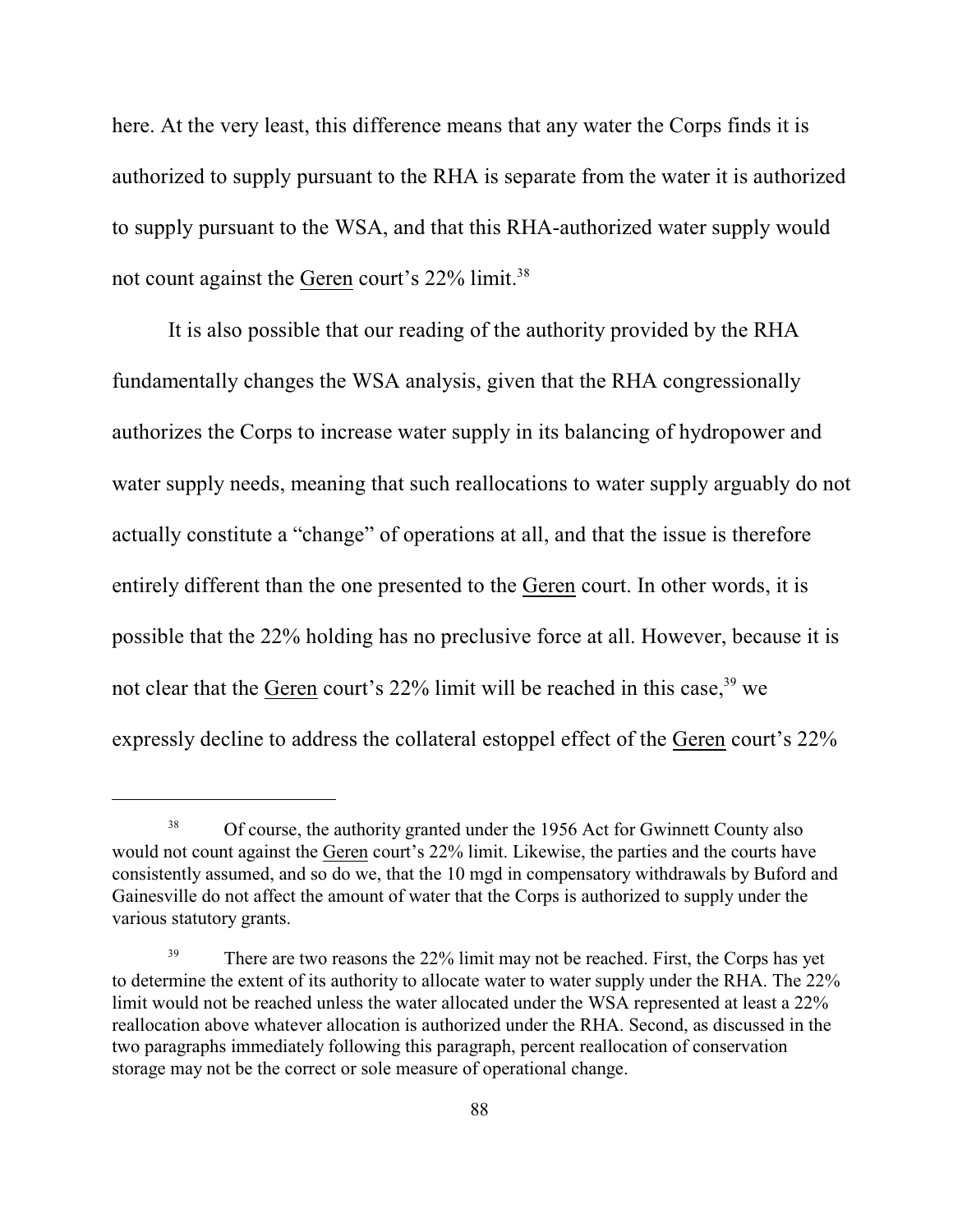limit. 40

Second, it is clear that the question of whether percent reallocation of storage is the correct or sole measure of operational change was not actually litigated. Examination of the parties' briefs in Geren makes clear that the parties assumed, but did not put at issue, the question of whether percent reallocation of storage is the correct or sole measure of operational change. Similarly, because the parties merely assumed that percent reallocation was the appropriate measure, the Geren court made the same assumption in its opinion, without any discussion of the issue. When an issue is merely assumed, it does not meet the actual litigation requirement for collateral estoppel. See Fields v. Apfel, 234 F.3d 379, 383 (8th Cir. 2000) (finding no issue preclusion with respect to whether a particular method for calculating disability benefits applied, because its applicability had merely been assumed by the

We do, however, expressly address the collateral estoppel effect of Geren's 40 alternative holding—that even a 9% increase in storage for water supply is a major operational change. The district court did not find preclusive effect to this holding. Alabama and Florida do not argue in their briefs that this holding is entitled to collateral estoppel, and Alabama and Florida expressly abandoned any such claim at oral argument. Nonetheless, we consider this issue in order to provide complete remand instructions to the Corps. Because the issue arose in Geren for the first time at oral argument, the Corps and the Georgia Parties had no opportunity to brief the issue. This alternative, and secondary, holding therefore wholly fails the "actually litigated" requirement for collateral estoppel. See Chi. Truck Drivers, Helpers & Warehouse Union (Independent) Pension Fund v. Century Motor Freight, Inc., 125 F.3d 526, 530 (7th Cir. 1997) (expressing doubt that the issue of a regulation's validity was actually litigated when it emerged only at the reply brief stage and received little discussion in the opinion, notwithstanding the fact that the party against whom collateral estoppel was asserted had raised the application of the regulation in its earlier response to summary judgment).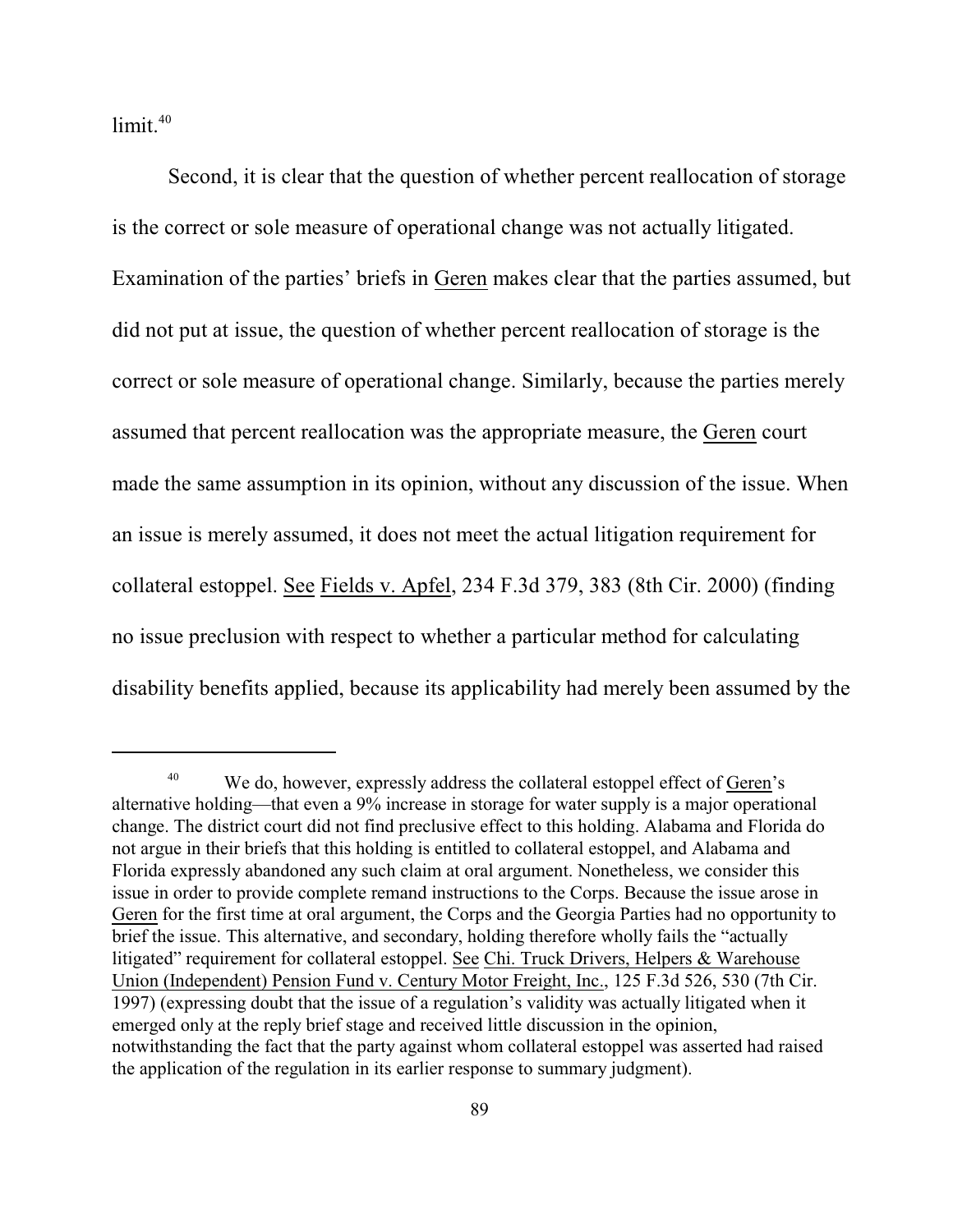court and both parties in a prior case and not placed at issue). The fact that the Geren court ruled "without thoroughly examining" the issue further undermines the preclusive effect of the ruling. A.J. Taft Coal Co. v. Connors, 829 F.2d 1577, 1581 (11th Cir. 1987) (declining to apply collateral estoppel where the issue was not fully litigated, which resulted in the prior court tendering a conclusion "without thoroughly examining" the issue). Moreover, in this case, the district court did not hold that percent reallocation of storage is, as a matter of collateral estoppel, the correct or sole measure, and Appellees do not argue on appeal that we are bound by collateral estoppel to hold that percent reallocation of storage is the only appropriate measure of operational change. We conclude, for the foregoing reasons, that collateral estoppel does not bar the Corps from determining the appropriate measure of operational change on the basis of its own expertise. The Corps is free to consider on remand whether other measures, such as impact on hydropower,<sup>41</sup> should be

 $11$  It may be that the percent impact on hydropower is significantly less than the percent of storage reallocated to water supply under a given allocation scheme. For example, the Corps' brief at 99–100 explained that the "de facto" reallocations of storage to account for current uses causes a systemwide reduction of hydropower of only 1%.

Another aspect of the evaluation of detriment to hydropower is whether compensation to power users can be considered to mitigate any detriment. Although the Geren court rejected the idea that compensation to hydropower users might be relevant under the WSA, see Geren, 514 F.3d at 1324, Alabama and Florida do not argue that this rejection gives rise to collateral estoppel. We consider the issue nonetheless in order to provide complete remand instructions to the Corps. For the following reasons, we conclude that collateral estoppel does not preclude the Corps from considering compensation to power users as a mitigating factor in its analysis of detriment to hydropower, if the Corps finds it appropriate to consider compensation for this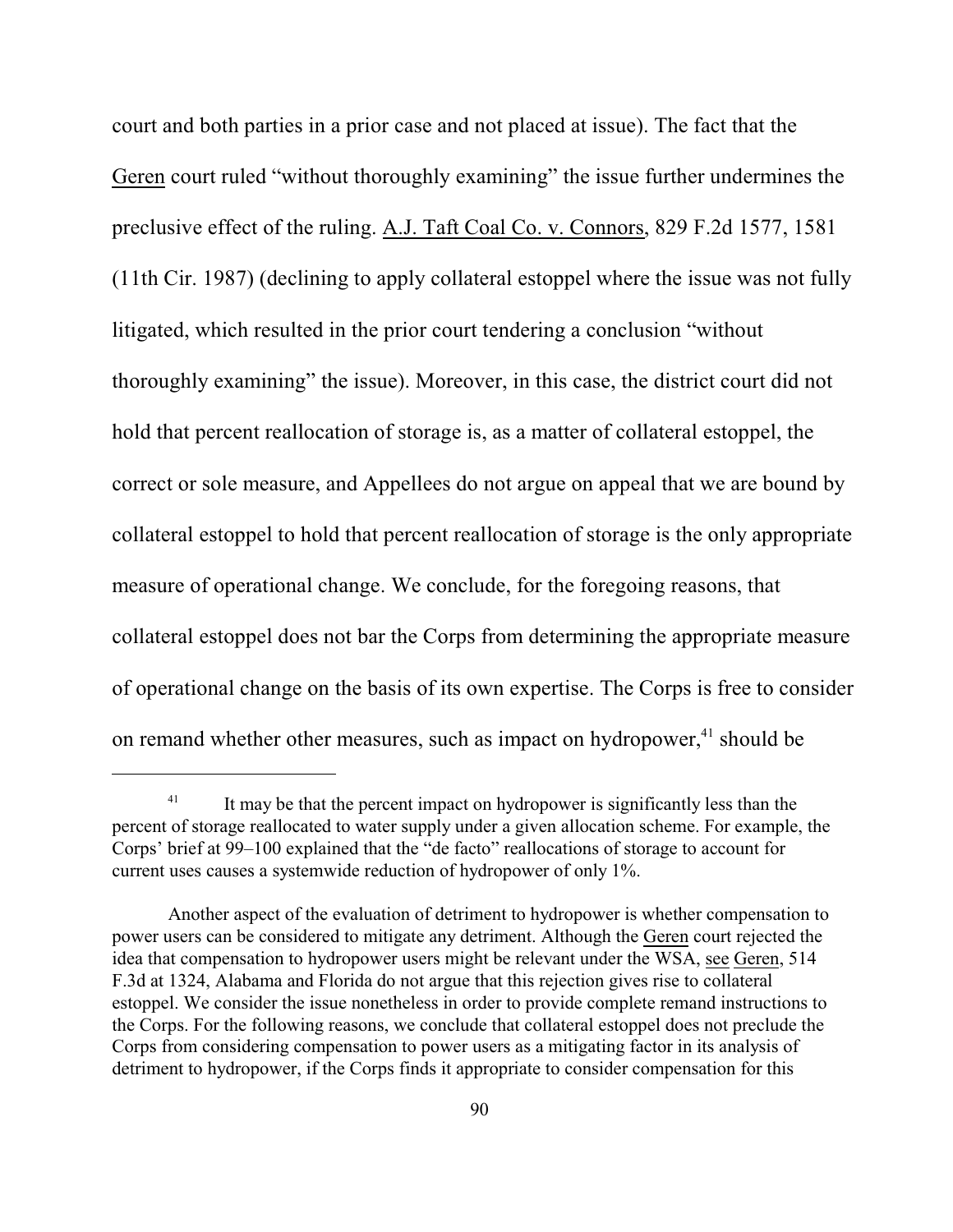considered instead of or in addition to percent reallocation of storage.

Third, examination of the briefs in Geren also shows that the parties merely assumed that conservation storage was the appropriate frame of reference against which percent reallocation should be calculated, and the court likewise made this assumption. Accordingly, the actual litigation requirement is not met and the Corps is free to consider on remand whether some other portion of the dam's capacity should also be considered. For instance, it may be that the flood control storage, which sometimes contains excess water that could be released to satisfy water supply needs, should be factored into the calculation.

Alabama and Florida advance two collateral estoppel arguments in addition to those already covered above. First, they argue that the Geren court decided that, for purposes of the WSA analysis, the baseline for storage against which major

purpose based on the exercise of its expertise. The concept of compensating power customers presents a different issue than the one considered in Geren because the D.C. Circuit failed to recognize the Corps' authority under the RHA. As we hold today, the RHA authorizes the Corps to increase water supply at the expense of hydropower, and it contemplates that, in balancing the water supply and hydropower interests, the Corps should consider the magnitude of the detriment to hydropower. Because the Geren court failed to recognize this authority, it treated the proposed change in storage, and flow through, as a major operational change without considering the magnitude of the effect on hydropower and without considering whether financial compensation is relevant to that inquiry. Accordingly, the Geren court did not face the same issue with respect to the effect of compensation on the Corps' authority as this Court. Because the issue is different, collateral estoppel does not apply. See Christo, 223 F.3d at 1339. The Corps on remand may therefore make a fresh determination regarding whether financial compensation to power customers is material for the purpose of evaluating the magnitude of the detriment to hydropower.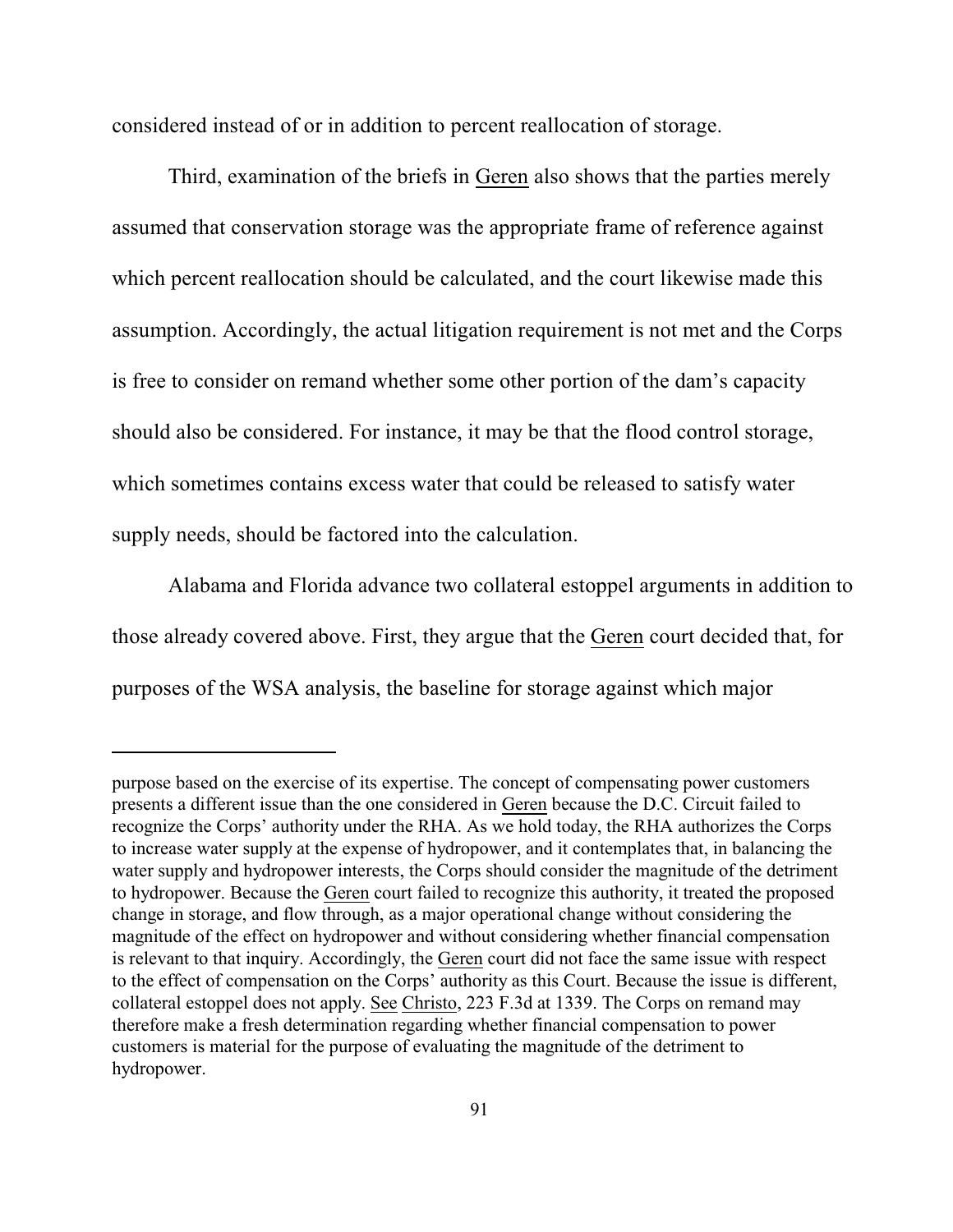operational change should be measured is zero. They further argue that the decision has the effect of collateral estoppel. We disagree. As noted above, the Geren court expressly made no decision with respect to the Corps' authority to allocate storage to water supply under the RHA. $^{42}$  It addressed the issue of the appropriate baseline for the WSA analysis only in the context of rejecting the settling parties' argument that the interim reallocation level prior to the settlement was the correct baseline. A wholly different issue is presented in this appeal, in which we are required to assess the Corps' authority under the RHA to reallocate storage or otherwise provide water supply, and to factor this authority into the WSA analysis. Thus, the Geren court's decision with respect to the baseline for storage reallocation has no collateral estoppel effect in this case.

Second, Appellees argue that this Court's earlier statement in Alabama, that water supply is not an authorized purpose of the Buford Project, is preclusive. As noted earlier in this opinion, this statement does not give rise to collateral estoppel because it was not actually litigated and it was mere dicta and therefore was not critical or necessary to the judgment. See supra, note 21. In conclusion, the Corps is

 $A<sup>42</sup>$  Accordingly, Alabama and Florida are plainly wrong to the extent they argue that this aspect of Geren establishes collateral estoppel for purposes of finding that the RHA authorizes no storage for water supply. Likewise, Alabama and Florida are wrong to the extent that they argue that Geren establishes estoppel for the proposition that grants of authority under the RHA and WSA are not supplemental. Geren made no such holdings.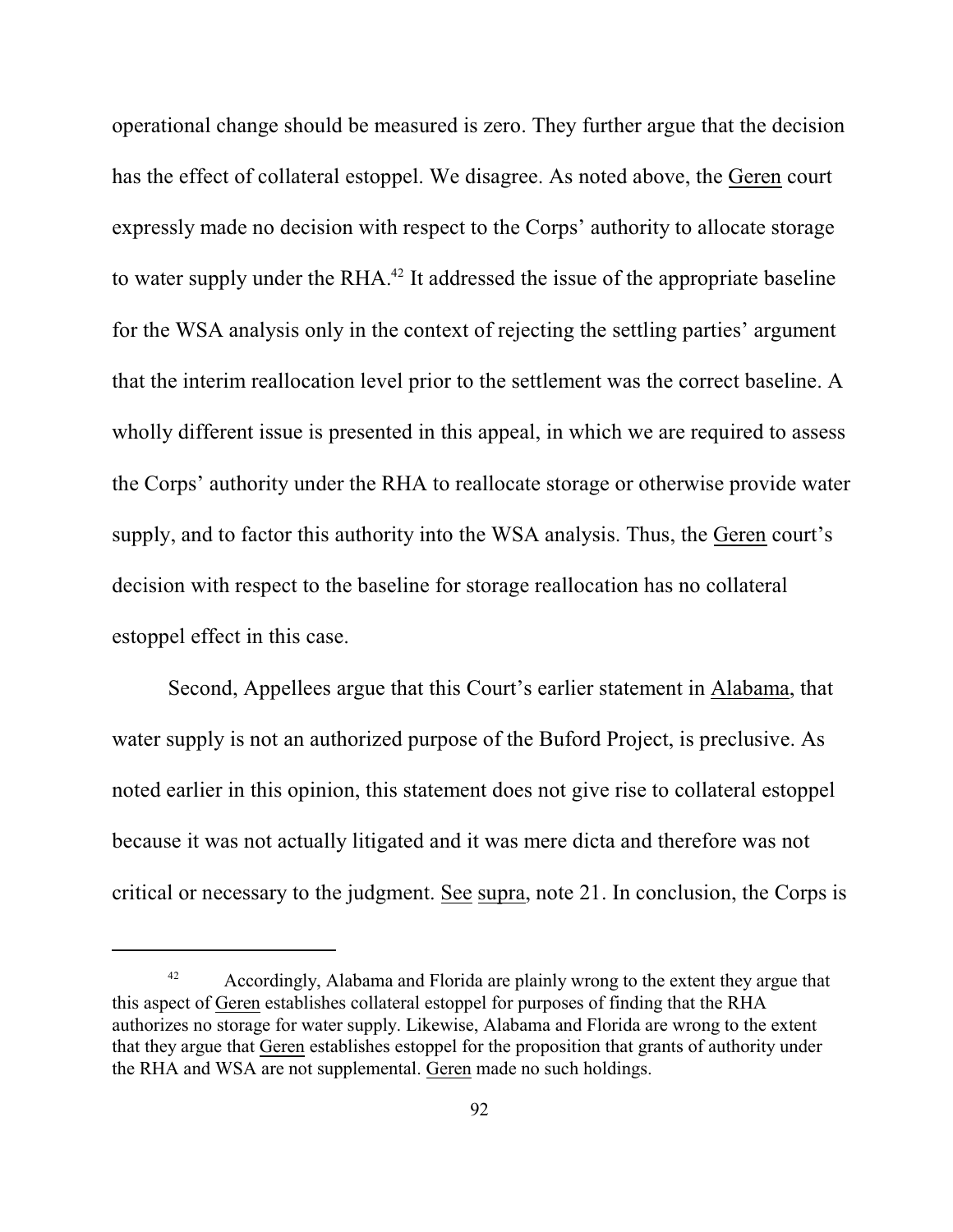not bound by collateral estoppel in making the aforementioned determinations and should make its decisions on remand on the basis of its own reasoned analysis.

#### Part VII. One-Year Time Limit on Remand

This controversy has lasted a very long time. Since 1990, litigation related to this controversy has taken place in the Northern District of Alabama, the District Court for the District of Columbia, the Northern District of Georgia, the Northern District of Florida, the Middle District of Florida, the District of Columbia Circuit, and now five times in the Eleventh Circuit, and various attempts at compromise have been initiated and abandoned. Progress towards a determination of the Buford Dam's future operations is of the utmost importance to the millions of power customers and water users that are affected by the operations of the project. The stakes are extremely high, and all parties are entitled to a prompt resolution. Accordingly, the process for arriving at a conclusion of the bounds of the Corps' authority should be as swift as possible without sacrificing thoroughness and thoughtfulness. Given the importance of this case, the length of time it has been bouncing around the federal courts, and the amount of resources the parties and the courts have already expended, we believe that one year is sufficient for the Corps to complete its analysis of its water supply authority and release its conclusions. This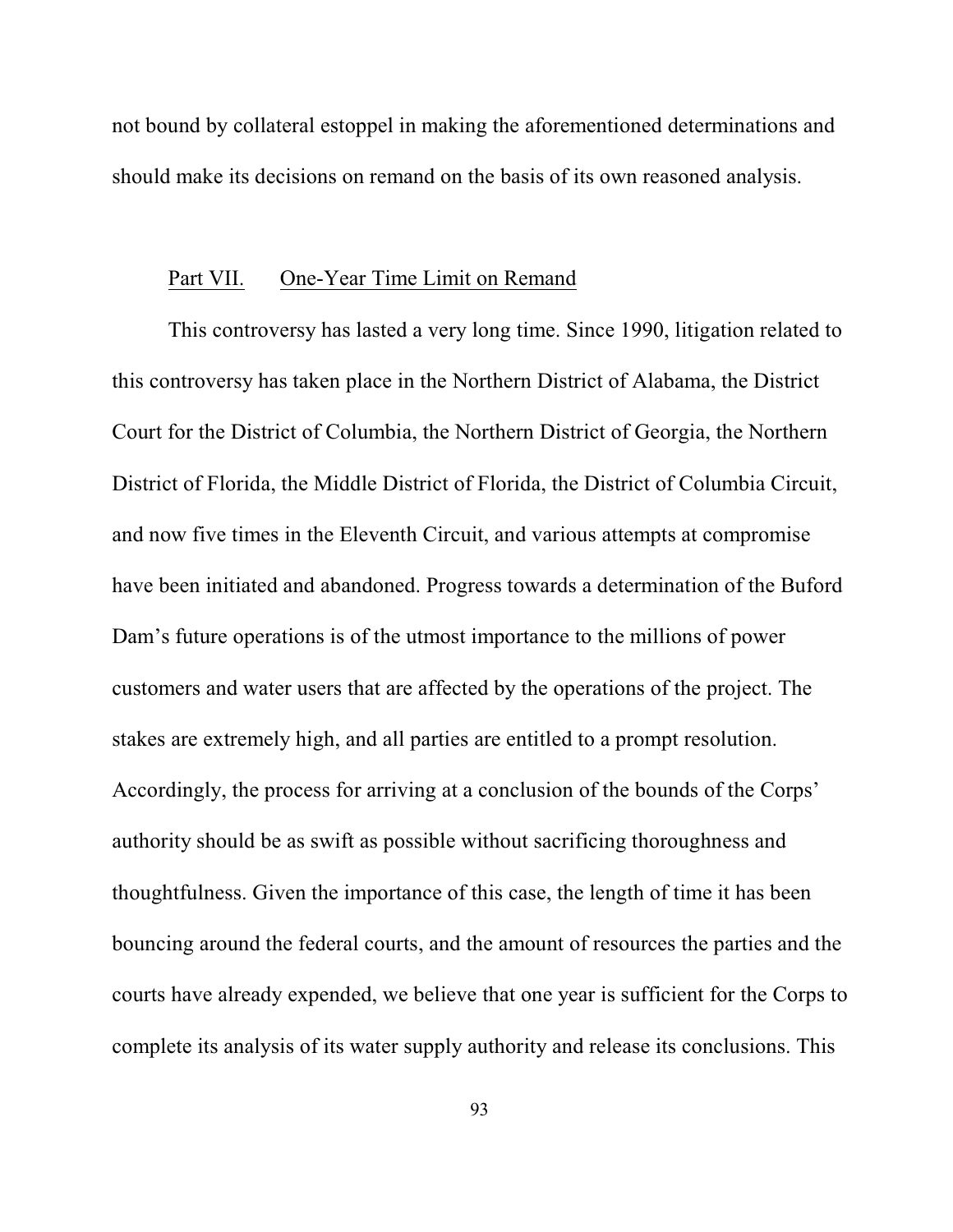panel will retain limited jurisdiction to monitor compliance with this time frame. At the end of this one-year period, we expect the Corps to have arrived at a wellreasoned, definitive, and final judgment as to its authority under the RHA and the WSA.

#### **CONCLUSION**

The Corps' did not consummate its decision-making process in the Alabama, Apalachicola, and SeFPC cases. Therefore, the district court lacked jurisdiction to hear these claims. The Corps' denial of Georgia's 2000 water supply request did constitute final agency action, and the district court's conclusion that it had jurisdiction to hear the Georgia case was proper. However, the court erred in its analysis of the Corps' rejection of the request. The decisions of the District Court and the Corps were based on a clear error of law—the determination that water supply was not an authorized purpose of the RHA. Furthermore, the Corps failed to reach a final, determinative position about its water supply authority before rejecting the state's request. Consequently, we reverse the district court's order granting the Corps summary judgment, and conclude that the Corps' decision was arbitrary and capricious or not otherwise in accordance with the law. All four cases are remanded to the district court with instructions to remand to the Corps for